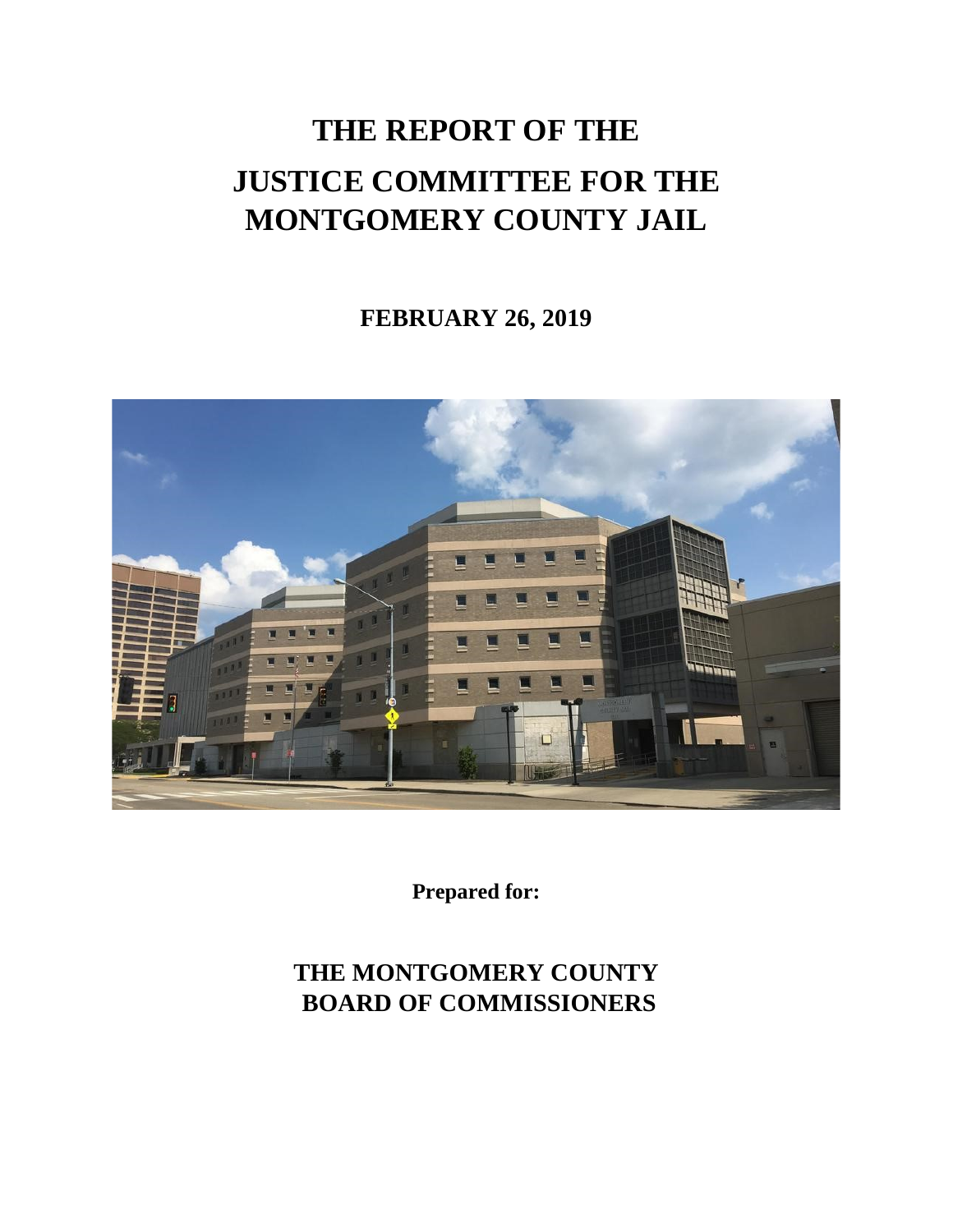February 26, 2019

Judy Dodge, Montgomery County Commissioner Deborah Lieberman, Montgomery County Commissioner Carolyn Rice, Montgomery County Commissioner Montgomery County Administration Building 451 West Third Street Dayton, OH 45422

Dear Commissioners,

On March 30, 2017 the Montgomery County Board of County Commissioners authorized the establishment of the Justice Committee for the Montgomery County Jail, empowering it to review whether the policies and procedures of the Montgomery County Jail ensure that best practices are followed, and whether there is need for any community investments to ensure a safe and humane environment there.

The members of the Justice Committee are mindful of the weighty responsibility entrusted to us, and of the faith our neighbors have placed in us to address these critical issues. We believe the report we submit to you today can serve as the blueprint for a jail that will not only keep its inmates safe, but also safeguard their civil rights and human dignity, while better preparing them for successful reentry into the community. It should likewise provide a safer and more satisfying workplace for its correctional staff.

As stated in the Executive Summary, there are three common threads running through the chapters of this report, namely the insufficiencies of the Jail's current physical plant, the severe overcrowding of the facility, and the critical understaffing of jail personnel. Addressing these problems will require the cooperation of the Board of County Commissioners for direction, allocation of funds, and construction; the Sheriff's Office to implement substantive policy and oversight changes; but also, the citizens of Montgomery County, who must ultimately underwrite these investments. A safe and healthy jail must be everyone's concern and responsibility.

Although the mandate of the Justice Committee has come to an end, each of us will be active and engaged observers of the implementation of our work. We are grateful for the opportunity given each of us to apply whatever particular expertise we brought to the project to alleviating a grievous situation in our community.

On behalf of the Justice Committee,

Rabbi Bernard Barsky, co-chair Dr. Gary LeRoy M.D., co-chair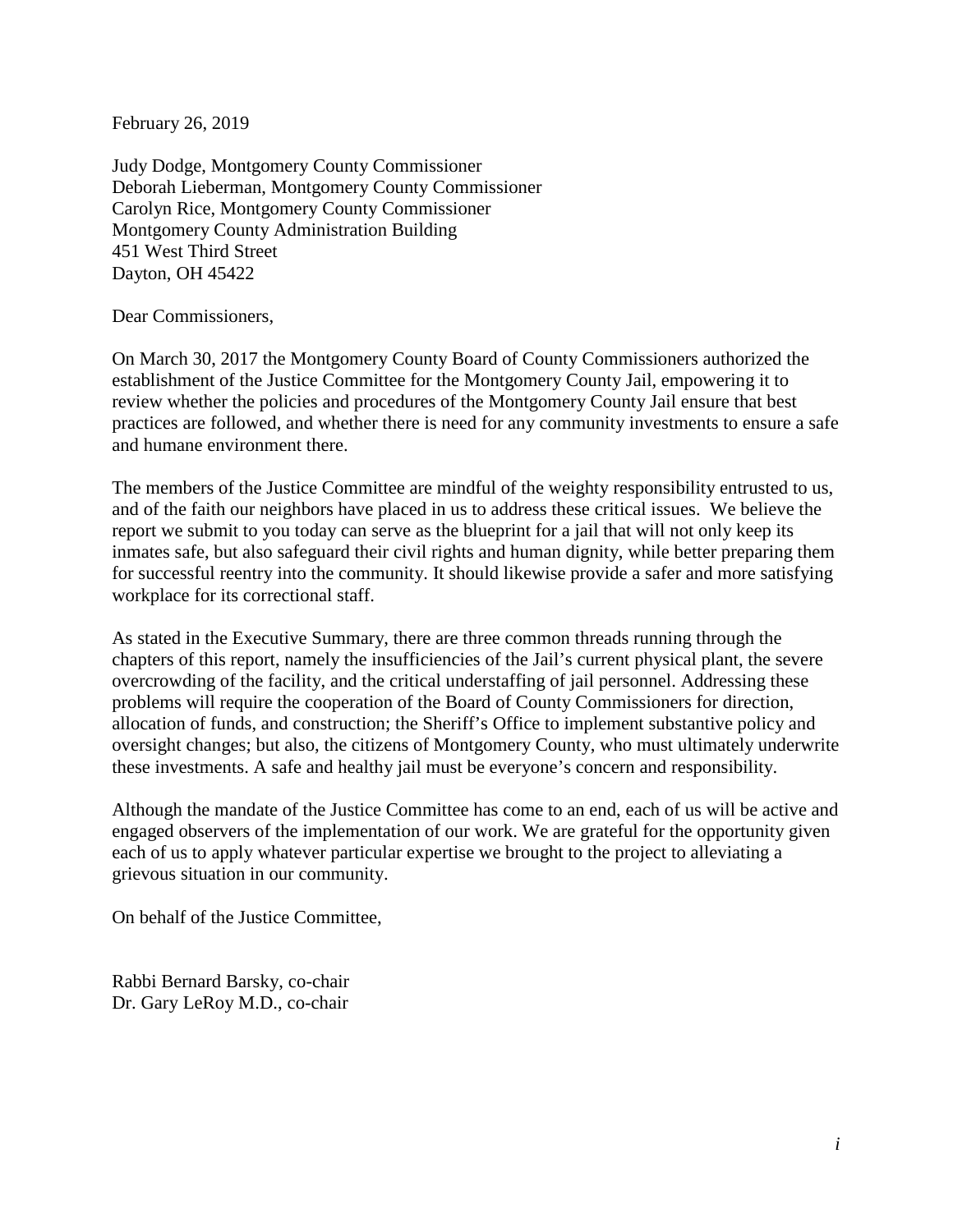### **ACKNOWLEDGEMENTS**

The Justice Committee would like to acknowledge with gratitude the following individuals and organizations whose invaluable assistance and cooperation have made our work possible.

**The Montgomery County Commissioners:** Dan Foley, Deborah Lieberman, Judy Dodge, who selected us for this responsibility

**The Montgomery County Sheriff's Office:** Sheriff Phil Plummer, Sheriff Rob Streck, Major Matt Haines, and the staff of the Montgomery County Jail

**CGL Companies:** Karl Becker, Brad Sassatelli, George Vose, Dr. Daphne Glindmeyer M.D., Dr. Ronald Shansky M.D.

**Mary E. Tyler,** Executive Director of Greater Dayton National Conference for Community and **Justice** 

**Joe Spitler,** Criminal Justice Director, Montgomery County, Ohio

**Peggy Feyche,** Stenographer to the Justice Committee

**Peggy Yurczak,** Administrative Assistant to the Justice Committee

**Mary Zoeller,** Administrative Secretary to the Montgomery County Board of Commissioners

**The Citizens of Montgomery County** who participated directly or indirectly in assisting us with the completion of this document.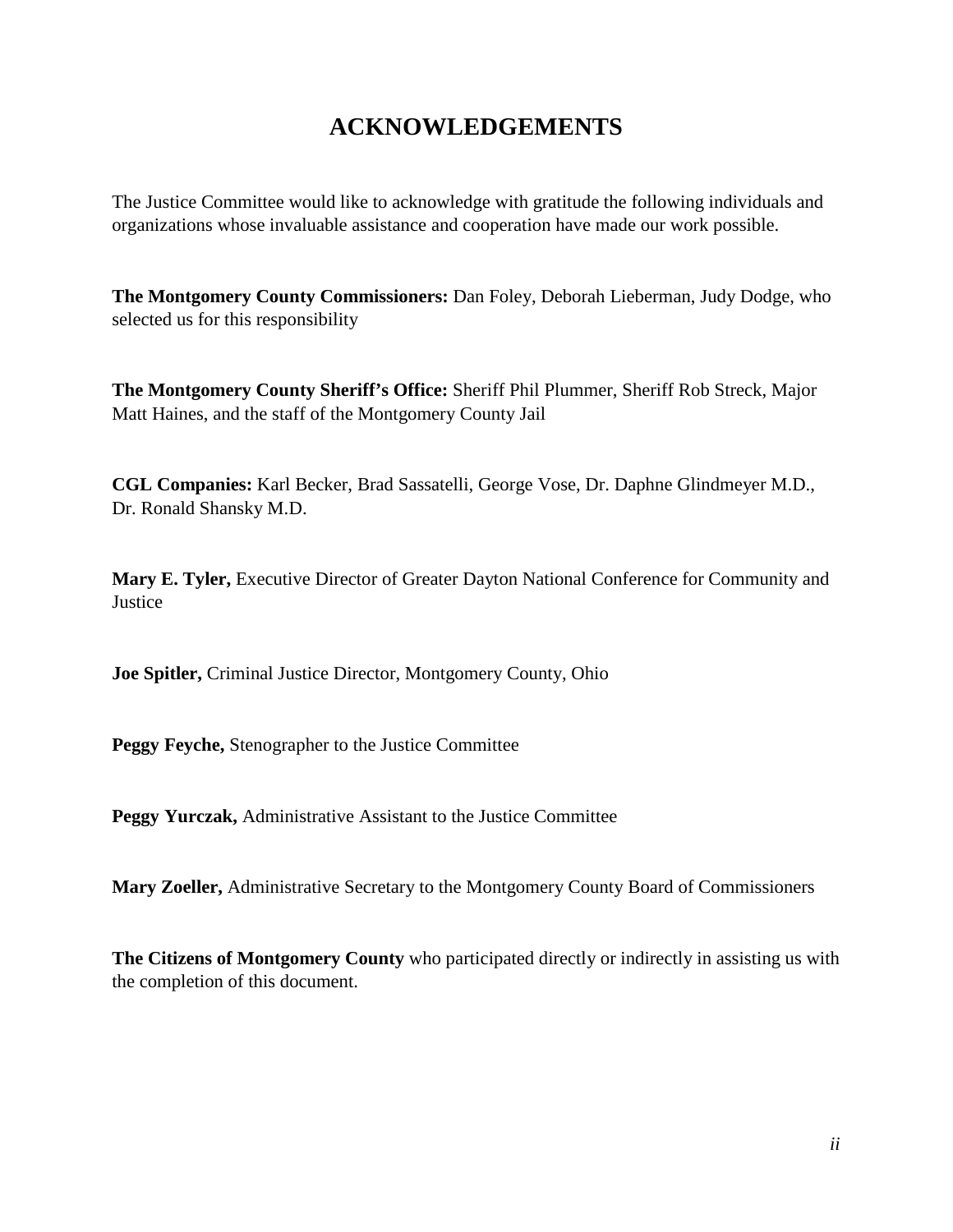Page 1 RESOLUTION NO. 17-0530 MARCH 30, 2017

### **RESOLUTION ESTABLISHING THE JUSTICE COMMITTEE FOR THE MONTGOMERY COUNTY JAIL AND APPOINTING DR. GARY LEROY AND RABBI BERNARD BARSKY AS CO-CHAIRS.**

**WHEREAS**, the Montgomery County Jail is entrusted with ensuring the safety of those incarcerated and staff assigned to the jail; and

**WHEREAS**, the community believes the need for an independent review of how jail policies and procedures are implemented to ensure that best practices are used; and

**WHEREAS**, the community believes a local, independent committee is needed to review any physical and/or community investments required to provide a safe and secure environment to promote positive prisoner behavior and to insure fair and humane treatment of all individuals incarcerated in the jail; and

**WHEREAS**, the number of people incarcerated at the County Jail with substance abuse and mental health issues continues to climb; and

**WHEREAS**, the members of the committee will be appointed to two-year terms; and

**WHEREAS**, the voting members being appointed for terms ending March 31, 2019, in addition to co-chairs Dr. Gary LeRoy and Rabbi Bernard Barsky, are Branford Brown, Michael Carter, Stephanie Cook, Reverend David Fox, Tony Rankin, Judge Greg Singer and Carol Smerz, and the Montgomery County Sheriff will be an ex-officio (non-voting) member of the committee.

**NOW THEREFORE BE IT RESOLVED** that the Montgomery County Board of County Commissioners authorizes the establishment of the Justice Committee for the Montgomery County Jail and appoints members with a term ending March 3 1, 2019.

**BE IT FURTHER RESOLVED** that the Clerk of Commission certify this Resolution and make an imaged copy of this Resolution available on the Montgomery County, Ohio, website at [http://www.mcohio.org/.](http://www.mcohio.org/)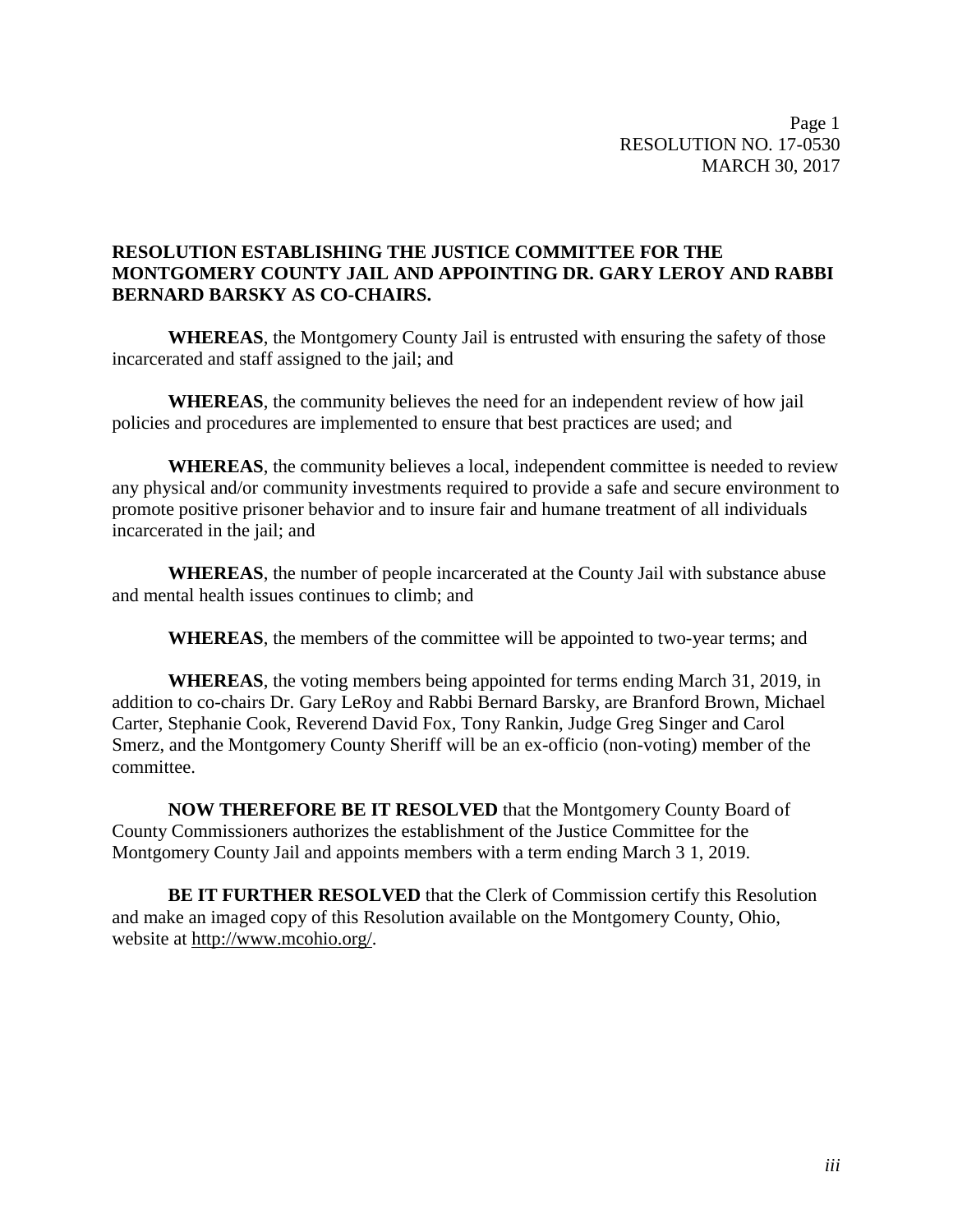PAGE 2 RESOLUTION NO. 17-0530 MARCH 30, 2017

Mrs. Lieberman moved the adoption of the foregoing resolution. It was seconded by Ms. Dodge, and upon call of the roll the following vote resulted:

Mrs. Lieberman, aye; Ms. Dodge, aye; Mr. Foley, aye: Carried.

I hereby certify that the foregoing is a true and correct copy of a resolution duly adopted by the Board of County Commissioners of Montgomery County, Ohio, the 30<sup>th</sup> day of March, 2017.

**THE BOARO OF COUNIY COMMISSIONERS HEREBY FINDS AND DETERMINES THAT ALL FORMAL ACTIONS RELATIVE TO THE ADOPTION OF THIS RESOLUTION WERE TAKEN IN AN OPEN MEETING OF THIS BOARD OF COUNTY COMMISSIONERS, AND THAT ALL DELIBERATIONS OF THIS BOARD OF COUNTY COMMISSIONERS, AND OF ITS COMMITTEES. IF ANY WHICH RESULTED IN FORMAL ACTION, WERE TAKEN IN MEETINGS OPEN TO THE PUBLIC, IN FULL COMPLIANCE WITH APPUCABLE LEGAL REQUIREMENTS, INCLUDING SECTION** 

Gayle L. Ingram, Clerk Board of County Commissioners Montgomery County, Ohio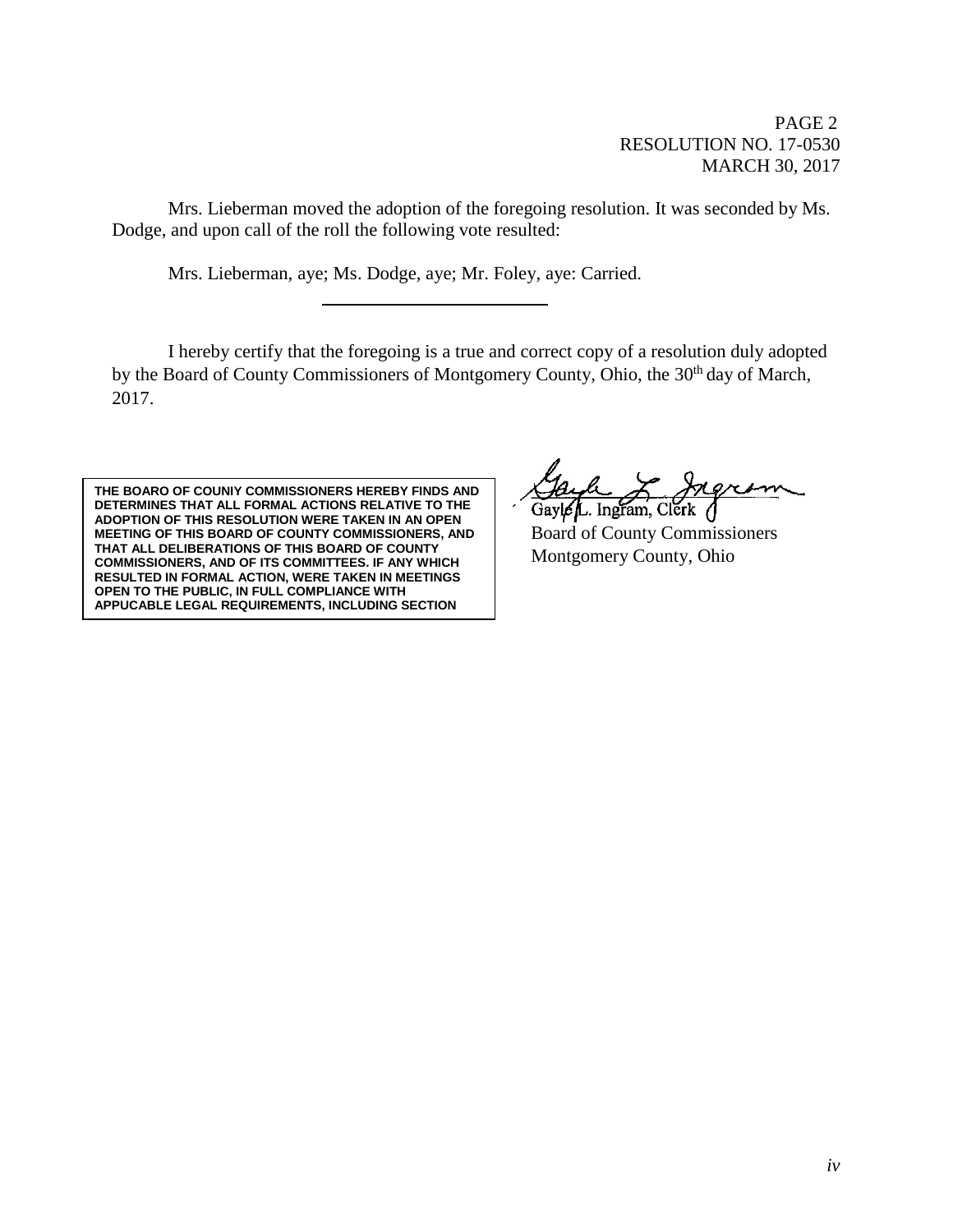### **The Commissioners' Charge to the Justice Committee**

The mission of the Montgomery County jail is to provide a safe and secure environment to promote positive prisoner behavior and to ensure fair and humane treatment of all individuals incarcerated at the Jail. The Jail has capacity for approximately 900 persons daily.

Over the past year and a half, multiple civil complaints have been filed against the Montgomery County Commission and the Montgomery County Sheriff and Sheriffs staff by individuals who have been incarcerated at the facility, alleging civil rights and other violations. The Jail in recent years has also seen a significant increase in individuals who have mental health and substance abuse issues.

Due to these factors, the community believes a local, independent committee is needed to review and analyze the strengths, weaknesses and challenges of the Jail and provide recommendations for improvement to the Sheriff and Montgomery County Commissioners.

The Justice Committee was created by a Resolution of the Montgomery County Commission, as requested by the Montgomery County Sheriff, on March 30, 2017.

The Committee's charge: To review, analyze, and recommend improvements to the Montgomery County Commission and the Sheriff, regarding the following areas relating to the County Jail:

- 1. Training practices to promote the safest facility possible and to reduce number of future legal actions: Policies, procedures, practices, and training standards. Inclusive of current jail accreditations, from what additional training can Jail staff benefit to make the facility as safe as possible and minimize the number of future legal actions?
- 2. Mental/Behavioral Health programs: What specific programs-either currently in use or additional services - can help those with mental and behavioral health/drug addiction issues? What is the best practice—the best structure-- as to how these services get delivered in the jail?
- 3. Staffing: Are the current staffing levels on all shifts (watches) sufficient for the number of beds in the facility? Is the supervisory span of control within acceptable limits?
- 4. "Bricks and Mortar" improvements: Sheriff and Board of County Commissioner's staff are beginning to look at the physical improvements that need to happen at the jail. Architects and engineers will begin work on this as this Committee is being formed. Once the Committee understands the scope of options for capital improvements, what physical changes need to be made to the jail to address staff safety as well as the current needs of inmate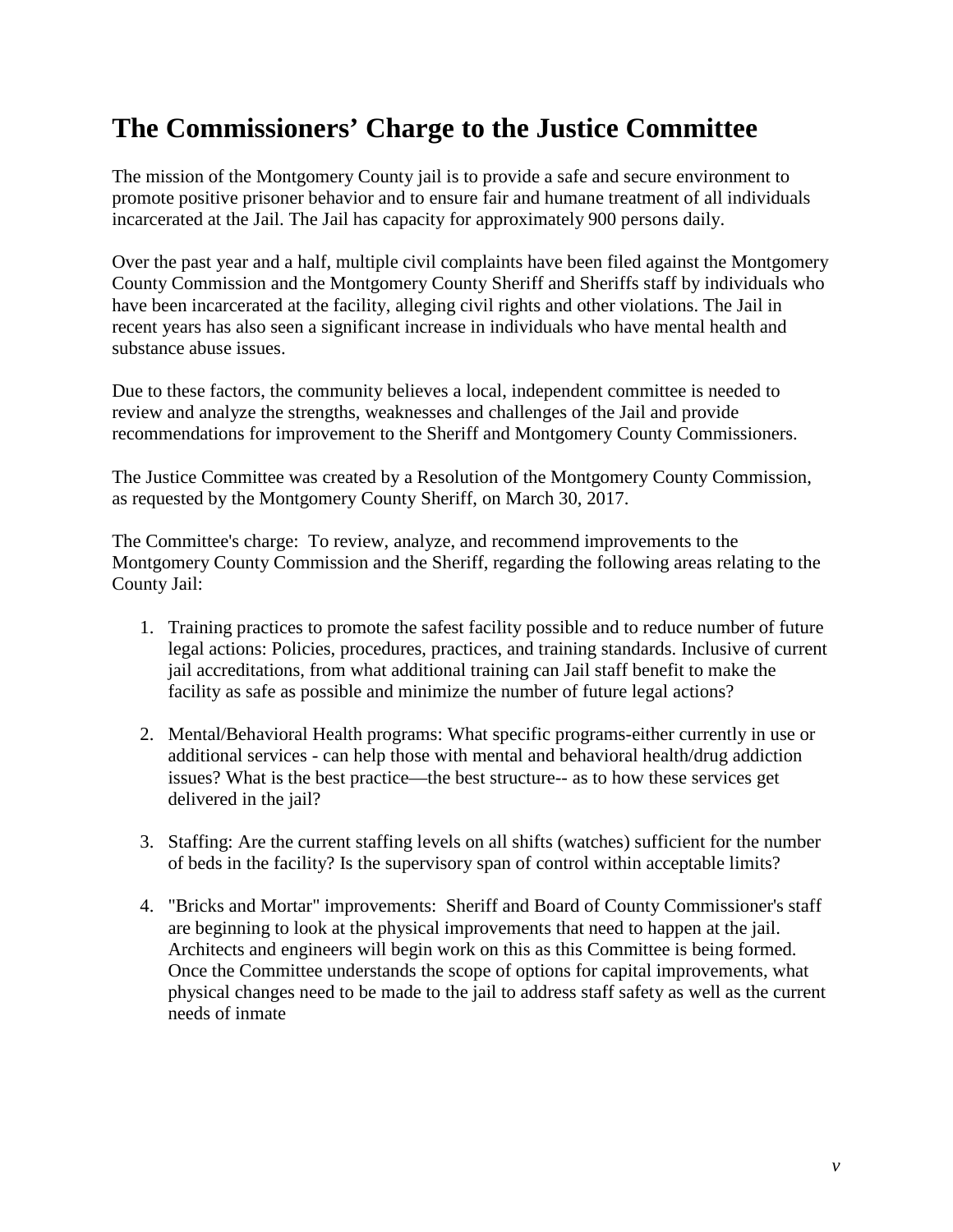## **TABLE OF CONTENTS**

|    | Letter to Commissioners                                 | $\dot{i}$    |
|----|---------------------------------------------------------|--------------|
|    | Acknowledgements                                        | ii           |
|    | <b>Resolution Establishing the Justice Committee</b>    | iii          |
|    | Board of Commissioners' Charge to the Justice Committee | ν            |
|    | <b>Table of Contents</b>                                | νi           |
|    | Report of the Justice Committee                         |              |
|    | 1. Executive Summary                                    | $\mathbf{1}$ |
| 2. | Jail Facility                                           | 11           |
|    | 3. Jail Operations                                      | 15           |
|    | 4. Jail Staffing                                        | 23           |
|    | 5. Staff Training                                       | 35           |
|    | 6. Classification                                       | 39           |
|    | 7. Use of Force                                         | 45           |
|    | 8. Inmate Grievances                                    | 59           |
|    | 9. Medical Health Care                                  | 65           |
|    | 10. Mental Health Care                                  | 73           |
|    | 11. Inmate Programming                                  | 84           |
|    | 12. Compliance                                          | 89           |
|    | 13. Compilation of All Recommendations                  | 95           |
|    | 14. Glossary                                            | 109          |
|    | 15. Members of the Justice Committee                    | 114          |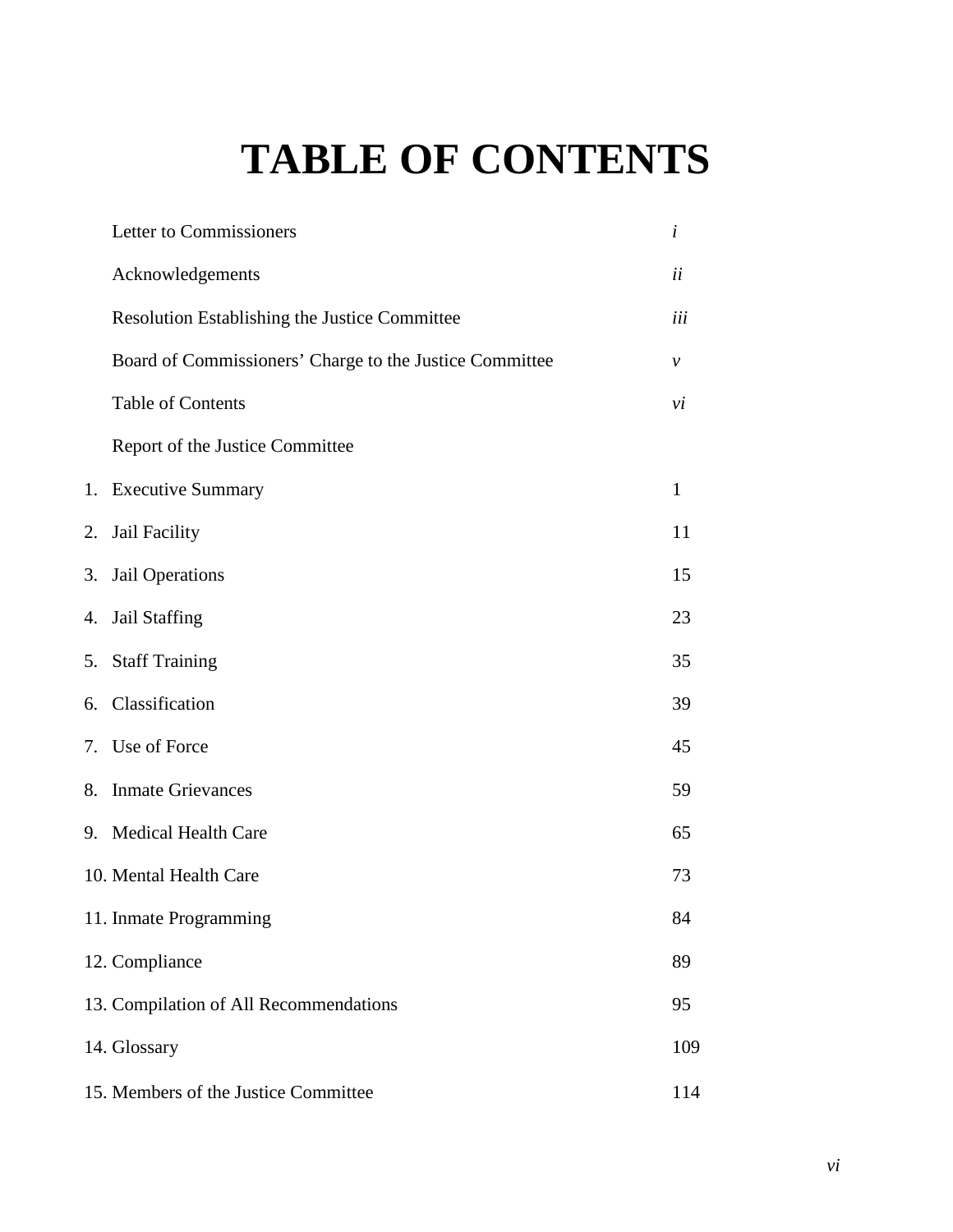## **1. Executive Summary**

### **THE JUSTICE COMMITTEE**

The Justice Committee was established on March 30, 2017 by Resolution No. 17-0530 of the Montgomery County Commission. The resolution noted that "the community believes a local, independent committee is needed to review any physical and/or community investments required to provide a safe and secure environment to promote positive prisoner behavior and to ensure fair and humane treatment of all individuals incarcerated in the jail."

The Commission established the Justice Committee in response to numerous federal lawsuits against the County and the Montgomery County Jail for excessive use of force and negligent medical care, in some cases leading to death. In the two years since the committee was formed the number of such lawsuits against the Jail and the County continued to rise. Although it was not within the purview of the Justice Committee to examine these cases, which are being adjudicated in court, we believe the recommendations contained in this report will significantly reduce occasions for future complaints.

The following persons were appointed as voting members of the Committee: Rabbi Bernard Barsky and Dr. Gary LeRoy (co-chairs), Branford Brown, Michael Carter, Stephanie Cook, Rev. David Fox, Tony Rankin, Judge Gregory Singer, and Carol Smerz. The Montgomery County Sheriff was designated as an ex-officio (non-voting) member of the Committee. Following the resignation of Mr. Rankin, Kurt Althouse, then Lieutenant and now Chief of the Vandalia Division of Police, was appointed to replace him. Sheriff Phil Plummer designated then Chief Deputy Rob Streck as his representative on the Committee. Chief Deputy Streck is now Montgomery County Sheriff.

The membership of the Committee brought expertise in medical and mental health, education, civil rights issues, and the local justice system – all crucial areas for evaluating the deficiencies and needs of the jail. However, aside from the Sheriff and members of his staff, only two Committee members had experience in jail administration, and most members had never seen the inside of a jail. Clearly, the first task of the Committee was to educate ourselves on the workings of the Montgomery County Jail, starting with a comprehensive tour of the facility and its resources, and familiarization with the two substantial volumes which establish policies and procedures for the Jail, the General Orders Manual and the Jail Handbook. In addition, the committee requested of the Sheriff an in-depth S.W.O.T. analysis of the Jail (Strengths, Weaknesses, Opportunities, Threats), which was prepared by Chief Deputy Streck. Three subcommittees were formed, one to consider jail operations and staffing, a second for medical and mental health issues, and a third for inmate grievances, use of force and civil rights issues.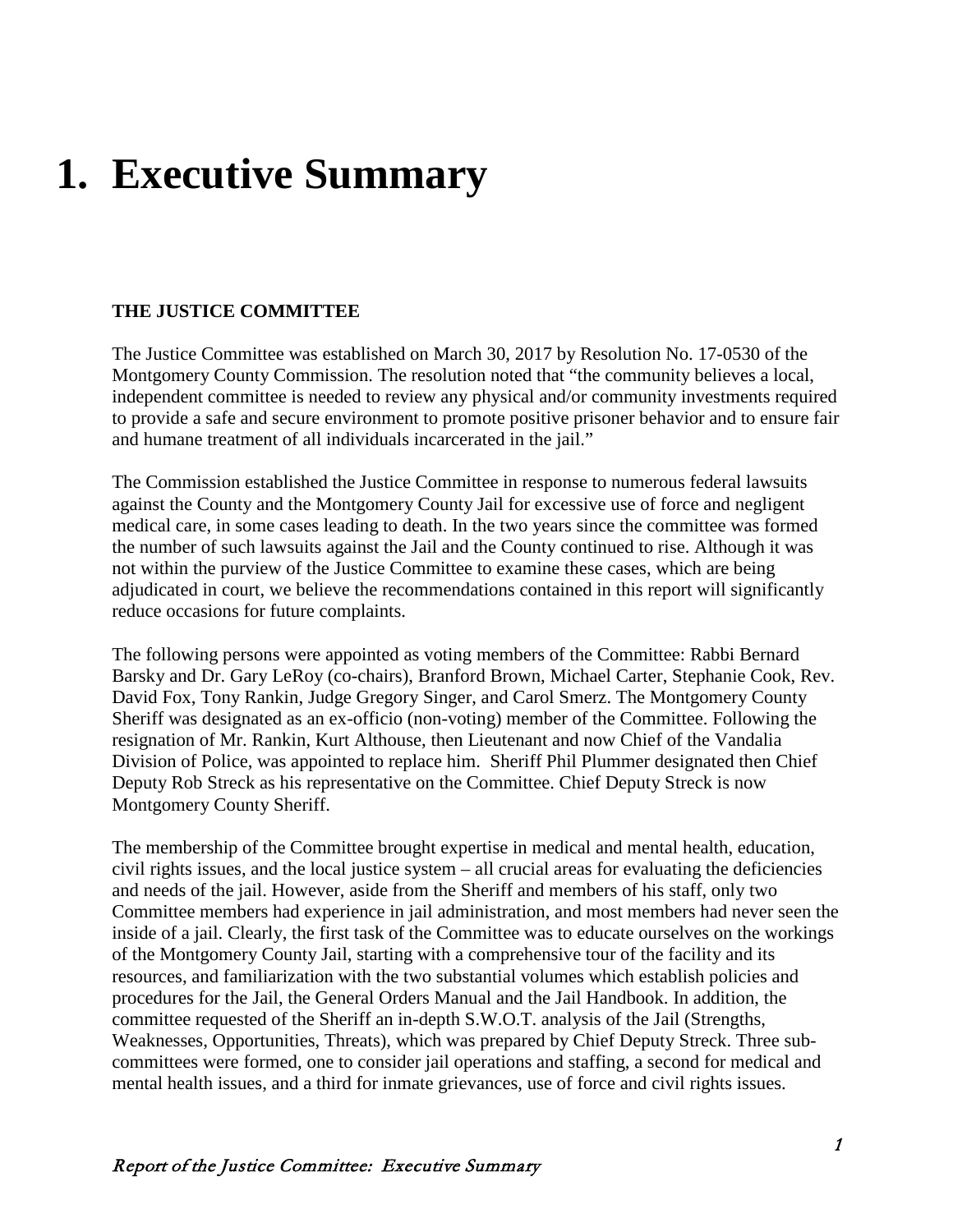After lengthy discussion, the Justice Committee agreed to engage a professional jail consultant to obtain an outside, independent assessment of jail conditions. The consultant was to act as the investigative arm of the Committee, and to issue its findings directly and only to the Committee. The company selected was CGL, which specializes in jail design, maintenance, operations, and facility planning. During the spring and summer of 2018, CGL - sometimes accompanied by members of the Justice Committee - conducted extensive interviews with jail staff, explored the physical facility, reviewed its organizational structure, operations, staffing, policies and procedures, data collection, handling of inmate complaints and grievances, instances of use of force, and the provision of medical and mental health services.

While the findings of CGL provide the core of the final report now presented to the Montgomery County Commission, they have been closely scrutinized, evaluated, edited and extensively supplemented by the Justice Committee in light of our own areas of expertise and our knowledge of local community conditions and expectations. The report here set forth is the report of the Justice Committee, and its recommendations.

The Justice Committee acknowledges the cooperation of the Montgomery County Sheriff's Office (MCSO) and the staff of the Montgomery County Jail, without whose cooperation this report could not have been made.

Regrettably, however, the Justice Committee did not have access to Jail inmates for interviews, which we regard as a deficiency in this report. In response, the Committee attempted to interview individuals who had recently been released from the jail. Two hundred seventy names were randomly culled from the county list of released persons and from referrals by the Montgomery County Reentry Office. Letters were sent inviting participation, with the inducement of a \$30 gift card. Only sixteen persons responded to make appointments, and only ten persons showed up to be interviewed. The interviews were conducted by Mary Tyler, Executive Director of Dayton NCCJ (National Conference for Community and Justice). This is too small a sample to provide other than anecdotal evidence. However, the testimony of these former inmates is consistent with the report of CGL consultants and the experience of Justice Committee members concerning the lack of cleanliness in the jail facility, the poor condition of plumbing and HVAC systems, overcrowding, non-responsiveness of the grievance system, and instances of excessive use of force, among other issues.

#### **LIMITATIONS OF THE STUDY**

The resolution establishing the Justice Committee is explicit that the mandate of the Committee has to do with "ensuring the safety of those incarcerated and staff assigned to the Jail," providing "a safe and secure environment," and ensuring "fair and humane treatment of all individuals incarcerated in the Jail." The Committee has been mindful of these limits to its mandate. We are concerned about issues outside the jail which lead to overcrowding, and we have discussed in general terms the questions of bail reform, diversion programs, and alternative treatments for drug and mental health cases, including pre- and post-release opportunities. Dealing with these questions is crucial to the County's efforts at reducing the jail population and increasing jail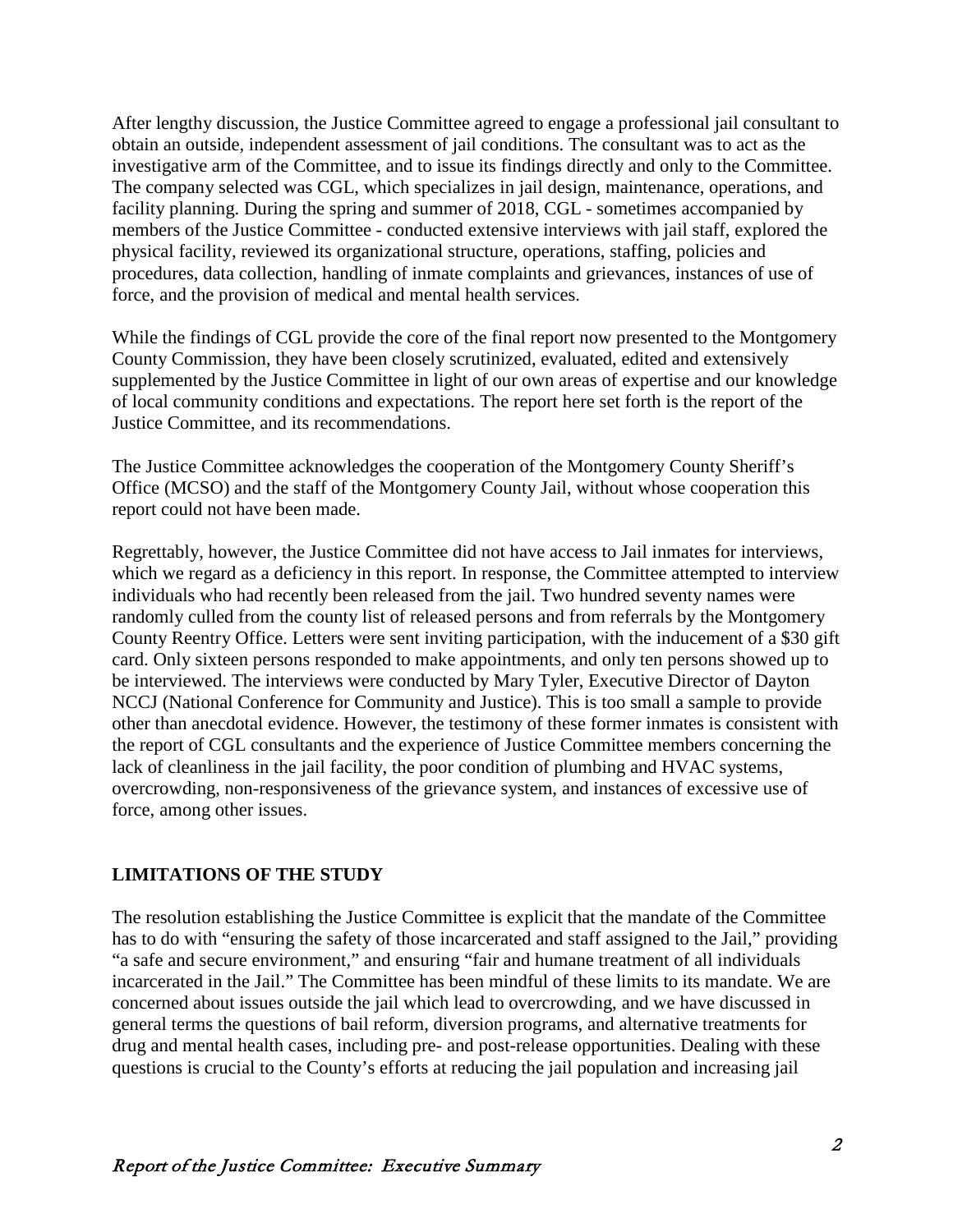safety. But our investigation and report deal only with what happens to individuals from the moment they are brought into the Montgomery County Jail until the moment they leave.

The volatile issue of racism falls under the larger rubric of civil rights violations generally. The Committee is aware that specific allegations of racism have been made against the jail, and to our knowledge these have been addressed and rectified as they have arisen (for example, the assertion that African-American women were being designated to inferior housing, referenced in the report on Classification). But allegations and lawsuits concerning civil rights violations and excessive use of force have not arisen from only one racial/ethnic group. Our report has addressed these matters in our recommendations for vigilant oversight of the use of force; improvements in the system for filing and responding to inmate grievances; close monitoring of jail classification for racial bias, improved staff training in cultural competency, implicit bias, and use of force; and increased efforts at minority hiring of corrections officers.

### **THE SUMMARY**

We now summarize the major reports contained herein, while emphasizing that the individual chapters include many more extensive and detailed recommendations than can be included in this summary. Three common threads run through all the chapters of this report: (1) the insufficiencies of the Jail's current physical plant; (2) The severe overcrowding of the facility; and (3) the critical understaffing and the reliance on excessive overtime to compensate.

### **Jail Facility**

The current facility houses nearly twice the inmate population deemed appropriate for its capacity by the State of Ohio. This level of overcrowding makes the monitoring of inmates and the delivery of services extremely difficult. The design of the older, linear units makes effective inmate supervision virtually impossible, while the level of overcrowding in the newer and better designed pod units undermines whatever improvement in monitoring and inmate services they should have brought.

Program space has had to be converted to dormitory housing, so there is virtually no dedicated program space in the facility, and no space for private treatment of inmates. The medical unit lacks adequate examination rooms and no examination rooms are available on the housing units. The overcrowding also makes it impossible to maintain the legally required sight and sound separation for juveniles housed at the facility.

The booking area is not sized or designed to facilitate the processing of the current volume of offenders entering the facility, and does not allow for appropriate management of offenders with special needs. Further, the facility building systems are deteriorating and will require increasing levels of funding to assure ongoing operation of the facility.

The Montgomery County Jail facility does not provide a minimally adequate environment for staff or inmates. Renovation or remodeling to address the many problems with the facility is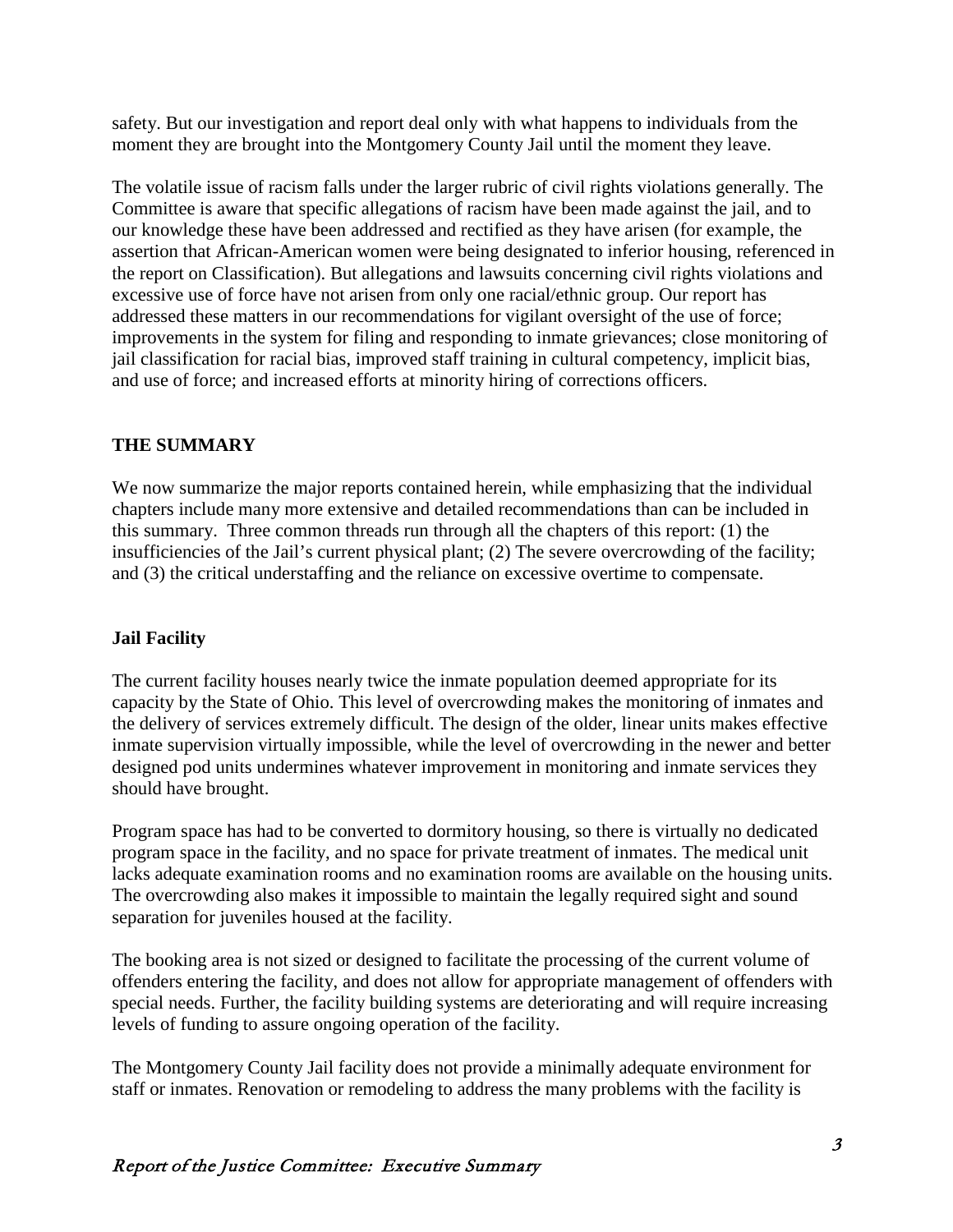neither practical nor cost-effective. The County should commence planning for the ultimate replacement of this building with a modern correctional facility that can house offenders in a humane manner, provide needed program services, and afford staff and inmates a safe environment.

### **Jail Operations and Staffing**

Jail operations are managed consistent with national standards. The Command hierarchy includes a Facility Administrator (Major), two Captains, and Sergeants who function as shift commanders. Unfortunately, the situation is marred by understaffing and lack of budgeted resources. The number of sergeants available to fill posts 24 hours per day, seven days per week is inadequate to meet the requirements of the facility. Insufficient staffing has ramifications that include excessive overtime, employee absenteeism, high employee turnover, lowered employee and inmate morale, and at times, operational problems. Our staffing recommendations indicate that the facility needs 59 additional staff. The addition of these positions should improve facility operations, increase the oversight and supervision of offenders, reduce staff overtime, and increase staff retention.

Furthermore, the elimination of the lieutenant position removed an intermediate level of supervision that is essential in managing correctional operations and allowing sergeants to focus on supervising line staff and addressing inmate issues. At present, the supervisory ranks are too thin at the Montgomery County Jail, inhibiting effective supervisory and management practices.

As noted in the Staffing report, we recommend the creation of essential intermediate levels of supervision within the Jail. This would include:

- $\triangleright$  reestablishing the lieutenant rank to act as shift commanders overseeing correctional operations of their assigned shift;
- $\triangleright$  staffing sergeant positions according to the relief factor requirements, to ensure that two sergeants are available on each shift, one to manage Booking and the other to manage Housing Operations;
- $\triangleright$  establishing a civilian corrections supervisor rank, which would report to a sergeant. This civilian position would also provide career and promotional opportunities within the corrections officer ranks that may help retain civilian corrections staff and improve employee morale.

Further, the efficiency of operations in the Booking Area of the Jail is impacted by the staffing shortfalls. A position of Receiving Officer was eliminated due to budget shortfalls, and the Classification Officer position is often combined with booking staff, which slows down the classification process. It is recommended that positions of dedicated Receiving Officer and of dedicated Classification Officer be created.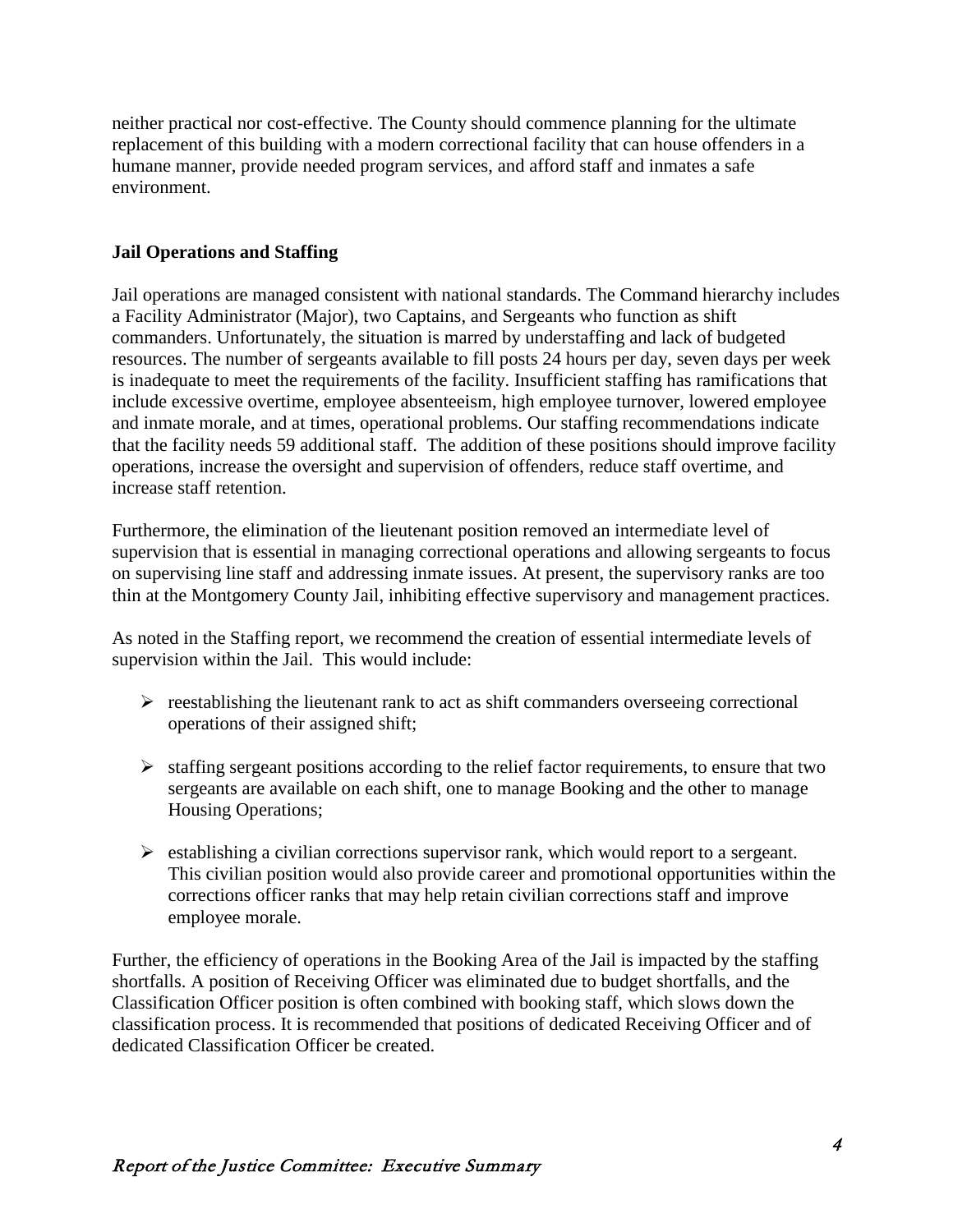The number of officers posted in the housing units is insufficient for adequate supervision of the inmate population. It is recommended that staffing be increased in the linear units to ensure that two officers per floor are available during peak activity periods. Staffing should also be increased in the pod units so that during peak activity there is an officer available as a Rover between Pods A and B, and another between Pods C and D, to provide relief to the officer on pod duty.

### **Staff Training**

Work in a prison environment is complex and can be entirely different from any other occupation an employee previously held. Training is therefore critical to developing a skilled, motivated and committed jail workforce that understands the unique requirements of supervising offenders. A successful and ongoing staff training program is key to ensuring the safe operations of a correctional facility and at the same time safeguarding the rights of those incarcerated.

The Jail's training programs for all levels of staff appear consistent with national standards. The Field Training Officer training practices are thorough and complete. However, some form of enhanced incentive should be established for the important FTO positions.

Correctional staff should receive regular updated training on cultural competency, traumainformed policing, implicit bias, and interpersonal communication skills as part of the annual 40 hours of in-service training. (Additional training recommendations are included in the Use of Force report.)

### **Classification**

The classification process assesses offender risk, security issues, and programmatic needs of offenders upon admission to the jail to ensure proper placement in the housing units. Placement should also be periodically reviewed to assess the ongoing appropriateness of the original placement. The classification process is heavily impacted by the overcrowding of the facility and the deficiencies in security especially in the linear housing units.

Understaffing in the Jail also has serious ramifications. In order for the classification process to operate effectively in a jail of this size, given the large number of commitments that take place on a daily basis, it is imperative that proper staffing of the classification process be maintained. The analysis found that, consistent with other staffing problems identified at the jail, the requirement that the classification process be staffed 24 hours per day, seven days per week is not being met.

As noted above, we recommend the creation of a dedicated Classification Officer for each watch, focused entirely on the classification of inmates and required to conduct an in-person interview with each new inmate. Additionally, we recommend adding a Classification Supervisor to oversee the classification process, to conduct ongoing review of the classification system,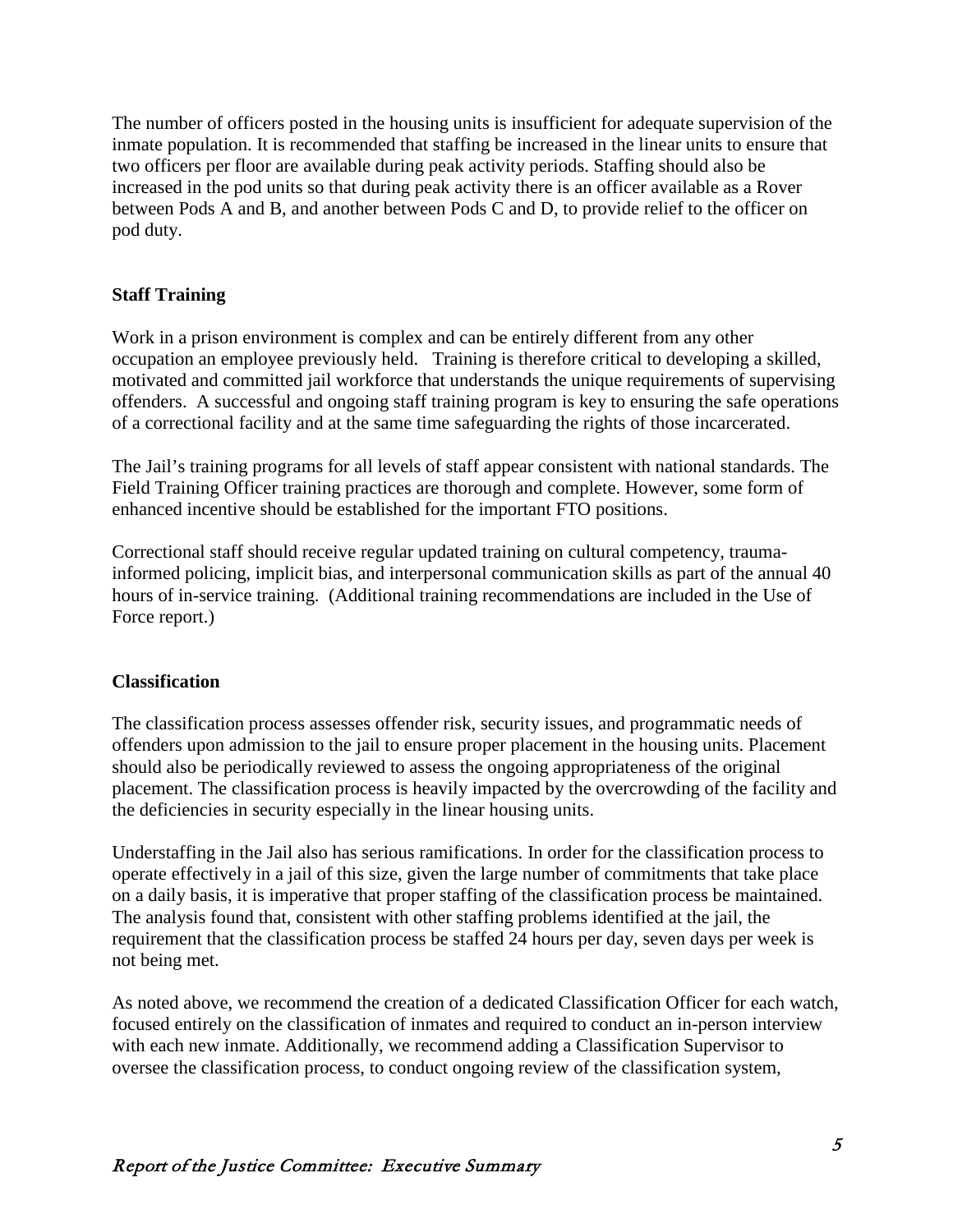including monitoring of compliance with policy and procedure, and of the effectiveness of the classification instrument.

### **Use of Force**

One of the critical areas of jail operations is management of the application of force by staff on inmates, who by their actions are required to be physically restrained and controlled. Proper practice requires written policy governing the use of force, as well as practices that include investigation and monitoring of force incidents, training and supervision of staff, and ongoing review of force issues. The Sheriff's Office has outlined a comprehensive policy on use of force, but we recommend developing a more detailed, jail-specific policy which fully identifies explicit requirements for the use of force in a correctional/jail setting, to replace Jail Manual Order # 3.5.1. This policy should detail the appropriate use of force and related procedures, including alternatives to use of force and specific prohibitions of use of force in certain situations.

This policy should identify use of the Emergency Restraint Chair as a use of force and require that established criteria be met before placing an individual in the chair when no other reasonable alternative is available. Precautions need to be taken to ensure that medical staff examine an individual and review medical records, prior to placement, or shortly after placement, due to the potential for serious medical conditions that can occur during the restraining process.

We also recommended the Sheriff's Office adopt additional practices to ensure adequate use of force analysis, accountability of staff's reported force incidents, and transparency with use of force incidents. To this end we recommend establishing an ombudsman process or civilian review panel to routinely reviews the Jail's use of force incidents, including all applicable reports, videos, photographs, and documentation, to build and maintain a degree of transparency and trust with the community. We would require that all evidence from a use of force incident, including electronic and physical evidence, be preserved, secured, and maintained appropriately so it cannot be deleted, destroyed, or tampered with.

### **Grievance System**

Grievance policies help ensure the rights of incarcerated individuals. Additionally, grievance policies impact the ability of offenders to access federal courts, as past rulings<sup>[1](#page-12-0)</sup>have required offenders to exhaust all available administrative remedies before they access federal courts. An open and fair grievance practice is also an effective management tool because it provides a measure by which to determine whether facility policies are being appropriately followed by staff.

The policy differentiates between inmate "complaints" and "grievances." Specifically, a complaint is recognized as "an act that constitutes misconduct by an employee including a criminal act," or "any violation of the inmate's rights." Grievances, on the other hand, can be filed for any other matter related to facility operations, services, and programs. As a result of this

<span id="page-12-0"></span> $1$  Woodford v. NGO (2006)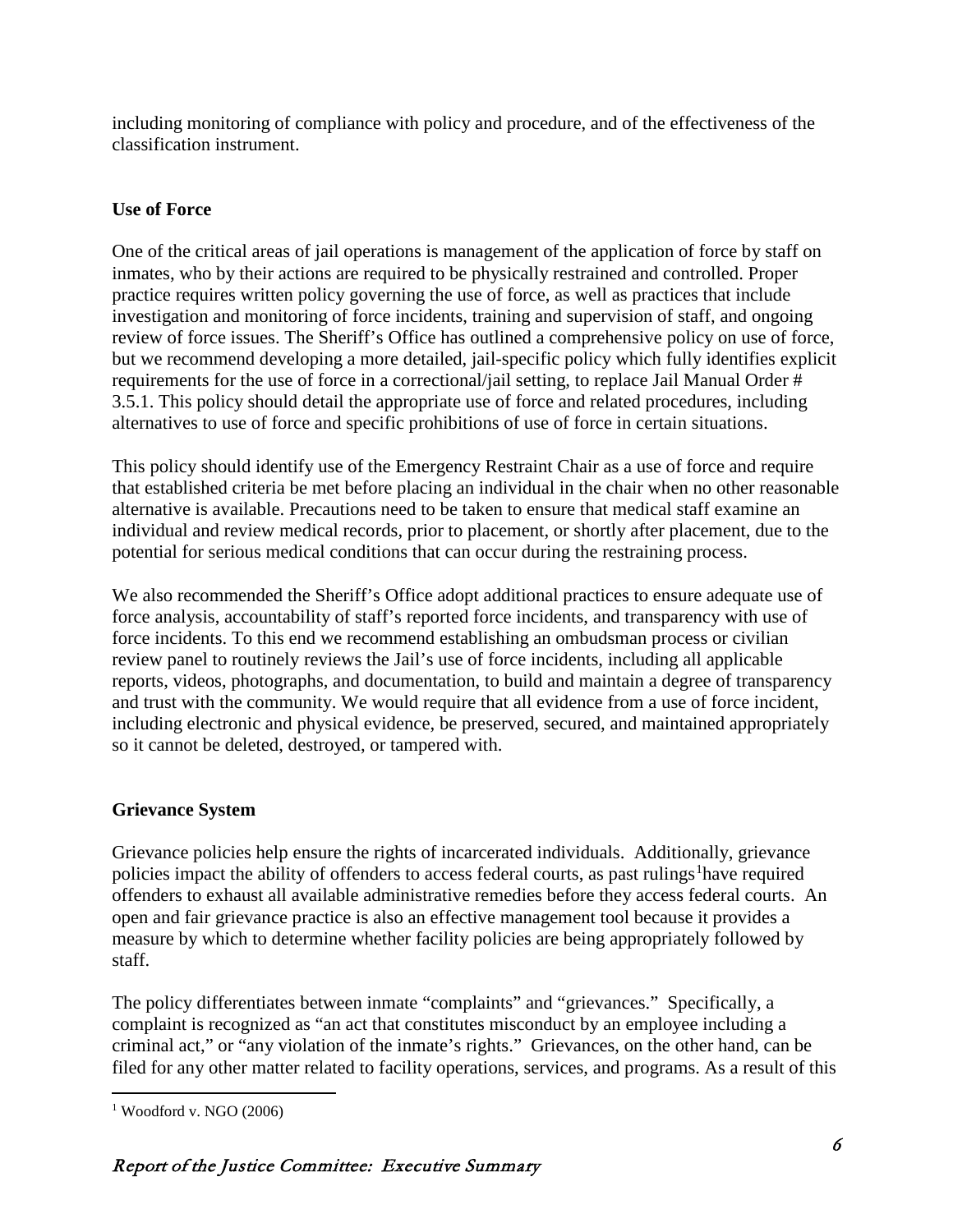differentiation, there are separate processes for complaints and grievances. The policy also identifies distinct practices for processing health care grievances and non-health care grievances.

Jail staff indicated they had received only six complaints in the last 18 months, and that this was a total of both citizen and inmate complaints. The extremely low number limits the validity of any meaningful analysis. The Jail reported only nine written grievances in the past year. This number is also extremely low, as indicated by the chart in our report comparing the number of grievances filed in the Montgomery County Jail with other facilities across the country.

Our report recommends establishing an independent Grievance Coordinator for the facility who is responsible for monitoring the grievance process, ensuring legitimate access to complaint and grievance forms, and serving as the first level of formal grievance review for all health care and non-health care grievances. The Grievance Coordinator should independently investigate the grievance and issue the first level ruling. The Grievance Coordinator should maintain a grievance log that ensures all paper grievances are documented in a standardized method and addressed in a timely manner.

Further, the facility should establish policy and practice that allows complaints of employee misconduct or grievances related to facility operations, services and programs to be sent directly to the Grievance Coordinator without intervention by housing unit staff. Complaint forms and grievance forms should be readily available and accessible to inmates in various Jail locations without the need to request these from the officer(s) or sergeant(s) supervising the housing units.

### **Medical Health Services**

The Jail's current health care policies are based on standards set by the National Commission on Correctional Health Care (NCCHC), and are in compliance with these standards. As reported by our jail consultant, nationally fewer than 10 percent of correctional facilities have achieved NCCHC accreditation, and the Montgomery County Jail is the only jail in the state of Ohio to have attained NCCHC accreditation. The jail's vendor, NaphCare, is well versed in these standards, and has put quality assurance systems in place to maintain compliance.

Nevertheless, there are significant deficiencies in health care provision, largely due to the inadequate facility and the current staffing plan.

One deficiency at the Jail is the lack of professionally equipped rooms on the housing units to perform sick call. Modern jail design typically includes private exam rooms in each housing unit, eliminating the need for staff transport of inmates to the clinic and expediting the sick call process. The number of exam rooms in the clinic is also not adequate to meet facility needs. Current exam rooms in the clinic are used for another purpose two half-days per week, severely limiting sick call exams, and resulting in assessments being conducted in a non-private setting.

Although the staffing level for the jail may be minimally adequate for the delivery of services, given the current intake volume and average daily population for the facility, the type of staff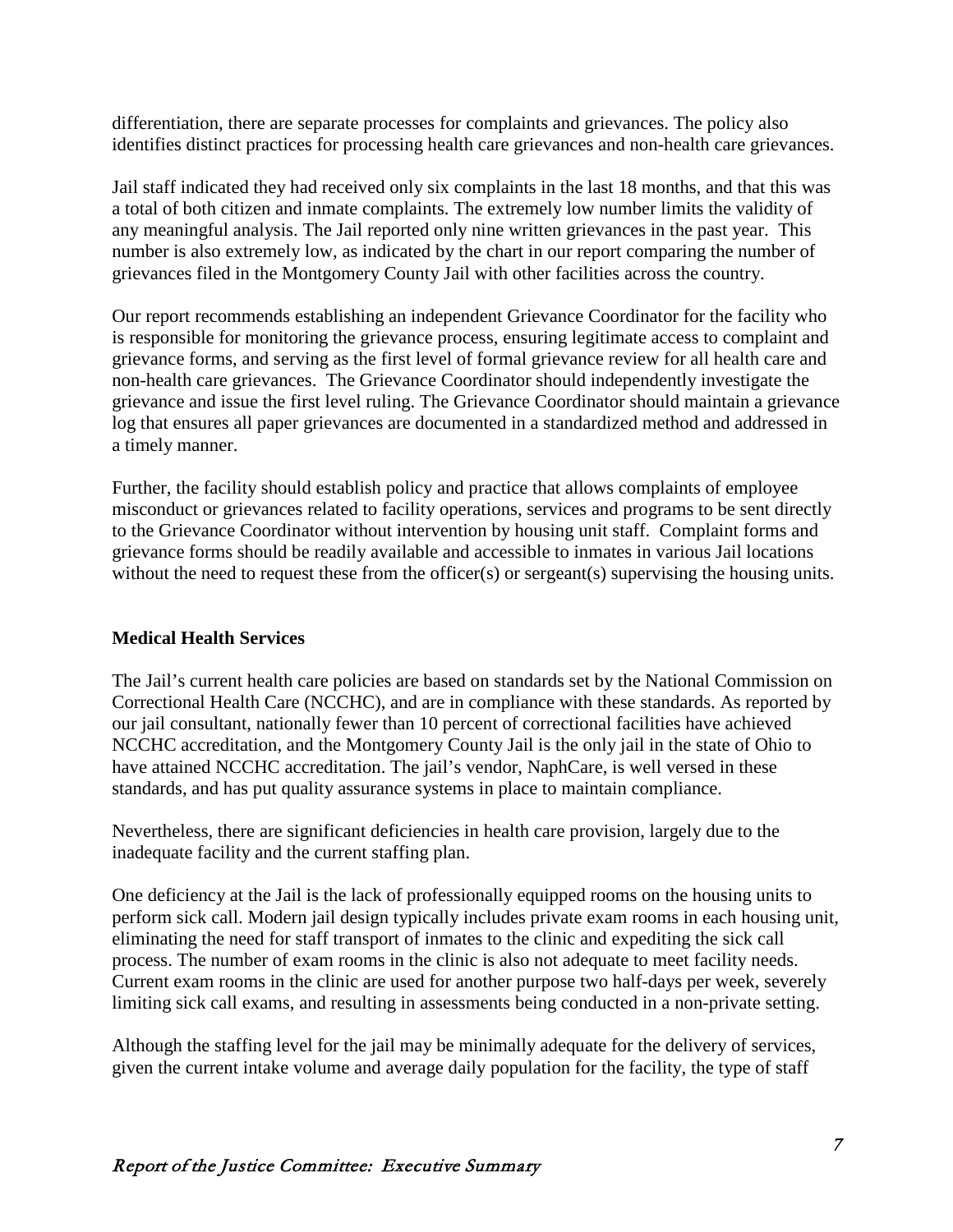utilized requires review. Currently the staffing pattern used in the Jail relies on the lowest acceptable level of professional credentialing for the specific job duties required.

Specifically, NCCHC standards require that a trained health care professional conduct the initial assessment and the follow up exam received by each inmate. The initial assessment, beyond determining obvious issues such as injury, intoxication, or physical impairment, must also identify and document an inmate's health care status so that issues such as communicable diseases, suicidal tendencies, and continuity of ongoing treatment receive timely and appropriate responses. The data from this assessment form the basis of the inmate's medical profile and record, which follows him/her throughout the incarceration. The screening allows a determination as to the presence of acute problems, chronic problems, required medications, suicidality, other mental health problems, dental problems, mobility and other ADA issues, and any other issue that might affect the management of the inmate. If problems are identified, the patient should be seen by an advanced level health care provider, or at a minimum, an advanced level provider is contacted for instructions regarding the next step.

In most large jails, a trained registered nurse performs this assessment of medical needs. The Montgomery County Jail uses paramedics. Although paramedics are highly skilled at responding to emergencies, performing an intake assessment is a different responsibility. The preferred option would be staffing the intake with an RN, 24 hours per day, seven days per week, who is responsible for the plan and disposition of the newest intakes. If LPNs or paramedics perform the intake screening, then the presence of an RN on each shift to determine the plan and disposition of each case might be sufficient. This approach avoids the use of RN resources to perform histories and physicals on healthy individuals. This is the most common approach to staffing for inmate health assessments at intake in urban jails.

### **Mental Health Services**

The provision of mental health care within the County Jail is critically affected by a crowded facility without designated space for inmate services. Mental health staff members are crowded into one office space, while psychiatric consultations and mental health evaluations are generally provided cell-front, without privacy or confidentiality. The facility must be able to provide competent intake, assessment, suicide evaluation, response to requests for services, mental health follow-up, monitoring of individuals in segregation or single cell tiers, and ongoing mental health care. This is currently not the case.

Plans for expansion or replacement of the facility should include a full capacity crisis stabilization/acute psychiatric care unit, designed for stays of one to five days for medical detoxification of illicit drugs as well as stabilization of those suffering acute psychiatric episodes.

Recruitment of quality mental health staff is difficult due to safety concerns and the reluctance of potential employees to work in a correctional environment. In order to improve recruitment, the Jail administration should engage local educational institutions by offering clinical rotations for medical interns/residents, and social work/counseling students. This, along with the development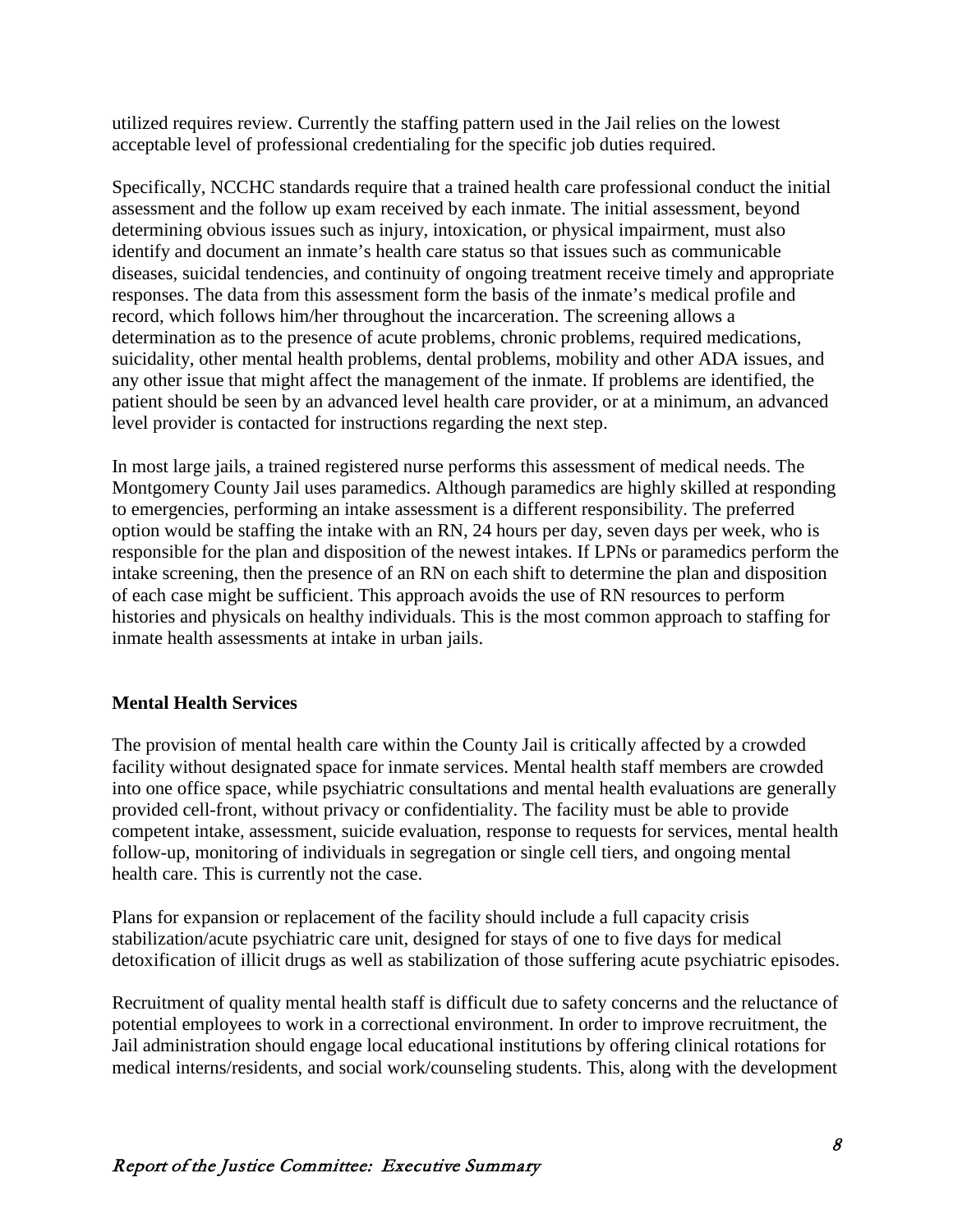of a safe and sufficient mental health treatment environment in a new facility, could help to dispel negative community perceptions and improve the recruitment of staff.

There need to be systems for full and open communication between medical health, mental health, and correctional staff in order to provide timely and integrated services. Bringing both medical and mental health care under the sole administration of a single provider starting January 1, 2019 should resolve this problem.

### **Inmate Programs**

Comprehensive and effective programming in a jail not only benefits individual inmates, but can benefit the entire criminal justice system and the community as well, by assisting returning citizens in their efforts to be successful upon release.

The Montgomery County Jail provides a significant number of programs led by outside volunteers, a large number of which are religiously based. There are also Alcoholics Anonymous and Narcotic Anonymous groups, and substance abuse peer support groups. GED tutoring is also provided.

However, given limited funding levels, there is no full-time staff assigned to provide support to the programming needs of the inmates other than the Program Coordinator/Chaplain. There is no funding for in-house substance abuse or other comprehensive educational programs. Jails of this size typically have a contingent of counseling and programming staff responsible for assessing inmate needs and assisting them in conducting group and individual counseling as well as case management. For example, the Berks County Jail in Pennsylvania houses nearly 1200 inmates, and has 16 counselors on staff. Without the funding for these staff, Montgomery County (with 900+ inmates) is unable to provide a significant amount of case management and treatment programming.

Funding should be provided to significantly increase counseling and program staff and to provide evidence-based programming for counseling and addiction recovery.

### **Compliance**

The Bureau of Adult Detention is responsible for auditing to ensure local jail compliance with Minimum Standards for Jails in Ohio. The Jail was determined to be in compliance with the majority of the Ohio Minimum Standards. Issues identified as noncompliant mostly relate to overcrowding and insufficient living and recreation space. Standards noted as Essential Standards were in total compliance. A total of eight important standards were found not in compliance.

Accreditation by the American Correctional Association is the gold standard when measuring correctional performance. The Montgomery County Jail is an accredited facility, meaning that it has passed all mandatory standards and at least 90% of the remaining non-mandatory standards.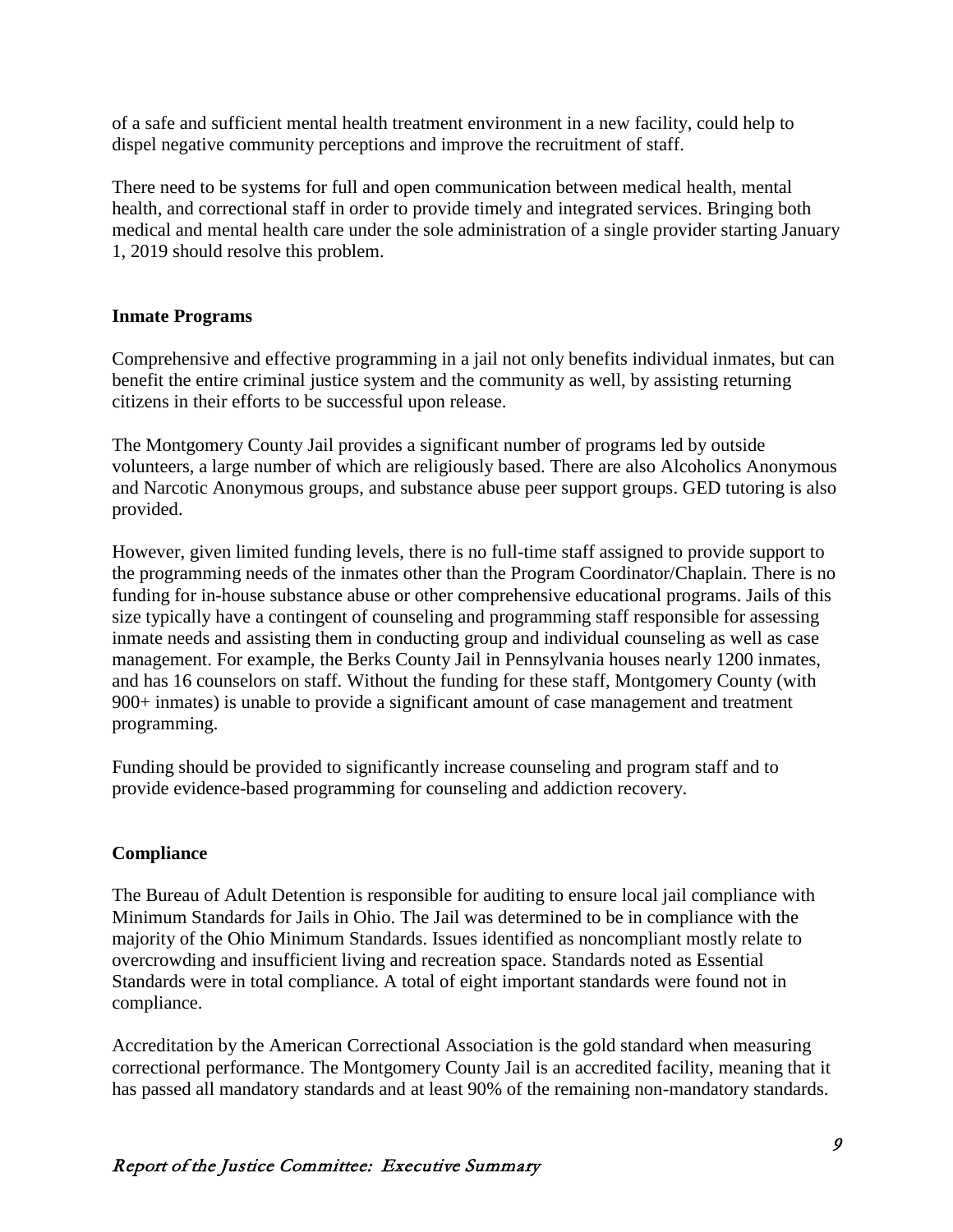The 2017 Audit Report indicated that the facility complied with 59 mandatory standards and 275 non-mandatory standards. Thirteen standards were in noncompliance at the time of the audit. Noncompliant standards mainly were due to overcrowding at the facility and the inability of the facility to meet space requirements for cell size and recreation areas. A standard related to daily recreation for inmates was also found in noncompliance, as well as certain standards related to the housing of juveniles.

The National Commission on Correctional Health Care (NCCHC) has developed the premier standards guiding healthcare provision in corrections. In 2017 NCCHC conducted an audit of healthcare at the Montgomery County Jail, and following corrective action on certain standards accreditation was granted on December 19, 2017.

The Federal Bureau of Justice Assistance (BJA) administers the Prison Rape Elimination Act (PREA) program, which is designed to improve safety of inmates and detainees. To pass the audit, a facility must comply with 38 standards, including: reporting and responding to incidents of sexual misconduct, investigating the misconduct, having in place a system for disciplining staff and inmates involved in misconduct, providing medical and mental health care to victims, and collecting and examining data related to PREA violations. The Montgomery County Jail was audited pursuant to the PREA standards in November 2014 and was found to be in compliance with all relevant standards.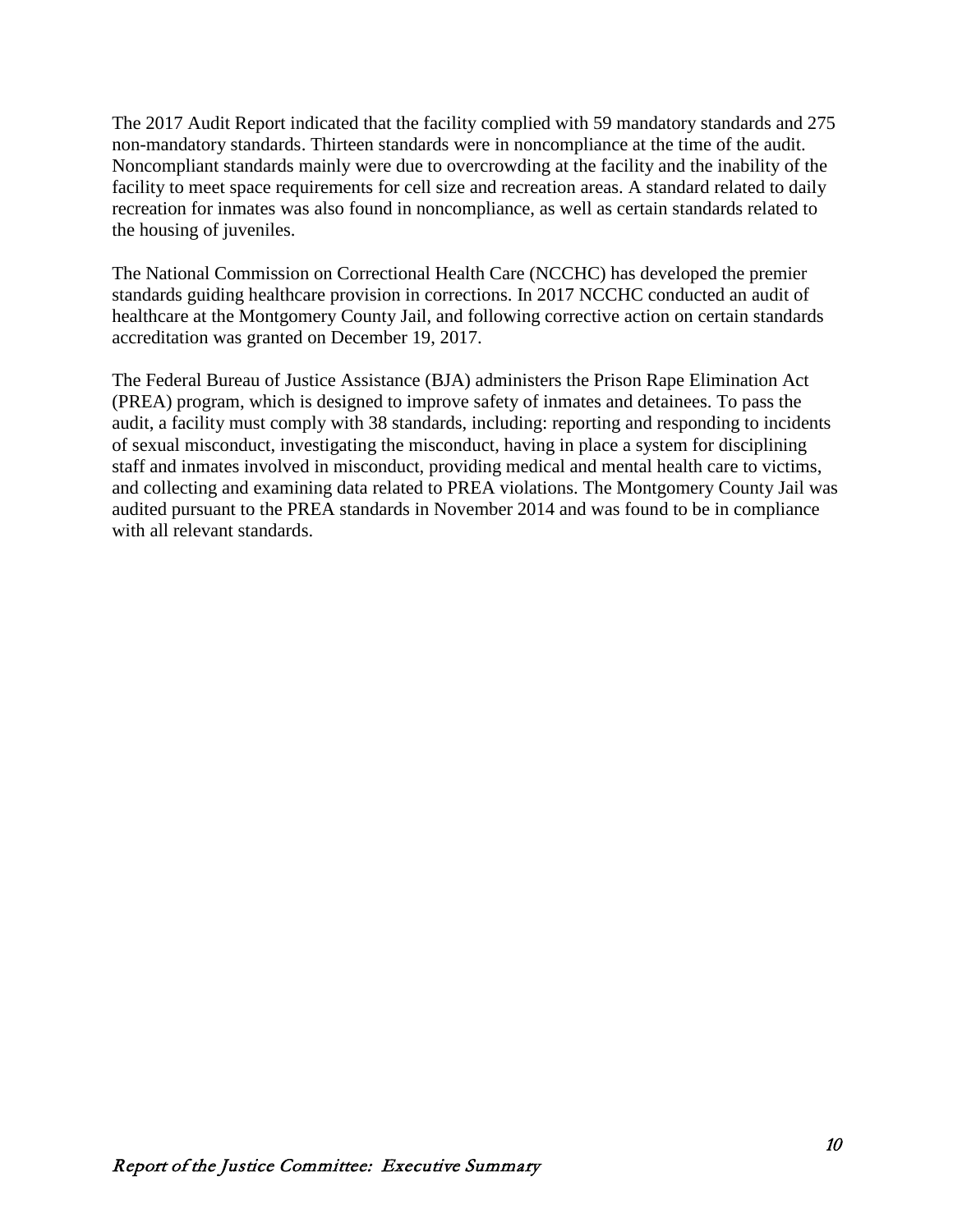## **2. Jail Facility**

### **SCOPE OF INQUIRY:**

To evaluate the overall design and physical condition of the current Jail facility, and assess the degree to which the Jail can reasonably be expected to meet the County's long-term correctional needs in compliance with contemporary correctional standards.

This assessment is not intended to be an in-depth analysis of the building's physical conditions and systems (mechanical, electrical, and security), but to provide a general overview of the current facility's' conditions with emphasis on inmate services, operational effectiveness, and the overall safety and security of the jail operation. The findings presented here are based on visual observation of the facility and did not involve technical assessment of the building by an engineer or an architect.

### **FACILITY DESIGN**

The original jail was built in 1965, with substantial additions to the facility in 1993 and 2004. The operation of the facility as currently utilized is 914 beds. Based on the Ohio Department of Corrections and Rehabilitation's Standards for Jails, the facility should actually house no more than 443 inmates. The additional capacity above the recommended is achieved through doublecelling, triple-celling, and conversion of program areas and dayrooms to housing.

There are two major approaches to correctional housing unit design: indirect supervision and direct supervision. With indirect supervision, monitoring of offenders occurs remotely from outside the unit, whereas in direct supervision, an officer station is located directly within a housing unit. Contemporary direct supervision housing also typically includes attached secure outdoor recreation areas and small program rooms. Evidence-based research on correctional facilities has shown that direct supervision environments reduce the frequency and severity of anti-social behaviors in inmates, reduces violence, and facilitates rehabilitation.

The Montgomery County Jail is comprised of both styles of housing units. The oldest section of the jail contains indirect supervision housing, referred to as the "linear" units. Housing here is by small multi-person cells, each containing 6-13 inmates, depending upon the size of the unit. These units are located on the Second, Third and Fourth Floors of the original jail building. These units are particularly difficult to supervise because of their linear design and the lack of

### Report of the Justice Committee: Jail Facility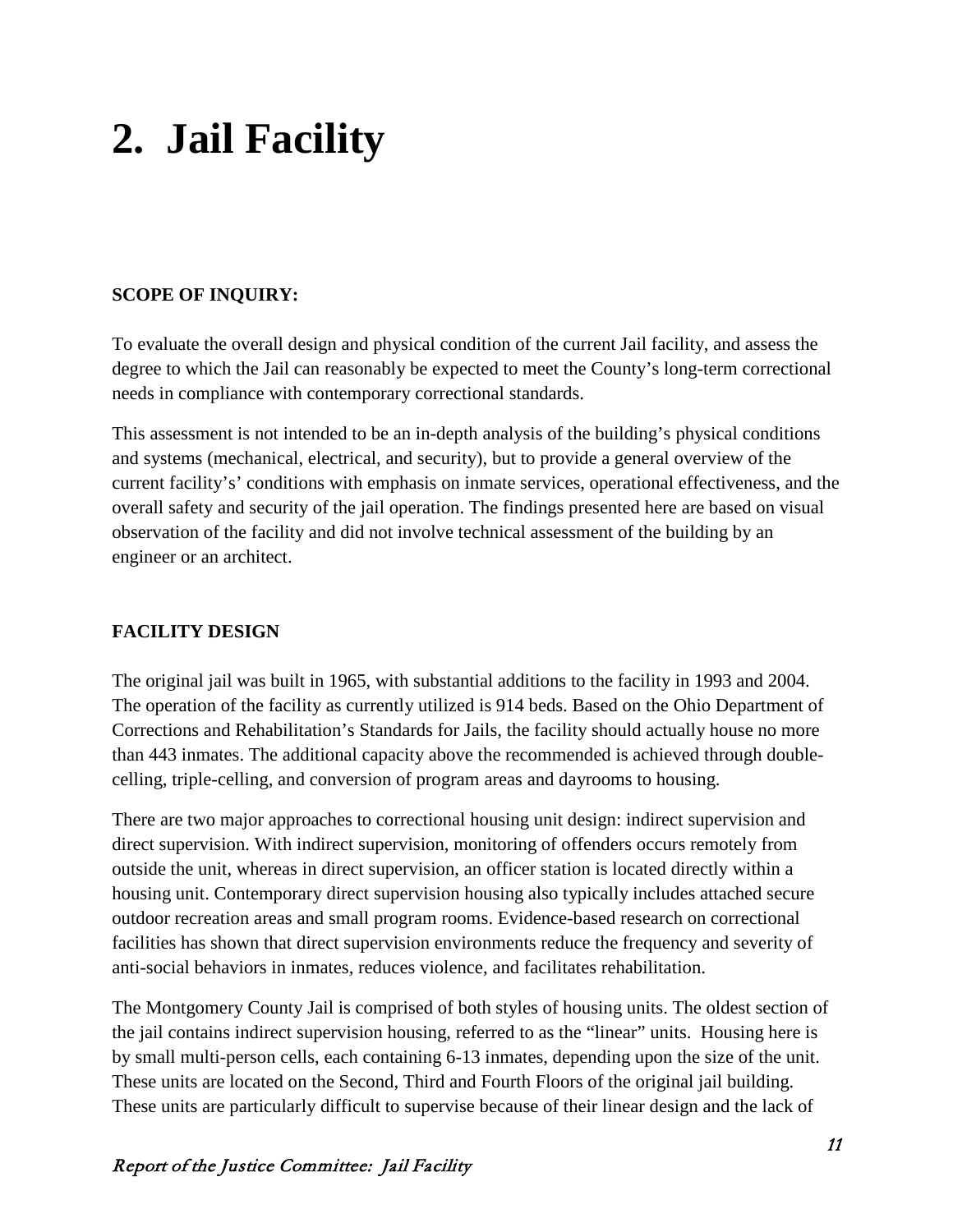direct visibility of the inmates. One corrections officer is assigned to each floor. The number of inmates supervised by a single officer ranges from 86 to 119 inmates. There are cameras placed throughout the linear units, but they are insufficient to observe the majority of offender activity. The physical design of these housing units does not allow for effective inmate supervision. Moreover, the units cannot be modified in a cost-effective manner to improve supervision. The Jail manages 273 beds in these units.

The newer housing units at the Jail, referred to as the "pods," feature a contemporary, direct supervision design. The four housing units each contain 55 cells, have an officer station in the dayroom area, have an attached recreation area, and have an attached program services area. The physical layout is typical for a direct supervision housing unit and allows good visibility into housing and recreation areas. Unfortunately, crowding at the jail has forced double-bunking of each of the individual cells in these four housing units, and a recreation room converted to a dormitory housing eight inmates. These actions result in a present capacity of 114 inmates in two of the units that has an additional converted recreation room for housing. The other two units house 104 inmates. Because of the large number of inmates housed in these units, recreation is generally limited to one half of the unit at a time for safety purposes.

Administrative segregation is located in the linear units. The unit has 24 male beds and 8 female beds. The unit lacks adjacent recreation and program space to provide required out of cell time and does not meet professional standards for this type of housing.

The booking area's design does not allow efficient processing of the approximately 25,000 offenders booked into the Jail each year. The area is quite congested during high-volume activity periods, with inadequate space to manage inmates with mental health issues and the potential for suicidal behavior. Specialized cells are not available for these cases, and mentally ill inmates are kept in regular holding cells in full view of inmates moving about in the reception area adjacent to the cells. This congestion is particularly noticeable in the female section, which is separate from the male section.

The facility also lacks an infirmary unit to house inmates with medical needs, although renovations are being planned to address this deficiency. The facility as a whole lacks any suitable space for the delivery of program services and private treatment space. There is also no dedicated unit to house juveniles who are required to be sight and sound separated from adults.

### **FACILITY CONDITION**

The physical building that houses the Jail has remained essentially unchanged over the years. While the physical structure is in adequate condition, many of the critical operating systems have been compromised or are in need of serious renovation. Staff indicates the building has ongoing roof, plumbing, and HVAC issues that have a serious, negative impact on working and living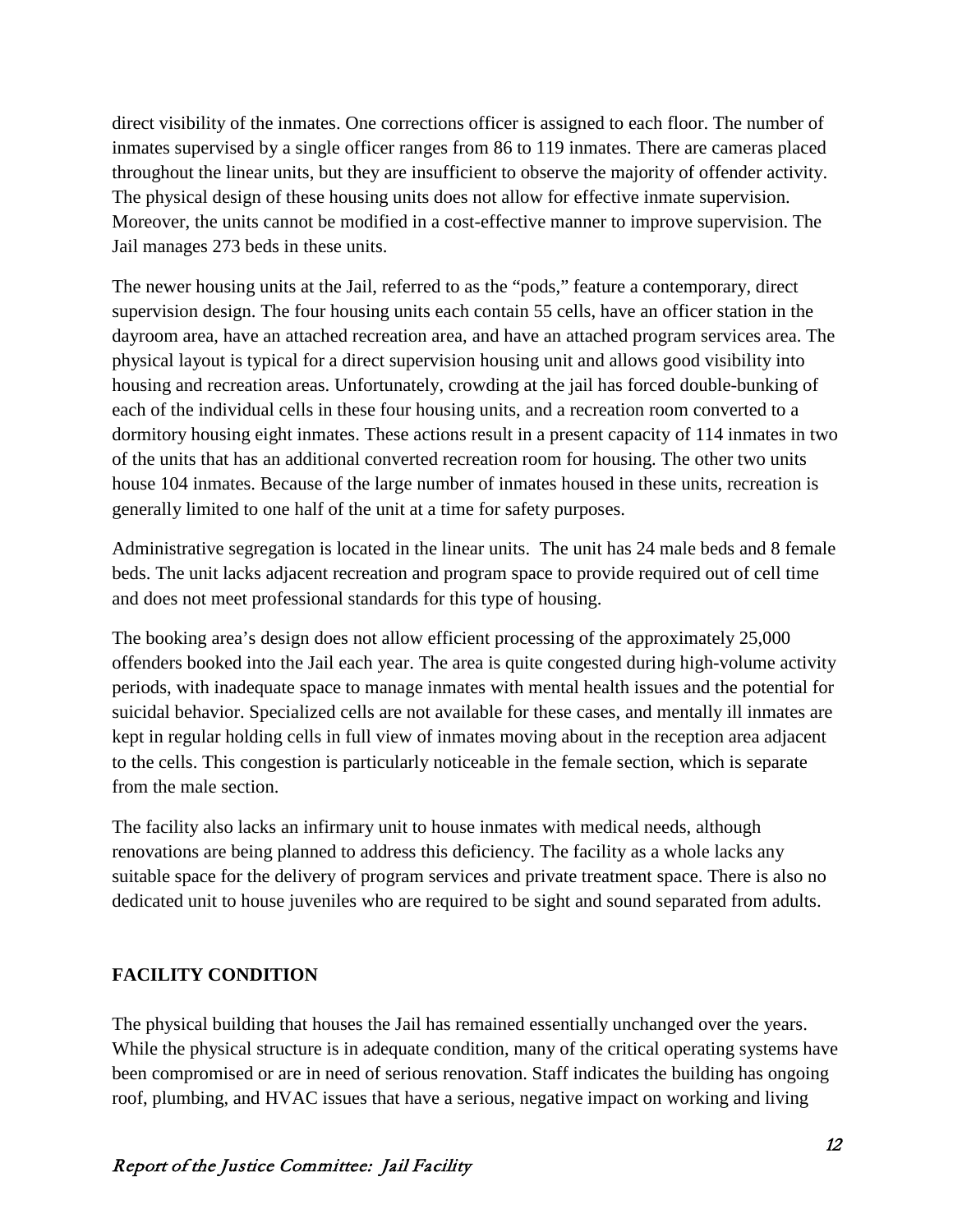conditions within the jail. For example, poor air circulation and air conditioning in the Linear Units can create stifling conditions. Given the age of the facility and the degree of crowding, such conditions are not a surprise.

Inmates and former inmates of the jail also note the uncleanliness of the facility. The Jail Administration has expressed concern that the lack of a full-time maintenance staff and adequate janitorial services has contributed to a decline in the environmental standards of the Jail. Currently, maintenance of the Jail is handled by the Montgomery County Facilities Management. That department has been responsive to maintenance emergencies, but can be hampered sometimes by the Jail's lack of correctional manpower to accompany maintenance workers through the facility; and it is not equipped to provide ongoing preventive maintenance or custodial staff for a 24-hour, 365-day operation, with an average of 900 inmates, employees, and visitors in it at any given time. To maintain acceptable environmental standards, the Jail Administrator asserts the need for a fulltime plumber and around-the-clock maintenance staff, as well as additional custodial staff to supplement inmate workers.

The County appears to make continuing efforts to address the most critical of these issues through its capital repair program. In 2018, the County committed to \$9.2 million in capital repairs for the following projects:

- Jail scanner cell
- First Floor Process Improvements Design
- First Floor Renovation
- Facility Assessment
- Fire Alarm Replacement Design Services
- Unit Ventilators and Fan Coil Replacements
- Boiler Replacement
- Kitchen Sanitary Drains and Piping Replacement
- Generator Replacement
- Wireless Duress & Cell Phone Amplification
- Access Control System, Detention Hardware and Opening Upgrades
- First Floor Process Improvements CONCEPT
- First Floor Renovation
- Chapel Kitchen Floor Electric Locate & Bloodhound mapping
- Replace Liebert Battery Back Up in Copps Room
- Clean HVAC AHU & Ducts
- Exercise/Replace Electric Switchgear
- Kitchen Floor Tile
- Replace 2 mixing valves
- Revisions to domestic hot water supply and return system

This level of investment to address ongoing maintenance issues will be required on a continual basis for the foreseeable future to prolong the useful life of the facility as it currently operates.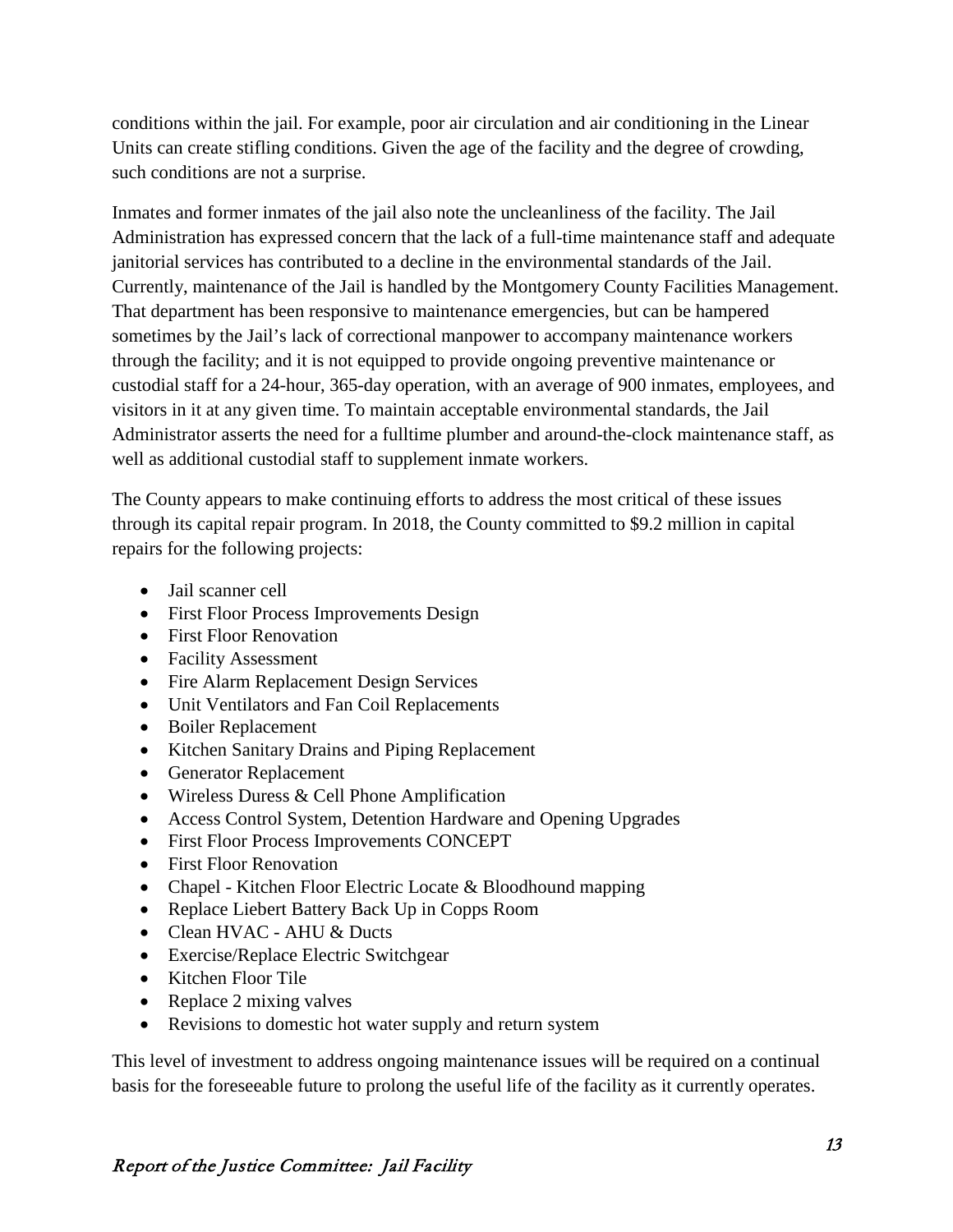These projects however, will not address the fundamental design and use issues present in the facility.

### **SUMMARY AND RECOMMENDATION:**

**The current facility has the following serious issues:**

*Inadequate capacity.* **The State of Ohio has determined that the current facility has a housing capacity of 444 beds, roughly half the average daily population managed at the facility. The current level of crowding makes monitoring inmates and the delivery of services extremely difficult.** 

*Poor design***. The design of the linear units makes effective inmate supervision impossible. The pod units have a decent design, but the level of crowding there likewise makes supervision difficult. There is no ability to maintain adequate sight and sound separation for juveniles housed at the facility.**

*Inefficient Operations.* **The booking area is not sized or designed to facilitate the processing of the current volume of offenders entering the facility, and does not allow for appropriate management of offenders with special needs.**

*Lack of Program Space.* **Existing program space in the pod units has been converted to dormitory housing. There is virtually no other dedicated program space in the facility, and no space for private treatment of inmates. The medical unit lacks adequate examination rooms and no examination rooms are available on the housing units.**

*Physical condition.* **Facility building systems are deteriorating and will require increasing levels of funding to assure ongoing operation of the facility.**

**The Montgomery County Jail facility does not provide a minimally adequate environment for staff or inmates. Renovation or remodeling to address the many problems with the facility is neither practical nor cost-effective. The County should commence planning for the ultimate replacement of this building with a modern correctional facility that can house offenders in a humane manner, provide needed program services, and afford staff and inmates a safe environment.**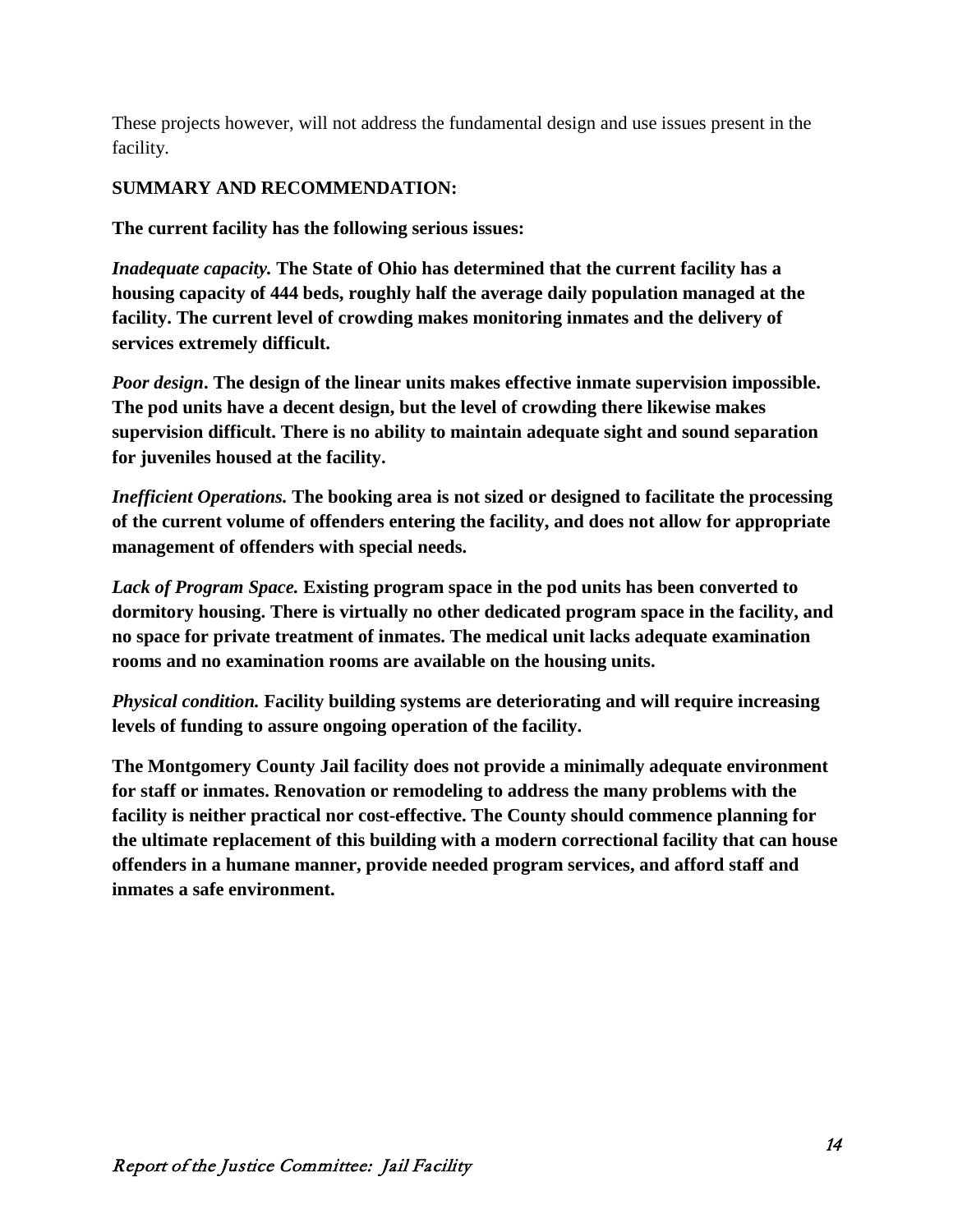# **3. Jail Operations**

**SCOPE OF INQUIRY:** To assess the adequacy of jail operations, including a review of organizational command structure, policy and procedure development, booking and receiving operations, housing operations, and indicator and data analysis.

### **ORGANIZATIONAL COMMAND STRUCTURE**

The Jail Division is one of four divisions within the Montgomery County Sheriff's Office. According to General Order Policy 2.1.1, Subject: Organizational Structure and Subdivisions, a policy issued by the Sheriff effective May 5, 2015, the Jail Division is responsible for prisoner housing, prisoner transportation, and court security. Jail subdivisions are Prisoner Work Detail Program, Prisoner Transportation, Court Security, and Contract Maintenance, including Food, Mental Health and Medical Services. The Jail receives support from the other three divisions of the Sheriff's Department for matters that require law enforcement involvement and/or investigations, as well as training, budget, personnel, and accreditation assistance.

The Jail is managed by a Major, who is an appointee of the Sheriff and a certified Peace Officer in the State of Ohio. This appointment and statement of responsibilities is codified in Jail Manual Policy 1.1.1, Subject: Jail Administration, a policy issued by the Sheriff effective April 6, 2013. The policy requires that the Major operate the Jail in accordance with Bureau of Adult Detention Standards of the Ohio Department of Rehabilitation and Corrections. The Major, as the Jail Administrator, reports directly to the Chief Deputy, who is second in command within the Sheriff's Office.

Two Captains report directly to the Major. The Administrative Captain oversees administrative matters, including booking operations, jail and lobby security, programming, and contract services. Contract services include food service, maintenance, medical services, and mental health services. The Captain of Operations manages inmate housing, details, transportation, inmate work programs, and court services.

Thirteen sergeants report to one or other of the captains. There are two sergeant positions listed on the security watches who are considered operations officers responsible for supervising officers and inmates in this large and diverse institution. The Booking Sergeant oversees the booking process, which includes responsibility for admissions and release, as well as ensuring that security and control is maintained in the booking area, which processes approximately 2,000 admissions per month, as well as all the release and court activity that takes place in that area throughout the day and evening. The Housing Sergeant is responsible for supervising the second, third and fourth floors, where the bulk of inmate housing is located.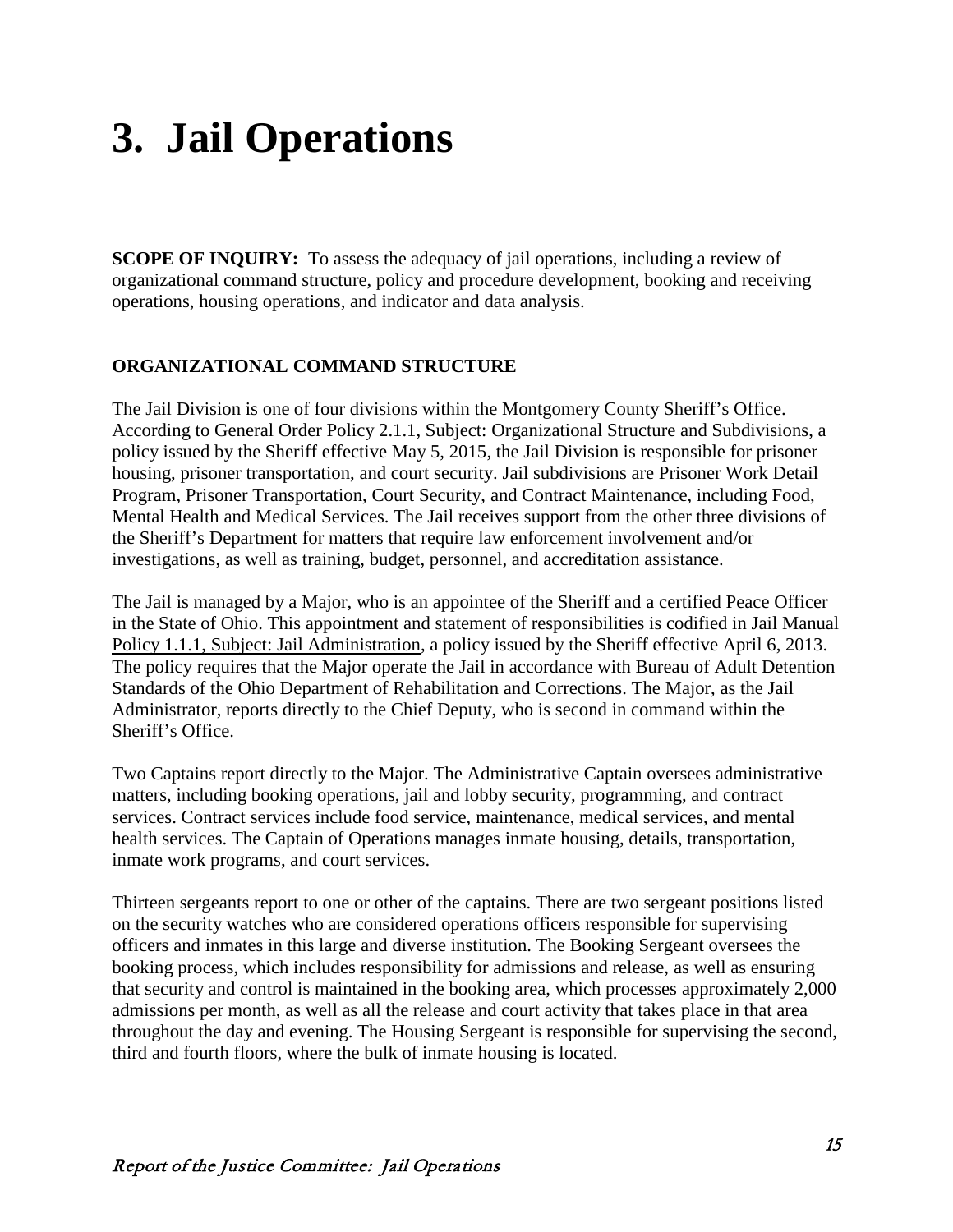Sergeants operate as shift commanders, responsible for all operations at the institution. Four sergeants are assigned to other functions: one for court security, one for details, one for inmate transportation, and one for administrative support to the Major and Captains. The remaining nine sergeants staff the Booking and Housing posts.

As the Staffing report indicates, there are staffing shortages in the sergeant's ranks which often leads to only one sergeant being on duty to supervise the entire jail operation. When this occurs, the lone sergeant is responsible for booking, housing, responding to emergencies, managing the watch roster and ensuring that reports and other obligations are completed in a timely fashion.

Lieutenant positions no longer exist in the Montgomery County Jail. The rank was apparently eliminated as a budget savings action. Lieutenants in a correctional command structure can be useful as the administrative leaders or shift commanders of an operational shift. They can manage administrative tasks, deploy personnel and supervise correctional operations. The presence of this position also allows sergeants to perform as first line supervisors, instructing and supervising correction officer performance. This is difficult to do when the sergeants are responsible for large-scale shift operations and administrative duties.

### **RECOMMENDATIONS**

**The organizational structure in place at the Montgomery County Jail has clear lines of authority and generally meets the requirements of correctional practice noted in national and state standards. Unfortunately, the situation is marred by understaffing and lack of budgeted resources. The number of sergeants available to fill posts 24 hours per day, seven days per week is inadequate to meet the requirements of the facility. The lack of a fully staffed unit according to the relief factor requirements means that at times there may be only one sergeant available to staff the institution. When that happens, the sergeant is responsible for the entire operation and, because of the workload, cannot effectively supervise the institution.**

**Furthermore, the elimination of the lieutenant position removed an intermediate level of supervision that is essential in managing correctional operations and allowing sergeants to focus on supervising line staff and addressing inmate issues. At present, the supervisory ranks are too thin at the Montgomery County Jail, inhibiting effective supervisory and management practices.** 

**As noted in the Staffing report, we recommend the creation of essential intermediate levels of supervision within the Jail. This would include:**

- **1. reestablishing the lieutenant rank to act as shift commanders overseeing correctional operations of their assigned shift;**
- **2. staffing sergeant positions according to the relief factor requirements, to ensure that two sergeants are available on each shift, one to manage Booking and the other to manage Housing Operations;**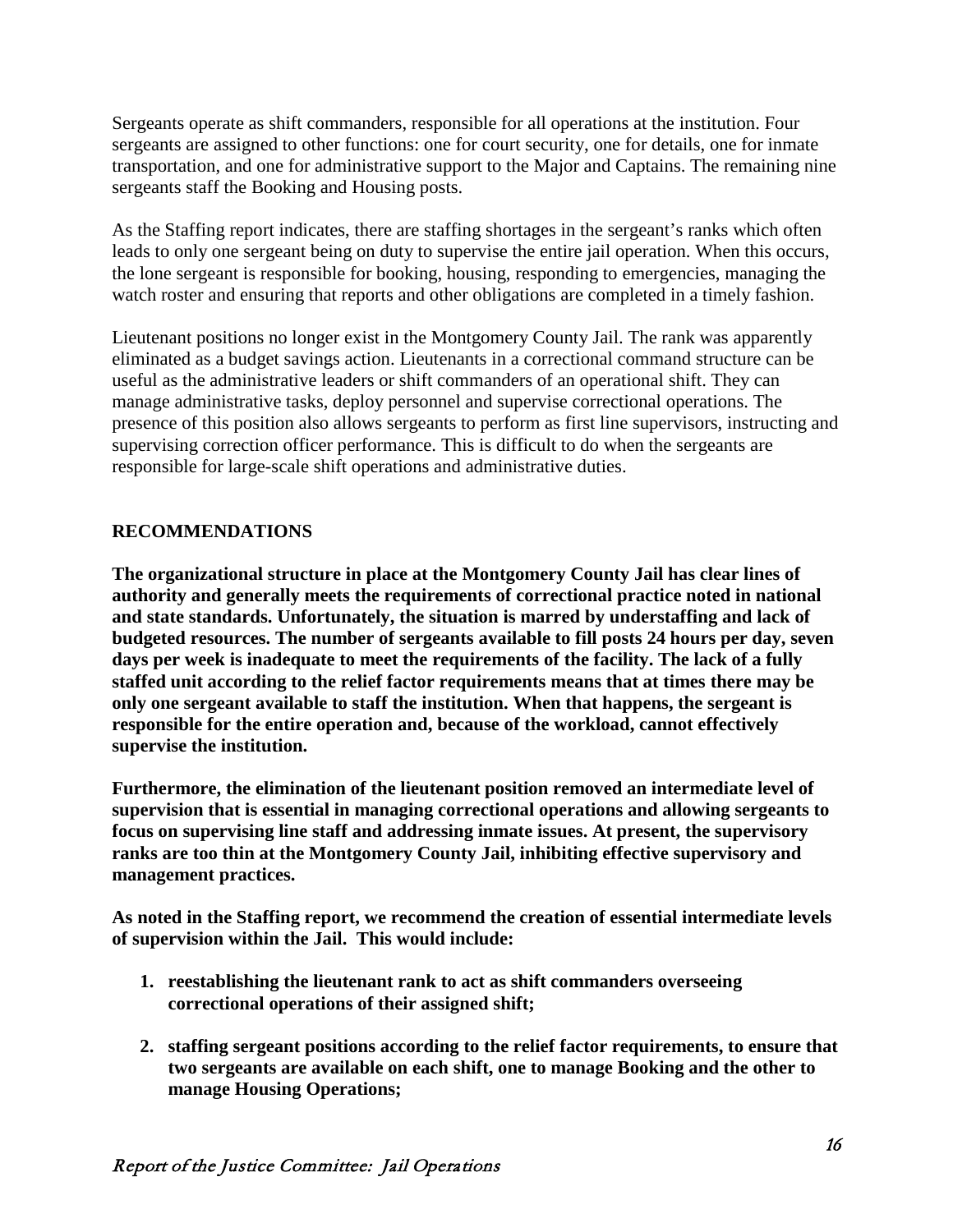**3. establishing a civilian corrections supervisor rank, which would report to a sergeant. This civilian position would also provide career and promotional opportunities within the corrections officer ranks that may help retain civilian corrections staff and improve employee morale.**

### **POLICY AND PROCEDURE**

In order to achieve accreditation, significant effort needs to be applied towards the development of policies and procedures that meet the national standards of the American Correctional Association, known as the Performance Based Standards for Adult Local Detention Facilities, Fourth Edition (4-ALDF). Furthermore, the Jail also has to be in compliance with the Ohio Minimum Standards for Full Service Jails, Chapter 5120: 1-8, that are monitored by the Bureau of Adult Detention of the Ohio Department of Rehabilitation and Corrections. The status of accreditation efforts is described in the Compliance report.

Two sets of policies and procedures have been developed. The General Orders are policies promulgated by the Sheriff that apply to specific divisions of the Department, or all divisions in the case of policies that have a broader scope. The General Orders include policies regarding the Use of Force, Organizational Structure, Unity of Command and Lines of Authority, General Management and Administration, Planning and Research, Fiscal Management, Budget Process, Purchasing, Accounting, Benefits and Leave, Collective-Bargaining, and a host of other administrative policies and procedures.

The Jail Manual is specific to jail operations. These broad ranging policies address employee issues, physical plant/maintenance, security issues, reporting, health and safety, booking and admissions, inmate rights and rules, classification, record-keeping, inmate management, programming, medical care, inmate services, and other management and administrative matters. The policies are drafted with reference to the appropriate section of the ACA standards that are satisfied by instituting a particular practice. For example, the jail policy on Inmate Counts is written to comply with ACA Standard 4-ALDF 2A-16 and 17, which calls for an inmate population management system that includes records on the admission, processing, and release of inmates. Furthermore, the standards require the facility to have a system for physically counting inmates. That system includes strict accountability for inmates. The language of the Jail Management Policy 5.17.1 Subject: Inmate Counts is consistent with the relevant standard as are facility practices.

### **FACILITY OPERATIONS: BOOKING AND RECEIVING**

Booking and receiving are among the busiest components of jail operations in large county facilities. The booking staff at Montgomery County Jail processes approximately 2,000 inmates per month, including sentenced inmates and those being held in pretrial detention. Booking activities are consistent with booking operations observed in other jurisdictions. Inmates arriving in the institution must be searched carefully for contraband, examined by medical personnel to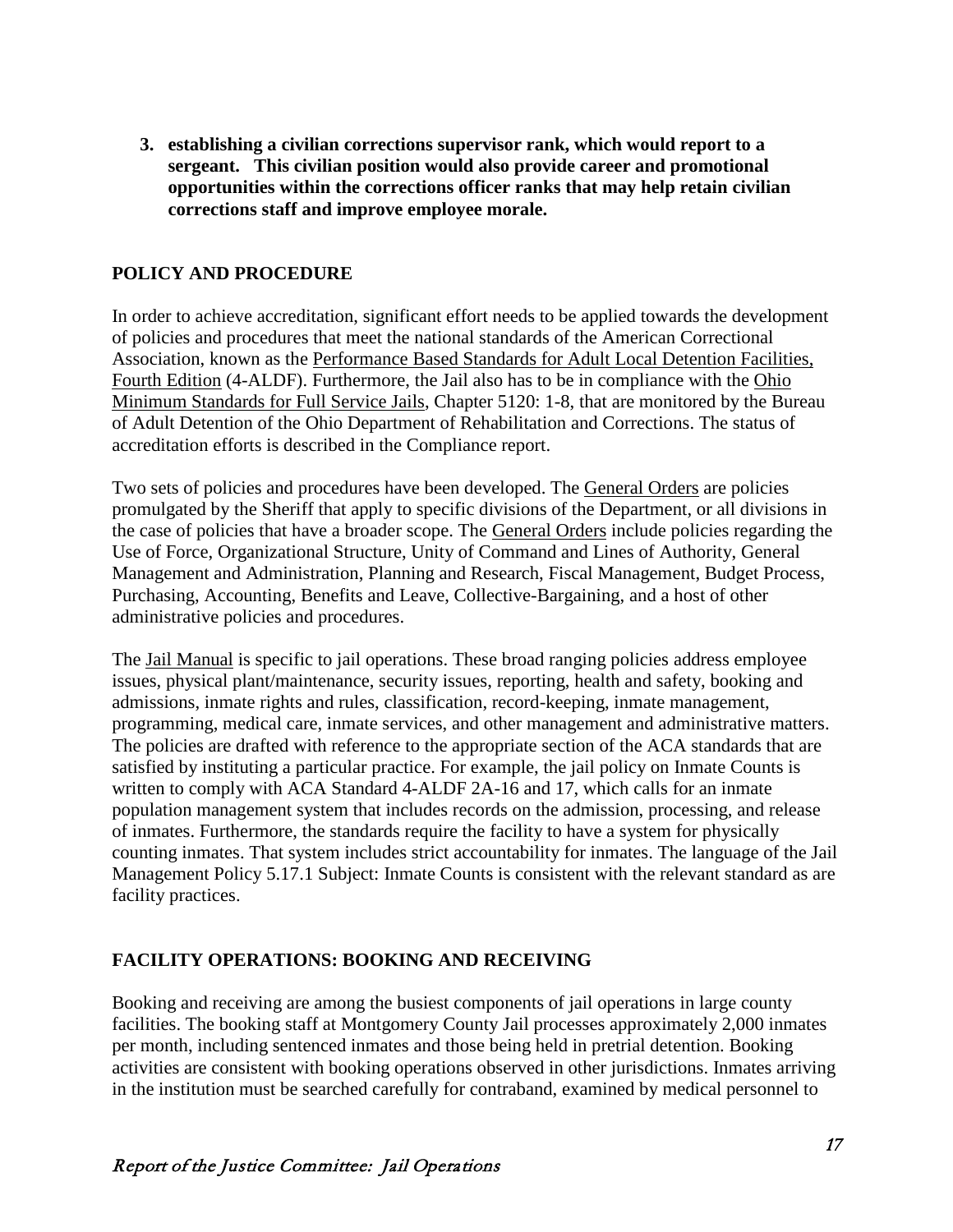assess physical and mental health, entered into the jail database, fingerprinted and photographed for identification purposes, and have their property secured. Inmates entering the facility were observed being searched by officers, placed in a body-imaging scanner to detect potential contraband, processed in the manner described above, and then placed in holding pending their classification/placement in the institution. A number of jail staff are dedicated to these operations, including Booking Officers, Classification Officers, Jail Records Officers, Fingerprint/Photo Officers, Property Officers, and other Receiving Staff. In cases where an inmate is deemed unstable or a threat to self, he or she is placed in a holding cell and observed by staff frequently to prevent self-harm. The booking process as observed was handled professionally and in accordance with facility policy and procedure.

Nevertheless, as frequently noted in this report, Montgomery County Jail staff are hindered by staff shortages, which often adversely affect the efficiency of the operation. A receiving position was eliminated due to budget shortfalls, and new technology, such as the body scanner, has been added without a commensurate increase in staffing. The Classification Officer position is often combined with booking staff, which can slow down the classification process.

Furthermore, the Booking Area's current design did not take into account the volume of activity caused by 26,000 admissions per year or the changing characteristics of the offender population. The Booking Area is quite congested during periods of high-volume activity, and there is inadequate space to manage inmates with mental health issues and potentially suicidal behavior. Specialized cells are not available for these cases and mentally ill inmates are kept in regular holding cells in full view of inmates moving about in the reception area adjacent to the cells. This congestion is particularly noticeable in the female section, which is separate from the male section. The facility also lacks an infirmary unit to house inmates with medical needs, although renovations are being planned to address this deficiency. There is also no dedicated unit to house juveniles, who are required to be sight and sound separated from adults.

### **RECOMMENDATIONS**

**As noted in the Staffing section of this report, there are staffing shortfalls impacting the efficiency of operations. It is recommended that a position of dedicated Receiving Officer be created, as well as a dedicated Classification Officer. Furthermore, staffing according to the established relief factor would ensure that critical posts are staffed at all times.**

**Renovation or replacement of the Booking Area should be considered in the future. An adequate facility should account for the volume of activity that currently exists and may exist in the future. Specialized cells should be included for suicidal and mentally ill inmates, juveniles, as well as a dedicated unit for inmates with medical needs and communicable diseases.**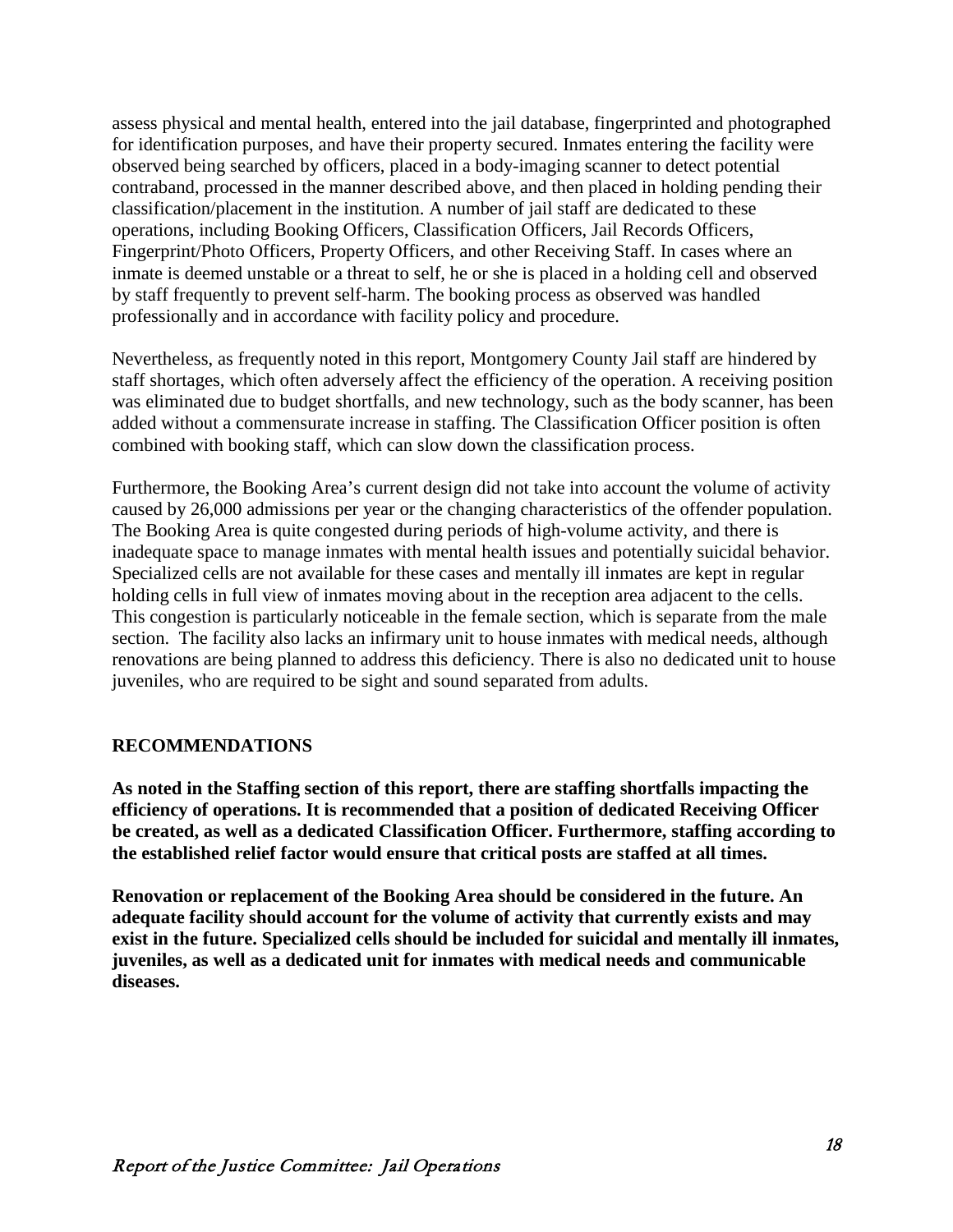### **FACILITY OPERATIONS: HOUSING**

The Bureau of Adult Detention has set the capacity of the Montgomery County Jail facility at 443 inmates based upon the design capacity of the institution. The facility has housed over 900 inmates in the past. Its current capacity, including temporary and emergency beds, is 899 plus 12 medical beds. There are two distinct types of housing units at the facility.

The Linear Units were built in the 1960s and are a traditional indirect supervision design, by which jail staff supervises inmates only intermittently, conducting hourly wellness/security checks. The officers are separated from the inmates by security grill work and security doors. The officers observe inmates from "catwalks" adjacent to the cell areas. These units are particularly difficult to supervise because of their linear design and the lack of direct visibility of the inmates.

Currently, one correction officer is assigned to each floor. This has been cited as a concern in the Staffing report. The number of inmates supervised by a single officer ranges from 86 to 119 inmates. Cameras are located throughout the linear units, but they are insufficient to observe the majority of inmate activity.

These units were not designed for close supervision, and are not considered acceptable practice by today's standards. This issue has become a more prominent concern recently with the passage of the Prison Rape Elimination Act, which places more responsibility on correction officials to ensure that vulnerable inmates are not victimized. Intermittent observation increases the risk that misconduct may not be detected by correctional staff.

The design of these units also does not provide for easy access to recreation for the inmates, and as a result, the national standards for inmate recreation are not often met. Inmates held in the segregated unit, E-4N & S, should receive one hour out of cell each day. That is not possible given both the constraints of the physical plant and the issue of understaffing, which prohibits sufficient staff supervision of the recreation area. Eliminating linear housing units would also create a safer working environment for the corrections staff and provide more humane treatment of prisoners.

Additional concerns regarding the linear units include the condition of the physical plant itself. A walk-through of the units reveals numerous plumbing leaks, improper airflow and other maintenance issues.

The Pod Units are a more modern, direct supervision design where officers can view inmates from the floor and their desk area inside the housing unit. The assigned officer, of which there is one per unit, 24 hours a day, seven days a week, has direct visual on most of the housing unit and can interact with inmates on an ongoing basis. The intended capacity of these units is 55 inmates (one inmate per cell), according to the Bureau of Adult Detention. Due to overcrowding, however, additional beds were added to the unit as each cell was double bunked, and a recreation room was converted to a dormitory housing eight inmates. These actions resulted in a present capacity of 114 inmates in two of the units, including the additional recreation area converted for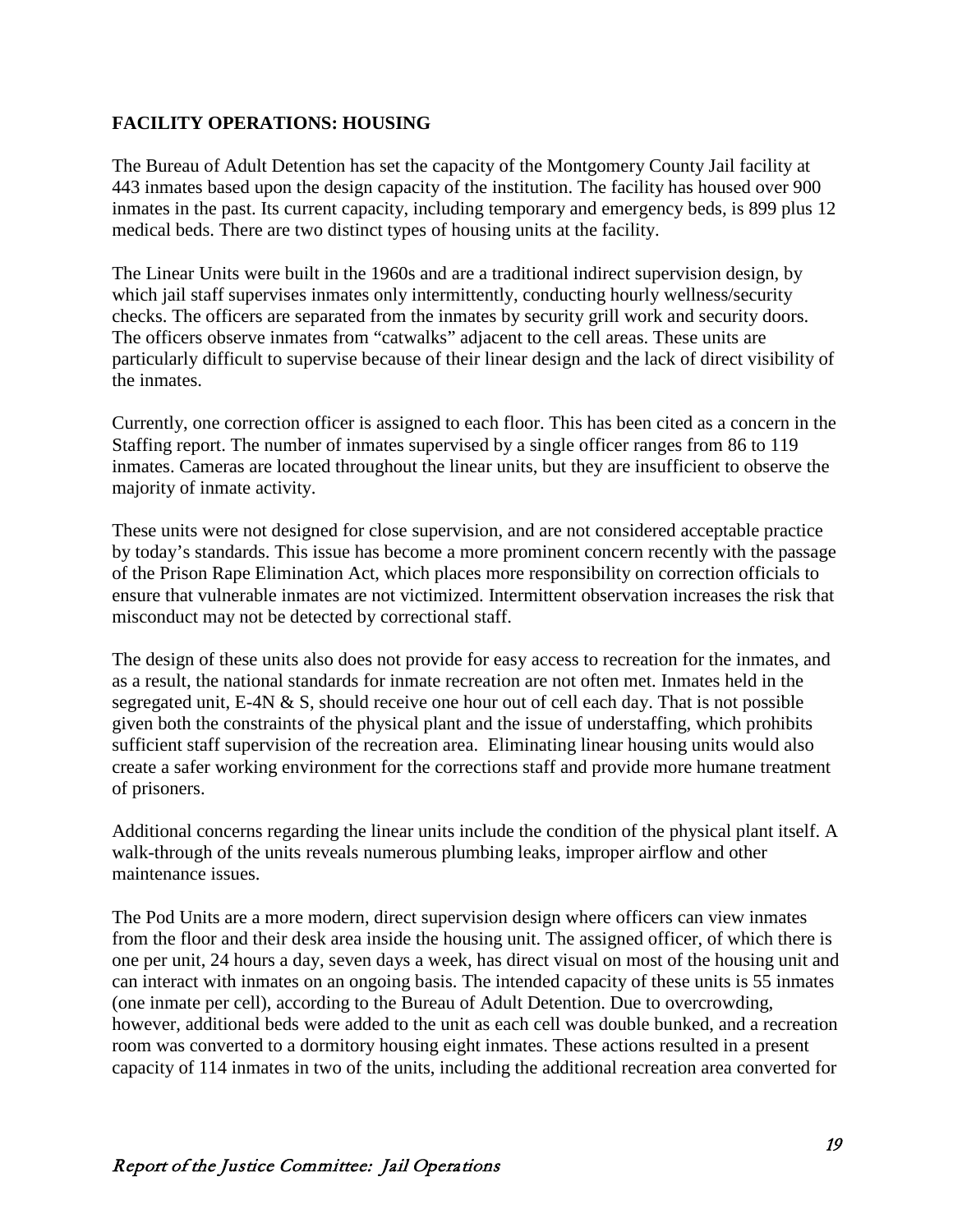housing. The other two units house 104 inmates. Because of the overcrowding of inmates housed in these units, recreation is generally limited to one-half of the unit at a time for safety purposes.

Additional housing units throughout the facility have been created by converting program space to inmate dormitories.

There is additional concern about the segregation unit E-4, which houses 22 inmates with disciplinary problems, protective custody, and in some cases mental illness. The unit is a poor design for the inmates being housed there. It lacks adjacent recreation and program space to provide for required out-of-cell time. This lack of adjacencies, along with understaffing, means that out-of-cell time often doesn't meet the requirements of national standards.

### **RECOMMENDATION**

**As noted, and addressed in the Staffing report, the number of officers posted in the housing units is insufficient to provide adequate supervision of the inmate population. It is recommended that staffing be increased in the Linear Units to ensure that two officers per floor are available during peak activity periods to supervise those units. It is furthermore recommended that staffing be increased in the Pod Units so that during peak activity there is an officer available as a Rover between Pods A and B, and another between Pods C and D. The age, physical condition and overcrowding of these facilities have placed great stress on the physical plant, particularly in the 1960s Linear Units. They should be scheduled for replacement as soon as practicable.**

### **INDICATOR AND DATA ANALYSIS**

Jail staff tracks certain data, which are important indicators of correctional performance. The incidents or issues that the data represents has a tendency to ebb and flow on a monthly basis. Indicators in 38 categories are collected monthly. The data can help determine problem areas that should be examined, analyzed and addressed. A rise in certain incidents can be an indicator of inmate and staff activity or misconduct that should be reviewed to determine whether there is need for remedial action. The following indicator data was drawn from monthly reports prepared by jail staff. Each of these indicators, as well as others, should be monitored on an ongoing basis and assessed because of their importance.

Assault on Inmate: Incidents of assault on an inmate by other inmates in the first five months of 2018 averaged nearly 16 per month. During 2017, the average was 20.58 per month. These numbers are relatively high and should be monitored monthly to determine if there is a pattern that could be addressed through administrative action.

Contraband: Contraband incidents average 48 per month. Contraband refers to any item that is not authorized, including drugs and weapons. The prevalence of contraband should be monitored to determine cause and potential weaknesses in perimeter security.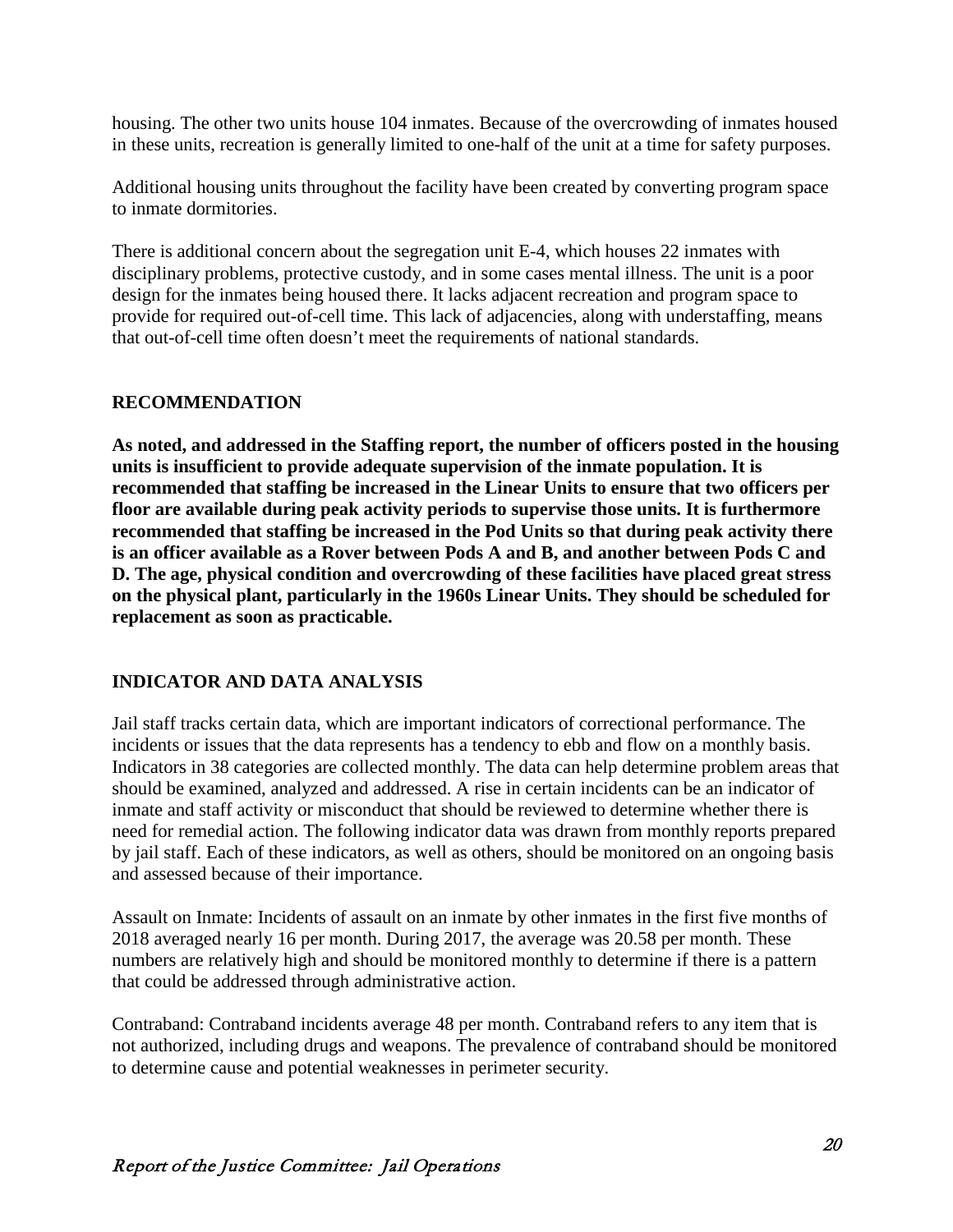Use of Restraint Chair: Inmates are placed in the restraint chair to prevent them from committing self-harm, violent acts towards others, or property damage. Placement in the restraint chair is considered a use of force and should be a last resort. The average use of the restraint chair in 2017 was 6.4 per month. In the first five months of 2018 that number had risen to 11.4 per month. Management staff should examine decisions to place inmates in restraints to insure usage of the device is consistent with policy.

Refusing Medical Care: The number of inmates refusing medical care averages 20 per month. The reasons for these refusals should be examined to help determine if there are performance issues with the medical care provider or if there are issues with access to care.

Suicide Gestures: The number of inmates harming themselves, which are considered suicide gestures, has averaged 30 incidents per month for the last two years. Inmates may inflict harm upon themselves to gain attention or help for a mental illness. Incidence of actual suicide and suicide attempts are far fewer. There were two successful suicides in 2017, and two in the first five months 2018. There were fourteen incidents of attempted suicides in 2017, and one such occurrence in the first five months of 2018. An assessment of the motives and behaviors of these inmates might help inform jail staff on prevention measures.

Disturbances: Disturbances are averaging 21 per month for the past two years. Similar analysis should be conducted to determine their etiology and possible prevention measures.

Other indicators where data is collected are also important to monitor, including: placement in segregation, assaults on staff, forced moves, inmate deaths, facility lockdowns, property damage, use of Taser/OC spray, and the number of cell searches conducted.

### **SUMMARY AND RECOMMENDATIONS**

**Jail operations are managed consistent with national standards. The Command hierarchy includes a Facility Administrator, as well as captains and sergeants, who function as shift commanders. As noted in other sections of this report, the Command hierarchy would be improved by the addition of lieutenant positions operating as supervisors of the sergeants.**

**Policy and procedure development are conducted by an Accreditation Unit within the Sheriff's office that produces required policies and accepts input from staff to make revisions as deemed appropriate. Those reviews occur generally on an annual basis. The facility has achieved national accreditations indicating acceptable and compliant operational practices that meet national standards.**

**Booking and housing operations also function consistent with standards. However, they are adversely impacted by a deteriorating physical plant and staffing shortages caused by post reductions due to budget shortfalls.**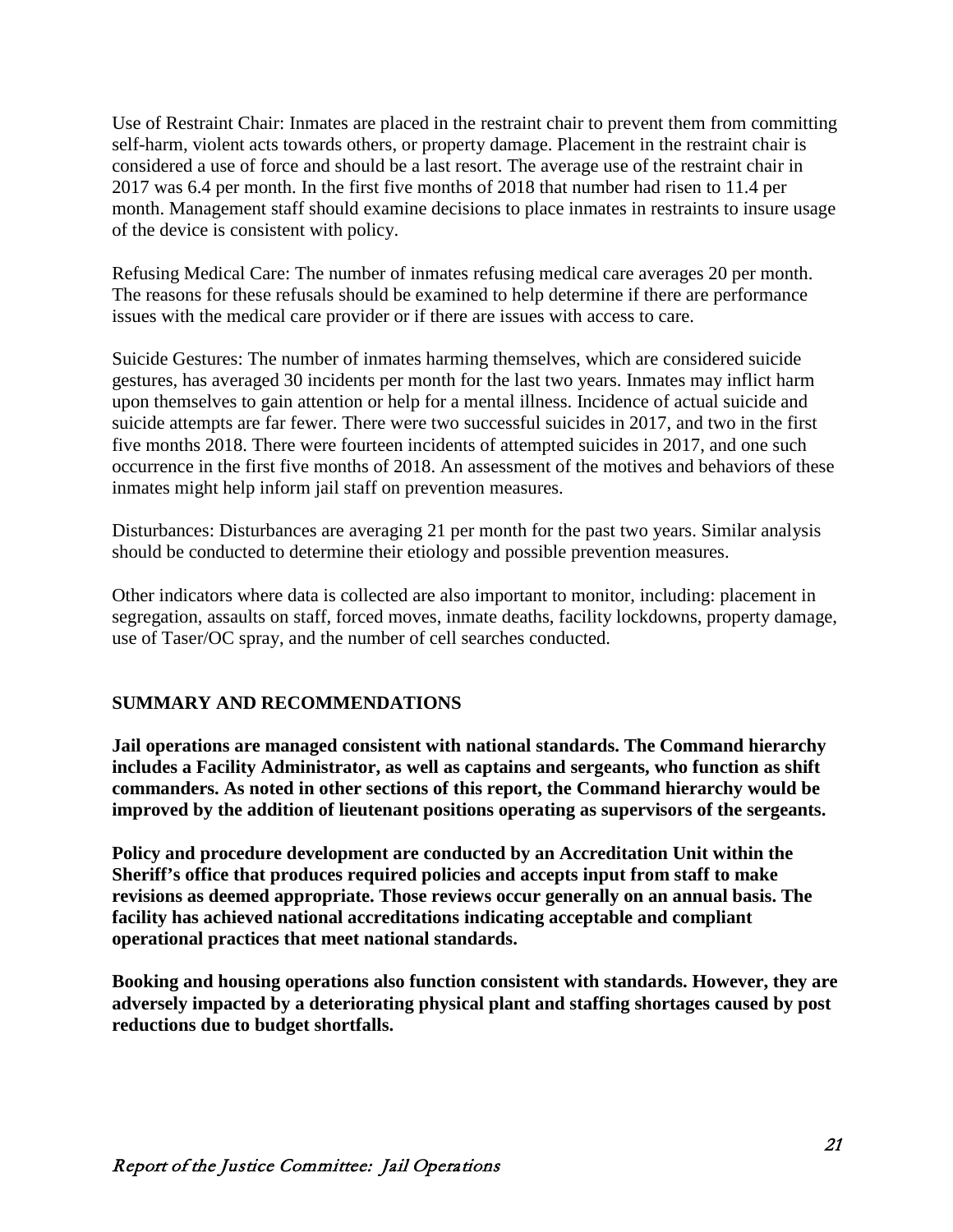**Jail staff collect important indicator data that is useful in assessing facility performance. A formal system of data analysis can lead to taking remedial action to prevent future operational problems.**

**The main issue affecting jail operations are physical plant and staffing issues that have been described throughout this assessment. Solving these issues will continue to be a challenge, as the solution requires financial resources that, to date, have been unavailable because of broader economic problems.**

- **1. Jail management should consider an ongoing review process of the indicators and data collected as a management tool to assess individual and facility performance. A formal review process and analysis can be useful in making improvements to overall operations.**
- **2. It is further recommended that a post-incarceration survey and/or independent oversight/hearing board (ombudsman) be established to receive feedback from inmates incarcerated at the Jail to ensure adequate services are being provided or offered, treatment options are relevant for inmate needs, allegations of inhumane treatment or excessive force are thoroughly investigated, and risk management factors are identified that could be liabilities to the Jail and Montgomery County.**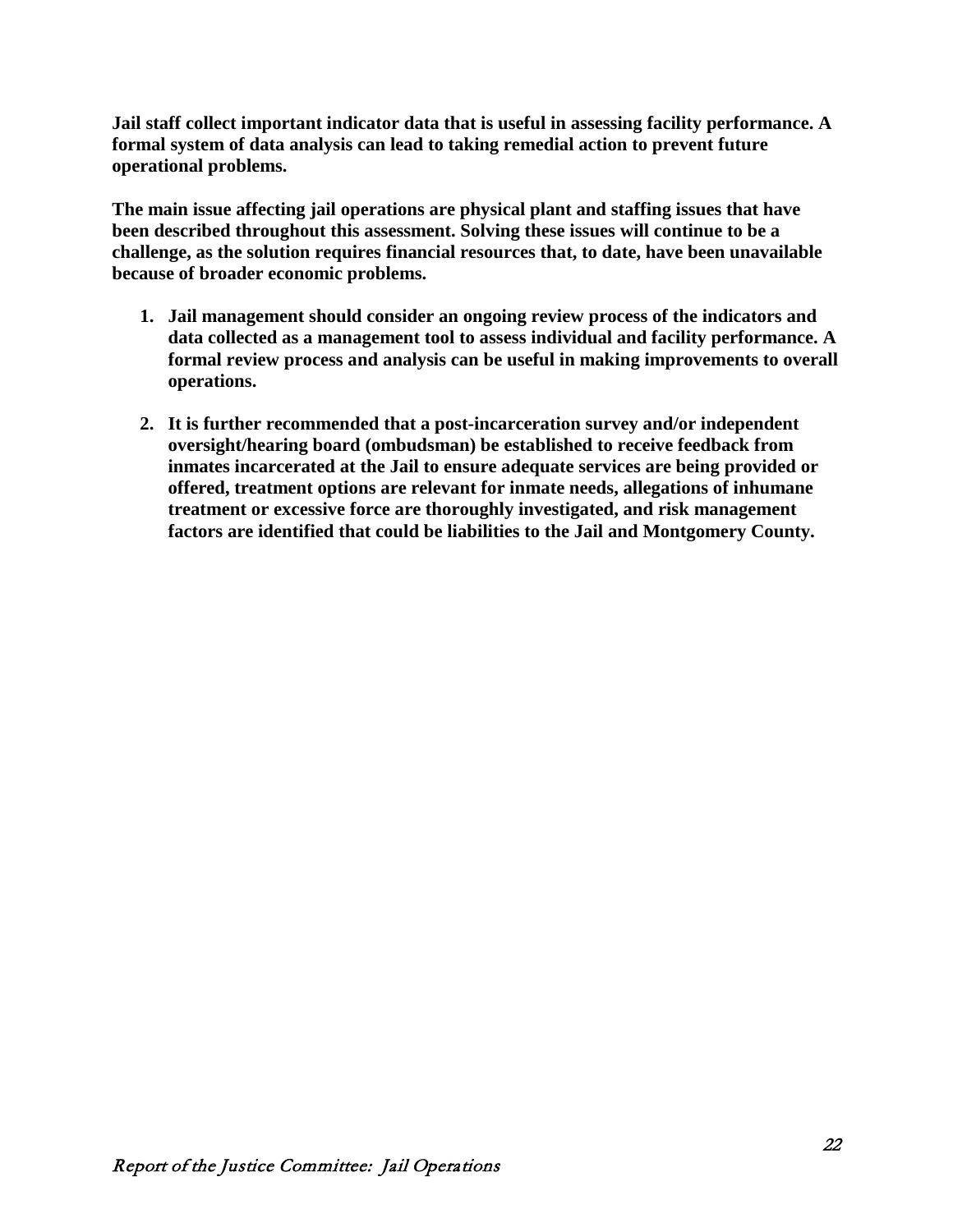# **4. Jail Staffing**

**SCOPE OF INQUIRY:** Are facility staffing levels consistent with staffing requirements considering the function served, workload, coverage requirements and operational/program needs? Are staffing levels determined on the basis of the relief factor required to ensure that sufficient staff are present to fill critical posts? Is the supervisory span of control adequate in the current command structure? How does the staffing issue affect employee turnover, hiring and recruitment?

### **AUTHORIZED STAFFING LEVELS ARE INSUFFICIENT TO MEET STAFFING PLAN REQUIREMENTS**

The authorized staffing level for the Montgomery County Jail custody operations is 135 custody staff, comprised of 121 correction officers, 11 sergeants, two captains and one major. The funded staffing level for facility operations, however, is 128 custody staff. Thus, seven of the 121 correction officer positions are unfunded, which leaves 114 positions that can be filled at any given time. These staffing levels do not include deputy sheriffs that manage transportation and court details or civilian staff.

| Position                  | <b>Authorized Level</b> | <b>Funded Level</b> |
|---------------------------|-------------------------|---------------------|
| Major                     |                         |                     |
| Captain                   |                         |                     |
| Sergeant                  |                         |                     |
| <b>Correction Officer</b> | 121                     |                     |
| Total                     | 135                     |                     |

Authorized and Funded Custody Operations Staffing Levels

Note: Does not include transport or court functions

A close examination of the daily security watch rosters indicates that a number of identified posts are left vacant during the course of watches. Examples of vacant posts include Admissions and Receiving posts, which are listed on the daily watch roster, but are rarely staffed. Other posts listed and not filled are Escort positions, Prisoner Property post, Ground Floor post, Medical Escort post, Dock Security post and, at times, Classification post. The reason for these posts being kept vacant is the lack of available staff to work them. A number of these posts are deemed critical but still go unstaffed.

The response of managerial personnel is to utilize overtime in an attempt to bring staffing levels up to what they consider a critical minimum level of staffing. This critical minimum staffing level is always less than the number of posts listed on the watch roster.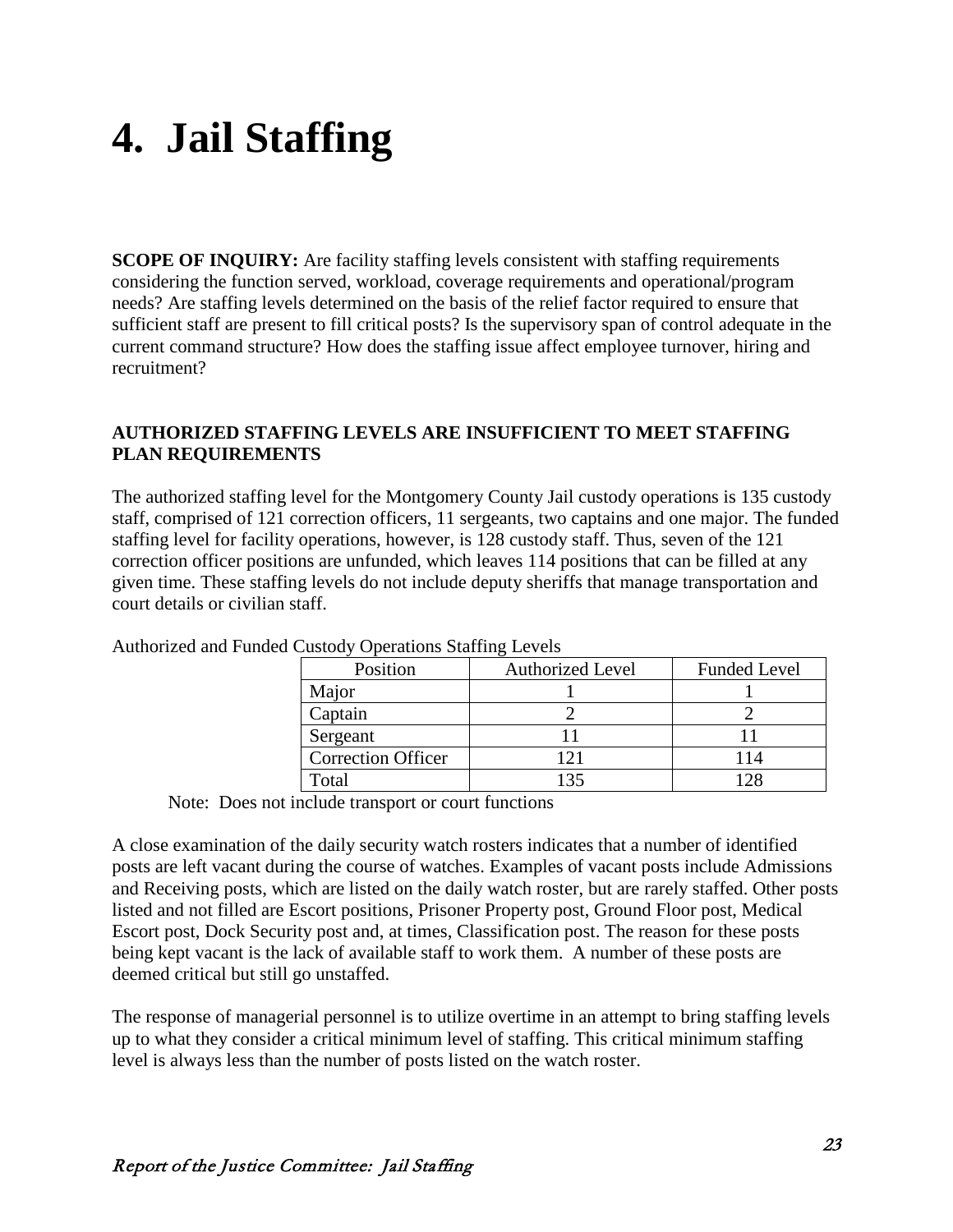### **CURRENT STAFFING DEFICIENCY/RELIEF FACTOR**

A review of the Security Staffing Plan based on current staffing practices reveals that existing staffing levels do not provide an adequate number to fill needed posts. When staff take benefit leave time or are away from posts for training, there is not an adequate number of staff available to fill the vacant posts and provide relief. To determine the number of staff needed to adequately staff a jail requires the development of a relief factor. A relief factor identifies the number of Full-Time Equivalent staff (FTEs) needed to fill a single post. The relief factor understands that a single 8-hour post must be filled 2,920 hours a year (8 hrs. /day x 365 days per year). However, staff are only scheduled to work 2,080 hours per year (52 weeks x 40 hrs. /wk.). Additionally, staff can take benefit time off and are required to attend training, taking them away from posts. Therefore, staff actually are available to fill a post much less than 2,080 hours per year.

The facility had developed a relief factor of 1.83. When applying a relief factor calculation to seven day and/or five-day posts on the three operating watches, the staffing plan calls for 154 custody staff to be available to staff the rosters. This determination was made by using a relief factor of 1.83 for seven-day posts and a factor of 1.31 for five-day posts. The relief factor was developed by the Sheriff's staff in August 2018 based upon the analysis cited above.

The following table identifies the facility's current staffing plan when the relief factor is applied. The specific need for correction officers in this analysis is noteworthy. In order to properly staff the plan, 137 correction officers or 16 additional officer positions are required from the current authorized level of 121.

| <b>Position</b>           | <b>Current Custody</b><br><b>Operations</b><br><b>Authorized Staffing</b> | <b>Custody</b><br><b>Operations</b><br><b>Staffing with</b><br><b>Relief Factor</b><br><b>Applied</b> | <b>Additional</b><br><b>Staff Needed</b> |
|---------------------------|---------------------------------------------------------------------------|-------------------------------------------------------------------------------------------------------|------------------------------------------|
| Major                     |                                                                           |                                                                                                       |                                          |
| Captain                   |                                                                           |                                                                                                       |                                          |
| Sergeant                  | 11                                                                        | 11                                                                                                    |                                          |
| <b>Correction Officer</b> | 121                                                                       | 137                                                                                                   | $+16$                                    |
| Total                     | 135                                                                       | 151                                                                                                   |                                          |

We note this assumes the current staffing plan and posts are sufficient to adequately staff the Jail's Custody Operations. Our review found this was not the case and that a significant number of additional posts were needed throughout the Jail. We will identify these additional posts and the resulting total staff needed later in this report.

### **UNFUNDED POSITIONS**

As discussed above, the authorized staffing level has proven to be insufficient to meet the demands of staffing the watch rosters. When applying the relief factor, the authorized level comes significantly short of the staffing needs. The overtime and staffing problem are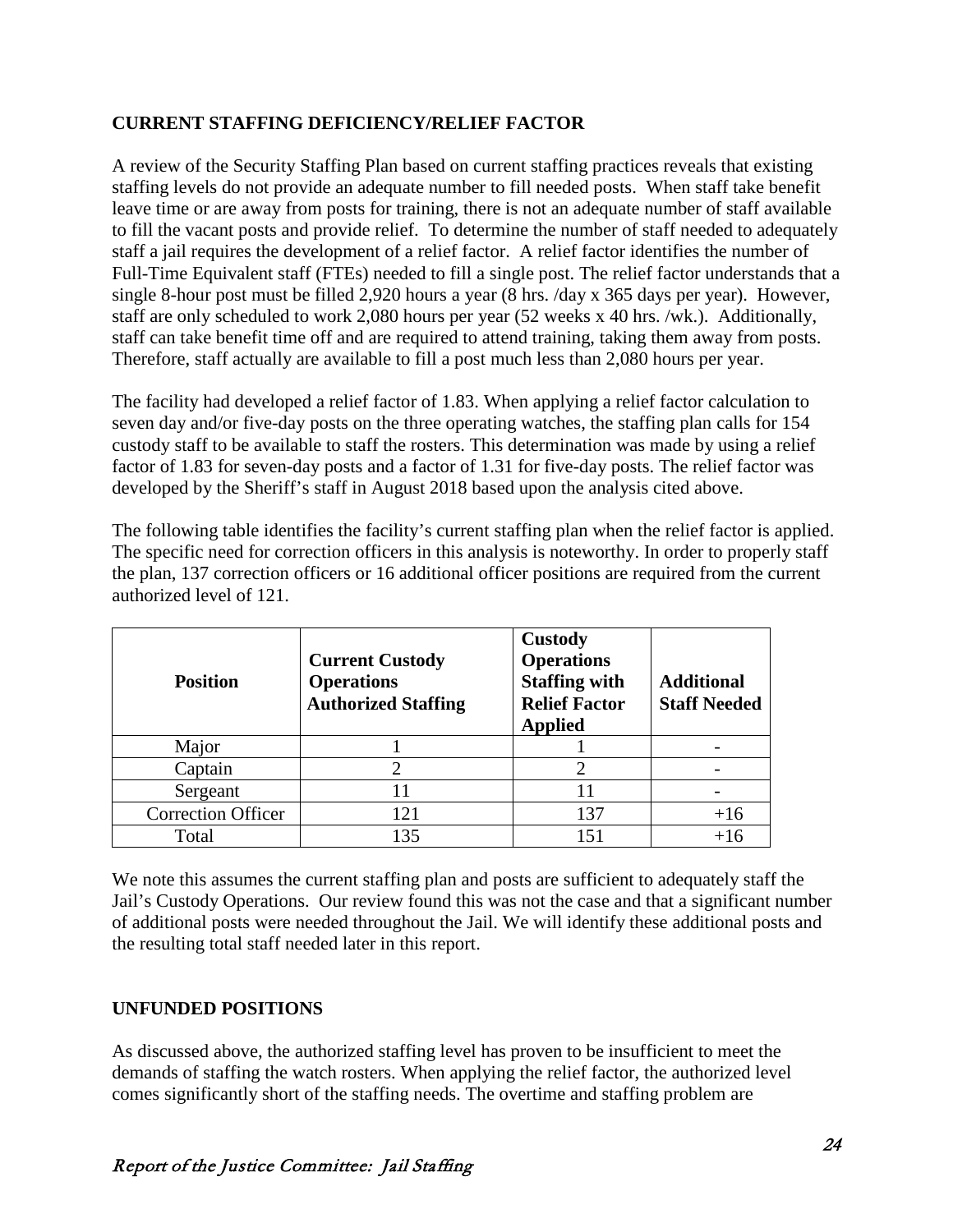exacerbated by having unfunded positions as well as insufficient personnel to staff the security watches. Although the authorized staffing level is listed at 121 correction officer positions, the County has funded only 114 positions at this time. This funding discrepancy versus the authorized level results in seven positions being kept vacant.

### **RECOMMENDATIONS**

**The problem with current staffing levels is twofold. The funded level of corrections officer staffing is less than the authorized level and is significantly below staffing levels required to meet the daily needs of the institution. The vacant positions, combined with those that have been unfunded, create an issue that is near crisis proportion. Critical posts are kept vacant due to the unavailability of officers to staff them. The problem is further complicated by the fact that authorized staffing levels are in any case significantly below the number of staff needed to fill the posts listed on the watch roster.**

**The immediate need is to hire sufficient staff to bring staffing to the authorized level. This would require the County to fund all of the authorized positions as the first step in improving staffing and security. Additionally, the posts listed on the three watches, which constitute the Security Staffing Plan, need to be staffed on an ongoing basis. In order to accomplish this, the additional positions need to be funded and operational strength raised to 151 positions, consisting of 137 correction officers, 11 sergeants (exclusive of the Transportation and Courts sergeants), two captains and one major. This is the operational strength needed to adequately staff the three watches as they are designed.**

### **RELIANCE ON OVERTIME**

The use of overtime to address daily staffing needs has become so pervasive that on a regular basis there is a lack of volunteers to work the overtime and, as a result, using reverse seniority per the Collective Bargaining Agreement, officers are required to work overtime shifts. During a randomly selected week in April/May 2018, 167 instances of overtime were needed to maintain minimum staffing levels. Much of this overtime was forced upon officers because of the unavailability of volunteers to work the shifts. The impact of such high overtime use, especially forced overtime, has a harmful effect on employee morale and job satisfaction. Employees who are most at risk for resigning from the job are those that are less invested and have limited experience. Placing this additional burden of being forced to work extra shifts contributes to the employee turnover problem. Unfortunately, the Collective Bargaining Agreement's overtime distribution rules protect senior employees from forced overtime, which leaves only the less experienced staff to work it. This has a likely effect on the turnover rate discussed below.

The Collective Bargaining Agreement between Montgomery County and the Ohio Patrolmen's Benevolent Association, Civilian Unit January 1, 2017 – December 31, 2019, Section 27.3 (F) (2) reads: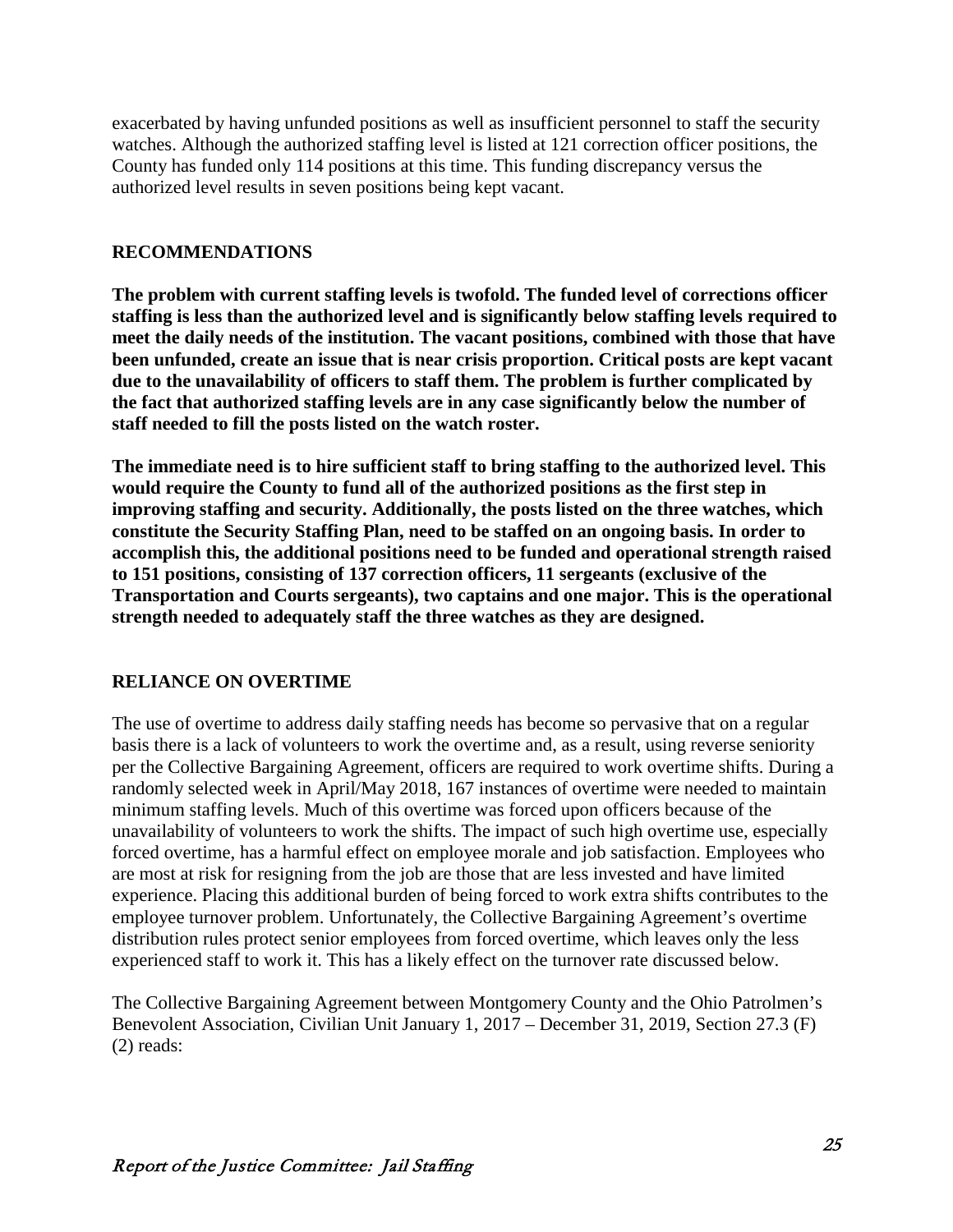"The Employer reserves the right to require overtime of employees. If it becomes necessary to require overtime, assignments will begin with the least senior employee, by bargaining unit seniority, in the job classification in that section, unless a more senior employee voluntarily accepts the overtime. Notwithstanding the language below, current, qualified bargaining unit members may also be permitted to work voluntary overtime in another classification in accordance with the overtime selection rules."



### **RECOMMENDATIONS**

- **1. Excessive use of overtime to staff facility rosters can be curtailed if there are sufficient personnel available to work their standard work weeks and ensure that proper staffing levels are maintained. County officials should consider funding additional correction officer positions, to the levels that the current staffing plan and relief factor calculation call for.**
- **2. Additionally, consideration should be given to meeting with collective bargaining agents to develop a fair system of overtime distribution when forced overtime is required. This would include having senior officers participate in working forced overtime shifts, as well as the less senior employees.**

### **CORRECTION OFFICER TURNOVER/ RECRUITMENT AND RETENTION**

The Montgomery County Jail is experiencing difficulties in attracting and retaining candidates for correction officer positions. At the time of this writing, there were 10 vacant correction officer positions unfilled because of difficulty in recruiting new personnel and retaining existing personnel. There was only a small pool of correction officer candidates available for hiring consideration.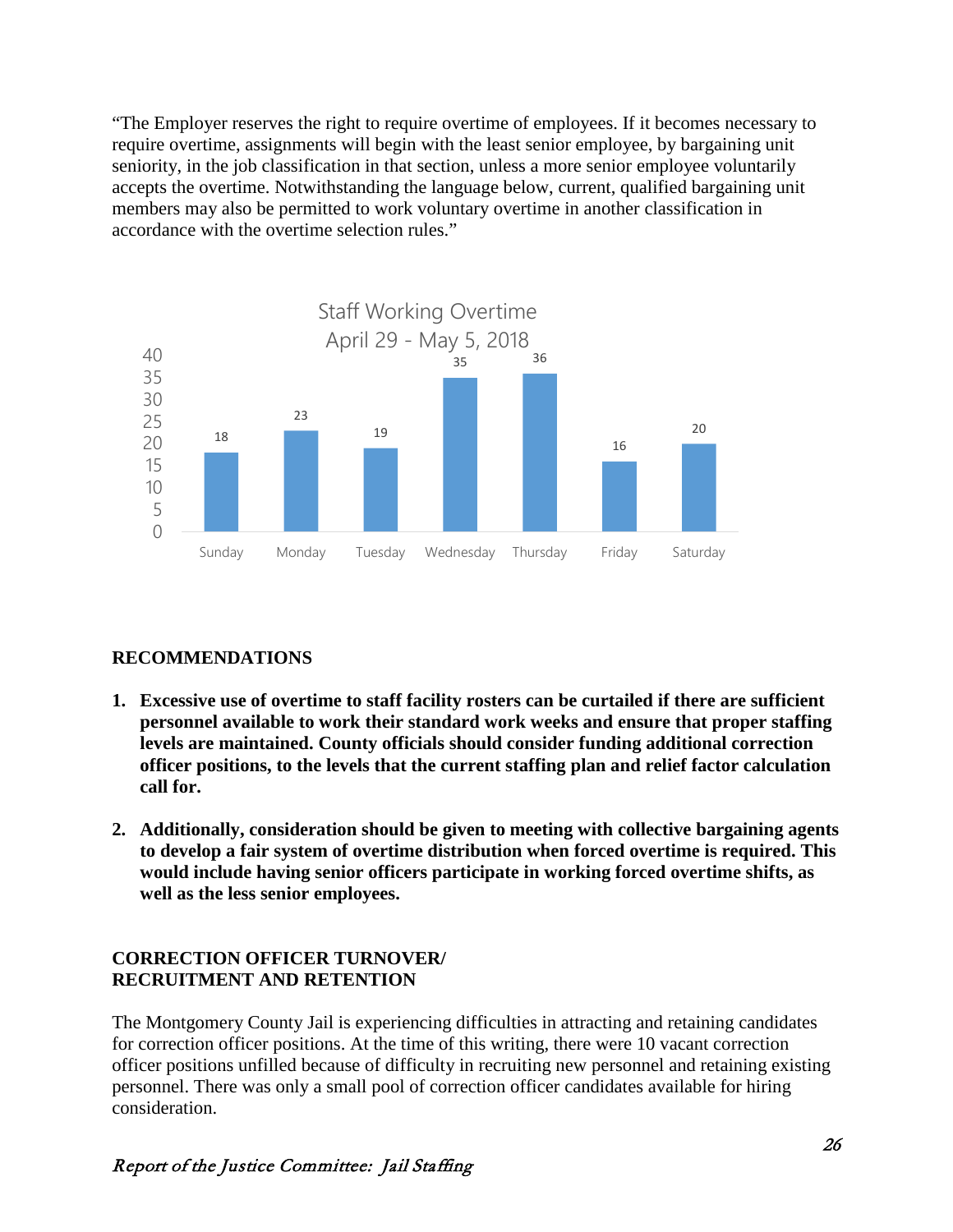One reason for the retention problem is that a number of good performing correction officers strive for promotions within the organization to become deputies, who are compensated at a higher level and typically assigned to court security and patrol functions. Officers also are good candidates for law enforcement positions in the community and a number of correction officers resign to become police officers.

Additionally, the rigors of the job, which include working forced overtime and operating in an overcrowded environment with less staff than desirable, appears to contribute to dissatisfaction with the job, often resulting in resignation and employee turnover. High turnover rates are an issue nationwide in corrections and needs to be examined further and addressed in Montgomery County.

The turnover rate for correction officers in Montgomery County in 2017 was 28% (N=33). The majority were resignations, and four correction officers were promoted to deputies. In 2017, twenty-five correction officers resigned, one was terminated, two retired, two were probationary released, one accepted a medical retirement, one was granted an involuntary Disability Separation, and one accepted a voluntary Disability Separation. A review at 2018 numbers through May reflect a similar turnover rate in the 25%+ range is likely. It is also notable that whereas African Americans over the last five year represented approximately 38% of the Montgomery County jail population, the staffing of the jail is 80% white and only (18%) non-white. The difficulty of recruiting minority populations into law enforcement is a nation-wide problem. The Montgomery County Sheriff's Office reports ongoing efforts to recruit in minority communities, minority schools, and at recruitment fairs that focus on minorities; to use focused advertisement in various media; and to build better relationships with the community.

### **RECOMMENDATIONS**

- **1. The issue of addressing employee turnover in corrections does not lend itself to an easy solution because of the difficult nature of the work and promotional opportunities for experienced officers. Steps should be taken to improve employee job satisfaction and morale. We recommend conducting an exit interview for all correction officers who resign, to identify those factors that lead to employee turnover.**
- **2. Addressing staffing, forced overtime, and workload issues described above are likely to have a positive impact. Additionally, training and good supervisory practices can also assist. Consideration should be given to establishing a working group of management and labor to address these issues and identify steps that can be taken to improve retention and attract more candidates for correction officer positions.**
- **3. We recommend that the Sheriff's Office consider more focused recruitment efforts for corrections staff, including continued focus on minority recruitment.**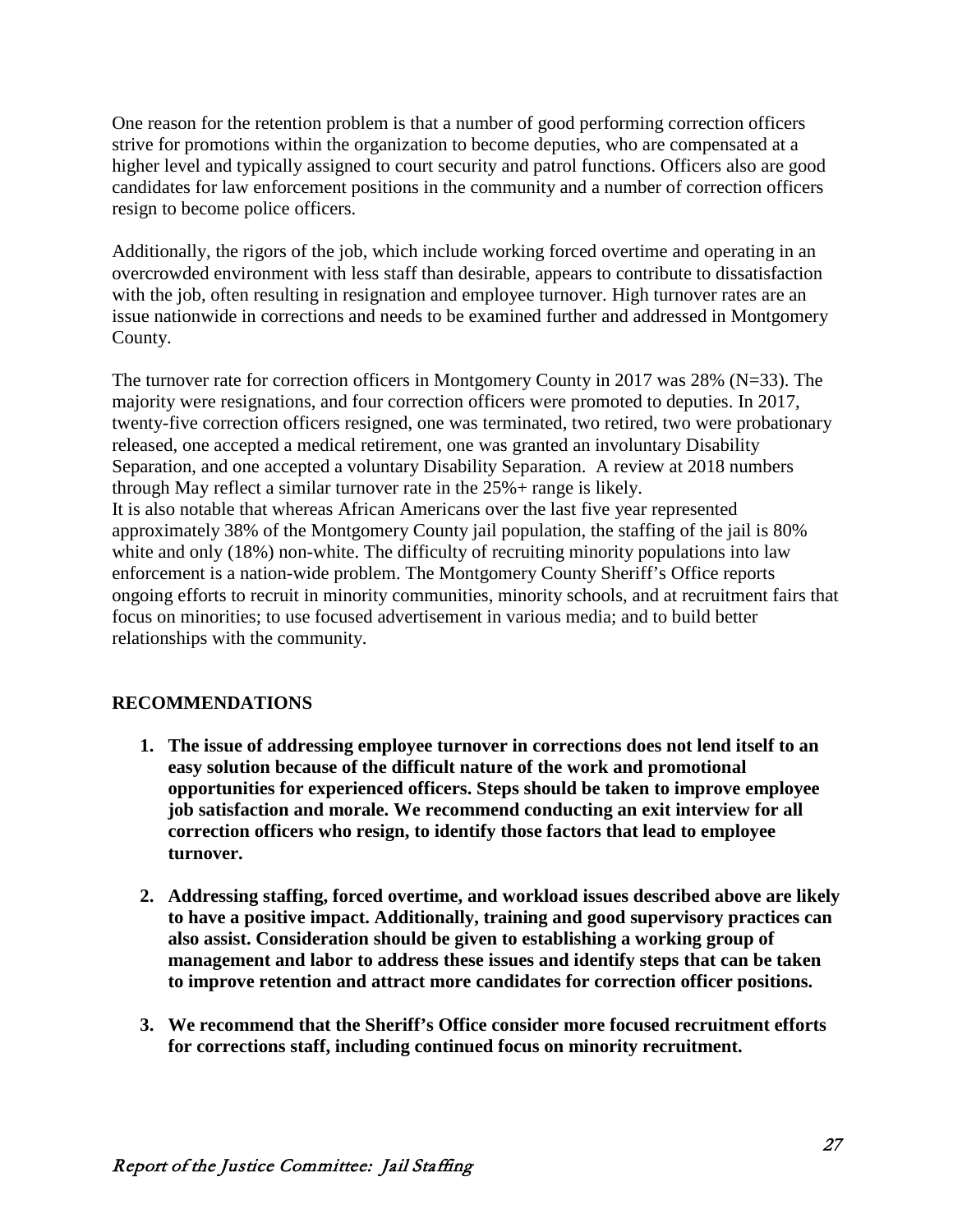**4. We also recommend establishing a civilian corrections supervisory rank that could benefit the agency with span of control and provide incentive and promotional opportunity for correction officers.**

### **COMMAND STAFF - SPAN OF CONTROL**

The facility is managed by a major who is the facility administrator. Reporting to the major are two captains, one whose primary duty is administrative and another whose primary duty is operations manager. These staff have broad responsibilities, including emergency planning, use of force reviews, inspections/walk-throughs, employee evaluation and discipline, inmate discipline, training, employee hiring, and security and control of the institution. They should not be operating as shift commanders, except on an occasional basis. They are presently working alternative shifts in order to have some management presence during off hours.

The next level of command in the institution are the sergeants. There are two sergeant positions listed on the security watches, one to oversee the booking process and the other to oversee inmate housing. The Booking Sergeant is responsible for admissions and release and ensuring that security and control is maintained in the booking area. The booking area is dynamic with activity, processing approximately 2,000 admissions per month, as well as all the release and court activity that takes place in the booking area throughout the day and evening. The Housing Sergeant is responsible for supervising the second, third and fourth floors of linear housing as well as the Jail pods, where the bulk of inmate housing is located.

Both the Booking and Housing Sergeant positions are considered operations managers responsible for supervising officers and inmates in this large and diverse institution. Because of staffing shortages, there are times when only one sergeant is on duty to supervise the entire operation. That sergeant must oversee booking and housing, as well as respond to emergencies, manage the watch roster and ensure all obligations are met. Operating an institution of this size and complexity with one supervisor is not standard or appropriate correctional practice.

### **RECOMMENDATIONS**

- **1. Reestablish the Lieutenant rank, which was previously eliminated. Two lieutenant posts should be created, one to serve as the Second Watch Commander (Day Watch), and the second as the Third Watch Commander (Evening Watch). This will add a level of command to take control of and manage the two most active operating watches and oversee the sergeants functioning as the floor supervisors.**
- **2. Assign a sufficient number of sergeants to ensure that both the Booking Sergeant and Housing Sergeant posts are staffed 24 hours per day, seven days per week. This requires that a minimum number of two sergeants be assigned and staffed on each shift.**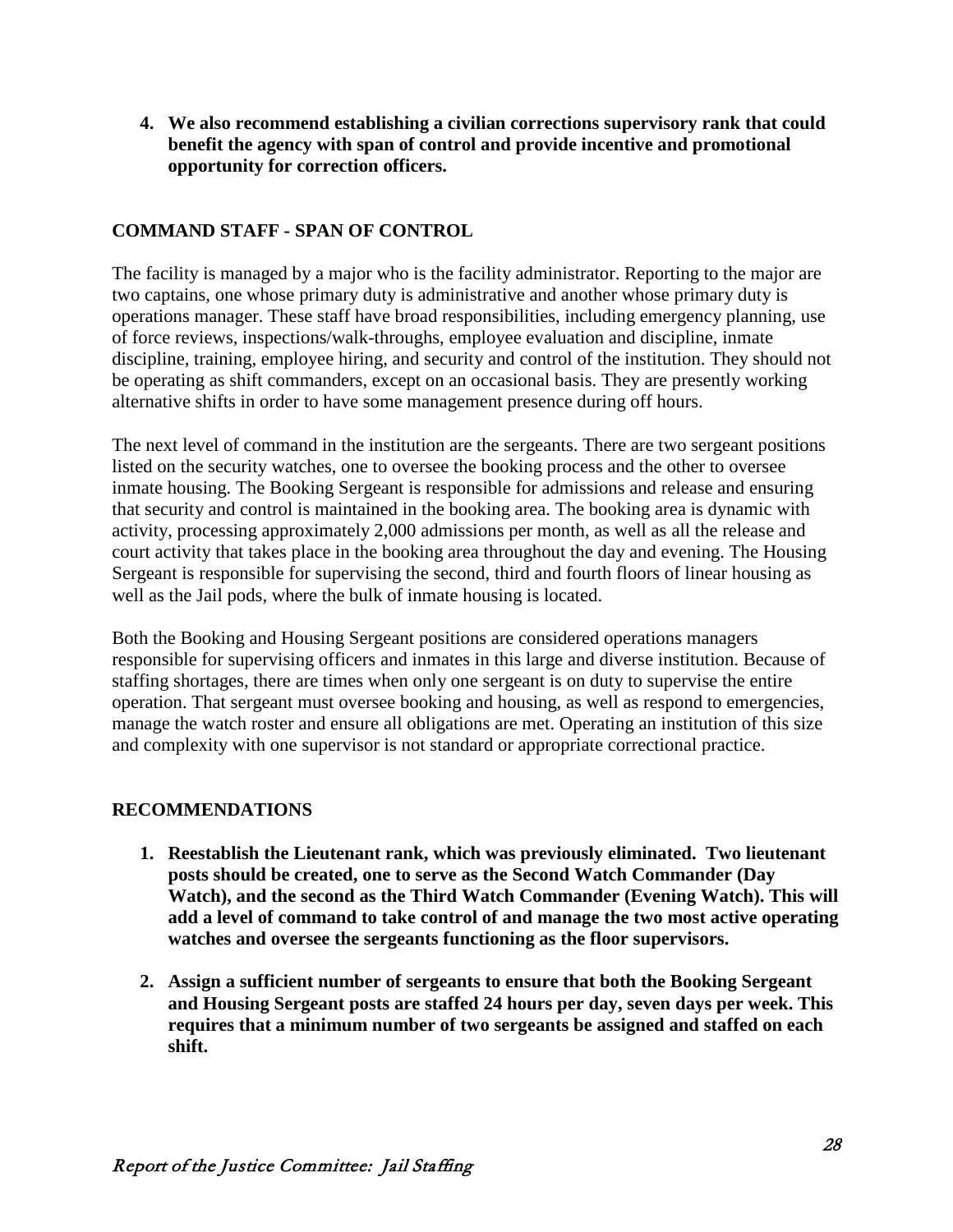### **BOOKING AND RECEIVING OPERATIONS**

Booking and receiving operations are a critical aspect of jail management. Approximately 26,000 offenders per year are booked into the institution to await processing on a criminal charge or to serve a county jail sentence. Those arriving at the institution must be received, medically cleared, searched, identified, have their criminal charges entered into the system, their property secured and classified for placement within the institution. The process is overseen by a Booking Sergeant, who is responsible for ensuring the functions noted above are completed. Currently, the Booking Sergeant has other duties if he/she is the only sergeant on duty on a particular watch. When that is the case, a burden is placed on the remaining staff to ensure that the functions that need to be carried out are completed. Additional booking functions are carried out by the Booking Officer, Jail Records Officer, Prints/Photo Officer, Prisoner Property Officer and the First Floor Receiving staff. Recently, a new search tool, the Body Scanner, is operated by the booking staff on each newly admitted offender to ensure that no hidden or concealed contraband enters the facility.

A position listed on the roster as the Receiving Officer had primary duties that included searching and processing new offenders. Those functions are now carried out by the remaining staff in the booking area. It should also be noted that the Classification Officer, whose main responsibility is to evaluate each new inmate to determine the level of risk the offender poses and where they can be housed safely so as not to be a threat or potential victim, is often burdened with ancillary duties. The Classification Officer position on some of the operating shifts is combined with booking staff due to staffing shortages, and share responsibilities with them in addition to their classification duties.

### **RECOMMENDATIONS**

- **1. The consultant determined in this analysis that the elimination of the Receiving Officer post and the combining of the Classification Officer post at times with the Booking Officer post is inconsistent with the design of the Security Staffing Plan and poses a risk to institutional security and safety. A dedicated Receiving Officer can ensure that search and processing of inmates is carried out efficiently and consistent with good security practices. Staffing this post also takes the pressure off booking and first floor staff from having to multitask, and reduces the risk of a security breach in the booking area and holding cells. It is recommended that the Receiving Officer post be reestablished and staffed on a regular basis.**
- **2. Furthermore, the Classification Officer position is critical to institutional safety and security. The placement of offenders in housing can be a complicated process, as certain categories of inmates need to be separated from one another and housed in cell areas that are consistent with their offender characteristics. Because of the volume of intakes occurring throughout the day, the presence of a dedicated Classification Officer reduces risk of disruption and violence in the institution. This position should be filled on each of the three watches and not routinely combined with other booking or jail duties.**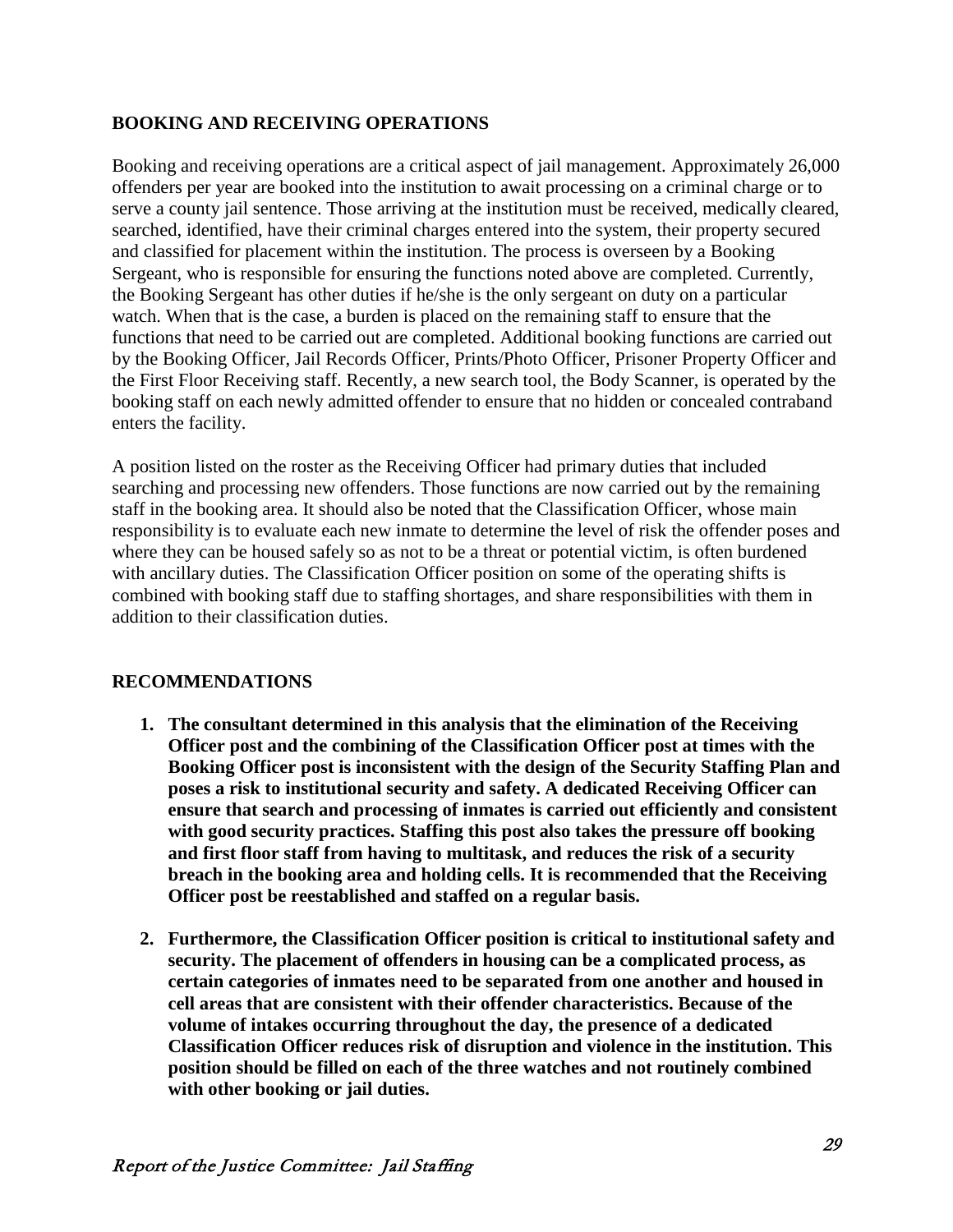## **SECURITY AND PERIMETER COVERAGE**

Security Control: There are two workstations in Security Control. These officers control door ingress/egress access throughout the facility, receive calls from inmates who need attention, activate emergency procedures and monitor activity, observe inmate movements in the living units via the 300-camera video surveillance system, as well as communicate to law enforcement authorities and vehicles transporting inmates. This is an extremely busy and complicated post, requiring two officers on second and third watches. Staffing levels do not permit this post to be staffed as frequently as necessary, particularly on the Third Watch, which is one of the busiest shifts at the institution.

Ground Floor: The lower level, or ground floor of the facility, is a busy area that houses the Kitchen, Commissary, Laundry, and Loading Dock. The Loading Dock serves as an ingress/egress point of the perimeter for product delivery to the Kitchen, Commissary and storerooms. It is intermittently staffed with a laundry officer and occasionally a dock officer. Civilian staff often enter the facility through this dock area, as well as vendors delivering products. The manner in which this area of the facility is staffed and supervised is inconsistent with proper correctional practice and lends to a weakness in facility security that should be addressed.

## **RECOMMENDATIONS**

- **1. The workload in the Security Control requires adequate staffing on both second and third watches. It is recommended that the Security Control post be staffed with two officers on second and third watches.**
- **2. The ground floor is a critical area of the institution as it provides an avenue for contraband flow and a potential escape route if not properly supervised. The Ground Floor post has been unoccupied for some time and presents a security risk. It is recommended that the Ground Floor post be staffed on a regular basis on all three watches. It can be combined with laundry supervision when that post is staffed.**

## **HOUSING AND INMATE SUPERVISION**

Linear Units. These housing units were built in the 1960s and are a traditional indirect supervision design where staff supervise inmates intermittently and conduct hourly wellness/security checks. The officer views the inmates from a narrow linear corridor, or "cat walk", that runs behind the cells and is separated from them by steel grill work. The units were not designed for close supervision, which by today's standards is not considered acceptable practice. This issue has become a more prominent concern since passage of the Prison Rape Elimination Act (PREA), which places more responsibility on correction officials to ensure that vulnerable inmates are not victimized. Intermittent observation increases the risk of misconduct occurring which cannot be detected by correctional staff.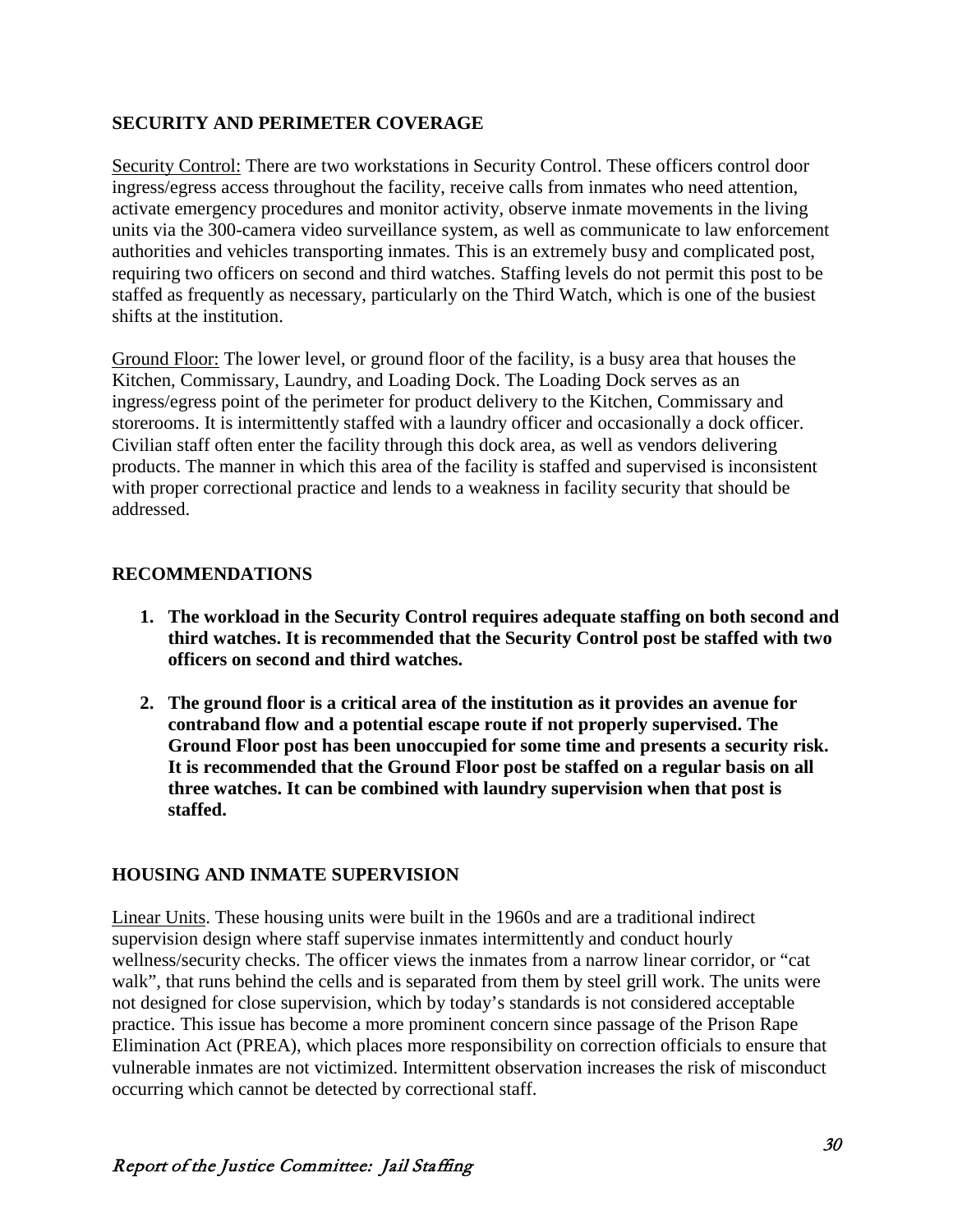Current practice is to deploy a single officer on each floor in the linear units. The assigned officer supervises between 10 and 15 housing units that contain between 86 to 119 inmates. Wellness checks in the general population units are conducted hourly. The assigned officer is also responsible for responding to inmate requests and complaints, supervising meal delivery, providing toiletries, and other security related duties. These are multiple occupancy units; therefore, inmates are often unsupervised directly until the officer is available to make his/her tour of the units. Video surveillance of these housing units is limited and there are numerous blind spots, where an inmate cannot be observed or monitored. Procedures also dictate that the officer cannot enter the housing unit without the availability of backup. There is no officer assigned for this purpose.

Pod Units. The Pod Units are more modern direct supervision correctional design, built in the 1990's. There is a single officer assigned 24 hours per day, seven days per week to supervise the direct supervision pods. The officer is responsible for supervising up to 114 inmates in a 48-cell unit. Because of the overcrowded facility census, each of the cells is double bunked and a recreation room was converted to an eight-bed dormitory in each pod. Two of the pods have an additional 10-bed converted dormitory. Officers and inmates interact directly with one another within the common areas inside the pods. Two pods house 114 inmates and two pods house 104 inmates. The actual capacity of these units is 55 inmates, according to the Ohio Department of Corrections and Rehabilitation, Bureau of Adult Detention.

This is a very busy post on second and third watches and the assigned officer has little time to leave his workstation and provide close supervision within the unit. This impacts the ability to conduct searches, make regular wellness checks, and closely supervise activities in areas where there are blind spots. Because of the large number of inmates residing in these units, recreation is limited to one-half of the pod or less at any given time. This reduces the out-of-cell time that would normally be available for inmates in a less overcrowded environment. Officers also cannot leave the pod without either locking down the inmates in the pod or locating an officer to relieve them. The level of supervision is inadequate and should be addressed as soon as possible.

Medical Supervision and Escort. There are no officers assigned on the watch rosters to provide supervision in the medical clinic, or specifically supervise inmates being held in medical cells. These duties are performed by floor officers in the area, but the lack of dedicated staffing for this area is a significant concern. The absence of dedicated staff to supervise inmates while being treated in the medical clinic poses a potential physical risk to the clinician who is treating the inmate. Additionally, without the presence of an officer to supervise activities and monitor equipment, the likelihood of medical instruments being misused or stolen is significantly greater. A medical escort officer is sometimes available to supervise the area, but that officer is frequently transporting inmates back and forth between the housing units and the medical clinic.

A second concern is with the medical cells adjacent to the clinic. These cells are intermittently supervised by first floor staff, who also have responsibilities for supervising the male and female holding areas and inmates being monitored for suicide prevention. Medical cells are another area of vulnerability related to the medical clinic and a significant security risk.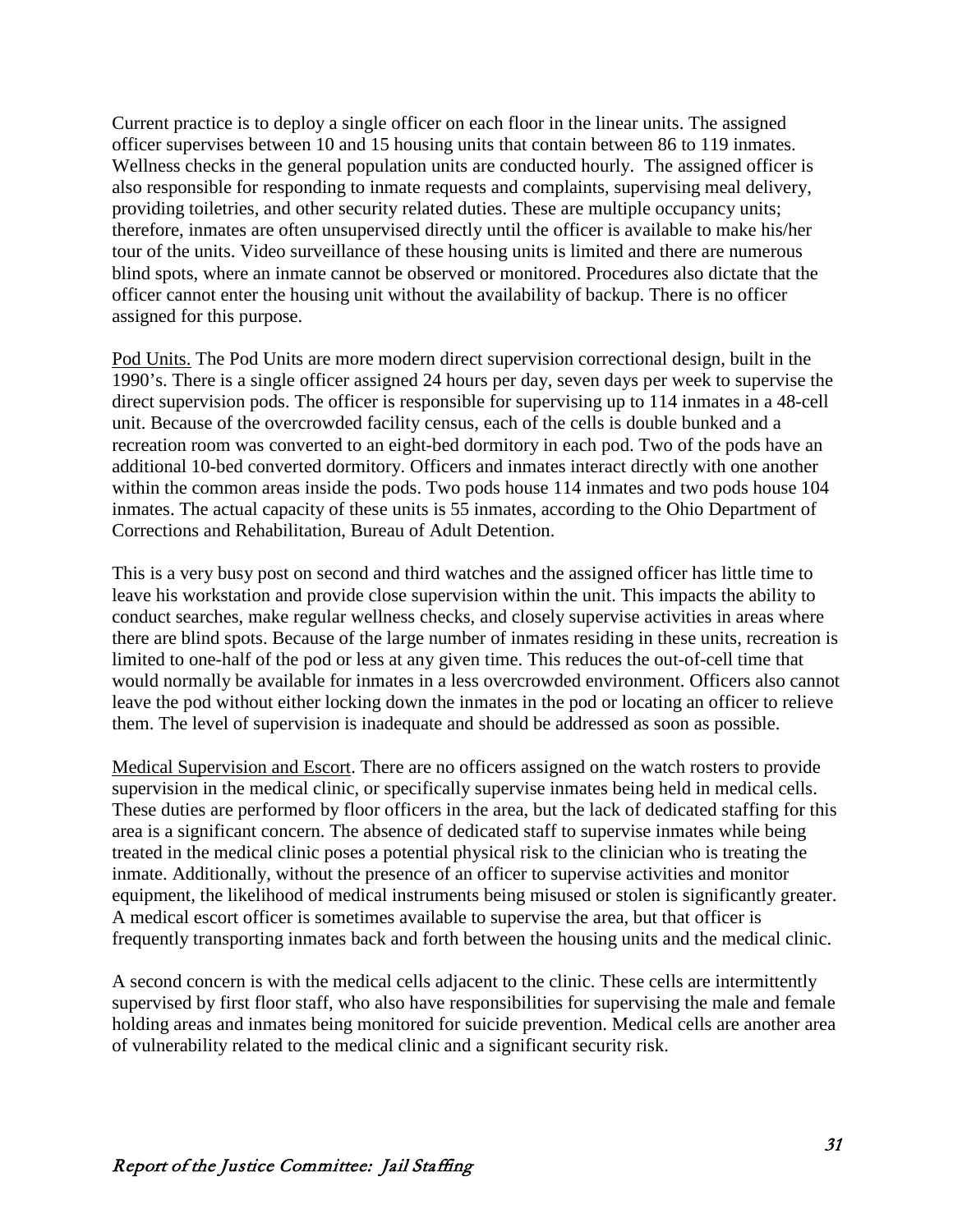Another concern is the lack of escort officers on third watch to escort inmates between the housing units and the medical clinic for services. Inmates may wait for an extended period of time to be moved from their housing area to the medical clinic or returned to their housing unit. This results in inmates not being seen/treated as scheduled and limits the productivity of the medical staff.

## **RECOMMENDATIONS**

- **1. Linear Units should have additional staffing assigned as long as linear housing units are being utilized. At a minimum, a second officer on each of the second, third and fourth floors should be available on second and third watch to address the need and ensure that there is an officer available to back up the primary officer and to conduct additional security and safety checks. As we understand it, staffing of these floors did include a second correction officer in the past but was eliminated due to budget shortfalls.**
- **2. Due to the large number of inmates housed in the pod units, which is well above the rated capacity, additional correction officer supervision is necessary. In order to provide a safe and secure environment, it is recommended that a pod rover officer position be established on second and third watches. One of the rover officer positions can be assigned to Pods A and B and the second rover officer to Pods C and D. This would result in the addition of two posts on each second and third watch.**
- **3. It is recommended that a post be created on the active second and third watches to oversee the medical clinic area as well as the medical cells. This will add security and safety for the medical staff and patients in this area. Similarly, a medical escort post should be added on third watch to address the escort issue noted above. This escort post will also allow more efficiency in inmates being evaluated and treated by medical and mental health staff.**

## **SUMMARY**

**Jail staff currently operate with constraints caused by insufficient staffing levels and a reduction in security posts that have an adverse impact on safety and security in the institution. The staffing issues have reduced correction officer supervision of inmates and lessened the ability of supervisors to oversee institutional operations and support and supervise staff. Insufficient staffing has ramifications that include excessive overtime, employee absenteeism, high employee turnover, lowered employee and inmate morale, and, at times, operational problems. Addressing the staffing and supervision issues should be a high priority of policymakers and corrections officials in the interest of staff and inmate safety.**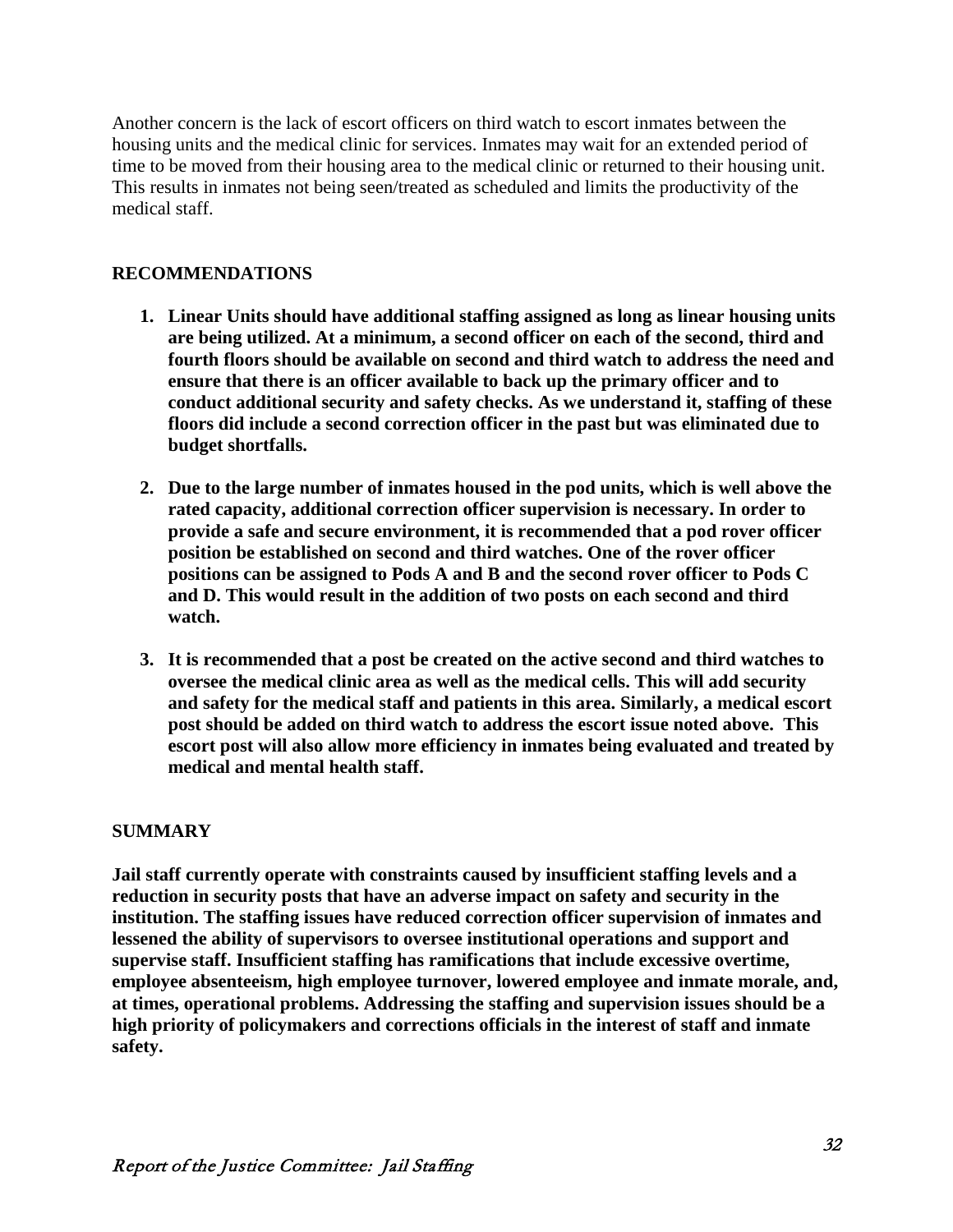**These additional posts are necessary to ensure the safety and security of the facility as well as staff's ability to adequately address the workload requirements that result from managing a facility of this size. Our consultants independently developed a relief factor for the jail and determined a seven-day post requires a 1.84 relief factor. This relief factor is slightly higher than that developed by the facility (1.83). Given these additional posts, the total number of staff needed to manage custody operations is 194. The following table provides a breakdown of these staffing needs by position compared to currently funded levels.** 

| <b>Position</b>           | <b>Current Custody</b><br><b>Operations</b><br><b>Authorized</b><br><b>Staffing</b> | <b>Recommended</b><br><b>Custody</b><br><b>Operations</b><br><b>Staffing</b> | <b>Additional</b><br><b>Staff Needed</b> |
|---------------------------|-------------------------------------------------------------------------------------|------------------------------------------------------------------------------|------------------------------------------|
| <b>Major</b>              |                                                                                     |                                                                              |                                          |
| Captain                   |                                                                                     |                                                                              |                                          |
| <b>Lieutenant</b>         |                                                                                     | 2                                                                            | $+2$                                     |
| <b>Sergeant</b>           | 11                                                                                  | 11                                                                           |                                          |
| <b>Correction Officer</b> | 121                                                                                 | 176                                                                          | $+55$                                    |
| <b>Total</b>              | 135                                                                                 | 192                                                                          | $+57$                                    |

**The facility is severely understaffed. Our staffing recommendations indicate that the facility needs 59 additional staff. The addition of these positions should improve facility operations, increase the oversight and supervision of offenders, reduce staff overtime, and increase staff retention.** 

**Based on the 1.84 relief factor, the following table provides the number of Jail staff needed to be assigned to each watch:**

**Recommended FTEs per Watch**

|                                     | $2nd$ Watch                | 3rd Watch                   | 1 <sup>st</sup> Watch               |                                                          |
|-------------------------------------|----------------------------|-----------------------------|-------------------------------------|----------------------------------------------------------|
| <b>Position</b>                     | $7:30$ am $-$<br>$3:30$ pm | $3:30$ pm $-$<br>$11:30$ pm | $11:30$ pm $-$<br>$7:30 \text{ am}$ | <b>Total Recommended</b><br><b>Staffing – All Shifts</b> |
| <b>Major</b>                        |                            | 0                           | $\boldsymbol{0}$                    |                                                          |
| Captain                             | $\overline{2}$             | 0                           | 0                                   | $\overline{2}$                                           |
| <b>Lieutenant</b>                   | 1                          |                             | 0                                   | $\overline{2}$                                           |
| <b>Sergeant</b>                     | 4                          | $\boldsymbol{4}$            | 3                                   | 11                                                       |
| <b>Correction</b><br><b>Officer</b> | 70                         | 64                          | 42                                  | 176                                                      |
| <b>Total</b>                        | 79                         | 70                          | 45                                  | 192                                                      |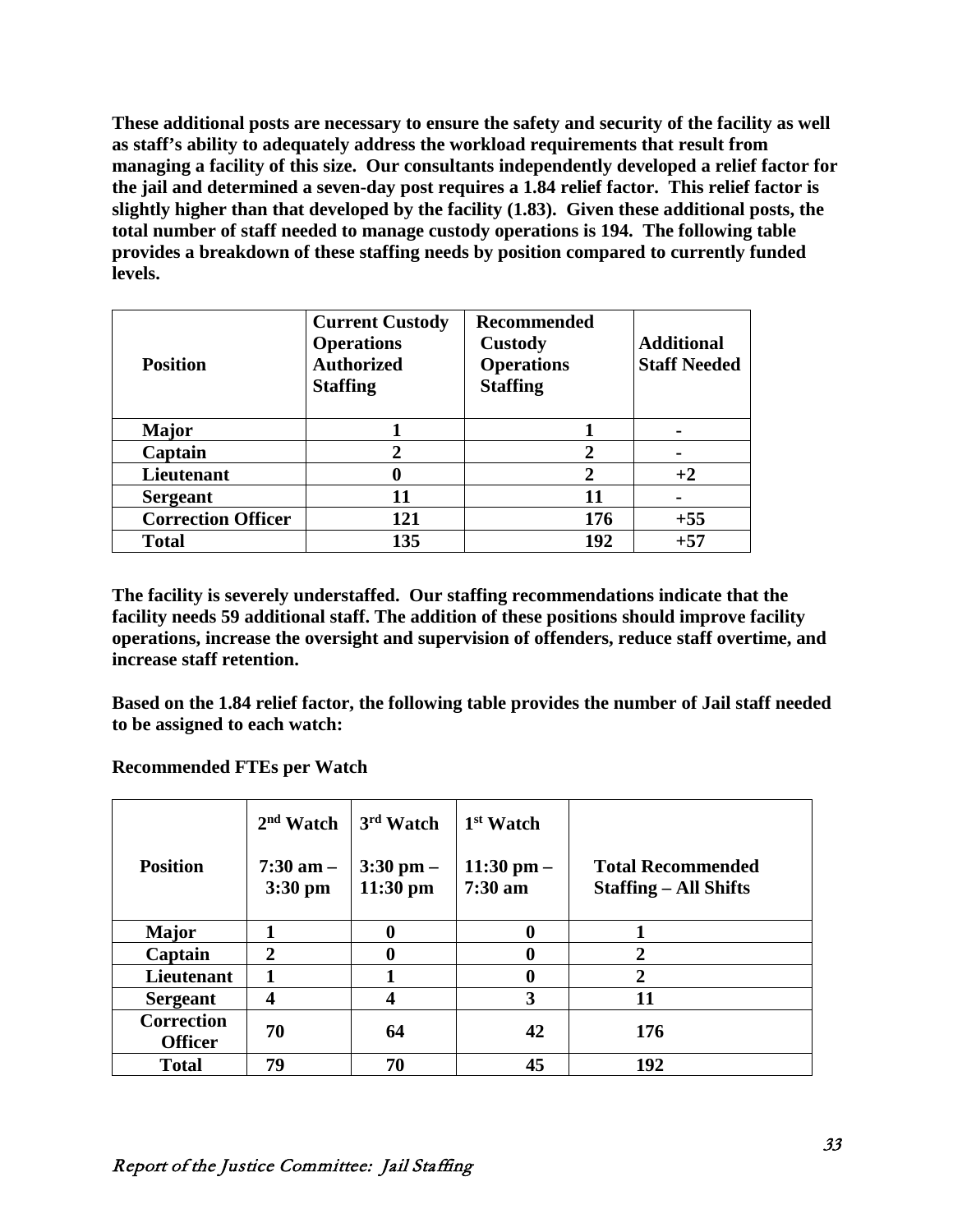**We note that the numbers in the table above represent the total number of staff assigned to the shift, not the total number that will be on duty on a given day. The number assigned to the shift takes into account the relief factor, i.e. the fact that assigned staff also have regularly scheduled days off, can use benefit time and, therefore, can be assigned to a post, but not scheduled to work on a specific day. For example, on the 2nd Watch, 79 FTEs will need to be assigned to staff the 47 posts that must be filled each weekday. The number of posts that need to be filled during weekdays per watch are as follows:**

|                   |               |               | 1 <sup>st</sup> Watch | <b>Total</b>       |
|-------------------|---------------|---------------|-----------------------|--------------------|
|                   | $2nd$ Watch   | 3rd Watch     | $11:30$ pm            | <b>Recommended</b> |
|                   | $7:30$ am $-$ | $3:30$ pm $-$ |                       | $Staffing -$       |
| <b>Position</b>   | $3:30$ pm     | $11:30$ pm    | $7:30$ am             | <b>All Shifts</b>  |
| <b>Major</b>      |               |               | $\bf{0}$              |                    |
| Captain           | 2             |               | $\bf{0}$              |                    |
| Lieutenant        |               |               | $\bf{0}$              |                    |
| <b>Sergeant</b>   | 3             | 3             | $\mathbf 2$           | 8                  |
| <b>Correction</b> | 40            | 35            | 23                    | 98                 |
| <b>Officer</b>    |               |               |                       |                    |
| <b>Total</b>      | 47            | 39            | 25                    | 111                |

**Recommended Posts per Watch**

**On any given weekday, 47 staff should be working on the 2nd Watch, 39 on the 3rd Watch and 25 on the 1st Watch. In total, 111 staff will need to report to work over a period of 24 weekday hours. Some of the posts only operate 5 days a week, so weekends generally require fewer staff.**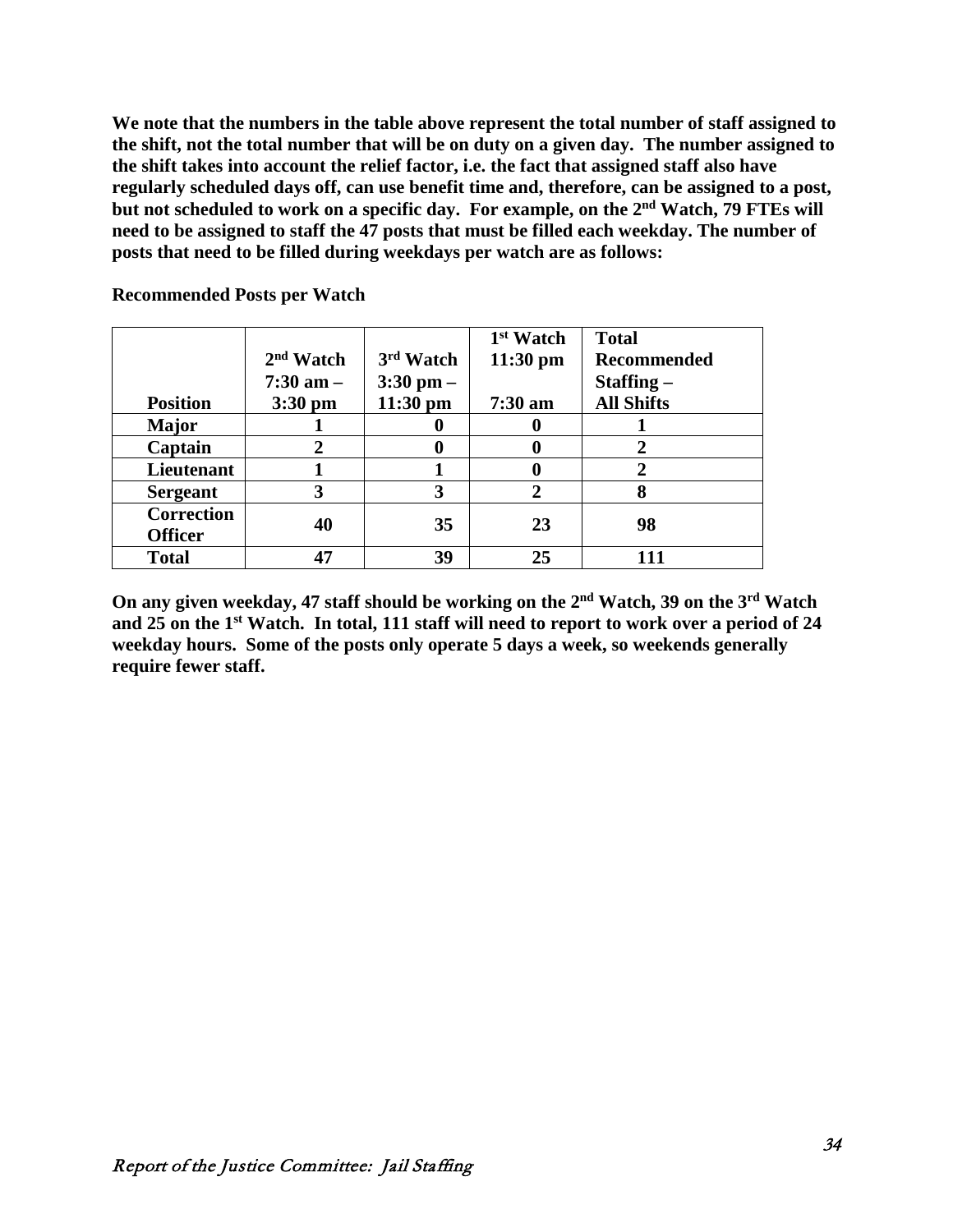# **5. Staff Training**

**SCOPE OF INQUIRY:** Do existing staff training practices provide employees with the skills, knowledge and attitude necessary to perform their duties consistent with policy and procedures and to respect the rights and dignities of detainees?

Work in a prison environment is complex and can be entirely different from any other occupation an employee previously held. Training is therefore critical to developing a skilled, motivated and committed jail workforce that understands the unique requirements of supervising offenders. A successful and ongoing staff training program is key to ensuring the safe operations of a correctional facility and at the same time safeguarding the rights of those incarcerated.

## **NATIONAL STANDARDS BEST PRACTICES**

The American Correctional Association (ACA) standards provide strong guidance for staff training. ACA requirements include the following:

- New employee orientation.
- Correctional officer academy training.
- Training for new correctional officers.
- Specific annual training for clerical/support employees, contractors, correctional officers, health care staff, supervisory staff, staff assigned to specialized emergency units, and part-time staff.

## **MONTGOMERY COUNTY JAIL TRAINING POLICY**

The Montgomery County Jail's training policy (according to Jail Manual 2.3.1, Staff Training) is consistent with ACA standards. The policy requires that all new employees receive 40 hours of orientation prior to assignment in the jail. This training incudes:

- Working conditions
- Code of Ethics
- Employee rights and responsibilities
- Staff rules and regulations
- Personnel policies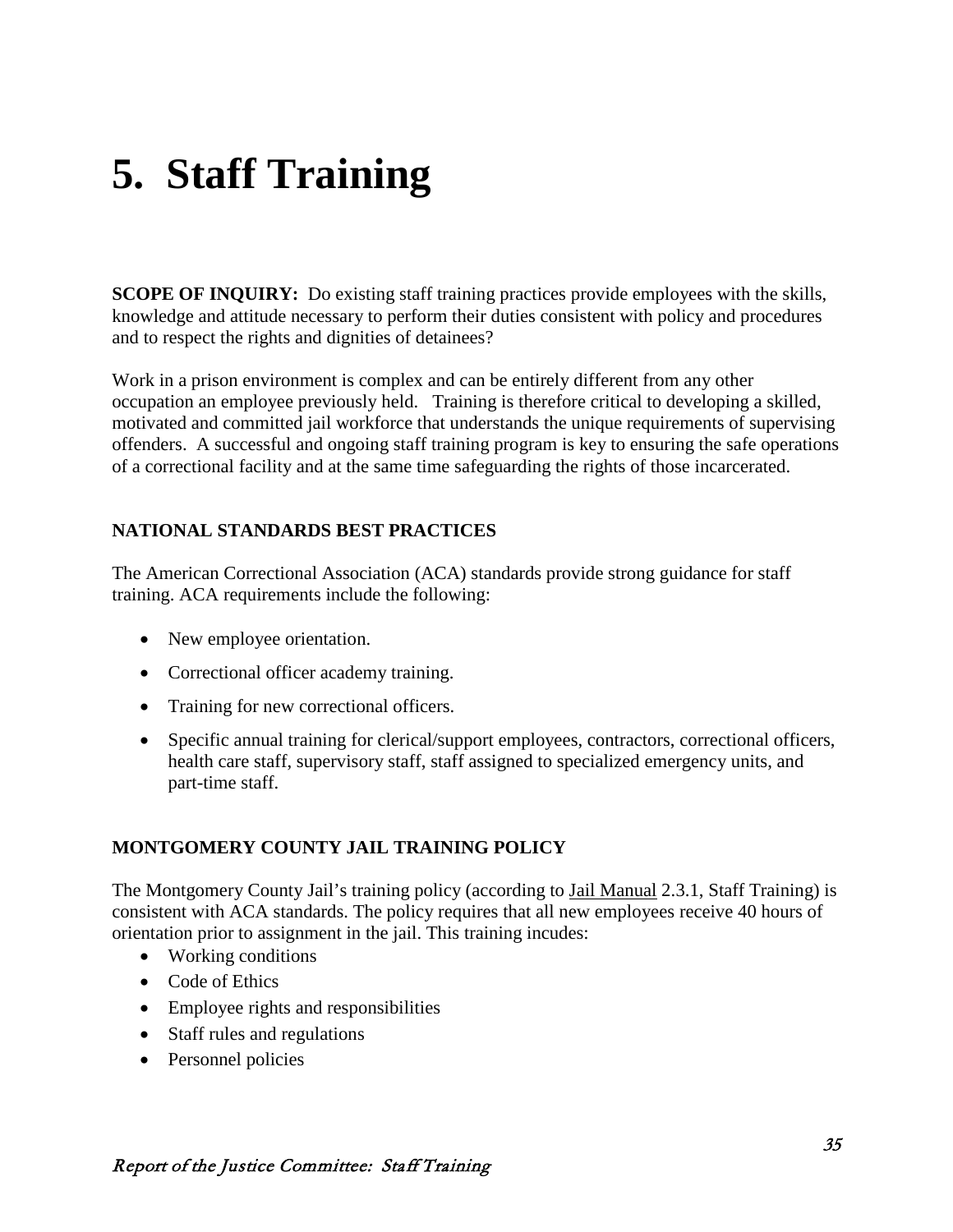In their first week correctional officers receive training in the use of force, defensive tactics, first aid/CPR, as well as use of automated external defibrillators.

All new correctional officers are initially paired with a Field Training Officer (FTO) who monitors, instructs and assists them for a 45-day period after hire. The employee and the FTO work side by side during this time and the FTO evaluates his/her performance at multiple points during this time. The employee must successfully complete the FTO program before being allowed to work in the jail independently.

In the first year of service, new correctional staff must attend a corrections academy approved by the Ohio Peace Officers Training Commission. The policy determines that staff must receive at least 140 hours of comprehensive training, including:

- Security Practices
- Supervision of offenders
- Signs of suicide risks
- Suicide precautions
- Use of force regulations and tactics
- Report writing
- Inmate rules and regulations
- Rights and responsibilities
- Fire and Emergency procedures
- Key Control
- Interpersonal relations
- Social/cultural lifestyles of the inmate population
- Communication skills
- First Aid/CPR
- Counseling techniques
- Cultural Diversity
- Sexual Abuse/Assault

Moreover, staff are required to receive an additional 40 hours of training every subsequent year. Supervisors also receive 40 hours of annual training consistent with national standards.

## **FIELD TRAINING OFFICERS**

Correctional officers are not required to attend the academy prior to assuming a post in the facility. While it would be preferable to have staff complete their 140 hours of academy training prior to working in the facility, this can be cost prohibitive due to the fact that the academy training is not always available (which would delay hires), and that it is not uncommon for staff to voluntarily terminate after a short time working in a correctional facility.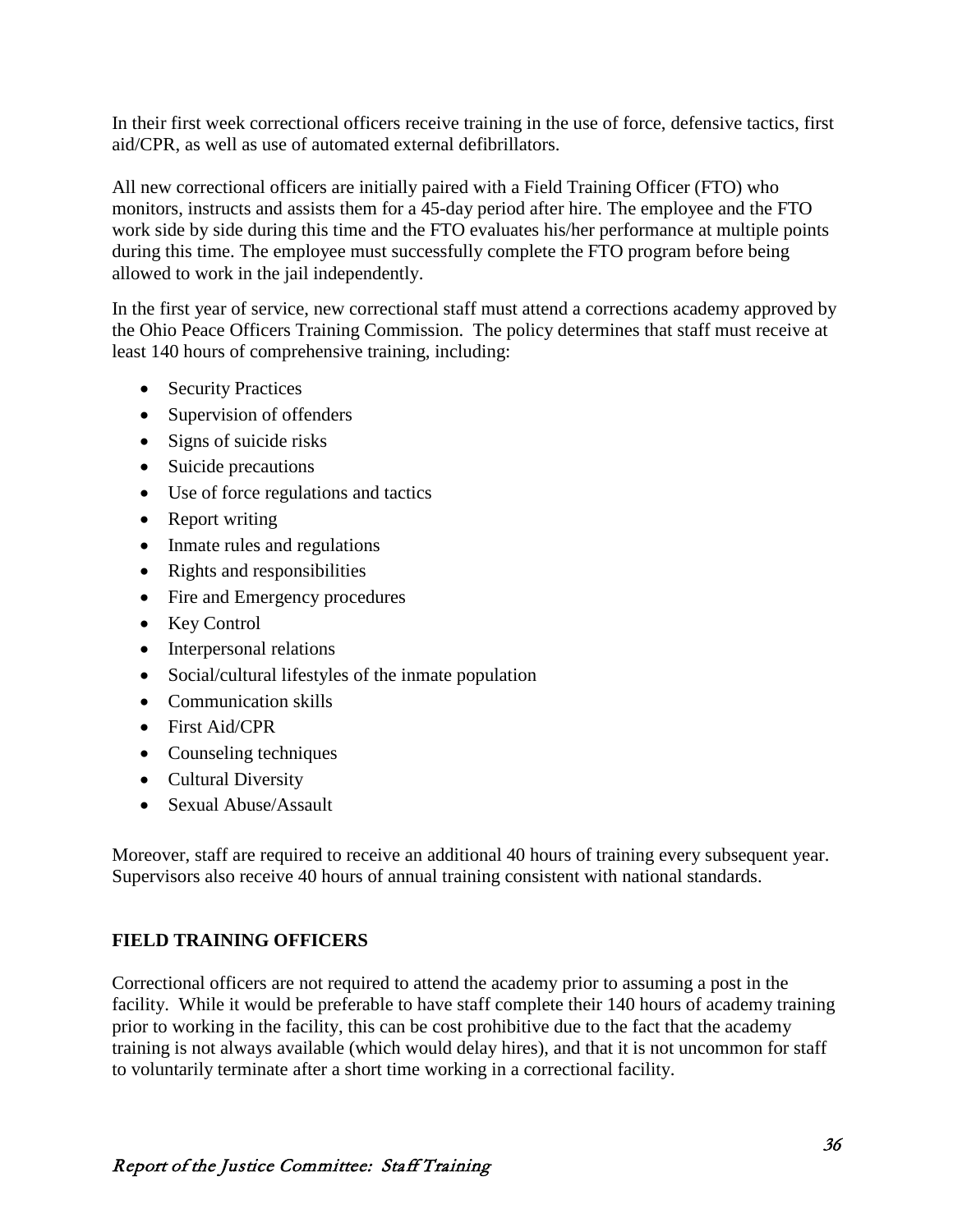Because correctional officers do not receive academy training prior to assuming a post, their work with the Field Training Officer (FTO) gains critical importance. FTOs serve as a new correctional officer's first mentor and can set the tone for his/her future performance and behavior.

Our review of the FTO practices at the Montgomery County Jail found them to be thorough. A detailed training manual is issued to each correctional officer that identifies:

- FTO mission.
- Staff responsibilities.
- Principle and guidelines for working in a direct supervision environment.
- Comprehensive checklist of procedures and duties that the FTO must explain and/or demonstrate to a new employee.

Additionally, while in FTO status new correctional officers must be evaluated at the 15-day, 30 day and 45-day mark of their training. They are not allowed to work alone on a post until they successfully complete FTO training. Our review of completed evaluations found them to be detailed. The evaluations include a checklist of categories upon which the new employee is rated, including attendance, knowledge, written and oral communications, work quality, etc. A narrative of the employee's work is also developed by the FTO and provides specifics of the correctional officer's overall performance.

New correctional officers remain on probation for one year after their hire date. During that time, they also receive quarterly evaluations in addition to the three FTO evaluations. As a result, new correctional officers are evaluated seven times during their first year of employment.

Newly promoted sergeants also go through an FTO training period that lasts between two and four weeks.

One issue uncovered was the lack of field training officers. At the time of our review, there were only 11 FTOs in the facility. The following table breaks down the FTOs by shift:

| <b>Shift/Position</b> | <b>Number of FTOs</b> |
|-----------------------|-----------------------|
| 1 <sup>st</sup> Watch |                       |
| $2nd$ Watch           |                       |
| $3rd$ Watch           |                       |
| FTO <sub>s</sub> for  |                       |
| Sergeants             |                       |
| <b>TOTAL</b>          |                       |

Participating as an FTO is voluntary and there is little incentive to take on these extra duties. FTOs previously received 40 hours of compensatory time off for participation, but this is no longer the practice. The current bargaining unit contract allows for an additional \$0.35 per hour for FTO's. This results in an extra \$14.00 per week for assuming these important duties.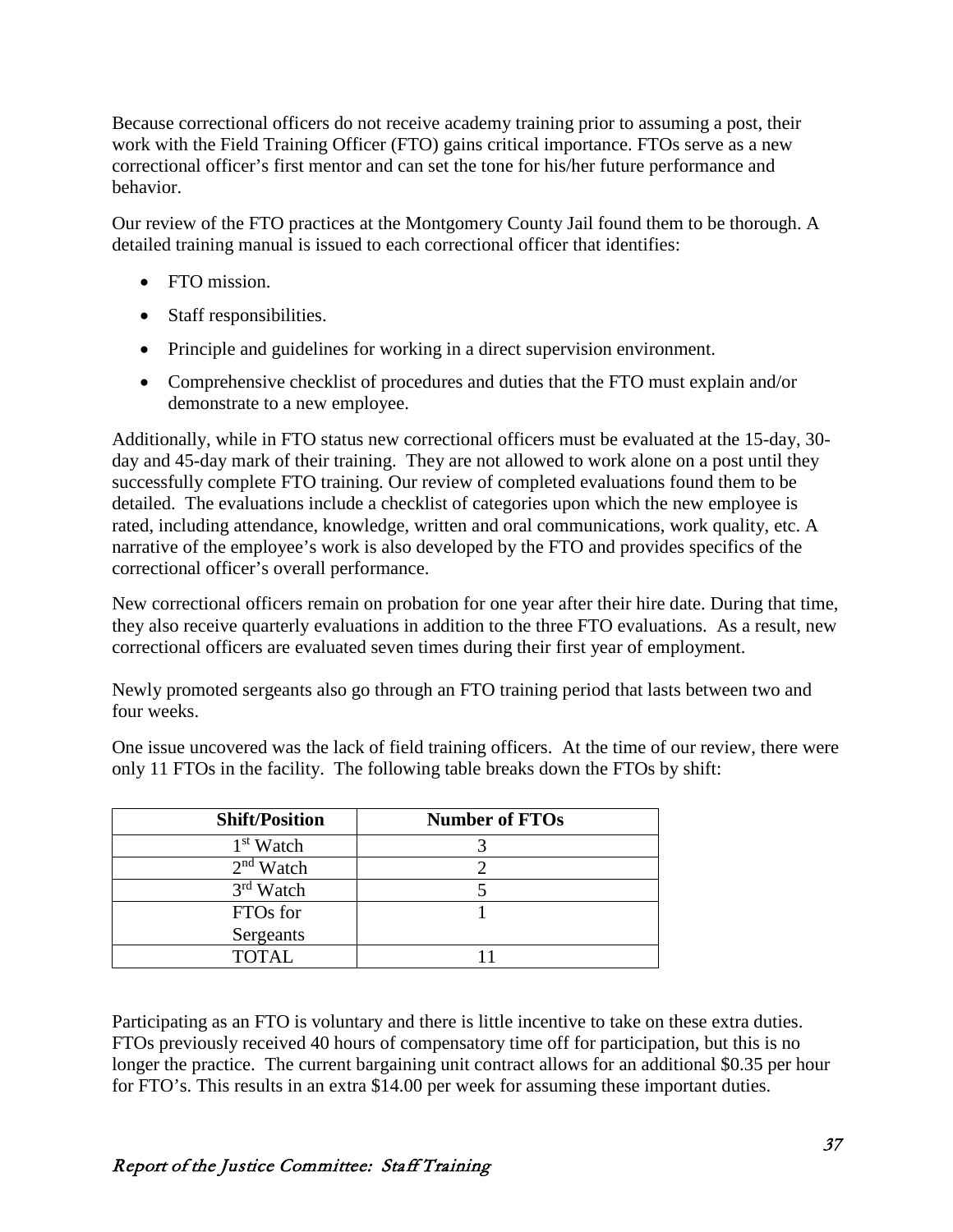If there are not enough FTOs on the shift to which a new correctional officer is assigned, that correctional officer is reassigned to a different shift where there may be an available FTO.

We were informed that the number of FTOs has been decreasing and it is clearly insufficient to adequately support the training requirements of new correctional officers. During 2017, 30 correctional officers had to be replaced due to resignation or termination.

## **SUMMARY AND RECOMMENDATION:**

- **1. The Jail's training programs for all levels of staff appear consistent with national standards. The Field Training Officer training practices are thorough and complete. However, some form of enhanced incentive should be established for the important FTO positions.**
- **2. Correctional staff should receive regular updated training on cultural competency, trauma-informed policing, implicit bias, and interpersonal communication skills as part of the annual 40 hours of in-service training. (Additional training recommendations are included in the Use of Force report.)**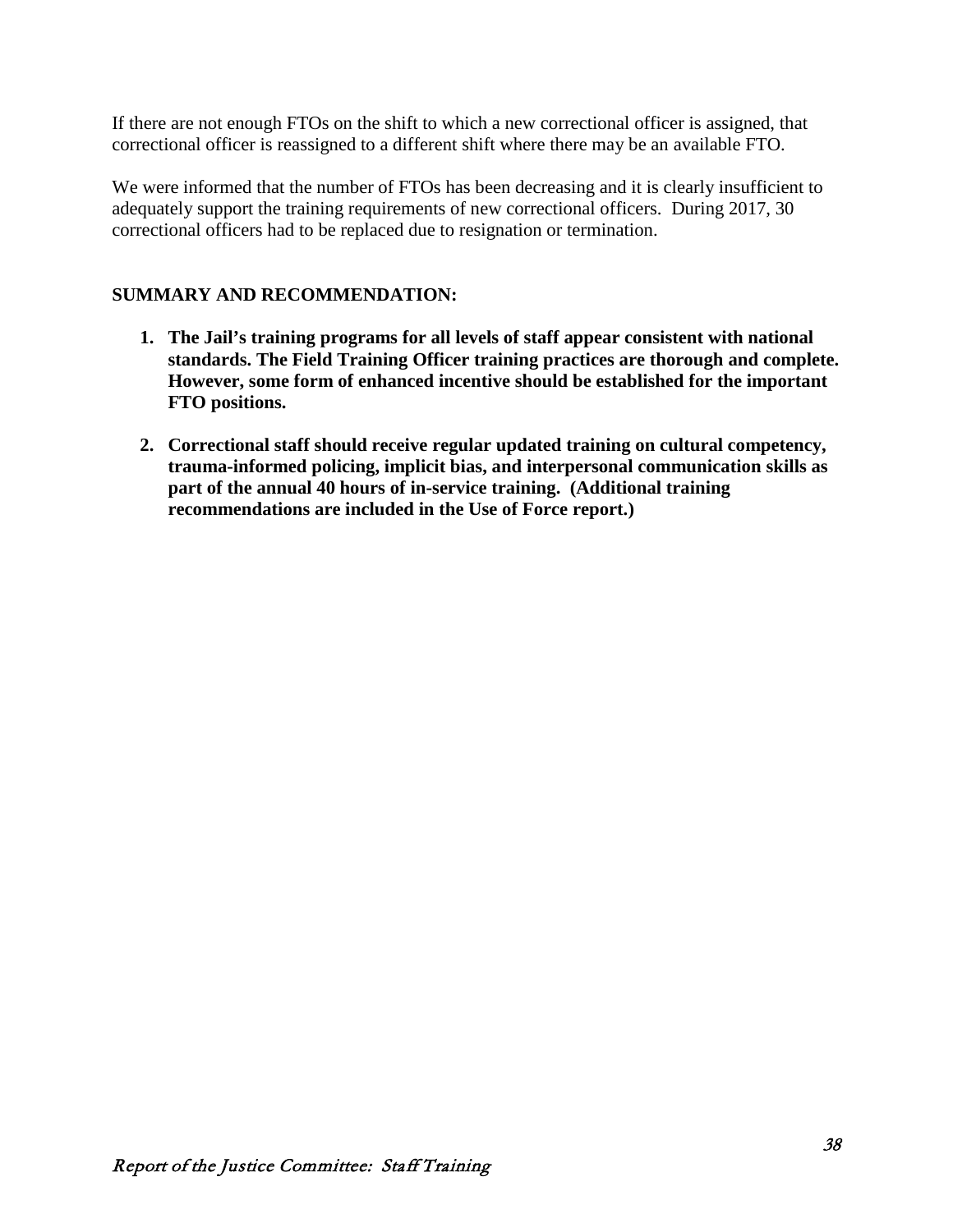# **6. Classification**

**SCOPE OF INQUIRY:** Does the formal offender classification process effectively assess offender risk, identify security issues and assess programmatic needs upon admission to the Jail, resulting in proper placement of offenders. Subsequently, are offender classifications reviewed after a period of time to assess the appropriateness of their ongoing placement? Additionally, is the facility housing plan sufficient in providing options for the placement of offenders based upon their risk and need?

## **NATIONAL STANDARDS BEST PRACTICES**

The best practices regarding the offender classification in jails is outlined in the Adult Local Detention Facilities (ALDF) fourth edition standards for the operation of jails. Standard 4- ALDF-2A-30 reads as follows:

*"There is a formal classification process that starts at admission, for managing and separating inmates, and administering the facility based upon the agency mission, classification goals, and inmate custody and program needs. The process uses verifiable and documented data about inmates. The classification system is used to separate inmates into groups that reduce the probability of assault and disruptive behavior. At a minimum, the classification system evaluates the following:*

- *mental and emotional stability;*
- *escape history;*
- *history of assaultive behavior;*
- *medical status;*
- *age;*
- *need to keep separate."*

Furthermore, classification best practice and national standards call for ongoing review or reclassification of inmates in response to changes in their behavior and circumstances.

Additionally, it is imperative that the jail has available resources to place inmates based upon their individual offender characteristics and the security needs of the facility. Inmates are typically separated by age, gender, medical needs, behavioral issues, legal status and special housing issues, where appropriate. The facility housing plan should specifically separate males from females, juveniles from adults, and predators from potential victims. The housing plan typically provides multiple occupancy areas of the facility, as well as individual cells for disruptive inmates or those who need separation from others for various reasons, including protective custody and medical/mental health issues.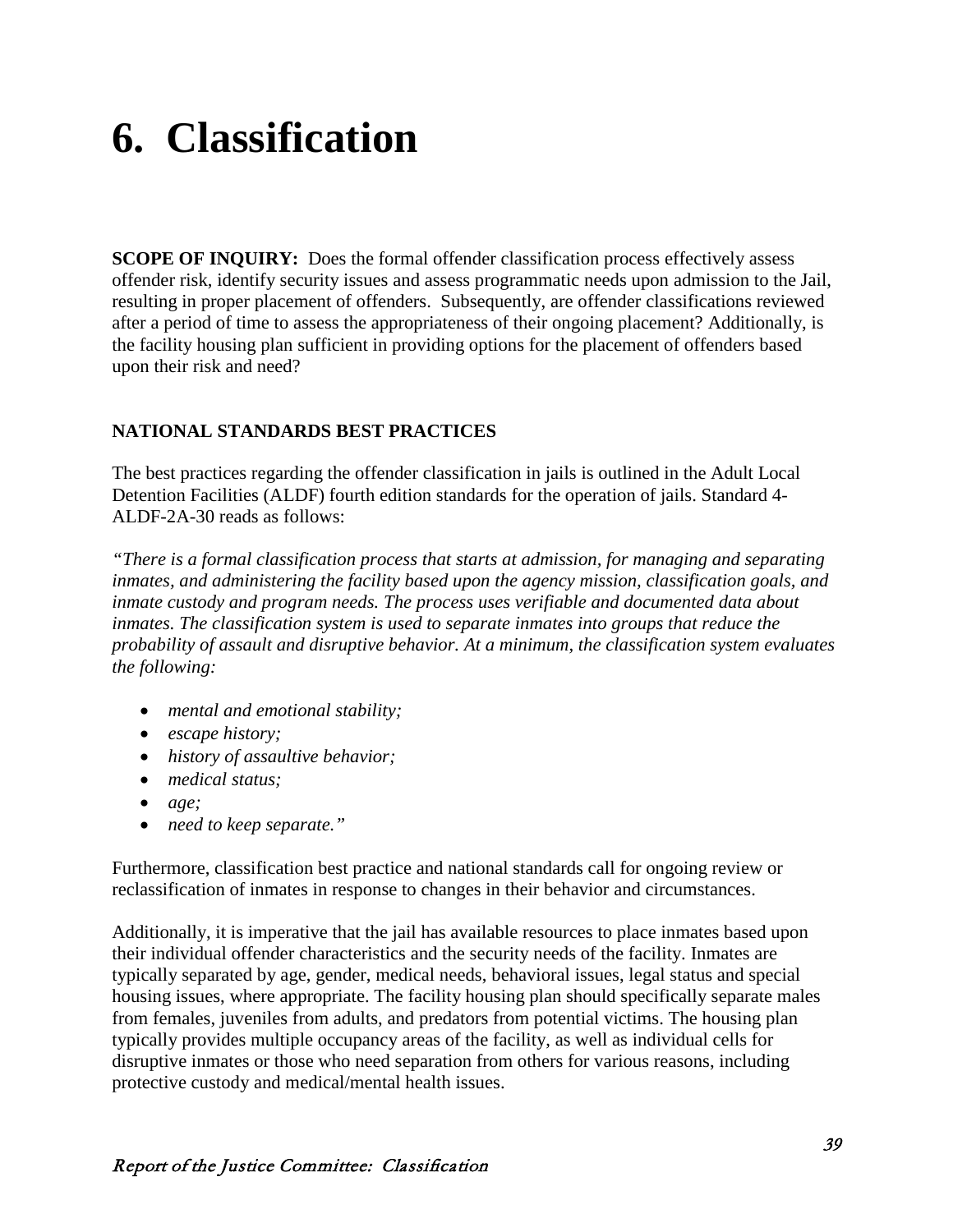## **MONTGOMERY COUNTY CLASSIFICATION POLICY**

The classification process at the jail is governed by Jail Manual Policy 5.8.1, Subject: Classification, a policy issued by Sheriff Phil Plummer on October 7, 2016. The policy describes procedures to be followed consistent with the ACA standards referenced above, as well as Department of Corrections Bureau of Adult Detention standards.

Procedures are outlined that require staff to house inmates in order to maintain racial diversity in the housing units, ensure that male and female inmates are kept separate from one another and don't have site and/or sound contact. Juveniles, pursuant to Ohio Revised Code are also kept separate to maintain a sight and sound barrier from adult inmates. Procedures dictate the manner in which classification data is compiled and assessed as part of the classification process. Furthermore, inmates are to be screened to ensure medical issues are addressed prior to placement in housing.

The policy/procedure includes an objective point-based classification scoring instrument to assess offender risk based on various categories related to their individual characteristics. This includes a review of charging/sentencing data and past criminal history, an assessment of answers to standardized questions asked during screening, medical issues, and past behavioral history. The numerical score helps determine risk level to assist with the placement decision. Ultimately, the Classification Officer makes a determination of the classification level based on the scoring instrument and other relevant factors. The scoring instrument can be overridden by the Classification Officer based upon professional judgment. The classification process is typically completed shortly after the inmate's admission to the facility and it must be completed prior to placement in the various housing units. It should be noted that the entire classification process relies heavily on documentation and criminal records. Although the Classification Officer does review a questionnaire prepared by booking personnel, in which the inmate answers standardized questions, the Classification Officer does not personally conduct an interview with the inmate.

Reclassification is the process that takes place after an inmate has been at the facility for 30 days of continuous incarceration. This aspect of policy further conforms to ALDF Standard 4-2A-31 governing the reclassification process. That standard calls for periodic review of the inmate's status and provides for a revision in the status and placement based upon changes in behavior and circumstances. The reclassification process includes the use of a classification form that is completed by the Classification Officer and approved by a supervisor. Finally, with regard to reclassification, the policy requires the Booking/Release Sergeant to conduct a review of 15 reclassification cases each month to assess for compliance with the policy and procedures. Additionally, the reclassification process should allow for the inmate to appeal his/her placement decision. All of these processes described in the Classification Policy are consistent with national standards and correctional best practices.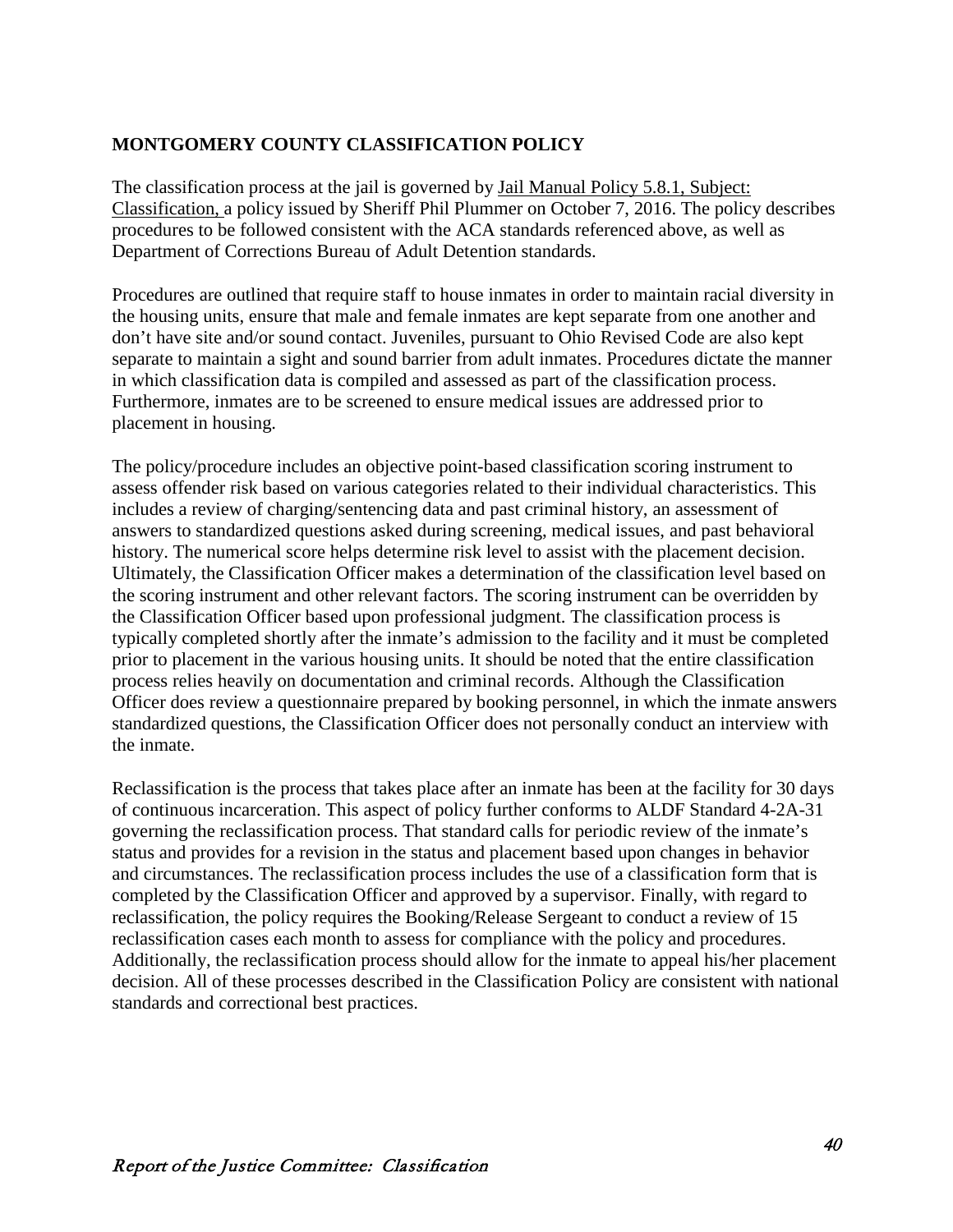## **CLASSIFICATION STAFFING**

In order for the classification process to operate effectively in a jail of this size, given the large number of commitments that take place on a daily basis, it is imperative that proper staffing of the classification process be maintained. The analysis found that, consistent with other staffing problems identified at the jail, the requirement that classification process be staffed 24 hours per day, seven days per week is not being met. There are classification officers assigned to classification duties on First Watch (11:30 PM to 7: 30 AM), and Third Watch (3:30 PM to 11:30 PM). However, on Second Watch (Day Shift), the Classification Officer position is combined with the Booking Officer responsibilities to ensure that there are sufficient staff assigned to handle incidences of high-volume in the booking process. Therefore, on this very active shift the Classification Officer cannot commit full-time to classification duties because of other needs that must be met. The Classification Officer also assists with the booking process on First Watch, depending on workload.

The concern here is that the classification process requires more than simply classifying each new admission to the facility and ongoing reclassifications as necessary. Classification policy and practice should be audited on an ongoing basis, which cannot be accomplished when the work load is high and only allows for classifying inmates and maintaining booking processes on a timely basis. For example, the objective point-based instrument utilized in classification should be regularly evaluated to ensure that it is measuring the important aspects of offender risk. The instrument should be valid and reliable, measuring what is intended to be measured and resulting in appropriate outcomes and decisions. The instrument should also be evaluated to determine if outcomes are consistent with expectations. Currently the Jail does not track the number of overrides or the reasons for deviating from the instrument's suggested classification, making it difficult to evaluate the reliability of the instrument or the need for changes.

The National Institute of Corrections, in its important monograph regarding jail classification, speaks to the importance of having a valid and reliable classification process that relies on good information and consistent decision-making, contributing to the overall security and safety of the facility.<sup>[2](#page-47-0)</sup> We have addressed in the staffing portion of this report the need for consistent staffing of the Classification Officer position.

 $\overline{a}$ 

<span id="page-47-0"></span><sup>&</sup>lt;sup>2</sup> National Institute of Corrections, by James Austin PhD, Objective Jail Classification Systems: A Guide for Jail Administrators, February, 1998. This document provides guidelines for the development and management of objective jail classification systems. These classification systems have six essential components, which are the use of classification instruments that use reliable and valid criteria, appropriate use of overrides, sufficient staff trained and dedicated to classification functions, a housing plan consistent with the classification system, automation of the OJC system and periodic formal evaluations of the OJC system. Validity as used here ensures that the system is determining risk level based upon valid criteria, which is consistent with the inmate's behavior. Reliability speaks to the system providing for similar classification decisions for comparable inmates. Although, somewhat dated, this OJC manual maintains its relevancy to today's operations.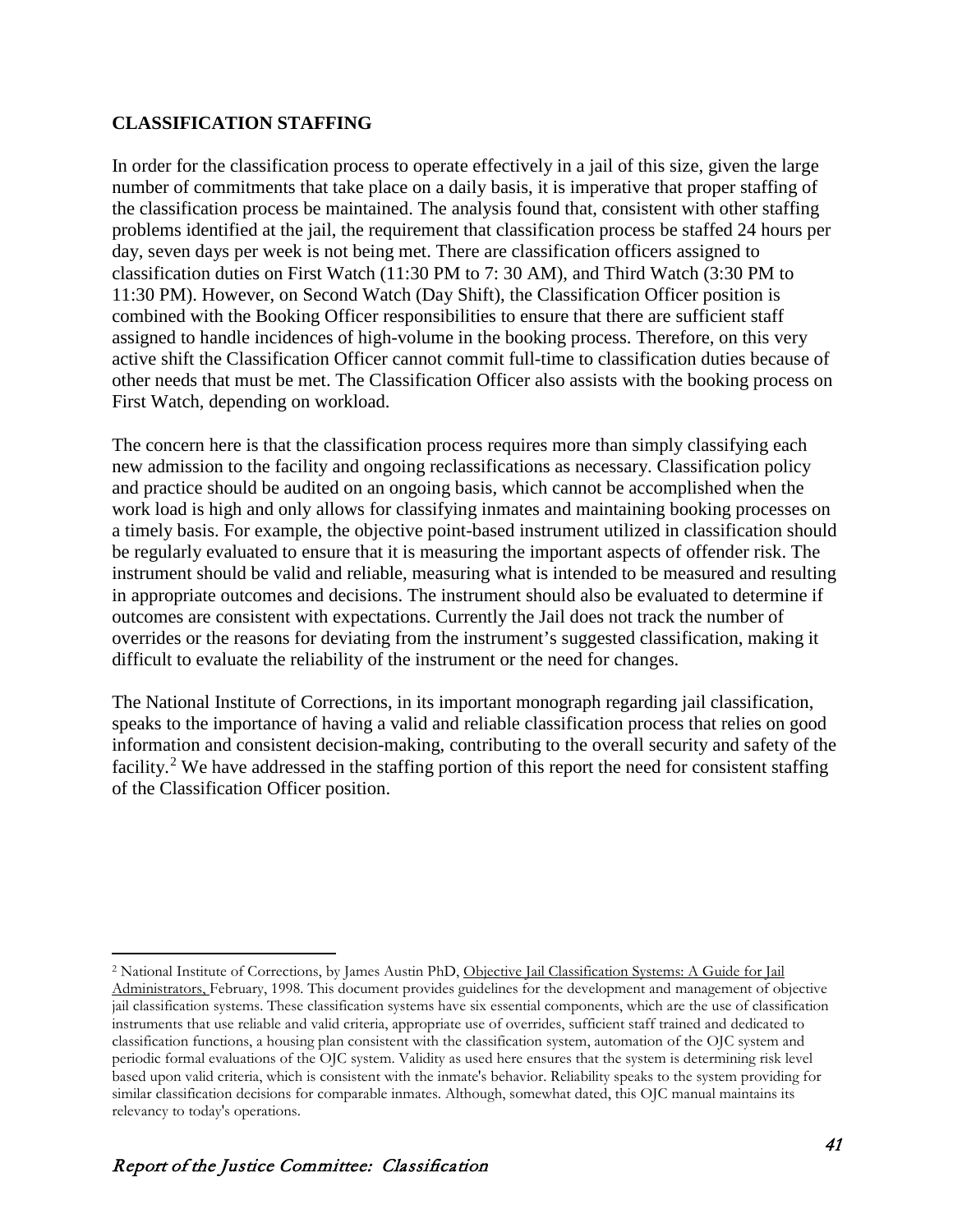#### **THE CLASSIFICATION HOUSING PLAN**

A critical aspect of the classification process is the availability of appropriate housing to place offenders based upon their risk and need. Classification officers described the process used to place offenders once the classification risk level is determined. The facility provides three options for placing offenders: the linear units, the direct supervision pods, and a few small dormitory units.

The linear units are primarily for housing inmates of a higher risk level, with aggravating circumstances requiring a higher level of security placement. The linear units are typically smaller than the direct supervision pods, but are operated under the principle of indirect supervision, where officers periodically or intermittently supervise and check on offender wellbeing. Inmates held in these units are often considered behavioral problems, escape risks, members of gangs, and/or have committed serious crimes. These inmates are often viewed as predators requiring close supervision. But these inmates considered most in need of close supervision actually receive less supervision in the linear housing units. This can result in a harmful effect on facility operations and overall safety. However, this isn't a problem caused by improper classifications, but by the lack of appropriate secure housing at the facility.

Inmates who are considered more extreme security problems are placed in the Administrative Segregation area, which consists of 22 individual cells that are also not directly supervised. Inmates in this area are kept in their cells 23 hours per day, and in some cases 24 hours when recreation options are not available. Placement in these cells is mainly reserved for inmates who are escape risks or have severe behavioral problems. Because of limited placement options, inmates requiring protection from others may also be housed in these cells, as well as inmates with mental health issues that can't be managed in general population cells. Placement in Administrative Segregation must be approved by a Sergeant and placement recommendations often are made by the Classification Officer. Administrative segregation status reviews are conducted by a Sergeant every 30 days, or more frequently if circumstances dictate. A formal weekly review process does not take place.

Placement for females is somewhat limited at the facility. As a response to allegations made in 2017 that African-American females were racially segregated and more frequently assigned to the older, more crowded linear units than white females, Pod A was converted to female housing and all females (with the exception of those in administrative segregation) were removed from the linear units and housed together in Pod A. However, this has created new problems, with inmates of various classifications housed together. The pod has a capacity of 104 inmates, 96 of whom are double bunked in cells originally designed for one inmate, and 8 of whom are in an eight-bed dormitory, a converted recreation room now used for housing. Staff have compartmentalized the unit to the point where there are three separate recreation periods for inmates with like classifications. This is necessitated by the requirement to keep certain inmates separated from one another, and the need to manage mental health inmates in the unit. The three separate recreation areas reduce daily recreation to between two and three hours per day. Unfortunately, the facility lacks much-needed mental health housing for inmates with active mental health problems, so accommodations are made in Pod A to house them. Female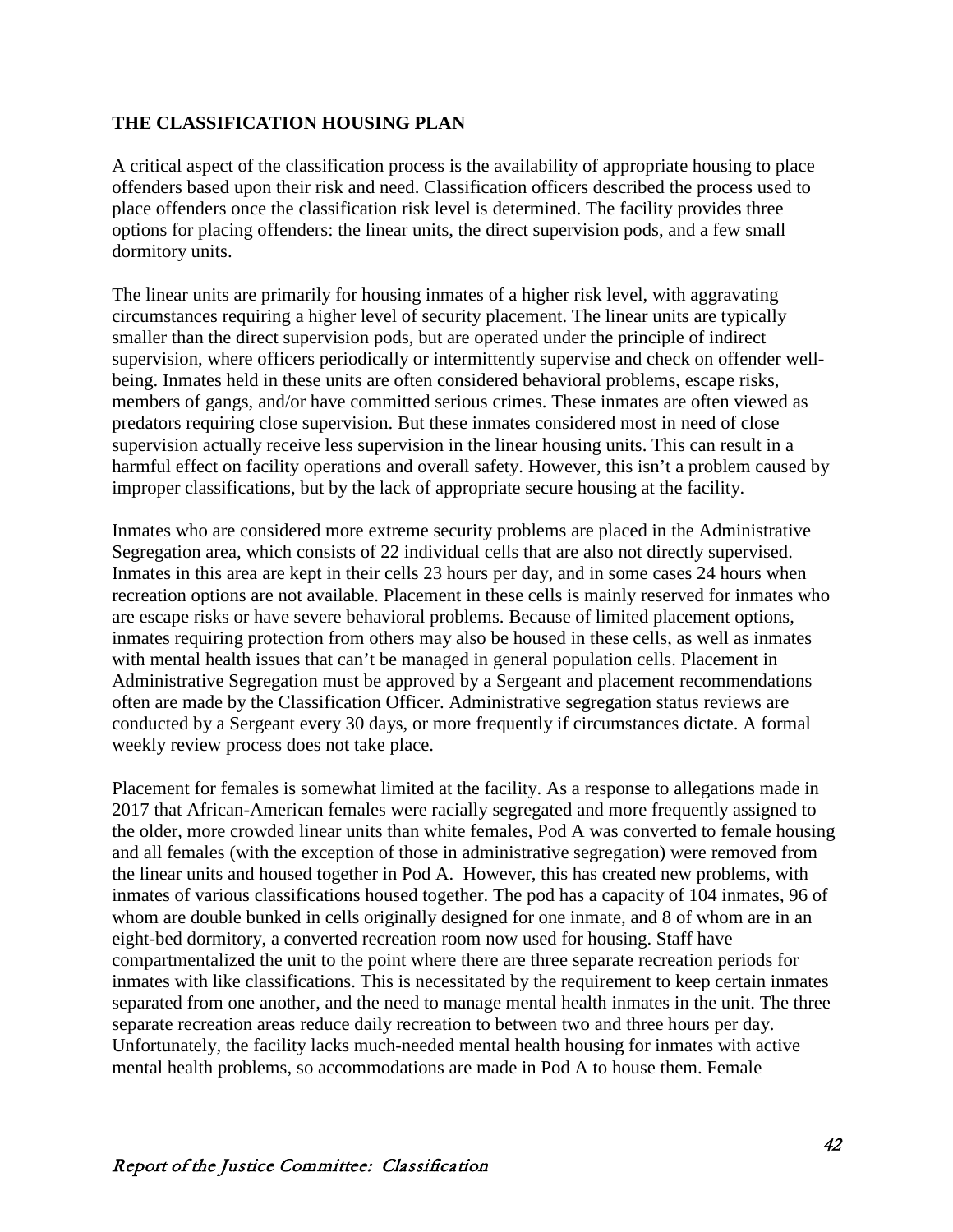placements also take place in the Booking holding cells and unit W-1-1, which is a small dormitory.

The remainder of the Pod Units and small dorms are reserved for male inmates with a medium to minimum-security designation. This includes inmates who provide labor throughout the facility. All of these units are quite crowded as each cell is double bunked, and adjacent dormitories, which are former recreation rooms, are also utilized for housing.

There is a lack of specialized housing in the facility to house inmates in need of close supervision for mental health issues, suicidal tendencies and potential threats of victimization. Staff reported that in certain cases where an inmate needs to be closely supervised, his or her housing placement is in a cell close to the officer's desk area in one of the pods. This is a less than ideal solution for housing these types of inmates, but there are few other options in the current facility.

The housing problem becomes even more significant when there are juveniles in the health facility. As noted previously, according to standards and regulations, juveniles should be held in sight and sound separation from adults. The lack of housing options for this generally small cohort of inmates results in them being placed in what are called medical cells adjacent to the facility medical examination area. This doesn't comply with sight and sound separation requirements, but housing for specialized categories of offenders doesn't exist.

#### **RECOMMENDATIONS**

- **1. The Classification Officer position should be staffed on each watch as a dedicated position focusing entirely on the classification of inmates. This will require proper staffing of booking and release responsibilities in order to free the Classification Officer from those duties. A supervisor should be designated as the Classification Supervisor to oversee the classification process, ensuring that all jail inmates reside in a safe environment without real or implied evidence of inappropriate segregation. The Classification Supervisor would be responsible for ongoing review of the classification system, which includes monitoring policy and procedure compliance, as well as an ongoing review of the objective point-based classification instrument. In light of the recent allegation of segregated housing for African-American females, the supervisor should also monitor that race or ethnicity are not factors in the classification process.**
- **2. The supervisor and classification officers should conduct a periodic audit of the classification system. This will require data collection on classification outcomes and a review of the objective point-based instrument to determine if it is effective, valid and reliable. The number of overrides should also be tracked and evaluated as part of this process. Additionally, the audit should examine overall compliance with the policy/procedure regarding classification to ensure that initial classification and reclassification requirements are being complied with.**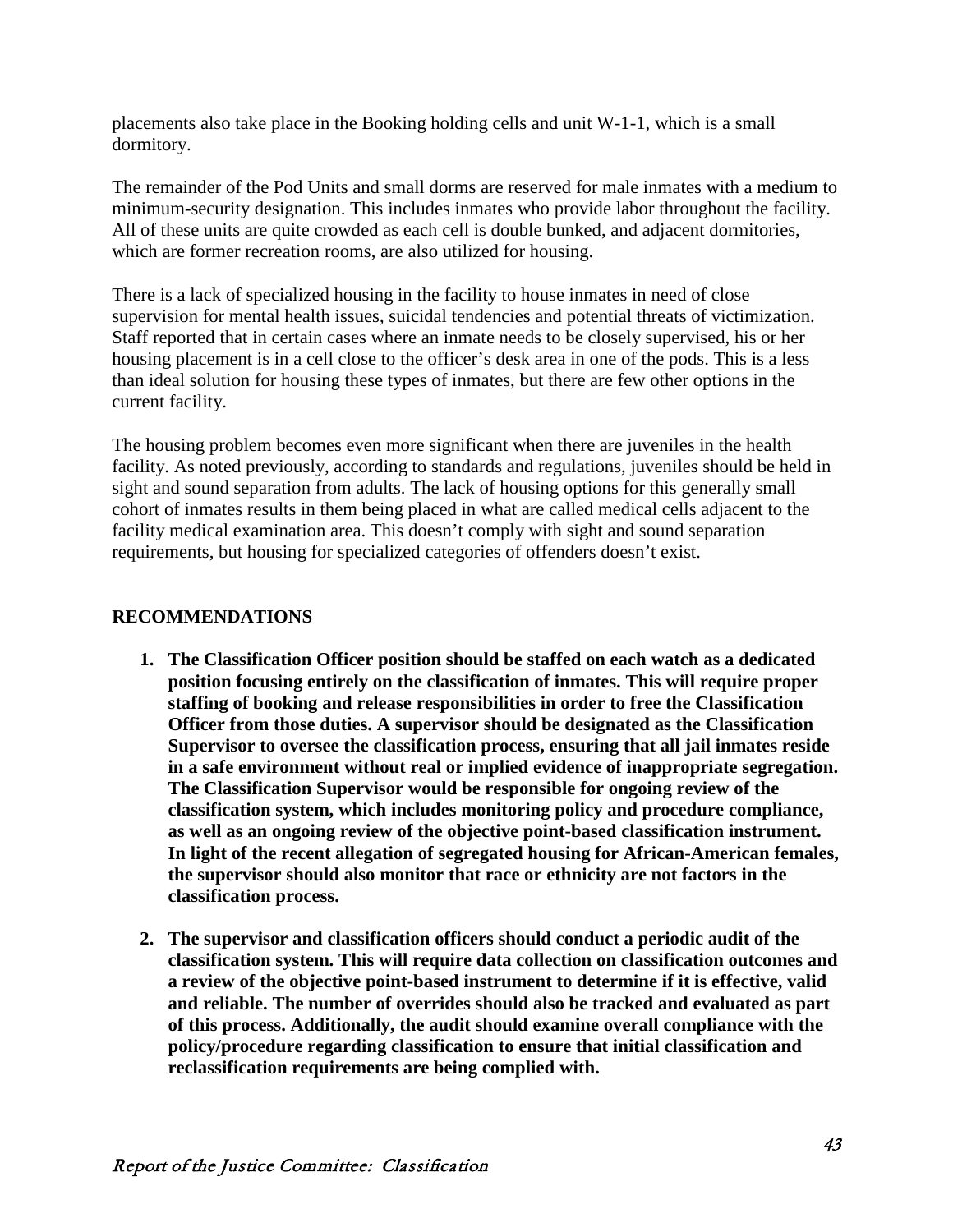- **3. We recommend that the Classification Officer conduct an in-person interview with each inmate as an additional factor to consider while making the classification decision. Interviews can be helpful in identifying risk factors that may affect the inmate's incarceration such as enemy issues, gang affiliations, and medical/mental health issues. The interview can also be useful in assessing programmatic needs and making referrals to treatment programs.**
- **4. A staff member should be designated to conduct weekly reviews of inmates being held in Administrative Segregation to assess their ongoing need for segregated housing, and to ensure that they are receiving treatment and services as appropriate. Inmates maintained in segregated housing should also be classified on a periodic basis. A review process can also serve as a productive tool to set goals and provide incentives to inmates to improve their behavior leading to their transition to general population.**

**The Housing Plan discussed above is challenging and doesn't adequately provide for the proper housing of certain categories of inmates. The linear units are not designed for housing male inmates considered security risks, nor are there adequate accommodations for different categories of female inmates and juveniles in the facility. Specialized housing for mentally ill offenders is lacking, and the holding cells in the Booking Area have by default become housing for suicidal inmates and seriously mentally ill inmates. The Administrative Segregation cells have also become a last resort option for inmates with mental illness.** 

**5. We recommend that planning for the renovation and/or replacement of the facility should take into account the need for housing options for the various categories of inmates, with special attention being given to close custody housing and housing of special populations.**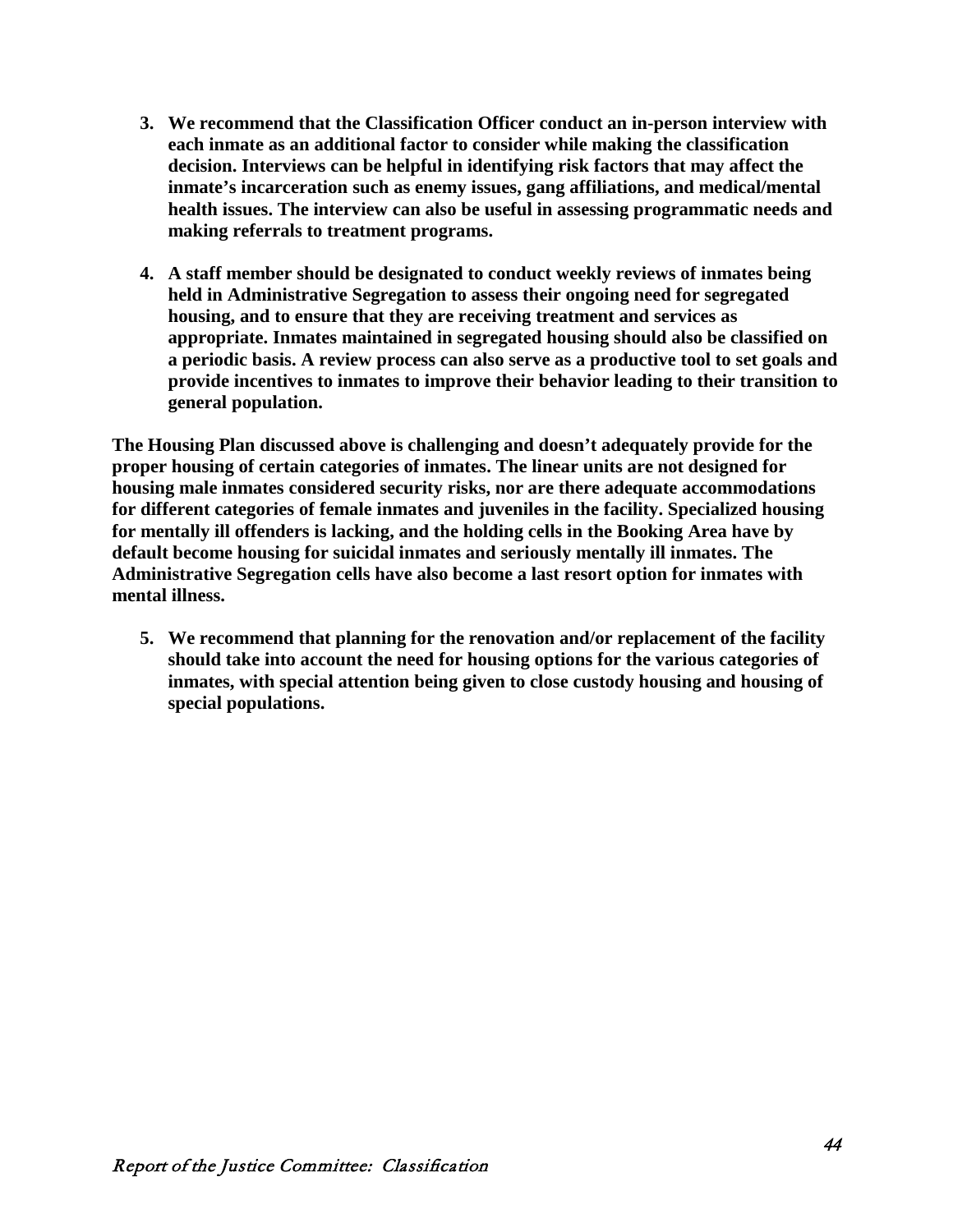## **7. Use of Force**

**SCOPE OF INQUIRY:** One of the critical areas of jail operations is management of the application of force by staff on inmates, who by their actions are required to be physically restrained and controlled. Are use of force policies and practices in the Montgomery County Jail consistent with national standards and requirements of the law? Proper practice requires written policy governing the use of force, as well as practices that include investigation and monitoring of force incidents, training and supervision of staff, and ongoing review of force issues.

The following analysis was conducted on the Montgomery County Sheriff's Office Use of Force Policy, as well as the practices, training, and procedures required of personnel when use of force occurs. A review of use of force statistics and randomly selected use of force case files were also examined in this analysis. The review also examined use of the Restraint Chair and related policy.

According to the Montgomery County Sheriff's statutory authority and the policies promulgated under his administration, staff are authorized to use force under specific circumstances. The American Correctional Association (ACA) addresses Use of Force in its Mandatory Standard 4- ALDF-2B-01, which is applicable to Adult Local Detention Facilities accredited by ACA, including Montgomery County. This standard describes the proper use of force as follows:

*"The use of physical force is restricted to instances of justifiable self-defense, protection of others, protection of property, and prevention of escapes, and then only as a last resort and in accordance with appropriate statutory authority. In no event is physical force used as punishment".*

Use of force incidents occur on a fairly routine basis at the Montgomery County Jail. As the table below outlines, incidents requiring staff intervention using force occurs on average 54 times per quarter or approximately 18 times per month using 2017 and

First Quarter 2018 data. Staff reported that a substantial amount of this activity takes place in the Booking Area, and to a lesser degree throughout the remainder of the facility. This is typical and attributable to newly admitted detainees entering the facility either intoxicated or unwilling to comply with staff direction and orders.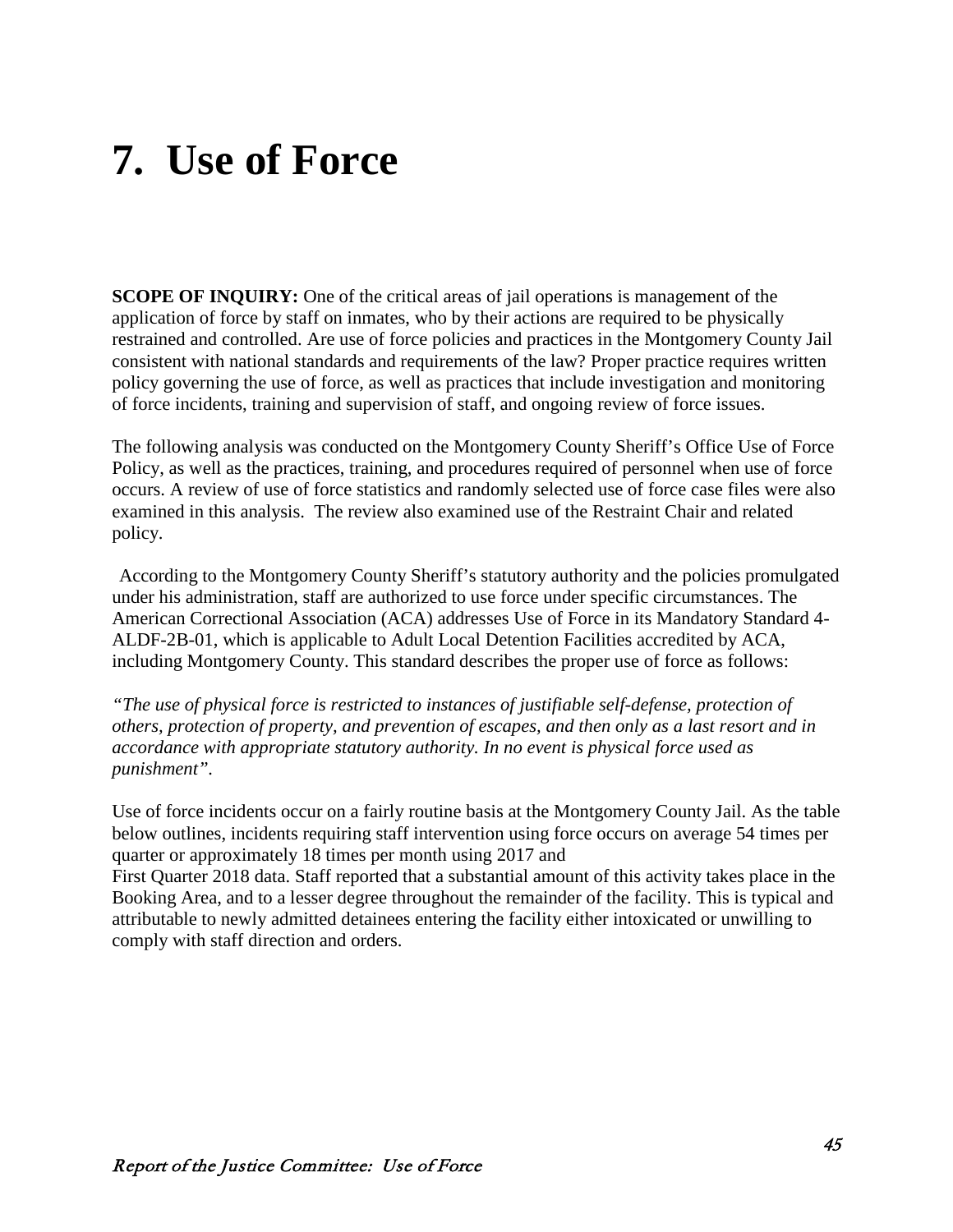Use of Force Incidents by Quarter: January 1, 2017 through March 31, 2018

|                           | <u>Category</u> Qtr. 1, 17 Qtr. 2, 17 Qtr. 3, 17 Qtr. 4, 17 Qtr. 1, 18 |    |    |  |
|---------------------------|------------------------------------------------------------------------|----|----|--|
| Montgomery<br>County Jail | -54                                                                    | 58 | 45 |  |

(Data provided by Montgomery County Sheriff's Office)

A closer look at incidents in Quarter One of 2018 revealed that of the 61 incidents where force was applied at the jail, 19 were cases in which a chemical agent was deployed to gain compliance from the detainee. In seven of the 61 cases, the TASER device was deployed, and in three of the cases, both the TASER and chemical agent were deployed.

The Sheriff's Office Inspectional Services Unit maintains a number of records on use of force and analyzes each incident in an effort to ensure that the use of force is being applied lawfully and according to policy. For example, on a quarterly basis the database is queried to determine how many force incidents correctional staff are involved in. Any staff member involved in more than three incidents in the quarter is evaluated by command and training staff to ensure policy is being complied with and staff's actions were proper. This is a good practice designed to identify staff who may need counseling and/or training on the proper use of force.

#### **USE OF FORCE POLICY**

General Order # 1.1.3, Subject: Use of Force

Sheriff's Office staff reported that the main policy providing guidance regarding use of force is General Order # 1.1.3, Subject: Use of Force issued by Sheriff Phil Plummer. This policy's effective date is November 25, 2016. The policy provides guidance on the use of force, and is applicable to all members of the Sheriff Department, including the law enforcement division, as well as jail personnel. The policy statement  $(1.1.3)$  reads as follows:

*"The Montgomery County Sheriff's Office recognizes and respects the value and special integrity of human life. In vesting law enforcement officers with the lawful authority to use force to protect the public welfare, a careful balancing of all human interests is necessary. Furthermore, the Sheriff's Office is desirous of maintaining the confidence and respect of the community it serves, through agency accountability and a use of force review process. The Sheriff's Office policy is that its personnel will use only the force that is reasonably necessary to effectively bring an incident under control, while protecting the lives of personnel and the public. This directive defines the limits of individual discretion and provides guidelines for the exercise of this discretion".*

Section A of the policy describes "Force to Effect Lawful Objectives" as the primary guidance to staff regarding the application of force. Relevant sections read: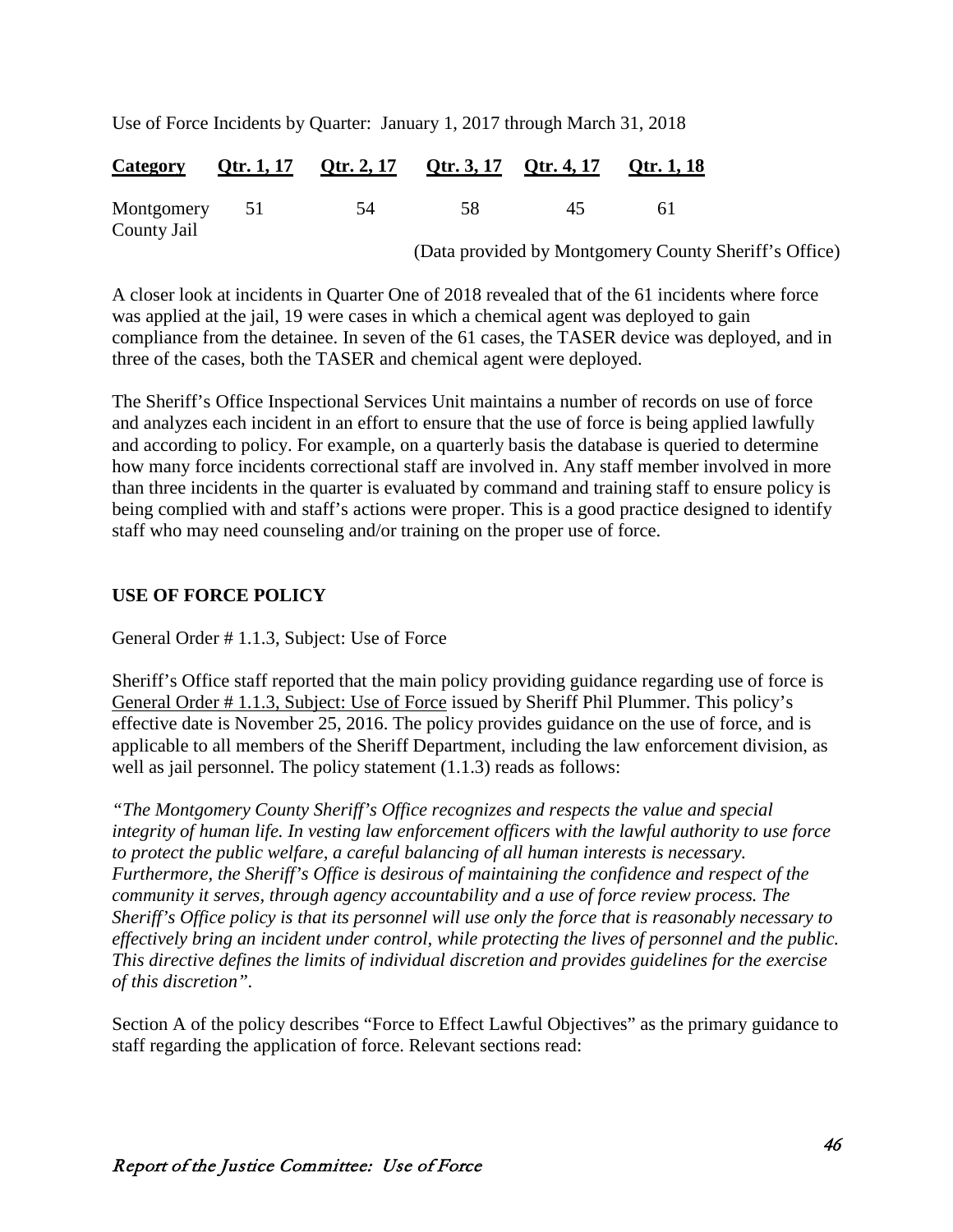*A.1. Personnel must use only reasonable force to accomplish lawful objectives. The Sheriff's Office prohibits indiscriminate use of force. Personnel may use force only to protect themselves and others, or to effect an arrest and detain an individual.*

*A.2. The definition of force is the use of power to affect, influence, or persuade an individual's behavior. All personnel should view force as continuous succession or a continuum, with the escalation of force in direct proportion to an appropriate objective.*

*A.3. A deputy making an arrest may only use such force, as he believes is reasonable, to:* 

*Detain an offender, make the arrest, and sustain the detention.*

*Overcome resistance.* 

*Prevent escape or recapture after escape.*

*Protect himself or others.*

The policy includes specific guidance with respect to the use of deadly force, discharge of firearms, less than lethal munitions, as well as reporting requirements. There is discussion on the use of the "Action – Response Use of Force Continuum"*,* which the Sheriff requires personnel to use as guidance in the application of force. The Continuum is a tool that provides guidance on what actions may be taken in response to a detainee's physical resistance or aggressive actions.

Sheriff's Office staff, including jail personnel, are trained annually in the proper use of force in order to comply with these policy requirements. A lesson plan was developed for the training, which is consistent with the various provisions noted above. The lesson plan includes PowerPoint presentations on Use of Force and use of the Emergency Restraint Chair.

Jail Manual # 3.5.1, Subject: Use of Force.

A second policy regarding use of force was issued by Sheriff Phil Plummer, effective January 20, 2016, which is also entitled Use of Force. The policy statement reads as follows:

*The Montgomery County Sheriff's Office uses the Action – Response Continuum as a guideline when dealing with instances requiring force. The use of physical force is used in instances of justifiable self-defense, prevention of self-inflicted harm, protection of others, protection of property, prevention of riot and escape or other crimes and in controlling or subduing a prisoner who refuses to obey a staff command or order and then only as a last resort and in accordance with appropriate statutory authority.*

Additional sections of the policy provide guidance concerning "Confrontational Situations", employee use of OC spray and/or the TASER device, medical evaluations, writing an incident report and use of force report after the force incident. Other issues covered include staff backup, response to officer in trouble, court disturbance calls, emergency assistance/staff backup in various locations of the facility, and other emergency assistance procedures.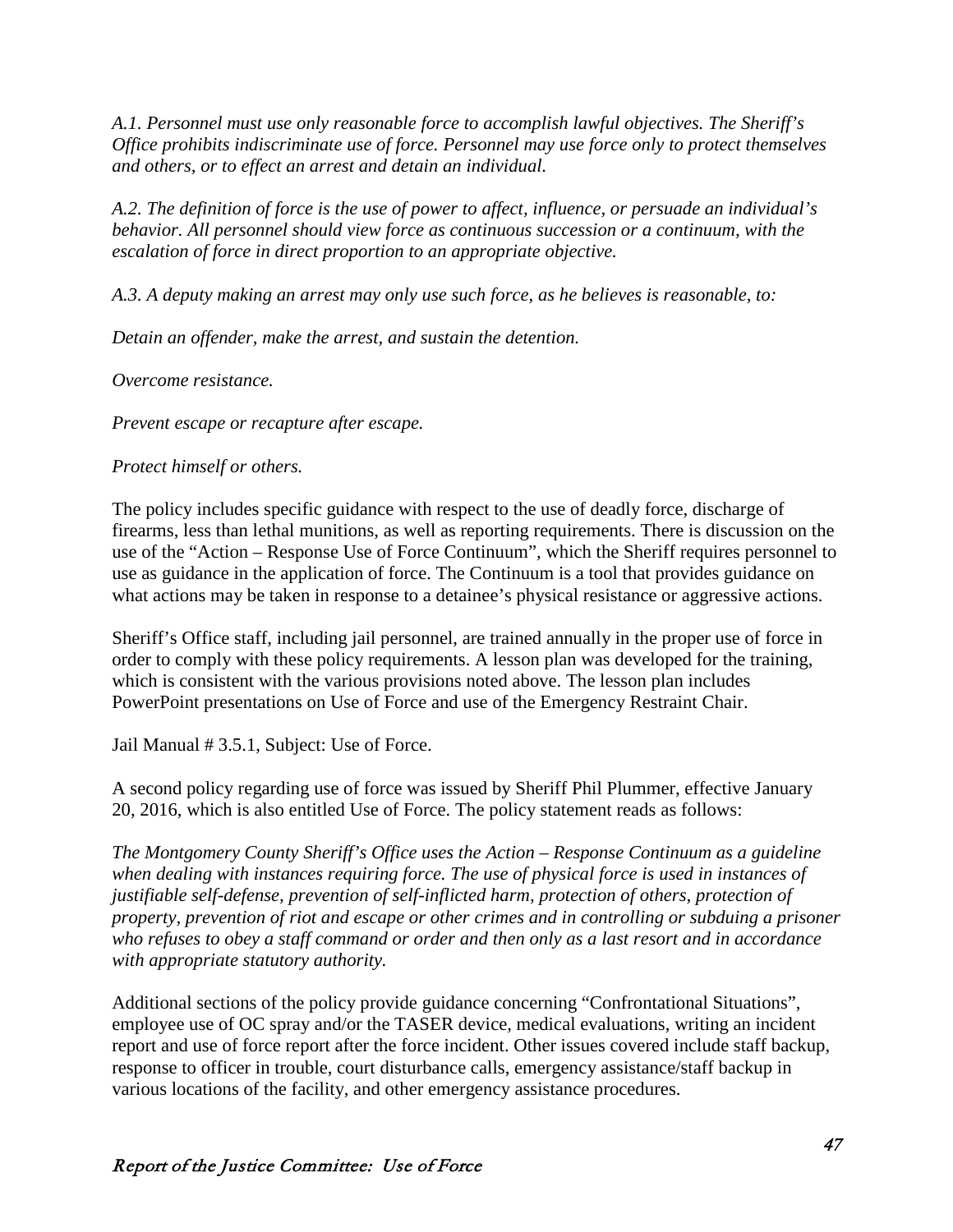This particular policy provides limited guidance to staff regarding the principles and procedures for use of force within the jail environment, other than making a general policy statement and making reference to the Action – Response Continuum. It mainly addresses associated procedural matters related to staff response to emergencies in the facility.

## **USE OF FORCE POLICY ANALYSIS**

The primary use of force policy, General Order # 1.1.3 is an overarching policy regarding use of force applicable to all Sheriff's Office staff. Its primary focus is to provide guidance to law enforcement personnel working in the community. Emphasis is placed on use of firearms, deadly force, weaponry, and ammunition, all of which have limited applicability to jail operations. Certainly, the procedures relating to less than lethal weapons, reporting, administrative review of incidents, and the provision of medical aid are applicable to jail operations. However, the primary focus of this policy document is to guide those involved in law enforcement activity and there is little specificity related to jail operations.

Jail Manual Policy #3.5.1 is a supplemental, but not necessarily a complimentary policy. It lists as its subject use of force and the policy language appears to mirror the American Corrections Association, Adult Local Detention Facility standard relating to the Use of Force (ACA, ALDF, 2B-01). Otherwise, the policy provides limited direction to staff regarding the use of force and the document's emphasis appears to be on procedures to follow during incidents, which is different than the guidance normally provided in a jail-oriented use of force policy.

To summarize, the General Order # 1.1.3 Use of Force is a comprehensive policy document that is applicable to all employees of the Sheriff's Office, with an emphasis on law enforcement activity as opposed to corrections activity. The policy is clear that force should only be used in a lawful manner and the force applied should only be the amount reasonably necessary to gain control. As a point of emphasis, that force should never be used as a means of discipline, retaliation, or punishment.

Jail Manual Policy #3.5.1, other than offering a statement relating to the proper use of force, provides little guidance to jail staff that is specific to their situations and environment. Neither of these policies address the use of the Emergency Restraint Chair as a use of force. Many correctional/jail organizations consider the use of these restraint devices as a category within general use of force policies, therefore clearly including it in the use of force policy. The policies typically address the criteria for placing an individual in the restraint device, the procedures to obtain authorization, as well as reporting requirements, medical evaluation, exercising limbs to insure proper circulation, and release procedures. It is noted that there is a separate policy on use of the restraint chair in the Jail Manual, but there is no direct connection to either use of force policy.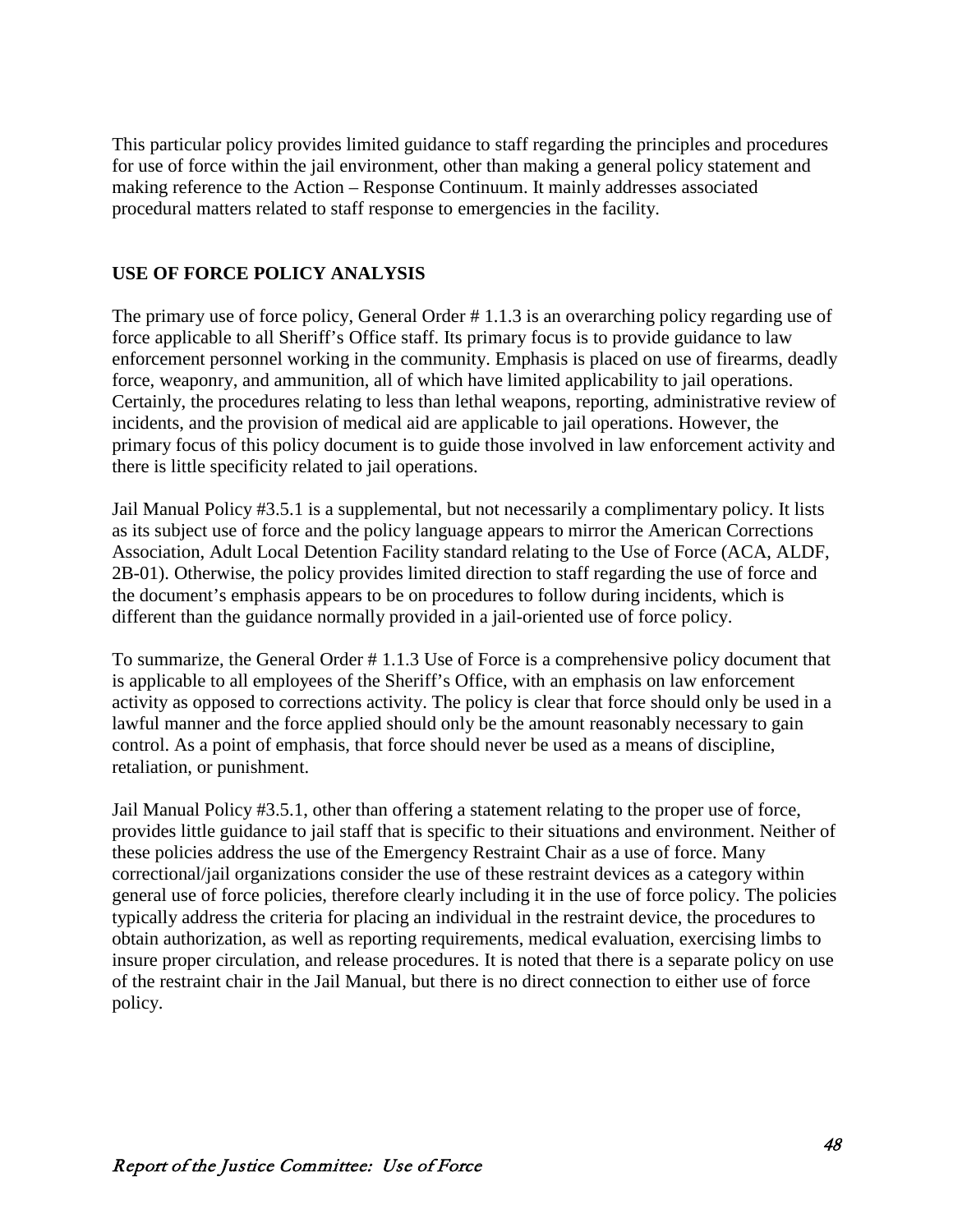#### **RECOMMENDATIONS**

**We recommend establishing a detailed jail specific policy which fully identifies specific requirements for the use of force in a correctional/jail setting be developed to replace Jail Manual Order # 3.5.1. This policy could serve as a single guide for correctional staff, detailing the appropriate use of force and related procedures. This policy should identify use of the Emergency Restraint Chair as a use of force and require that established criteria be met before placing an individual in the chair.**

**Topics that jail leadership should consider for inclusion in the policy include:**

- **1. A statement at the beginning of a Use of Force Directive that sets forth general principles:** 
	- **the force used shall always be the minimum amount necessary, and must be proportional to the resistance or threat encountered;**
	- **the agency has a zero-tolerance policy for excessive and unnecessary force;**
	- **the best and safest way to manage potential use of force situations is to prevent or resolve them without the need for physical force, including the practice of deescalation methods and Interpersonal Communication (IPC) skills;**
	- **force shall not be used as punishment or to intimidate or threaten a detainee.**
	- **the use of excessive force is expressly prohibited and shall result in discipline of the involved staff.**
	- **an explicit requirement that staff may use force only when reasonably necessary to:**
		- o **prevent physical harm to staff, visitors, detainees, or other persons, as a last resort and where there is no practical alternative available;**
		- o **prevent or stop the commission of crimes, including riot, assault, escape, or hostage taking;**
		- o **enforce facility rules, policies, regulations, and court orders where lesser means have proven ineffective and there is an immediate threat to the safety of persons or the security of the facility, or an immediate need for compliance, or prevent serious destruction of property.**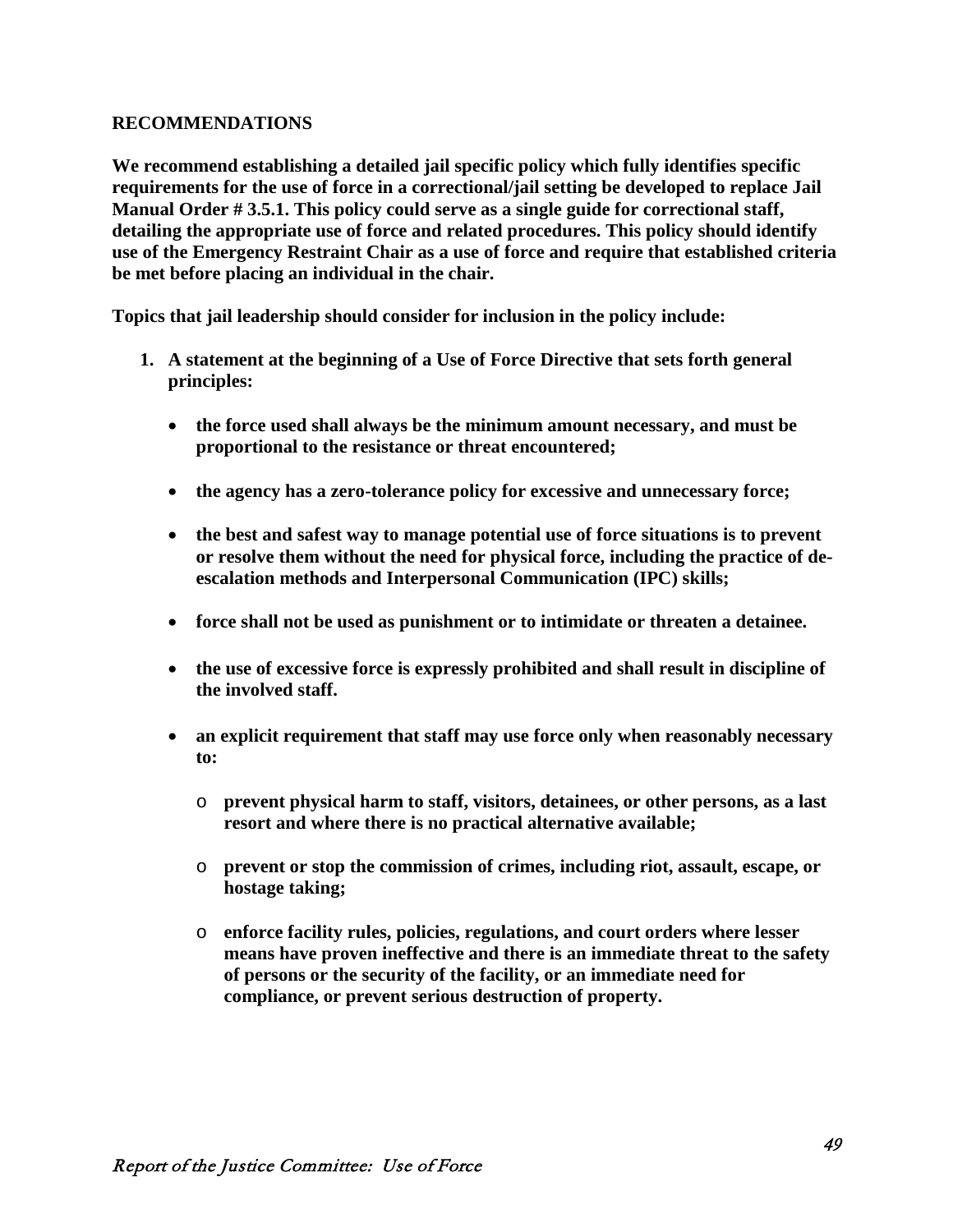- **2. An explicit prohibition on the following:**
	- **the use of force to punish, discipline, assault, or retaliate against a detainee;**
	- **the use of force in response to a detainee's verbal insults, threats, or swearing;**
	- **the use of force after control of a detainee has been established;**
	- **provoking detainees to commit an assault in order to justify use of force;**
	- **the use of unnecessarily painful escort or restraint techniques;**
	- **causing or facilitating detainee-on-detainee violence, or otherwise exposing detainees to an unreasonable risk of being assaulted by other detainees;**
	- **pressuring or coercing detainees, staff, or non-Department staff to not report use of force.**
- **3. A discussion concerning using the minimum amount of force that appears reasonable, and escalating the force only if necessary, to stop or control the detainee. (This discussion can include the force continuum that the Sheriff's Office has adopted in its current policy.)**
- **4. The use of verbal techniques, de-escalation methods, and Interpersonal Communication skills (IPC) designed to diffuse the situation if time and circumstances permit. Use of force avoidance procedures should be outlined in policy.**
- **5. A requirement to limit the use of force, if time permits, until a warning or command has been given and the detainee has had time to comply with it before applying force.**
- **6. A requirement that medical attention be provided to staff and detainees injured during the use of force incident as soon as practical after an incident.**
- **7. A requirement that no staff involved in a use of force incident participate in escorting the detainee away from the scene, including to the medical clinic or holding area except in extraordinary circumstances when there is no reasonable alternative.**
- **8. Include provisions and procedures for planned use of force, such as cell extractions.**
- **9. Include requirements and specific criteria for when less than lethal weapons such as oleo capsicum and the Taser may be used, and include that these weapons should only be used as a last resort after all options of lesser force have been considered and determined to be not practicable.**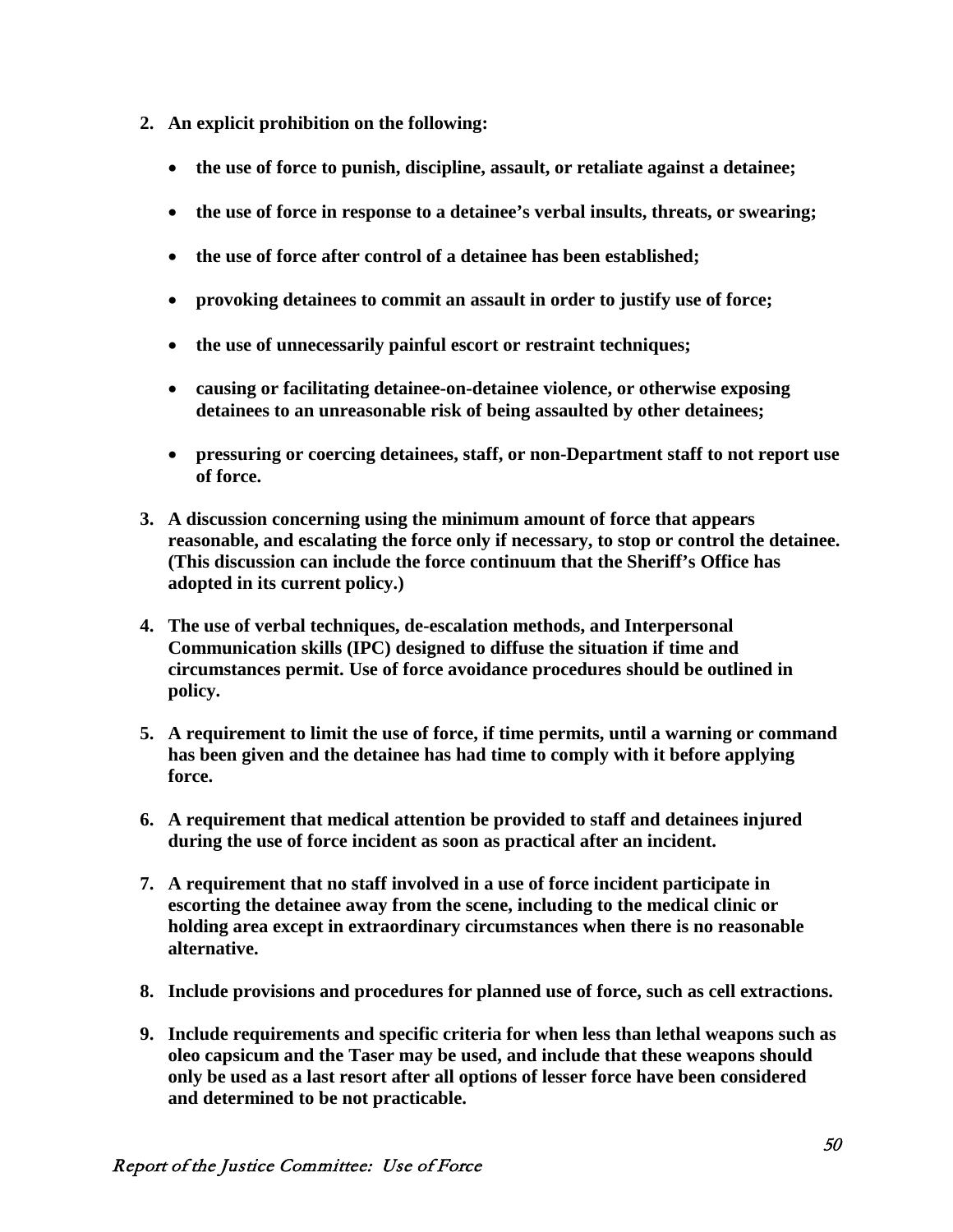- **10. A policy that recommends limiting or avoiding the use of force on special needs population and juveniles, if feasible.**
- **11. A requirement that correctional staff summons medical staff to examine detainees as soon as possible after a sue of force incident.**
- **12. A requirement that correctional staff document detainees' injuries or alleged injuries through photographs and/or video.**

## **USE OF FORCE REVIEW PROCESS**

The process for administrative review following a use of force is outlined in policy General Order 1.1.3, Subject: Use of Force, Sections J and K. This policy was issued by the Sheriff, effective November 25, 2016.

Section J requires that written reports be prepared by personnel involved in any type of force incident. This requirement applies to all situations where force is used, irrespective of whether an injury has occurred. It is incumbent on the staff member using force to document the incident and submit a report.

Section K of the policy describes a supervisor's responsibilities with respect to reviewing use of force incidents. The supervisor is required to determine whether the use of force:

- Was in compliance with policy;
- Indicates a requirement for additional training;
- Warrants a policy revision;
- Necessitates the re-evaluation of Sheriff's Office training or equipment.

Supervisors are required to document in a memorandum any concerns regarding the force incident, and disseminate the Use of Force Report through the chain of command to the Chief Deputy.

Section K 2 of the policy requires the Chief Deputy to review all use of force reports to determine if any further investigation is warranted by the Sheriff's Office Inspectional Services Unit (ISU). According to the policy, this determination is made after consideration of the following:

- Were the agency's directives followed?
- What type and degree of force was used and was it appropriate for the detainee's behavior?
- Were there any complaints about excessive force made regarding the incident?

## Report of the Justice Committee: Use of Force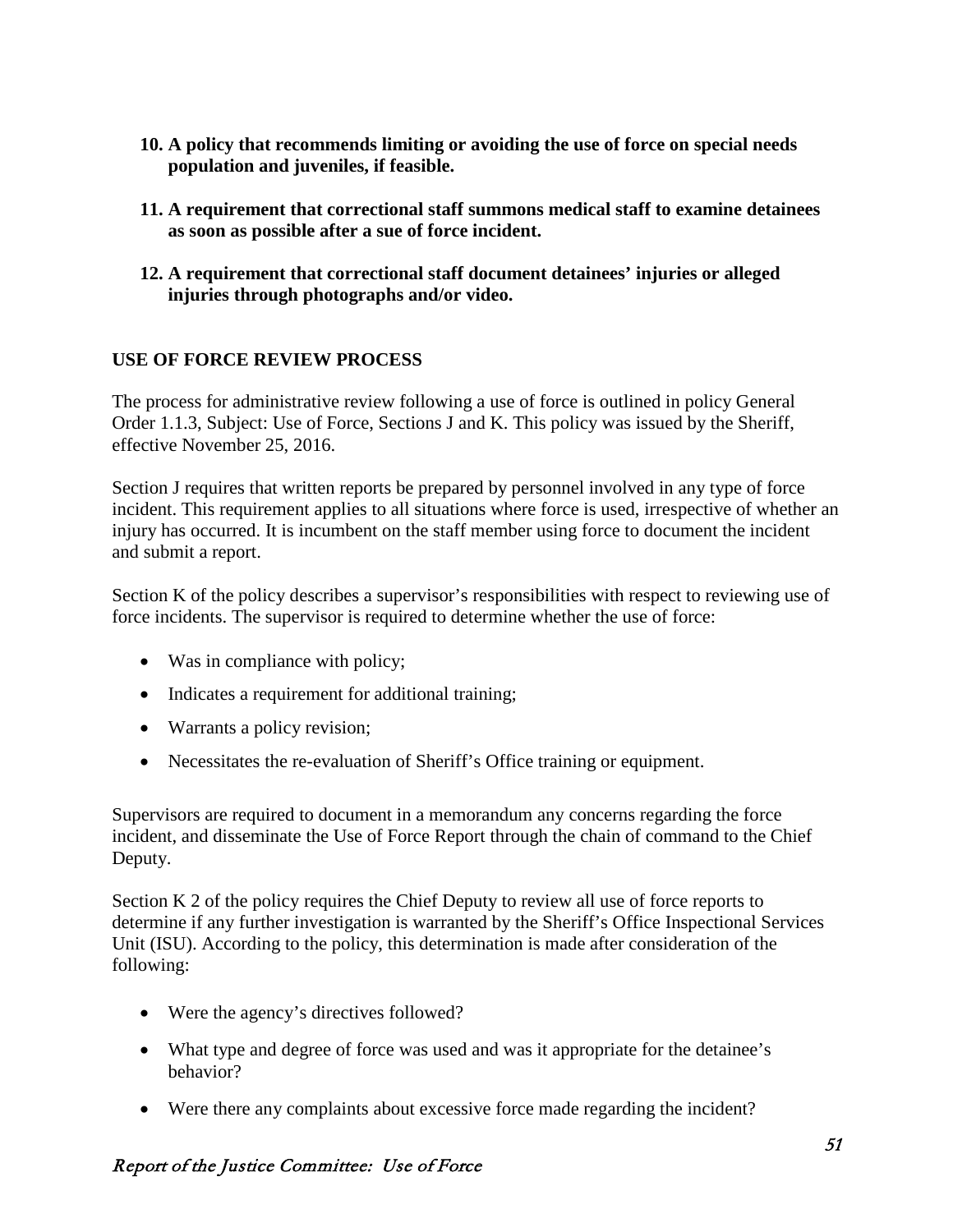• Did correctional staff utilize or attempt to diffuse the situation through the use of deescalation methods?

The Inspectional Services Unit is comprised of one sergeant and one detective, and is responsible for conducting the formal reviews of use of force cases, particularly those that pose a concern that excessive force may have been used. The ISU is required to generate a report on its findings through the chain of command to the Chief Deputy and ultimately to the Sheriff. Furthermore, ISU investigators are required to describe relevant facts and circumstances. After consideration of these factors, a conclusion is drawn regarding the appropriateness of the use of force and whether any employee violated an agency directive or policy. Ultimately, the Chief Deputy reviews and forwards the report to the Sheriff for review.

The procedures described are consistent with General Order 1.1.3, beginning with a requirement that an employee using force must document that use of force in a Jail Incident Report, per Policy 3.10.1, Subject: Jail Incident Reports, Section A1. The report is required to be completed before the end of the watch and submitted to the supervisor for review. The supervisor, normally a sergeant, is responsible for collecting reports, reviewing them, downloading any video of the events, and forwarding the report package to the appropriate jail captain for subsequent review. The review process, as it was described, takes approximately five days to complete with the following parties being involved in the chain of command: the immediate supervisor, normally a sergeant; a captain; the Major or Facility Administrator; and the Chief Deputy.

The Chief Deputy may elect to refer the matter to the Inspectional Services Unit if there are concerns of excessive force. The matter may also be reviewed by the Facility Administrator/Major or his designee that could include a sergeant or captain.

The system, inclusive of the policies and procedures cited here, heavily relies on the decisions made by the officer(s) involved in the use of force and/or the sergeant supervising operations. The sergeant is made aware of an incident by a correctional officer or other party, and is responsible for gathering Jail Incident Reports and designating the matter as a Use of Force. Once that determination is made, it is incumbent on the sergeant to order that use of force reports be prepared, video recordings be gathered and downloaded, medical reports be secured, and any relevant evidence be protected.

During this review, it was reported that there have been occasions when an incident involving use of force generated a jail incident report, but did not get designated or escalated as a use of force. Situations like this have occurred in the past and therefore have a likelihood/propensity to occur in the future if there are differing evaluations of the facts of a given case. In order to prevent future occurrences, jail incident reports are now evaluated and audited daily by the Administrative Sergeant, who reports directly to a captain. This administrative review by the management's designee is partly designed to identify any cases of force application that may have not been so designated by the sergeant on duty at the time. This process is useful to ensure that legitimate use of force cases is properly identified and reported, as well as to safeguard against these cases being miscoded as a less serious event. The Sheriff and his staff should be commended for adding this feature to the review process to ensure force cases are identified and processed in accordance with policy.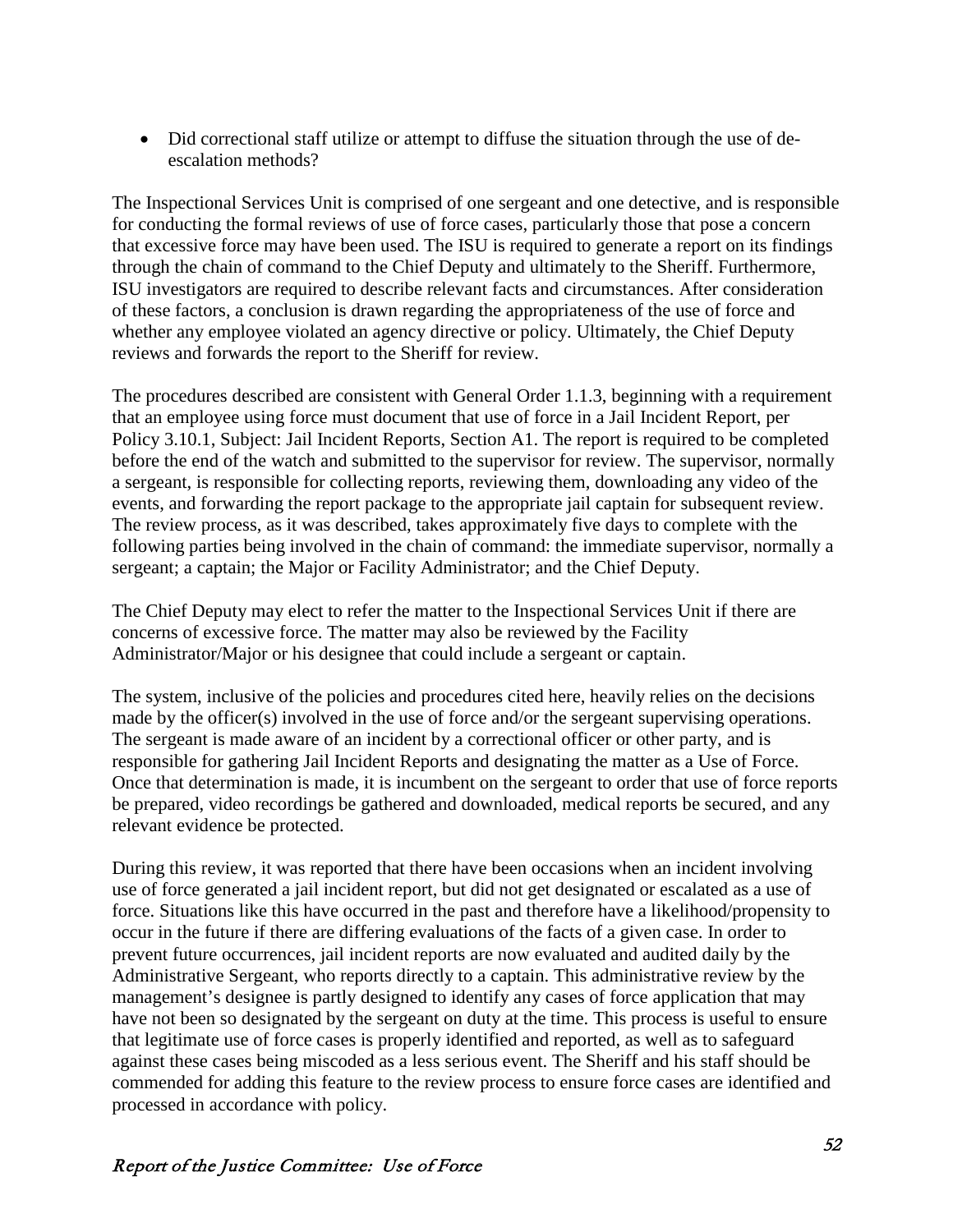#### **RECOMMENDATION**

**The Use of Force procedures that are outlined in the Sheriff's Office General Orders Manual and Jail Manual lack specificity for correctional staff and do not address several areas which have been identified as potential sources or allegations of inappropriate and/or excessive use of force. We recommend the Sheriff's Office employ the following procedures to provide additional safeguards against allegations of misconduct.**

- **1. Provide clear guidance and training to all Jail supervisors on what is and is not considered a use of force incident.**
- **2. Require all evidence from a use of force incident, including electronic and physical evidence, be preserved, secured, and maintained appropriately so it cannot be deleted, destroyed, or tampered with.**
- **3. Create a cultural competency among all correctional staff that involves utilizing proven de-escalation methods and communication skills to limit or avoid the use of force.**
- **4. Clearly communicate to all jail staff that inappropriate or excessive force incidents will not be tolerated and will be thoroughly investigated for any wrongdoing.**
- **5. Protect any correctional officer, staff member, or inmate who reports or alleges inappropriate or excessive use of force by another correctional staff member.**
- **6. Establish an Ombudsman process or civilian review panel that routinely reviews the Jail's use of force incidents, including all applicable reports, videos, photographs, and documentation, to build and maintain a degree of transparency and trust with the community.**

## **USE OF FORCE PROCEDURES ANALYSIS**

The Sheriff's Office policies on use of force procedures are thorough and consistent with best law enforcement practices. Force incidents are required to be documented. Evidence is collected and subsequent analysis of the incident takes place to ensure that proper procedures were followed and the policy was complied with. There are, at a minimum, four levels of review beginning with the sergeant on the scene and ending with a review by the Sheriff's Chief Deputy. In cases where there are inconsistencies or concerns that policy violations occurred, a procedure is in place to refer the matter to the Inspectional Services Unit for further investigation. As an example of this policy in practice, Jail management recently corrected a potential flaw in the process by ensuring that the Administrative Sergeant reviews daily incident reports from the previous watches to ensure that jail incident reports are properly coded, so that an incident involving force is designated as a use of force.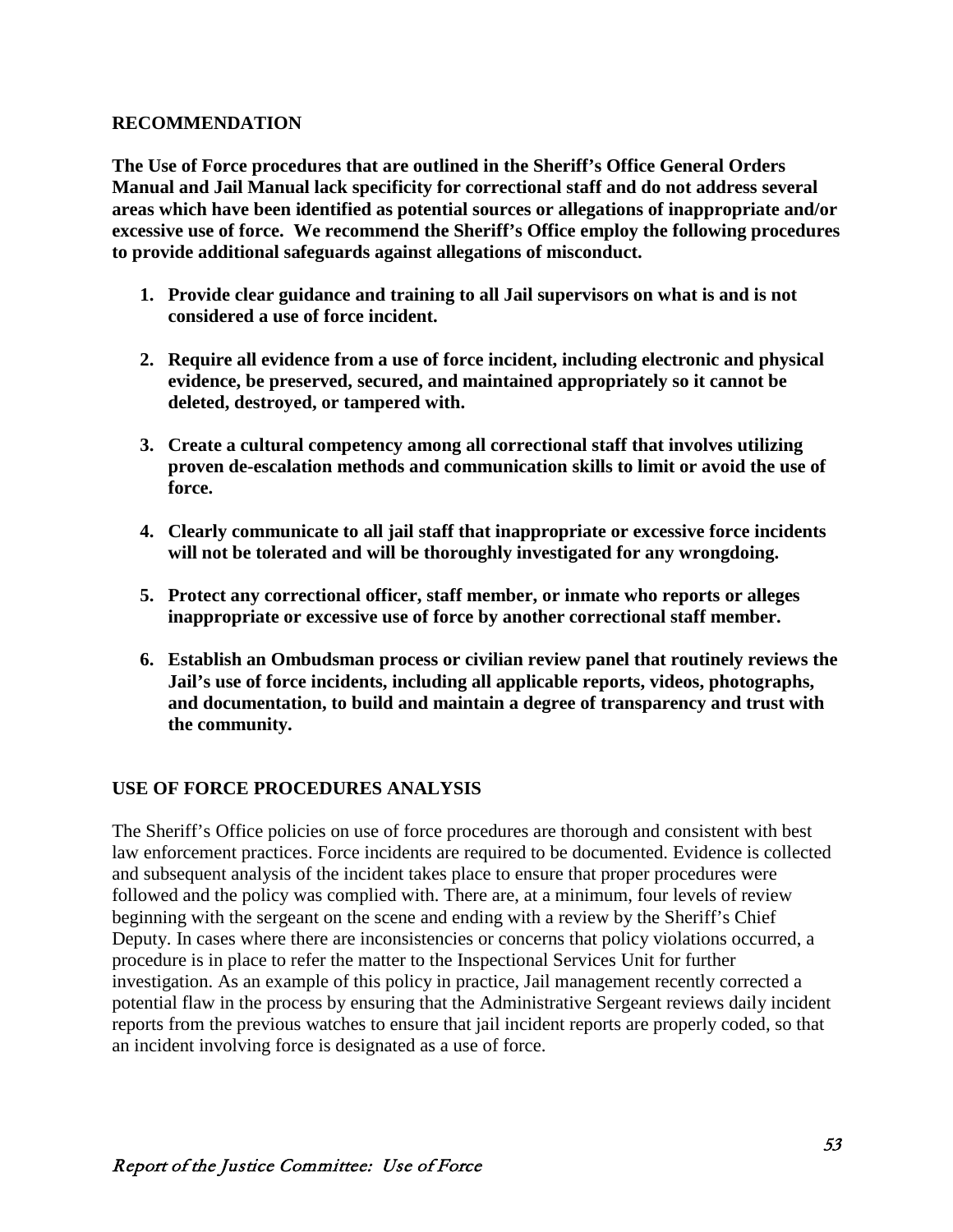#### **RECOMMENDATIONS**

**Recent use of force incidents in the Jail suggest that current use of force procedures analysis may be inadequate or lacking. We recommended the Sheriff's Office adopt additional practices to ensure adequate use of force analysis, accountability of staff's reported force incidents, and transparency with use of force incidents. These recommendations include:**

- **1. Establishing minimum monthly random supervisory review of Jail surveillance video cameras of common locations where use of force incidents occur and document the review;**
- **2. Requiring mandatory review of all video footage involving use of force incidents by at least one supervisor and one command staff member and document the review;**
- **3. Collecting data on the detainees involved in use of force incidents to determine whether substance abuse, mental health issues, special needs, or other similar extenuating circumstances were factors in the detainee's behavior;**
- **4. Determining if services were identified that could benefit this detainee's behavior to prevent future force responses.**

#### **USE OF FORCE TRAINING**

A CGL consultant conducted a review of the Sheriff's Office training curriculum and lesson plans with respect to use of force. Newly hired correctional staff received a 2 ½ hour training session on use of force in their first week on the job before having contact with detainees. This training is conducted prior to their assignment of working alongside a Field Training Officer, referred to as an FTO. During their first year of employment, corrections officers are required to attend a Corrections Academy, which consists of 145 hours of state-mandated training. The academy curriculum includes training on the use of force. Additional training is provided on an annual basis and the training includes classroom training. The 2017 Lesson Plan for corrections in-service training indicates that on day one of the training students are trained in the Sheriff's Office use of force policy, including any updates to policy that have been made. According to the lesson plan, training is followed by a written test. Furthermore, a PowerPoint presentation was developed as a training aid. The PowerPoint outline includes training on the Action–Response Continuum and other aspects of the use of force policy.

The amount of time committed to training on the use of force, both pre-service and in-service, is adequate and consistent with the practices of an ACA accredited jail. Training content reviewed consisted of documents and lesson plans, but the consultant did not observe the actual training.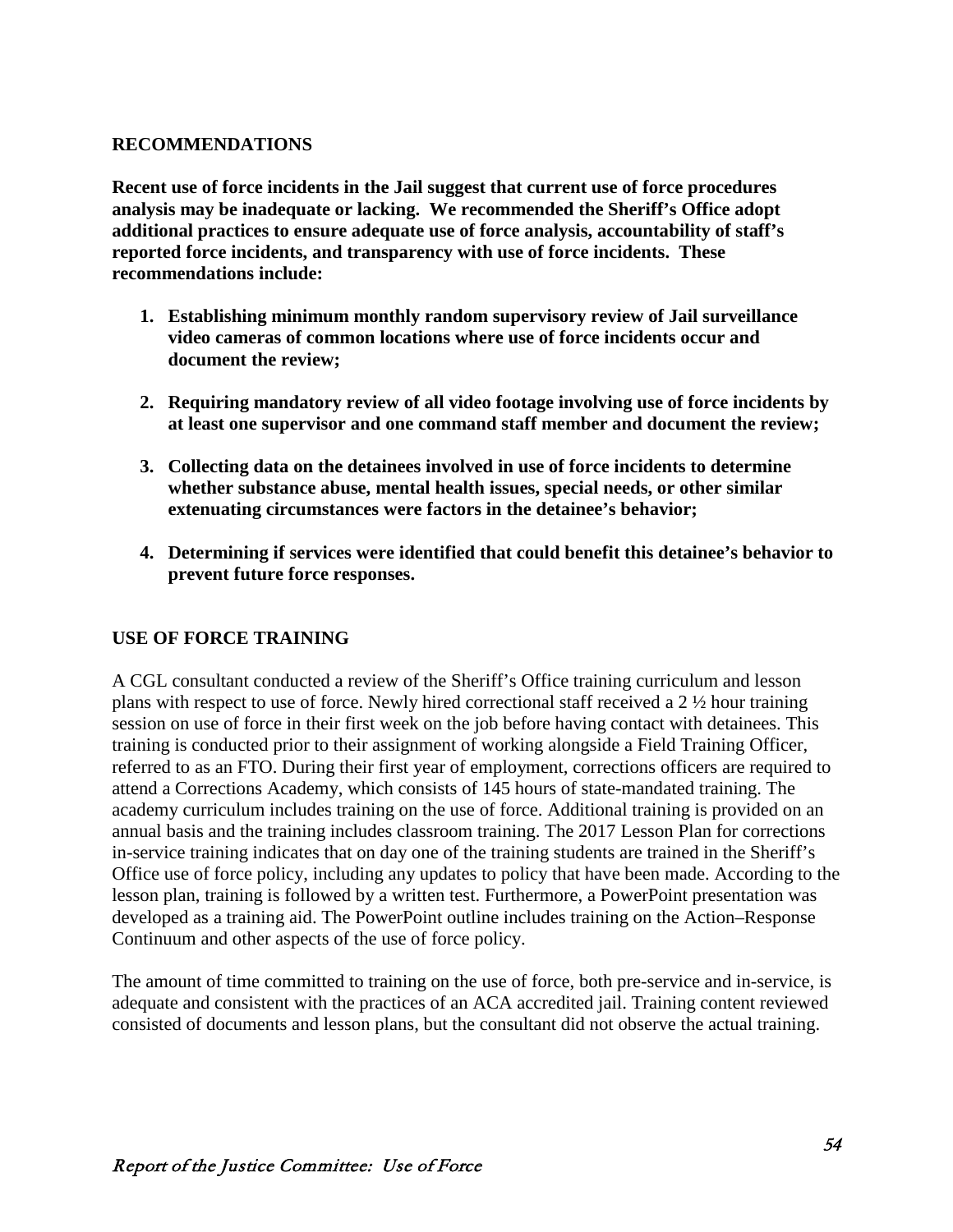#### **RECOMMENDATIONS:**

**The Sheriff's Office provides correctional staff initial training, academy training, and inservice training on use of force procedures and policies. In addition to this training, we recommend the Jail also:**

- **1. subscribe to and provide all correctional staff with monthly legal updates on search and seizure, arrest law bulletins, and/or use of force cases or incidents;**
- **2. provide a minimum of four hours training on proper use of force techniques, Jail policy on force incidents, de-escalation methods, Interpersonal Communication skills, or similar training as part of correctional staff annual in-service training.**

## **CASE REVIEWS**

Consultant team members met with managerial staff at the Jail to review use of force procedures and analyze actual case materials for several selected use of force incidents that occurred in 2017 and 2018. Five case packets from 2017 and six case packets from 2018 were selected at random for review. Cases included the following types of incidents:

- placement in the restraint chair;
- incident controlling a detainee outside of his cell;
- incident where the detainee refused to attend court;
- a case where a detainee was forcibly taken down to the ground;
- an inmate's refusal to lock down in a cell in the Booking Area;
- a fight between two detainee participants;
- an incident where the detainee refused to get dressed and was in possession of drugs;
- a case where a detainee was harming himself and had to be restrained.

In a number of these cases the chemical agent oleo capsicum (O.C., or pepper spray) was applied and in two cases a sergeant administered the TASER device to gain control.

The use of force report packages included the use of force reports that addressed the detainee's actions, the officer's response, the nature and presence of injuries, and supporting documentation, including photographs, log entries, witness reports and detailed descriptions of the incidents.

Furthermore, the case materials included the review completed by the supervisor on the scene and subsequent review by the facility managers and the assigned investigating employee. The reports the consultant representative reviewed were comprehensive.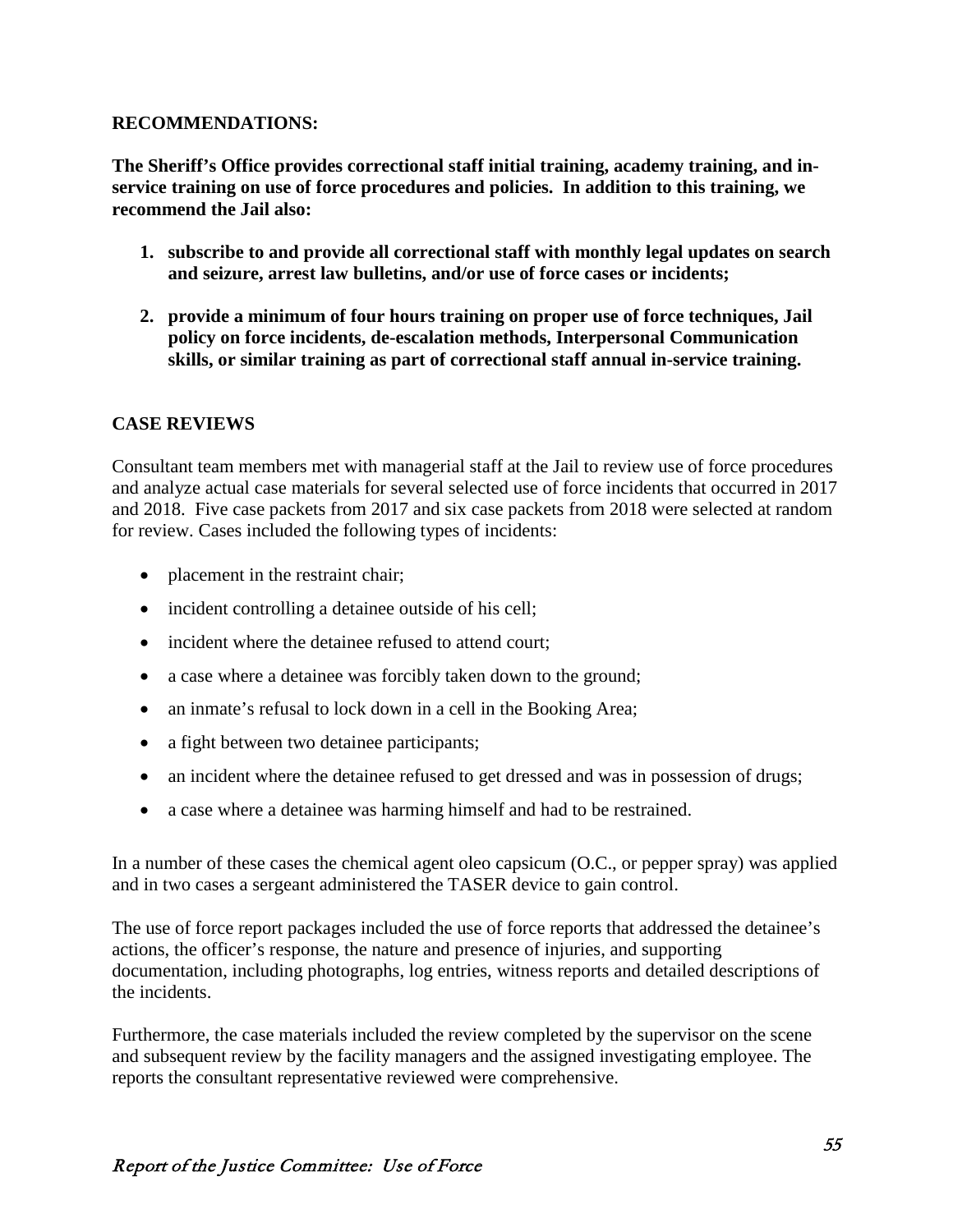The review process was conducted to gain an understanding of how use of force cases were being documented and subsequently reviewed by supervisory personnel. It was also conducted to determine if the case materials and reviews were consistent with policy General Order 1.1.3, Subject: Use of Force. The consultant representative did not review video recordings as part of this review process. In all of the cases reviewed, the policy requirements of General Order 1.1.3 were in substantial compliance with policy and the case packets were professionally prepared. Additionally, the consultant representative reviewed three cases where excessive force was suspected. Each of these case packets contained a thorough review of the facts and actions taken to correct staff performance.

#### **THE EMERGENCY RESTRAINT CHAIR**

The Emergency Restraint Chair is a device that allows for the restraining of an individual at four or five points. The chair is used under normal circumstances to restrain out of control individuals to prevent them from causing harm to themselves, others, or from damaging property. The consultant representative observed three restraint chairs at the Montgomery County Jail stored in the Booking Area of the facility. These devices are portable in order to bring them to the scene of a disturbance where a detainee requires restraint. Once a detainee is placed in the chair, each arm is restrained by leather strap to the chair's armrests, as well as each leg to the leg rests. The detainee is further restrained at a fifth point, which includes securing the body to the chair using the shoulder straps.

The Restraint Chair receives considerable use at the jail. Citing statistics provided by jail personnel, there were 77 instances of restraint chair use or an average of 6.4 per month in 2017. In 2018 through May, there were 57 instances of chair use, or an average of 11 per month, a significant increase over the 2017 average.

The applicable policy providing guidance on this subject is <u>Policy #3.6.1</u>, Subject: Use of Restraints, effective July 25, 2016 issued by Sheriff Phil Plummer. Section C of the policy relates specifically to the placement of individuals in a restraint chair. The policy requires that placement in the restraint chair be approved by a supervisor and that health care staff be notified in order to conduct a physical and mental assessment of the detainee. Additional procedures are outlined in this section to guide staff on use of the restraint chair.

Supervisors are required to instruct staff to prepare a Jail Incident Report regarding placement of a detainee in the chair, and the supervisor furthermore is required to download any video recordings onto a CD-ROM and submit it to their superiors along with the incident reports. Reference is made in the policy to the requirement for jail incident reports; however, section B.2 and B.3 specify that a use of force report is to be submitted, *if necessary*. The policy is unclear as to the criteria that must be used to make a determination of the necessity of the use of force report; however, it seems to indicate that not all applications of restraint chair use are considered a use of force.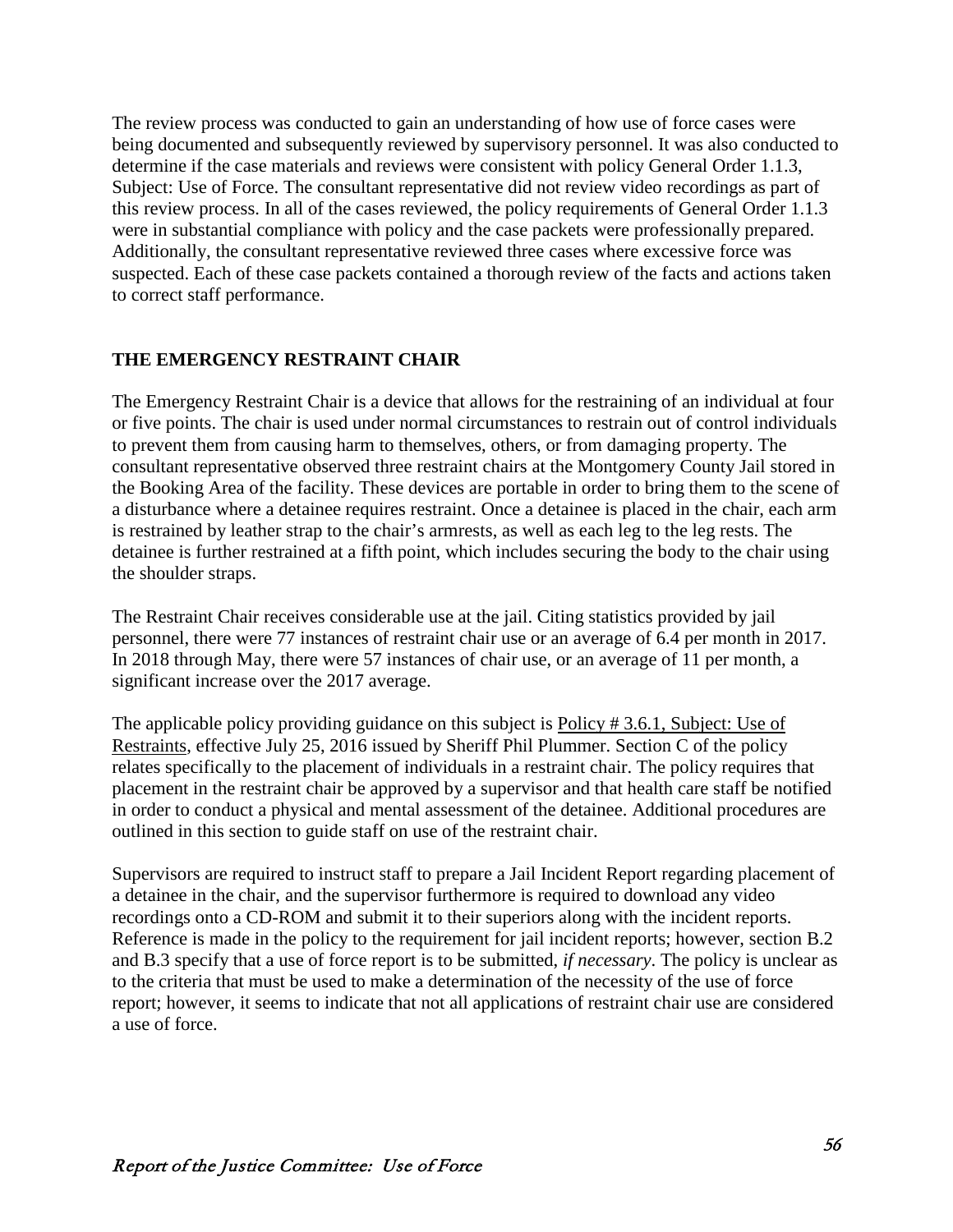Jail Incident Reports Policy # 3.10.1 (A.1.) does indicate that an incident report is required if force is used to control a prisoner, and further states that an incident report is required if "an inmate remains in the restraint chair at the end of the shift."

This language somewhat conflicts with the requirement stated in the Use of Restraints Policy (# 3.6.1), that an incident report is required when restraining detainees; and language calling for an additional incident report at the end of the shift is unclear and should be clarified.

The applicable ACA standard regarding use of restraints is 4-ALDF-2B-03, which is a mandatory standard for accredited facilities. It reads:

*"Four/five-point restraints are used only in extreme instances and only when other types of restraints have proven ineffective. Advanced approval is secured from the facility administrator/designee before a detainee is placed in a four/five-point restraint. Subsequently, the health authority or designee must be notified to assess the detainee's medical and mental health condition, and to advise whether, on the basis of serious danger to self or others, the detainee should be in a medical/mental health unit for emergency and involuntary treatment with sedation and/or other medical management, as appropriate. If the detainee is not transferred to a medical/mental health unit and is restrained in a four/five-point position, the following minimum procedures are followed:*

- *direct visual observation by staff is continuous prior to obtaining approval from the health authority or designee;*
- *subsequent visual observation is made at least every 15 minutes;*
- *restraint procedures are in accordance with guidelines approved by the designated health authority;*
- *all decisions and actions are documented."*

This standard points out that four/five-point restraints, which include the restraint chair, are only to be used in extreme circumstances (emphasis added) with the approval of supervisory authority.

The Montgomery County Jail's Use of Restraints policy does state in Section A.1. that restraints are not to be used as punishment or for convenience of personnel. They are not to be applied for more time than necessary and should be considered in the following situations:

- when inmates are or have the potential to become self-destructive;
- when inmates pose an assault risk to staff, other inmates, and/or visitors;
- when necessary to prevent escape or prevent damage from occurring to the facility;
- when transporting an inmate outside the security area of the facility.

## Report of the Justice Committee: Use of Force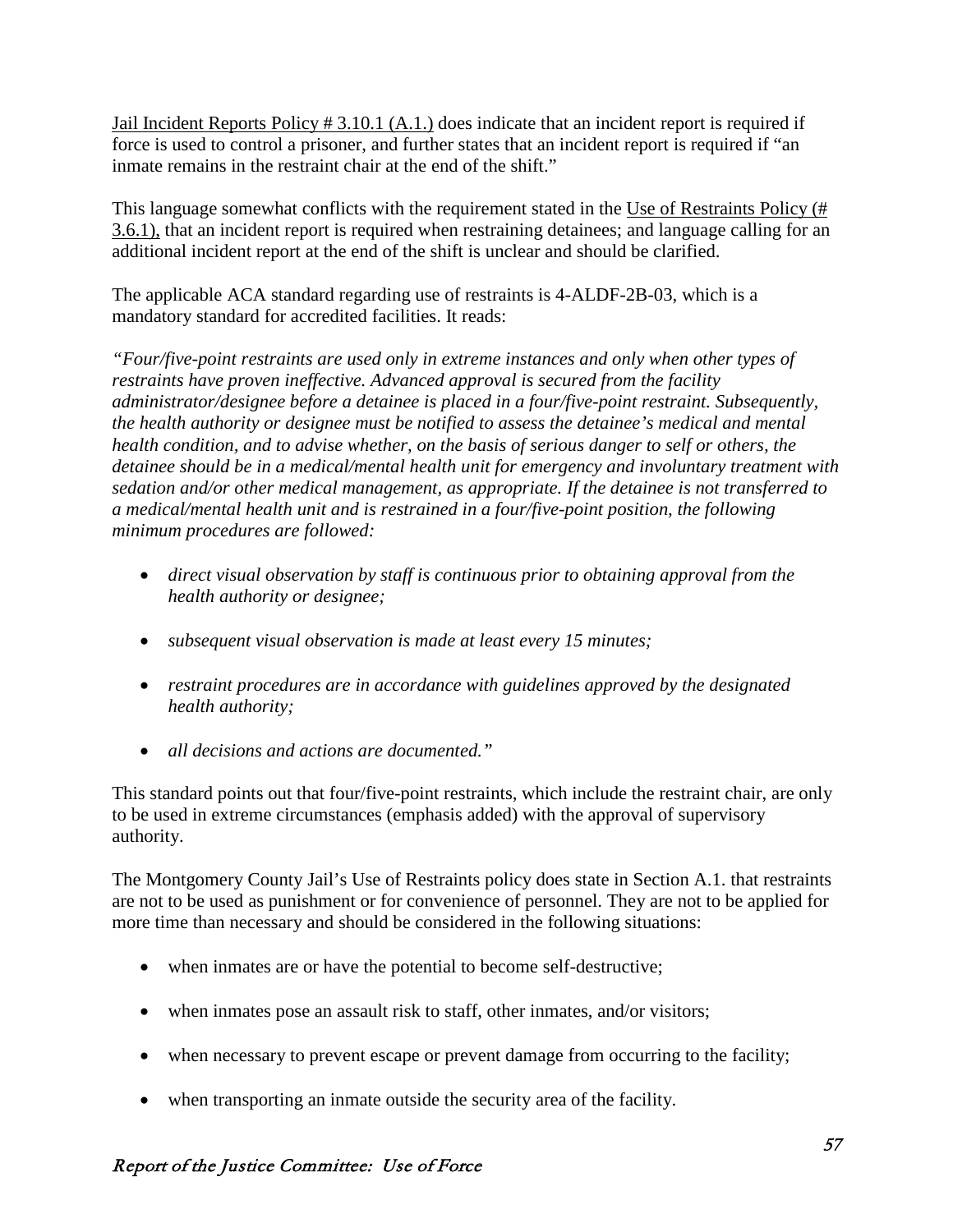The policy does not directly address situations whereby placement in the restraint chair is considered a use of force. In fact, the policy suggests that restraint chair placement may or may not be considered a use of force. This decision is made by the on-site supervisor.

#### **RECOMMENDATIONS**

- **1. To comply with the spirit of the ACA standard and the Sheriff's Office Jail policy, placement in the restraint chair should explicitly be considered a use of force situation and should only be applied in those cases where no other reasonable alternative is available, such as placement in a segregated cell or attempting to diffuse the situation through communication with the detainee by the supervisor or mental health clinician. The use of the device is a last resort after considering other options.**
- **2. As noted in the Training Outline used for annual in-service training, serious medical conditions can occur during the restraint process. Precautions need to be taken to ensure that medical staff examine an individual and review medical records prior to placement, or shortly after placement when time does not otherwise permit, to determine whether the individual has any medical and/or mental health issues that could be further complicated by placement in the restraint chair.**
- **3. Inmates should not be held in the chair for more than two hours, consistent with most correctional policies regarding the use of this device. In any situation when an individual is held in the chair beyond two hours, medical staff need to be involved and the individual's arms and legs must be exercised to ensure proper circulation.**
- **4. The use of non-lethal weapons (e.g. Taser, pepper spray) on any detainee secured in a restraint chair should be explicitly prohibited.**
- **5. Each case where the restraint chair is used to control a detainee should be examined to determine if proper procedures were followed and the criteria of dangerousness to self or others, or the destruction of property were met, and other techniques were proven to be ineffective to gain compliance. In order to achieve this, it is recommended that each case of restraint chair use be deemed a use of force, and use of force reporting procedures, including subsequent review by superiors, be conducted. Limiting the use of the chair to those cases where there are no other viable options to gain control will ensure compliance with ACA standards and reduce risk of liability.**
- **6. An annual review of the Use of Force policy should be conducted, including the restraint chair policy, to ensure it complies with common correctional facility procedures and protocols.**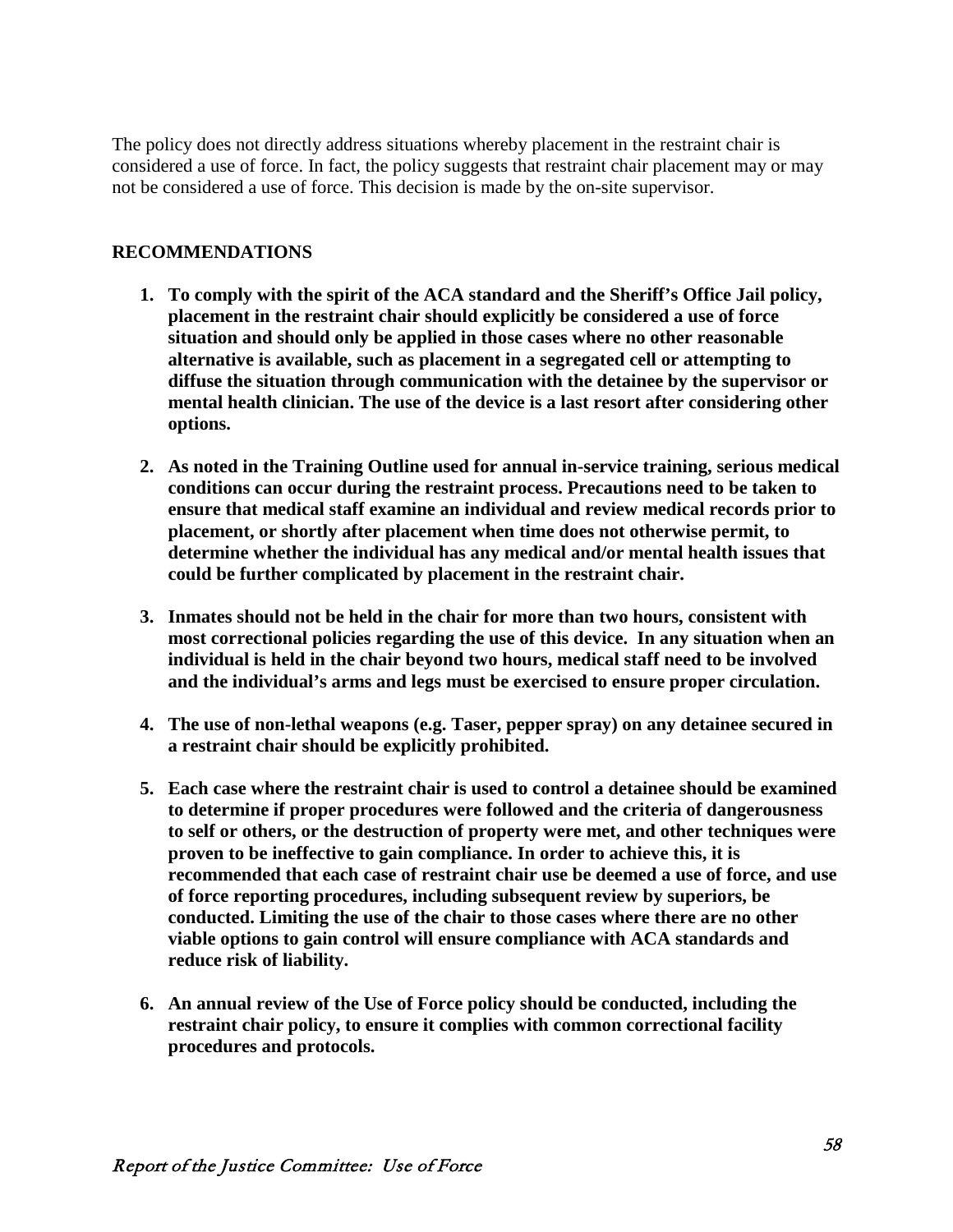# **8. Inmate Grievances**

**SCOPE OF INQUIRY:** Do existing grievance practices allow inmates unrestricted access to the grievance process and ensure grievances are adjudicated in a fair and expeditious manner?

Grievance policies help ensure the rights of incarcerated individuals. Additionally, grievance policies impact the ability of offenders to access federal courts, as past rulings<sup>[3](#page-65-0)</sup>have required offenders to exhaust all available administrative remedies before they access federal courts. An open and fair grievance practice is also an effective management tool because it provides a measure by which to determine whether facility policies are being appropriately followed by staff.

## **NATIONAL STANDARDS BEST PRACTICES**

The American Correctional Association (ACA) standard regarding inmate grievance practices is very broad, and provides little specificity. ACA standard 4-ALDF-6B-01states: "An inmate grievance procedure is made available to all inmates and includes at least one level of appeal."

## **EXISTING POLICY**

The Montgomery County Jail has an established grievance policy (Inmate Complaint and Grievances, 5.28.1). The following represent the major components of this policy:

- Defines and distinguishes between inmate "Complaints" and "Grievances;"
- Identifies separate grievance processes for health care related and non-health care related grievances;
- Requires inmates to make an informal (verbal) attempt to resolve a concern before filing a written grievance;
- Describes the grievance appeal process;
- Defines the use of the "Grievance Line".

The policy differentiates between inmate "complaints" and "grievances." Specifically, a complaint is recognized as "an act that constitutes misconduct by an employee including a

<span id="page-65-0"></span> <sup>3</sup> Woodford v. NGO (2006)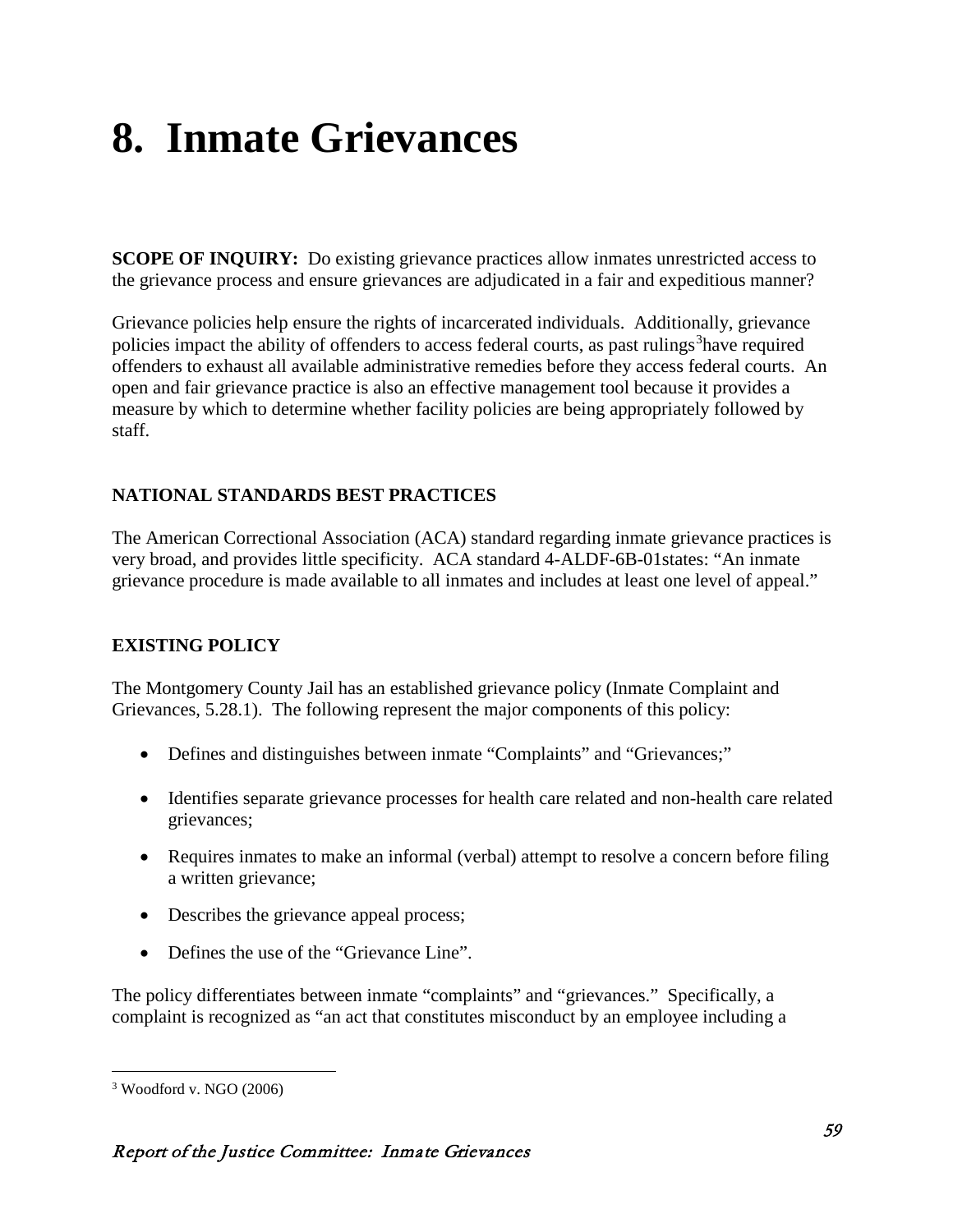criminal act," or "any violation of the inmate's rights." Grievances, on the other hand, can be filed for any other matter related to facility operations, services, and programs.

As a result of this differentiation, there are separate processes for complaints and grievances. The policy also identifies distinct practices for processing health care grievances and non-health care grievances (grievances concerning conditions of confinement, discipline, program participation, use of telephone & mail, food, clothing and bedding, etc.).

No matter whether the concern is a "complaint" or a "grievance", the first step in the process is an attempt at informal resolution. The policy defines this informal resolution process as beginning with the inmate contacting the housing unit officer and explaining the complaint to him. The housing unit officer then contacts either the housing sergeant (for complaints or grievances of a general nature) or the Health Care Services Administrator (for health care related grievances), who then reports to the housing unit to meet with the inmate, attempts to resolve the concern, and determines if the inmate has a complaint or a grievance. If the concern cannot be resolved informally, the inmate is provided the appropriate form (an Employee Complaint Form, an Inmate Grievance Form, or a Health Care Grievance Form).

## **EMPLOYEE COMPLAINTS**

If the concern is determined to be a complaint and the inmate files an Employee Complaint Form, the policy requires processing to follow the "Professional Conduct Investigation" chapter of the General Orders Manual. This general order specifies the Sheriff's Office policy for conducting investigations of alleged employee misconduct. An employee complaint is forwarded through the chain of command and assigned to either a supervisor or the Inspectional Services Unit for an internal investigation based on the seriousness and type of the allegation.

Jail staff indicated they had received only six complaints in the last 18 months, and that this was a total of both citizen and inmate complaints. The extremely low number limits the validity of any meaningful analysis. The Jail consultant focused instead on inmate grievances, which while still a low number, occur with greater frequency than complaints. The real issue with both systems is the Jail's preference for informal resolution of inmate issues. This can be a good policy, but holds the potential for abuse if inmates feel there are obstacles to their access to the grievance system.

## **GRIEVANCES**

There are different procedures for the handling of written non-health care related grievances and written health care grievances.

For non-health care related grievances, if an informal resolution with the housing unit officer cannot be achieved, the Housing Sergeant is called to the unit to attempt to resolve the matter. If it cannot be resolved, the inmate is provided an Inmate Grievance Form. Once the inmate files a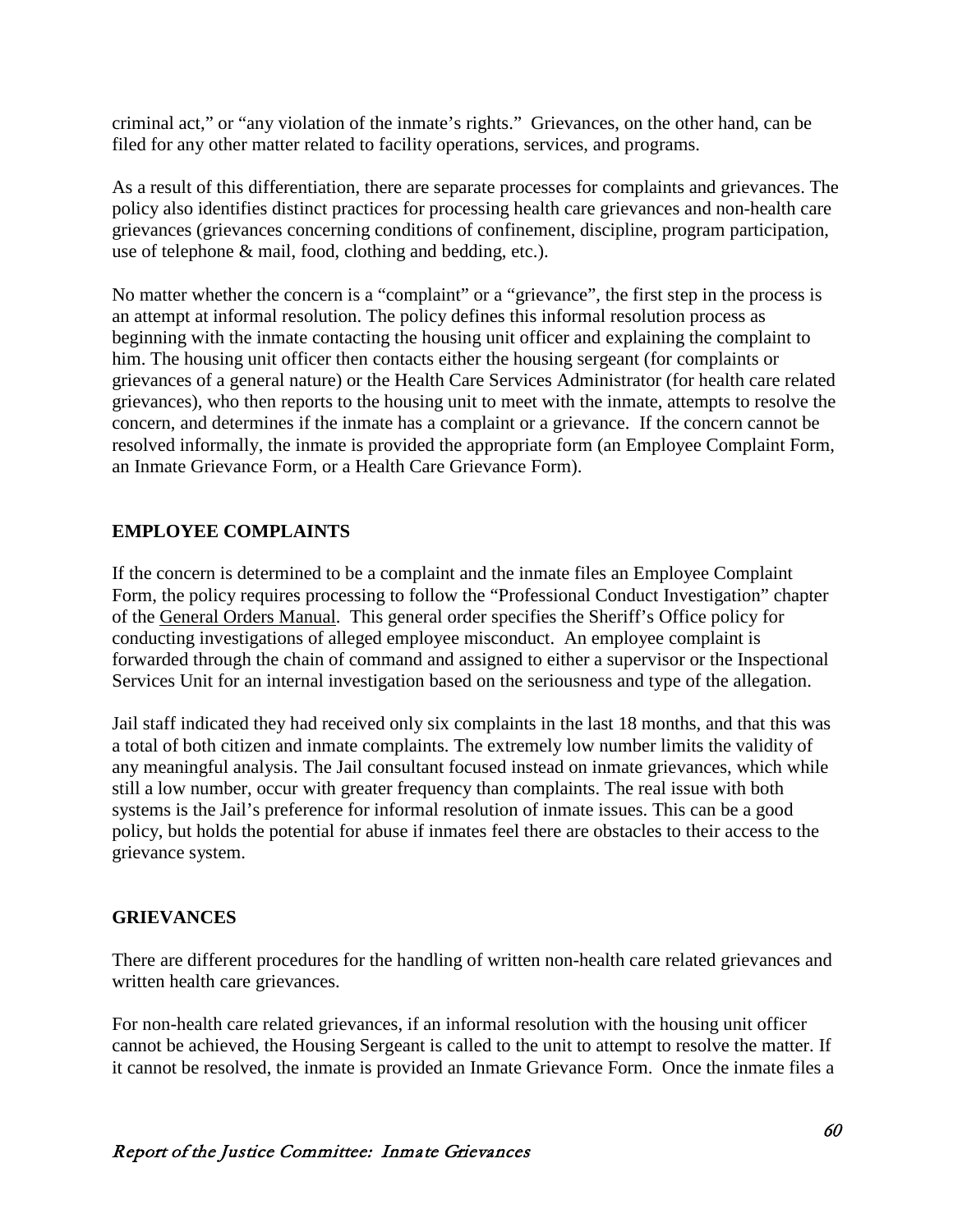written grievance, the first level of review is by the facility Operations Captain, who is responsible for investigating the grievance and issuing a ruling.

For health care grievances, an inmate must first explain the issue to the housing unit officer. If the housing unit officer cannot resolve the issue, the Health Care Services Administrator (HSCA) is called to the unit to try to informally resolve the issue. If the HSCA cannot resolve the issue, the inmate is provided a Health Care Grievance form. The HSCA is also the first level of review after a formal Health Care Grievance is filed. They are responsible for investigating the grievance and issuing a ruling.

In all cases, inmates are allowed to appeal any ruling by the Operations Captain or HSCA. However, the appeal requires the inmate submit a different form (Jail Request Form) to the Jail Administrator within 24 hours of receiving the decision.

The facility also has a grievance telephone line that inmates can access (typically in the housing areas) to address a concern. Policy outlines that this should be used when an inmate does not feel their grievance/complaint was handled appropriately. A correctional officer assigned to the Jail Administrator is required to review the line every weekday and forward the information to the Jail Administrator for review. CGL reviewed the automated form that is completed for each Grievance Line call and it includes the following: date, grievant name and booking number, housing location, supervising staff, compliance synopsis, response, general area of complaint (programs, justice, care, etc.), and category of complaint (medical, laundry, legal, etc.).

Further communication with the facility administrator found the policy language regarding the Grievance Line is not reflective of actual practices. In actuality, the Grievance Line typically serves as an informal means of submitting a concern and is not used as a follow up to a previously submitted grievance. The Jail provided CGL with a log of calls to the grievance line between January 2018 and June 2018. These grievance line calls totaled 41 during the period.

## **GRIEVANCES FILED**

The Montgomery County Jail verbally reported only nine written grievances in the past year. The number of grievances reported is extremely low and can be interpreted in two distinct ways; either the facility makes an extraordinary effort to resolve all grievances at the informal level, or there are potential barriers that prevent or dissuade inmates from filing grievances.

This low number of grievances was noted in the 2016 ACA reaccreditation audit which stated that "a review of the Significant Incident Summary also is exceptional for the fact that there have been absolutely no grievances substantiated or not substantiated in the facility for food, medical, commissary, mail, etc. for the past three years of the audit cycle. We found this highly unusual for a facility of this size."

CGL's national experience regarding the low number of grievances in the Montgomery County Jail mirrors the concerns noted in the 2016 ACA accreditation report. Table 1 provides a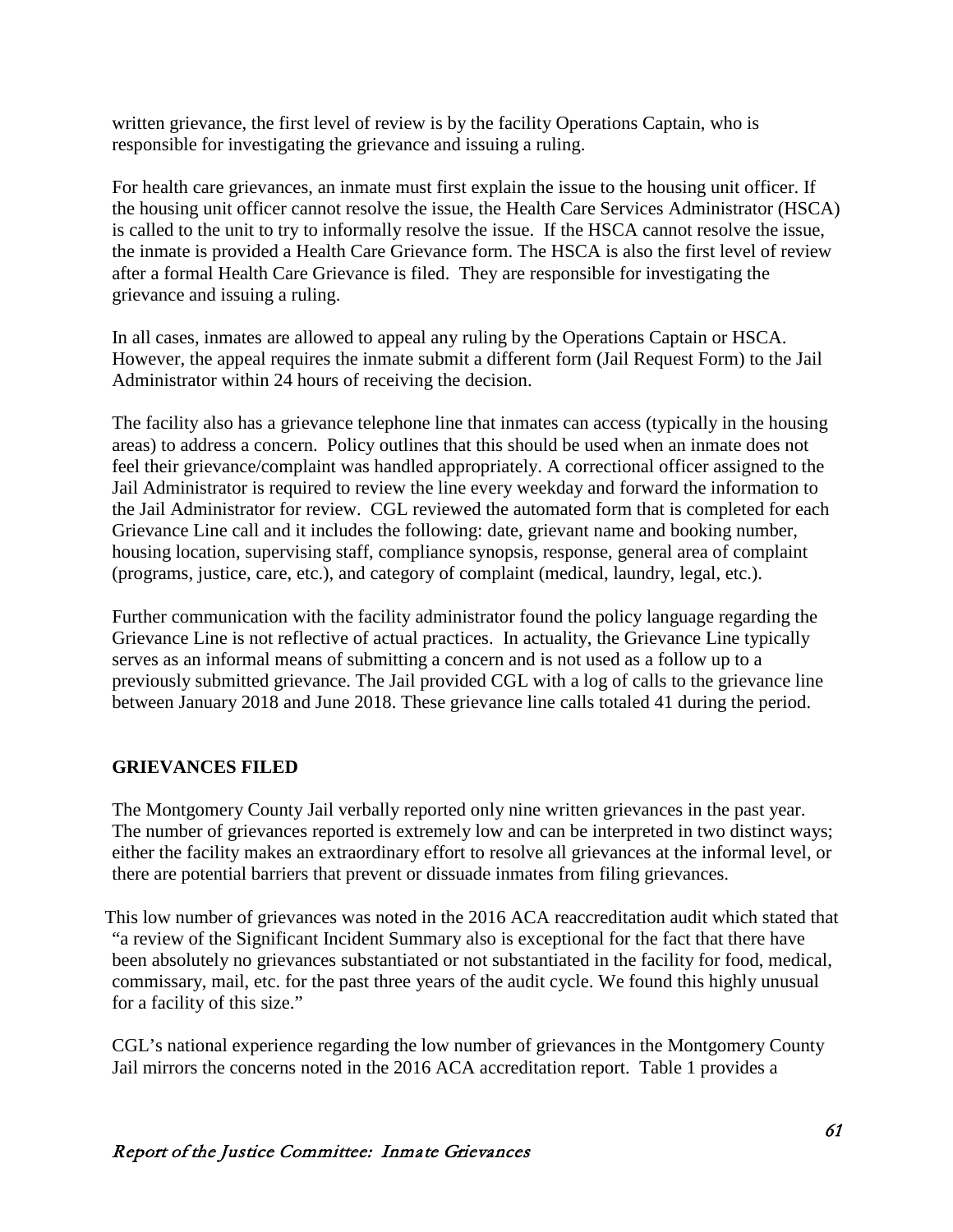breakdown of the number of grievances filed in local detention facilities of various sizes across the country.

|                         | <b>Column A</b>                                    | <b>Column B</b>                                                             | <b>Column C</b>                                                                             |
|-------------------------|----------------------------------------------------|-----------------------------------------------------------------------------|---------------------------------------------------------------------------------------------|
| <b>Facility</b>         | <b>Annual</b><br><b>Grievances</b><br><b>Filed</b> | <b>Rate of</b><br><b>Annual</b><br><b>Grievances</b><br>filed<br>per Inmate | <b>Rate of Grievances</b><br><b>Filed</b><br><b>Compared to</b><br><b>Montgomery County</b> |
| <b>Montgomery</b>       | $\boldsymbol{9}$                                   | 0.01                                                                        |                                                                                             |
| <b>County, OH</b>       |                                                    |                                                                             |                                                                                             |
| Bergen County NJ        | 361                                                | 0.4                                                                         | 40 x greater                                                                                |
| El Paso County, CO      | 1,771                                              | 1.2                                                                         | 120 x greater                                                                               |
| Wake County, NC         | 1,568                                              | 3.2                                                                         | 320 x greater                                                                               |
| Davidson County, TN     | 4,653                                              | 1.6                                                                         | 160 x greater                                                                               |
| Berks County, PA        | 1,493                                              | 1.4                                                                         | 140 x greater                                                                               |
| Baltimore, MD           | 5,217                                              | 1.7                                                                         | 170 x greater                                                                               |
| NY City Jail System     | 9,300                                              | 1.1                                                                         | 110 x greater                                                                               |
| Louisville Metro        | 1,693                                              | 0.8                                                                         | 80 x greater                                                                                |
| <b>Detention Center</b> |                                                    |                                                                             |                                                                                             |

To control for the varying population sizes of the facilities CGL developed a rate identified in Column B which reflects the number of grievances filed in the year per inmate. Column C then compares this rate to Montgomery County's rate (0.01). For example, the facility with the lowest rate of grievances was Bergen County NJ, which had a population of nearly 1,000 inmates and had 361 grievances filed. This results in rate of 0.4 grievances filed for every inmate which is 40 times greater than the rate of grievances filed in Montgomery County.

We noted that the Montgomery County Jail indicated the reasons the grievances are low is because they make efforts to resolve grievances at the informal level. Our observations of supervisory staff in the housing areas found there was positive communication between captains, sergeants, and the inmates. Additionally, the Grievance Line was used as an informal means allowing inmates to grieve a concern.

Current Jail policy requires inmates to first attempt to resolve a "complaint" through the housing officer. Complaints are defined as grievances of potential staff misconduct. In fact, the US Department of Justice has developed basic standards for inmate grievance procedures in state and local jails<sup>[4](#page-68-0)</sup>. One relevant portion of these standards include:

*40.7.b: "No inmate or employee who appears to be involved in matter shall participate in any capacity in the resolution of the grievance."*

<span id="page-68-0"></span> <sup>4</sup> 28 CRF 40 Inmate Grievance Procedures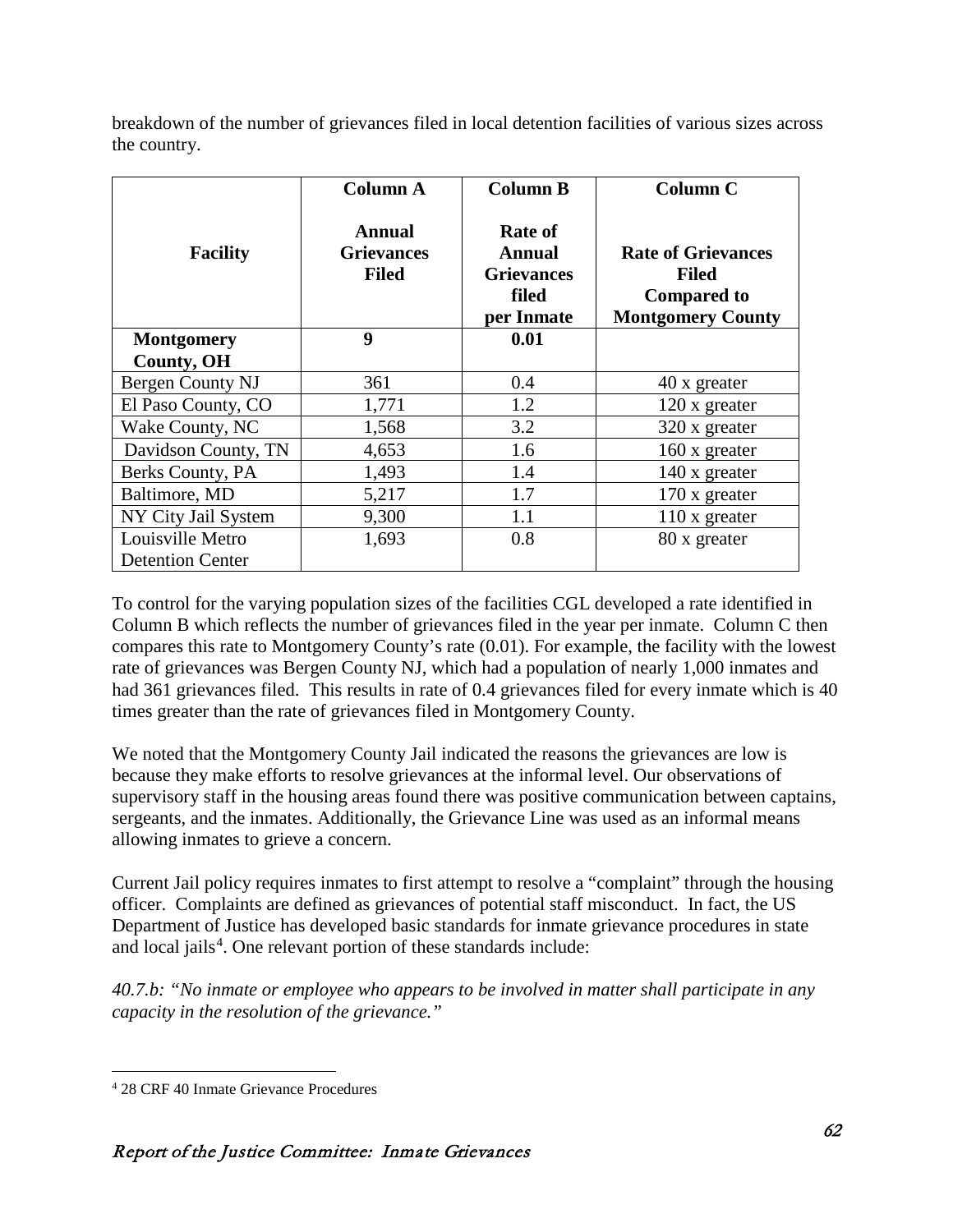Requiring inmates to first address an issue of staff misconduct in a face-to-face with a housing officer could deter inmates from ever bringing a valid complaint forward. Additionally, it may put inmates in the position of addressing a complaint to the officer who is a subject of the grievance.

#### **RECOMMENDATIONS**

- **1. Establish an independent Grievance Coordinator for the facility who is responsible for monitoring the grievance process, ensuring legitimate access to complaint and grievance forms, and serving as the first level of formal grievance review for all health care and non-health care grievances. The Grievance Coordinator should independently investigate the grievance and issue the first level ruling.**
- **2. While requirements that inmates attempt to informally resolve a grievance are appropriate, the facility should establish policy and practice that allows for complaints of employee misconduct, civil rights or racial grievances, grievances related to facility operations, services and programs circumvent the normal process and be sent directly to the Grievance Coordinator without intervention by housing unit staff.**
- **3. Employee Complaint Forms and grievance forms should be readily available and accessible to inmates in various Jail locations without the need to request these from the officer(s) or sergeant(s) supervising the housing units.**
- **4. Establish grievance boxes in each housing unit where inmates can confidentially submit their completed grievance.**
- **5. Establish a grievance log, maintained by the Grievance Coordinator, that ensures all paper grievances are documented in a standardized method and addressed in a timely manner.**
- **6. Establish a practice for health care related grievances where the HCSA is not both the informal arbitrator of the concern and the first level of formal grievance review.**
- **7. Ensure that policy identifies that any employee complaint regarding alleged staff misconduct is immediately reported to the Jail Administrator.**
- **8. Change Jail policy to allow inmates a more reasonable time to file an appeal. Specifically, inmates should be provided at least five days after a grievance decision to consider and file a grievance appeal. We note that the actual grievance form (Prisoner Grievance Form, Form 0042) indicates an inmate can appeal within five days (excluding weekends and holidays) but is contrary to current Jail practices.**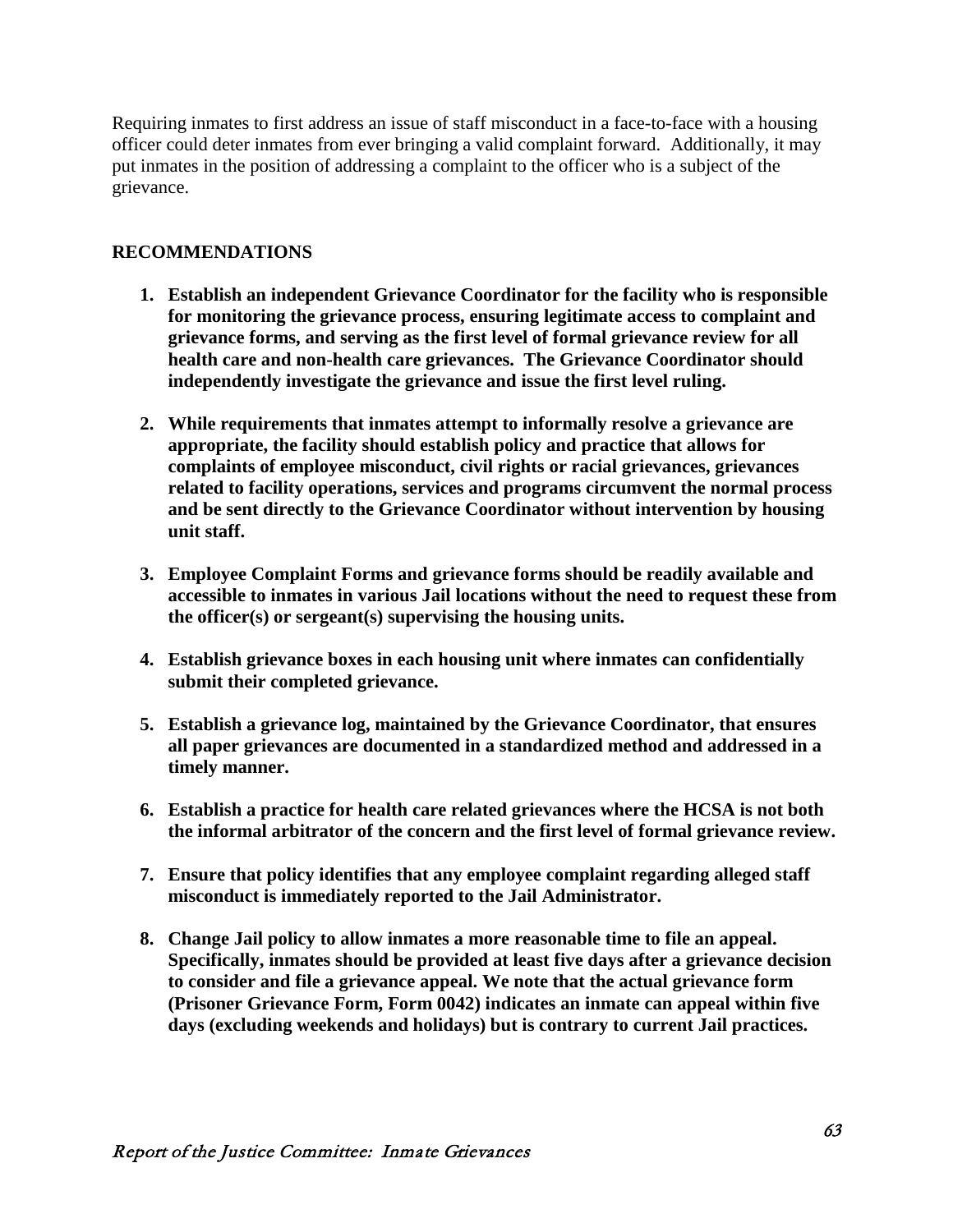- **9. Revise Jail policy to reflect that the Grievance Line actually serves as another option for informally addressing an inmate concern. Establish a practice where the Grievance Line is tested by the Grievance Coordinator on a weekly basis to ensure functionality.**
- **10. Make employee complaint forms and grievance forms available to inmates in both English and Spanish.**
- **11. Train staff annually on appropriate inmate grievance procedures.**
- **12. Educate/inform inmates on the grievance procedures and employee complaint process during Jail orientation and/or in the Jail handbook.**
- **13. Differentiate between the Employee Complaint Form, Non-Health Care Grievance Form, and Health Care Grievance Form.**
- **14. Consider revising grievance forms to solicit more specific information from an inmate on their grievance.**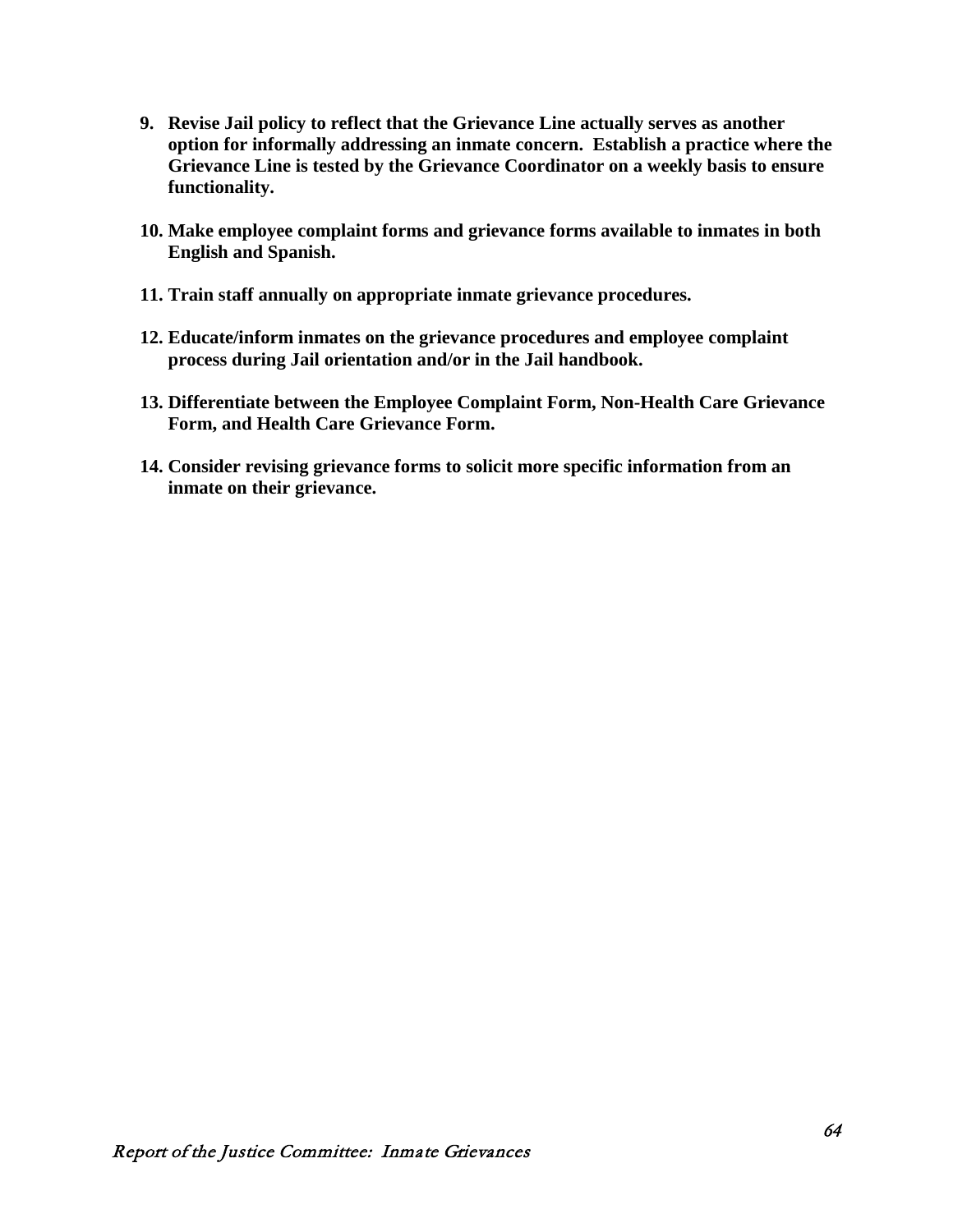# **9. Medical Health Care**

**SCOPE OF INQUIRY:** A review of the Montgomery County Jail medical health program conducted in December 2018<sup>[5](#page-71-0)</sup> examined the effectiveness of health care delivery throughout the Jail, focusing on the adequacy of resources allocated to the health care program, program management, policies, medical clinic services, and intake assessment.

It should be noted that this review took place prior to the new contract with the Jail's healthcare provider, NaphCare, on January 1, 2019. Under the new contract NaphCare is also responsible for provision of mental health care. With these changes, and the addition of new staff, the Jail is in position to make changes according to the recommendations in this report, as well ensure a better integration of medical and mental health care services.

Health care services at the Jail are provided by both licensed staff and health care trained professionals. Medical services are provided by a physician as well as a nurse practitioner (NP) under the supervision of a physician. Registered nurses (RN's) are available daily to evaluate inmates referred to them by correctional staff or other departments and to see inmates who specifically request to see the nurse.

## **POLICIES**

The primary components of an effective correctional health care program include intake assessment, primary care access (sick call), chronic disease management, unscheduled onsite and offsite services (emergencies), scheduled onsite and offsite services (consultations and procedures), medication management, dental services, mental health services, and women's health services. Effective delivery of these services requires a vision of what the service should look like and what they should be able to accomplish after the promulgation of policies and procedures, and staff is trained. The objective should be to establish a level of care that is consistent with recognized national standards, such as the National Commission on Correctional Health Care (NCCHC) Standards for adult jails.

Policies and standards established by the NCCHC provide national benchmarks for the effective operation of correctional healthcare throughout the United States. These standards address clinical issues, treatment protocols, administrative controls, staff training and development, disease prevention, quality assurance, safety and emergency procedures, data management, sanitation, and other key issues, reflecting the professional consensus on best practices in all of

<span id="page-71-0"></span> <sup>5</sup> The review was conducted by Ronald Shansky, M.D. on December 19, 2018, on behalf of the Justice Committee.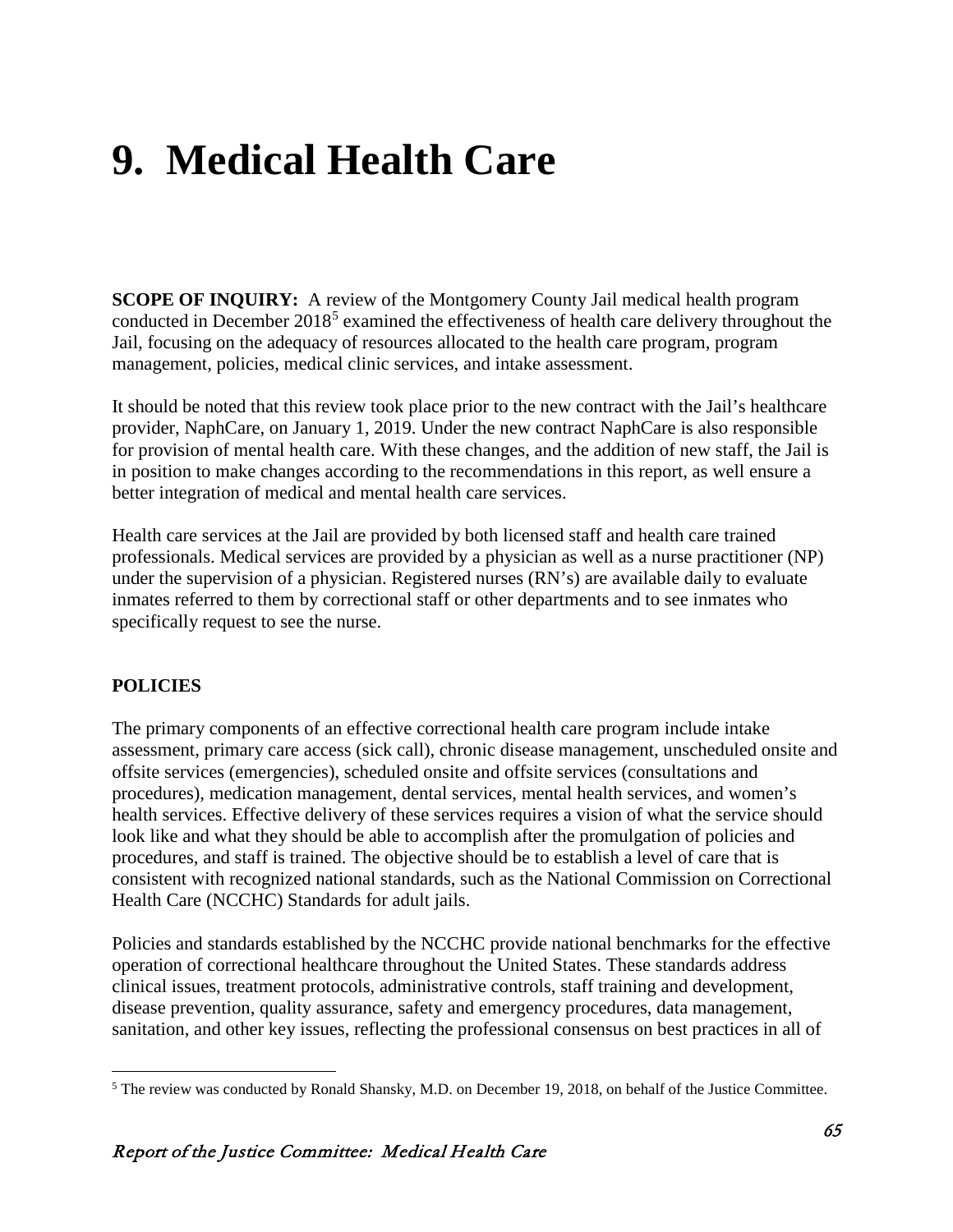these areas. The NCCHC maintains an accreditation system that verifies correctional facilities' compliance with these national standards. The accreditation process consists of a rigorous series of reviews, evaluations, audits, and hearings.

In the course of resolving litigation and investigation of jail conditions, the US Department of Justice, and the federal courts have recognized NCCHC accreditation as evidence that health care delivery in a correctional facility meets community standards. Nationally, fewer than 10 percent of correctional facilities have achieved NCCHC accreditation. The Montgomery County Jail is the only jail in the state of Ohio that has attained NCCHC accreditation. Nevertheless, there remain significant deficiencies to be corrected.

A review of the Jail's current health care policies indicates they are substantially based on NCCHC standards and in compliance with these policies. The jail's vendor, NaphCare, is well versed in these standards, and has put quality assurance systems in place to maintain compliance.

Our review did note one significant area of non-compliance. In April 2018, the NCCHC published new standards that included a significant change regarding "Non-emergent Health Care Requests and Services". The former standards require conducting a medical assessment in response to an inmate request within 48 to 72 hours after receipt of the written request from the inmate. The newly published standards state that, "After receipt of the health service request, the program is required to perform a face-to-face assessment within 24 hours, seven days a week." This requirement has caused many correctional facilities to increase the number of staff committed to the health service request and review process. It is recommended that a follow-up investigation should ascertain whether this new standard is being met.

Compliance with this new standard at the Montgomery County Jail will require an additional 1.5 LPN FTEs. This staffing will provide for seven-day coverage of one position to review sick call request and assure scheduling of an assessment within 24 hours. This additional staffing will be required for the Jail to continue to assure accreditation of its health care program. (See Recommendation 1)

#### **PHYSICAL PLANT**

One of the deficiencies of the health care program at the Jail is the lack of professionally equipped rooms on the housing units to perform sick call. Modern jail design typically provides the creation of private exam rooms in each housing unit. This eliminates the need for staff transport of inmates to the clinic and expedites the sick call process. It would be helpful if such rooms were created within the existing housing units. However, current levels of crowding in the facility make such an initiative impractical. The number of exam rooms in the clinic also is not adequate to meet facility needs. Current exam rooms in the clinic are used for another purpose two half-days per week. This in effect severely limits sick call exams or requires conducting assessments in a non-private setting.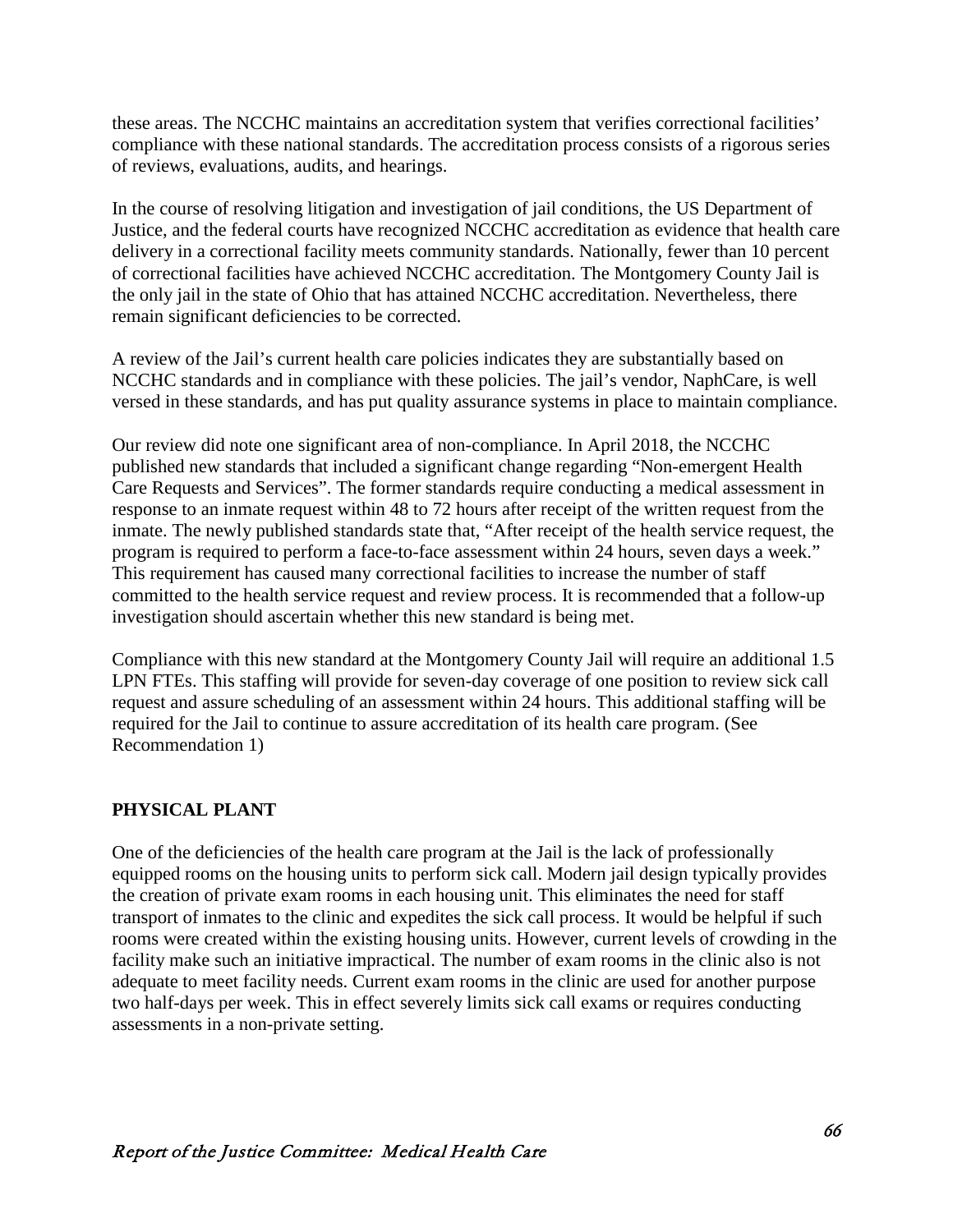The key issues noted throughout the facilities are the amount of space allocated for delivery of services and the degree of privacy allowed by existing space. While optimal facilities are not currently available, workable improvements can be achieved through healthcare staff communicating and working with custody staff to address their issues. This is a short-term solution until a new jail facility can be built. (See Recommendation 2)

# **SICK CALL**

The most critical component in any correctional health care system with regard to ensuring unimpeded access to care is an efficient and effective sick call process. National standards call for establishment of systems that assure that each inmate, on a daily basis, may transmit a request for care directly to health care staff. The essential characteristics of an effective sick call system are:

- All inmates have the opportunity to make a daily request for service;
- Requests are picked up and/or reviewed only by health care staff;
- Health care staff triage requests for service on a daily basis;
- Inmates are notified of responses to their request for treatment.

(See Recommendations 1 and 3)

Based on the findings made in the appointment, the patient may then be referred where indicated to an advanced level clinician or a mental health specialist. The system should also have designated timeliness targets for the advanced level assessment, when medications are ordered, as well as timeliness benchmarks from the time of order to receipt of the medication. The sick call process should be monitored on a regular basis for quality assurance to minimize potential liability and assure the cost-effective use of the resources allocated to the program.

The Jail's current sick call management system generally conforms to this process. However, the sick call review process could better address emergent issues. Currently a nurse reviews sick call requests during the third shift and summarizes the presenting complaints in the medical record. Because the review takes place on third shift, the system does not formally triage requests to prioritize and address urgent complaints. It would be inappropriate to pull patients from their cell on the third shift. As an alternative, an evening shift nurse could conduct a quick review of daily sick call requests and if indicated, could order an immediate assessment of an inmate with an emergent issue.

# **REFUSAL OF MEDICATION SERVICES**

Inmate refusal to take prescribed medication is a common problem in correctional facilities. The appropriate response to this issue is counseling with the prescribing clinician. Most large jails provide specific instructions to nurses as to when they must refer an inmate for such counseling.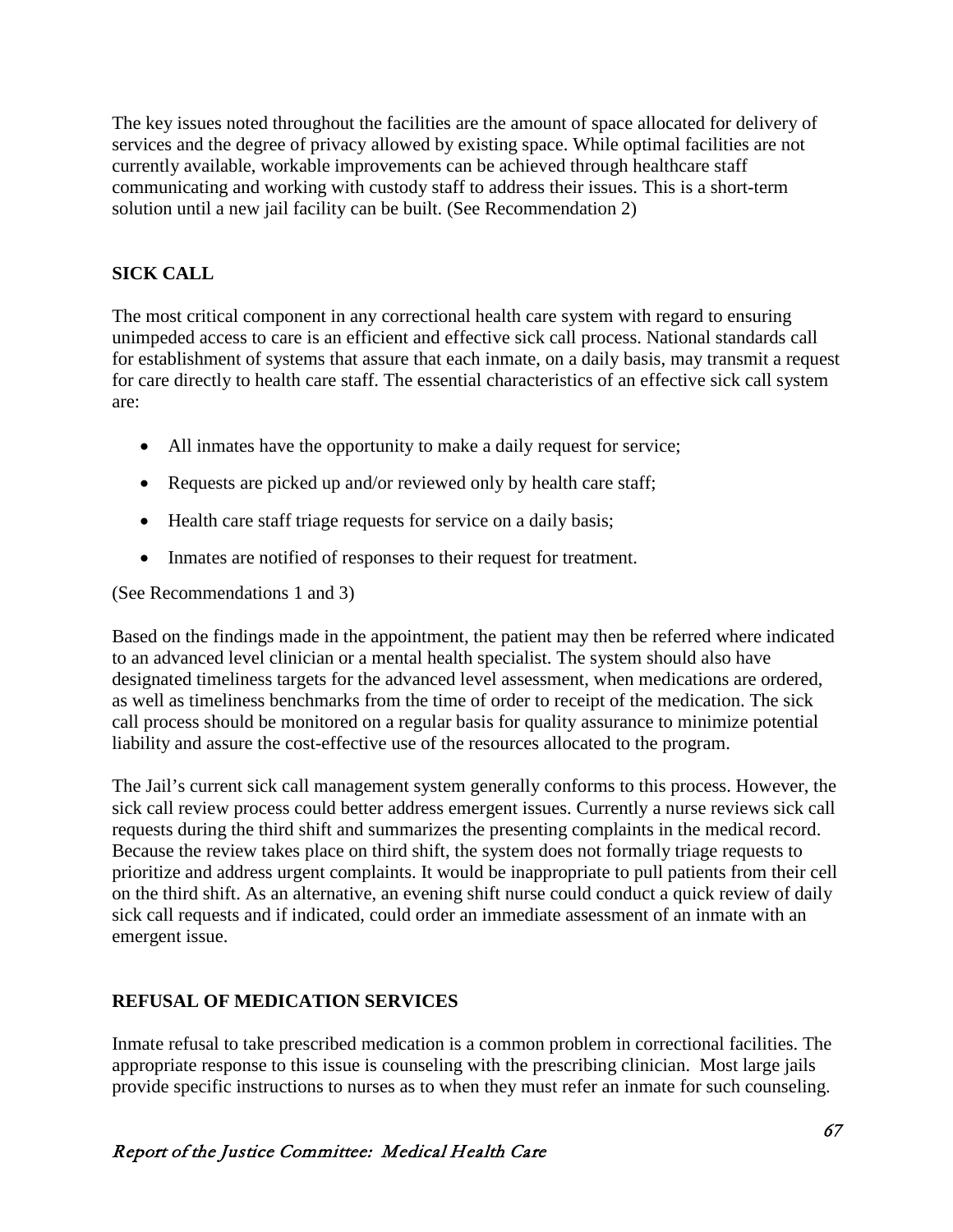For example, if an inmate refuses his or her medications on three consecutive occasions, the nurse administering medications must arrange for a counseling session with the ordering clinician. The Montgomery County Jail policies address the issue of non-adherence of critical medications, such as insulin, but lacks specificity as to when the nurses are specifically required to refer to the prescribing provider. Establishing specific criteria for referral to counseling could improve compliance with medication orders. (See Recommendation 4)

## **STAFFING**

Jail health care system staffing level needs are a function of the scale of service delivery, as determined by the size of the inmate population, its demographic profile, the volume of intake, and the rate of turnover in the population. Examples of factors that drive staffing requirements include the following:

- Sick call frequency
- Intake procedures
- Medication distribution schedule and procedure
- Chronic disease clinics (diabetes, hypertension, asthma, etc.)
- Specialty care programs (OB/GYN, physical therapy, geriatric care, etc.)
- Infirmary service level required
- Required procedures in support of lab, toxicology, radiology, pharmacy, and other services (x-rays, blood draws, blood pressures, IV's, etc.)
- Health education responsibilities
- **Quality assurance**
- Information management/medical record responsibilities
- General administrative duties

In order to determine required staffing levels, policy in each of these areas must be defined and translated into actual task, process, and work responsibilities This entails determining the amount of time required to perform essential tasks, the process for managing performance of these tasks, and the overall amount of necessary time and staff, given the number of inmates to be provided service in the time available. The following table shows the current staffing complement at the jail, per the amended NaphCare contract.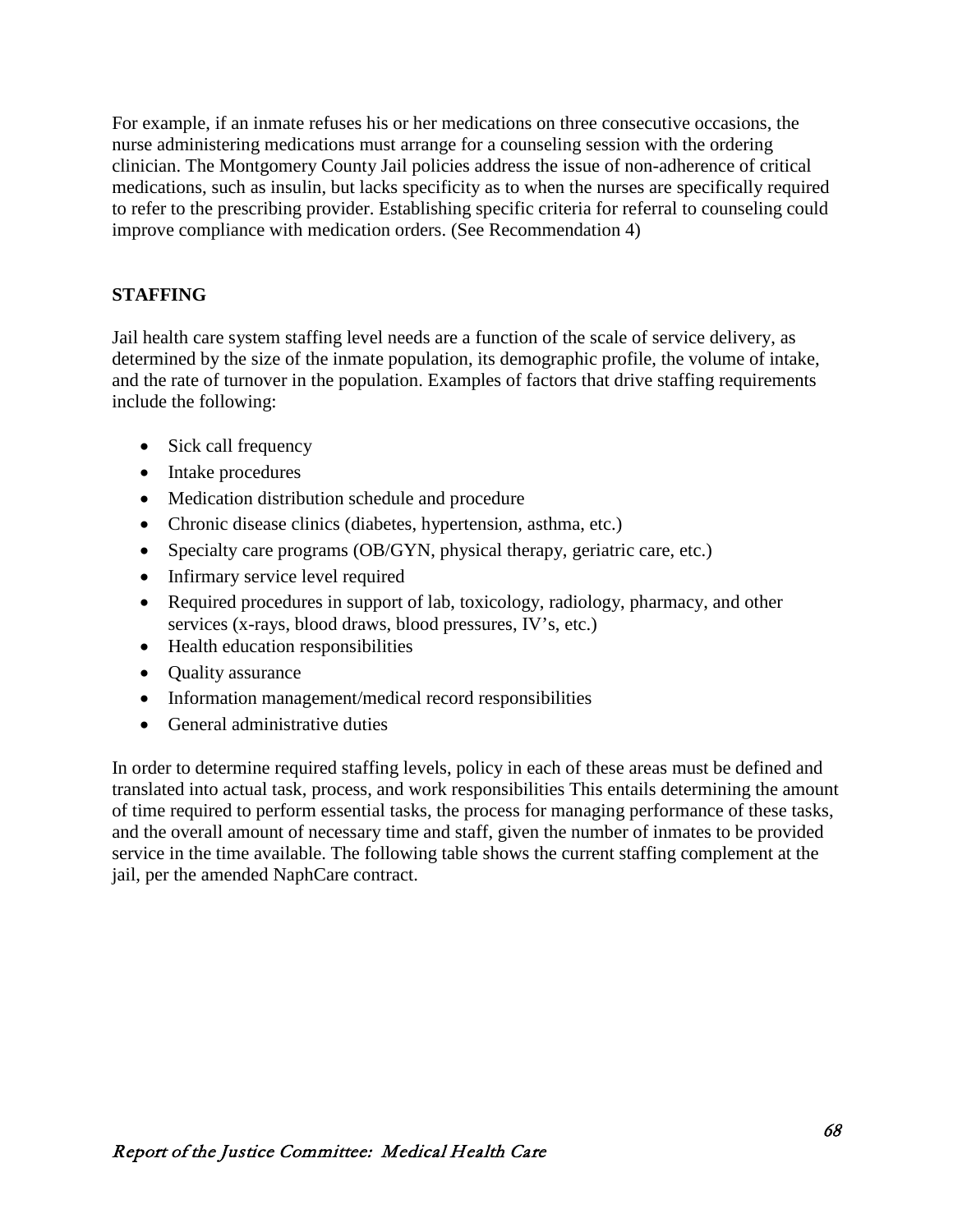| Position                          | $1st$ Shift | $2nd$ Shift | $3rd$ Shift | <b>Total FTE</b> |
|-----------------------------------|-------------|-------------|-------------|------------------|
| <b>Health Service</b>             | 1.00        |             |             | 1.00             |
| Administrator (RN)                |             |             |             |                  |
| Director of Nursing               | 1.00        |             |             | 1.00             |
| Mental Health Nurse (RN)          | 0.40        |             |             | 0.40             |
| <b>Medical Director</b>           | 0.35        |             |             | 0.35             |
| NP/PA                             | 1.00        |             |             | 1.00             |
| Dentist                           | 0.15        |             |             | 0.15             |
| Dental Assistant                  | 0.15        |             |             | 0.15             |
| Psychiatrist                      | 0.45        |             |             | 0.45             |
| Psych NP/PA                       | 1.00        |             |             | 1.00             |
| <b>Mental Health Director</b>     | 1.00        |             |             | 1.00             |
| <b>Mental Health</b>              | 2.60        |             |             | 2.60             |
| Professional (MHP)                |             |             |             |                  |
| Discharge Planner (MHP)           | 3.00        |             |             | 3.00             |
| <b>Administrative Assistant</b>   | 1.00        |             |             | 1.00             |
| <b>Registered Nurse (RN)</b>      | 2.00        | 1.40        | 1.40        | 4.80             |
| <b>Licensed Practical Nurse</b>   | 4.20        | 4.20        | 1.40        | 9.80             |
| (LPN)                             |             |             |             |                  |
| <b>Booking Nurse (LPN)</b>        | 1.40        | 1.40        | 1.40        | 4.20             |
| <b>Booking EMT</b>                | 1.40        | 1.40        | 1.40        | 4.20             |
| <b>Mental Health Professional</b> |             | 1.00        | 2.10        | 3.10             |
| (Psych RN)                        |             |             |             |                  |
| <b>TOTAL</b>                      | 22.10       | 9.40        | 7.70        | 39.20            |

Montgomery County Jail Health Care Staffing

The level of staffing established for the jail is adequate for the delivery of services, given the current intake volume and average daily population for the facility, and is consistent with the resources required to maintain operational compliance with NCCHC standards. To attain this level of performance, health care staffing levels in the Jail are somewhat higher than in jails that do not meet NCCHC requirements. The following table compares health care staffing ratios in Montgomery County with other mid-size county jail systems. None of these other systems has attained NCCHC accreditation.

| County         | Jail ADP | <b>Health Care</b><br><b>FTEs</b> | # of Inmates per<br><b>Health Care Staff</b> |
|----------------|----------|-----------------------------------|----------------------------------------------|
| Montgomery, OH | 822      | 39                                | 21.1                                         |
| DuPage, IL     | 789      | 30                                | 26.3                                         |
| Marion, OR     | 672      | 17                                | 39.5                                         |
| Pierce OR      | 1,150    | 36                                | 31.9                                         |
| Wake, NC       | 1,300    | 35                                | 37.1                                         |
| Waukesha, WI   | 559      |                                   | 50.8                                         |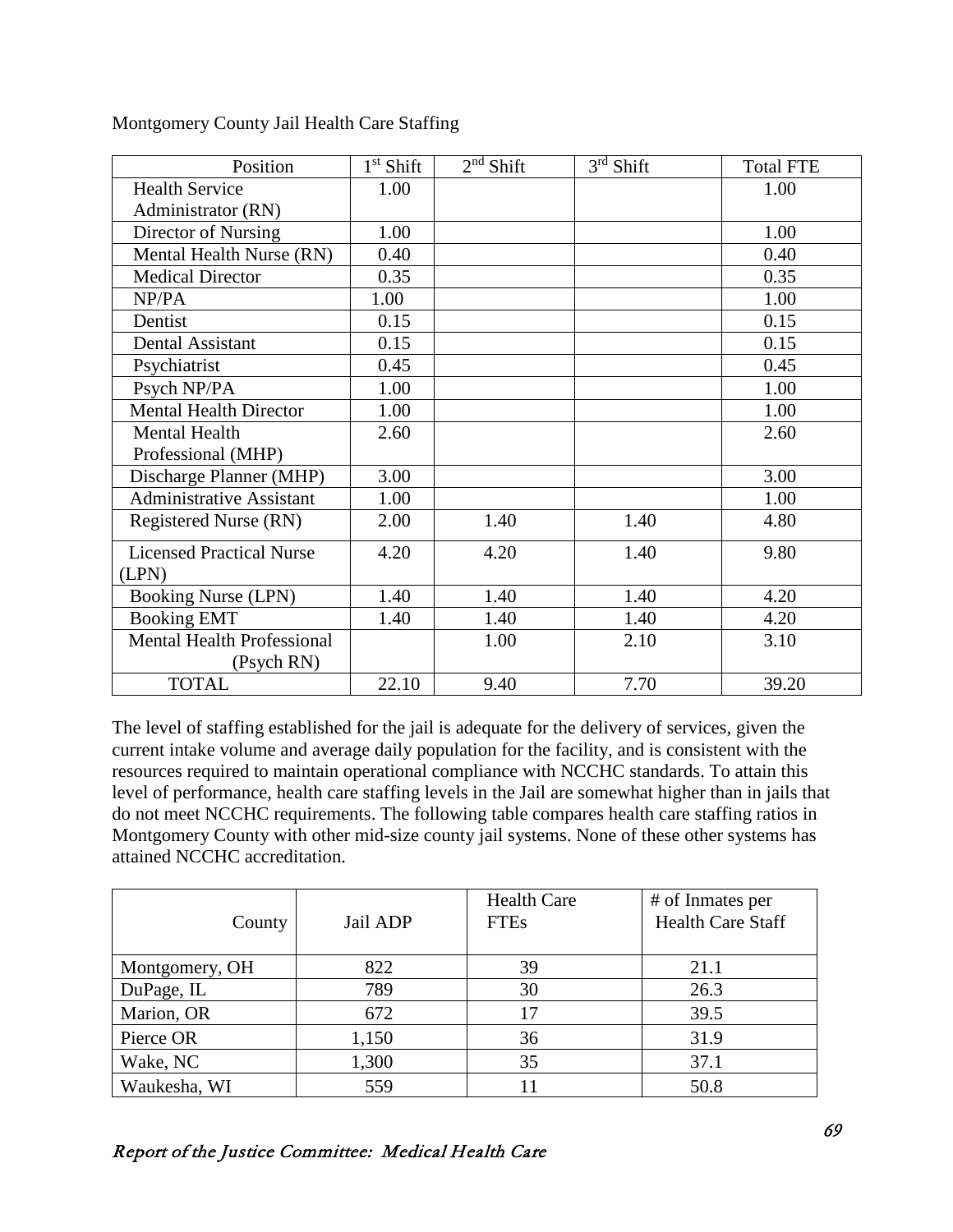While the level of staffing in the Jail is generally adequate, with the few exceptions noted in this report, the type of staff utilized may require review. The staffing pattern used in the Jail relies on the lowest acceptable level of professional credentialing for the specific job duties required. For example, the Jail's current practice utilizing LPNs to perform sick call assessments could conflict with the Ohio State Nurse Practice Act, as it may require licensed practical nurses to act beyond the scope of their license. In most jails, LPNs assist in and participate in assessments but do not perform an independent assessment, which is only within the scope of duties of registered nurses. This issue should be assessed in the context of the requirements of the Nurse Practice Act. (See Recommendation 5)

#### **INTAKE PROCESSING**

Access to healthcare services begins with the arrival of the inmate into the correctional system and the accompanying screening process. In addition to assessing obvious issues, such as injury, intoxication, or physical impairment, jail staff has affirmative responsibility to identify and document an inmate's health care status so that issues such as communicable diseases, suicidal tendencies, and continuity of ongoing treatment receive timely and appropriate responses. The objective here is to collect enough information to establish significant health concerns that may require immediate attention in order to avoid medical emergencies. These data form the basis of the inmate's medical profile and record, which will follow him/her throughout his/her incarceration. Following the initial intake screening, the inmate should receive a more detailed health assessment and examination within 14 days of admission to establish a complete medical history.

The key to an effective intake process is to ensure receipt of accurate, complete medical information from each inmate entering the system. NCCHC standards require that a trained health care professional conduct the initial assessment and the follow up exam received by each inmate. In most large jails, a trained registered nurse performs this assessment of medical needs. The screening consists of a series of questions that allow a determination as to the presence of acute problems, chronic problems, required medications, suicidality, other mental health problems, dental problems, mobility and other ADA issues, and any other issue that might affect the management of the inmate. If problems are identified, the patient should be seen by an advanced level health care provider, or at a minimum, an advanced level provider is contacted for instructions regarding the next step.

Montgomery County uses paramedics to perform this function. Although paramedics are highly skilled at responding to emergencies, performing an intake assessment is a slightly different responsibility. The preferred option would be staffing the intake with an RN, 24 hours per day, seven days per week, who is responsible for the plan and disposition of the newest intakes. (See Recommendation 6) There should also be criteria according to which patients, based on their clinical data, are determined to require a history and physical by an advanced level provider within either 24 hours, 72 hours, or seven days, depending upon the level of acuity they display. For example, complex medical problems such as type 1 diabetics or poorly controlled diabetics, hypertensives, and asthmatics should be designated acuity level 1 that requires the history and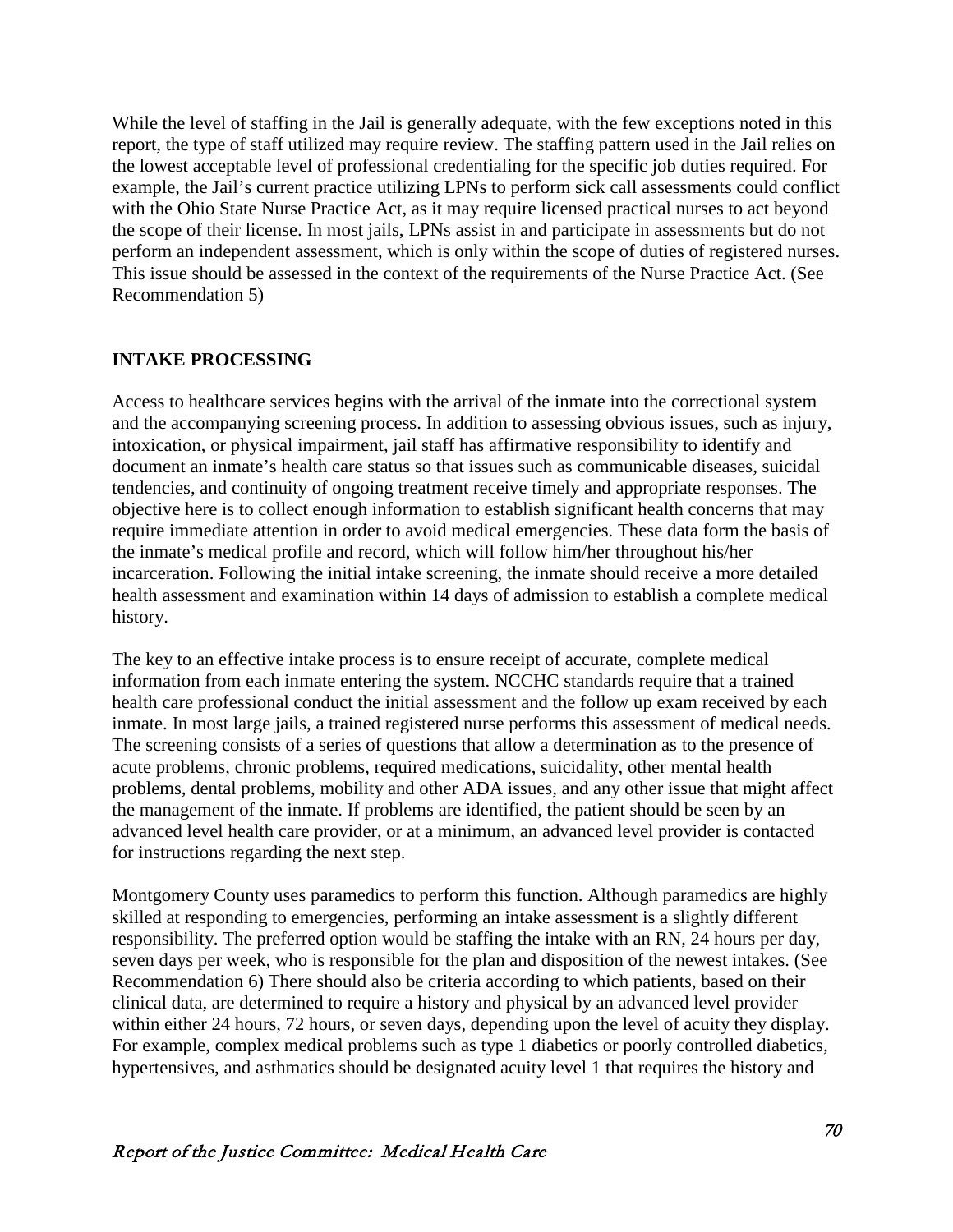physical within 24 hours. Acuity level 2, applicable to all other patients with chronic problems, should have a history and physical performed within 72 hours of intake. Acuity level 3, which requires a history and physical within seven days, would apply to those patients where there is a diagnostic question that needs more data points to resolve, such as daily blood pressure monitoring or finger stick monitoring. (See Recommendation 7)

The intake process also includes a recently implemented pre-booking screen, performed by an LPN. This process diverts people to an emergency room for medical clearance if they are in a state that is determined to be not acceptable in the jail. This is a common methodology used to deflect people who are potentially beyond the capabilities of jail health care services.

## **QUALITY ASSURANCE**

Peer review is a critical component of an effective quality assurance system. Current Jail procedures requires that the HSA, Director of Nursing, or other qualified designee conduct a biweekly review of 10% of the sick call health records of physicians, advanced clinician providers, nurses, mental health staff, and dental staff. This system is not consistent with accepted professional practices for the conduct of peer review. As a general principle, only a clinician should review the records of other primary care clinicians, dentists should review the documentation and performance of dentists, and mental health staff should be reviewing the provision of mental health. (See Recommendation 8)

#### **MENTAL HEALTH CARE**

Coordination between the mental health and medical programs has reportedly not been effective for some time. The splitting of this responsibility between two contractors, with no means to establish an effective working relationship does not serve the best interests of providing effective health care. No one provider is looking at the overall condition of an individual patient, encompassing both medical and mental health conditions. The nursing staff caring for mentally ill individuals typically does not have access to the mental health record, thereby limiting their knowledge of the mental illness of the person under their care. A system of communication between medical and mental health providers needs to be developed to ensure a holistic approach to the patient and continuity of care. Communication is difficult and recordkeeping inefficient due to the need for multiple medical records. Further, overall care and treatment planning is handicapped by the lack of a common vision or plan that coordinates both mental and medical health services into a balanced, comprehensive health program. The plan for NaphCare to assume responsibility for both the medical and mental health programs as of January 1, 2019 will be a positive step in addressing these issues.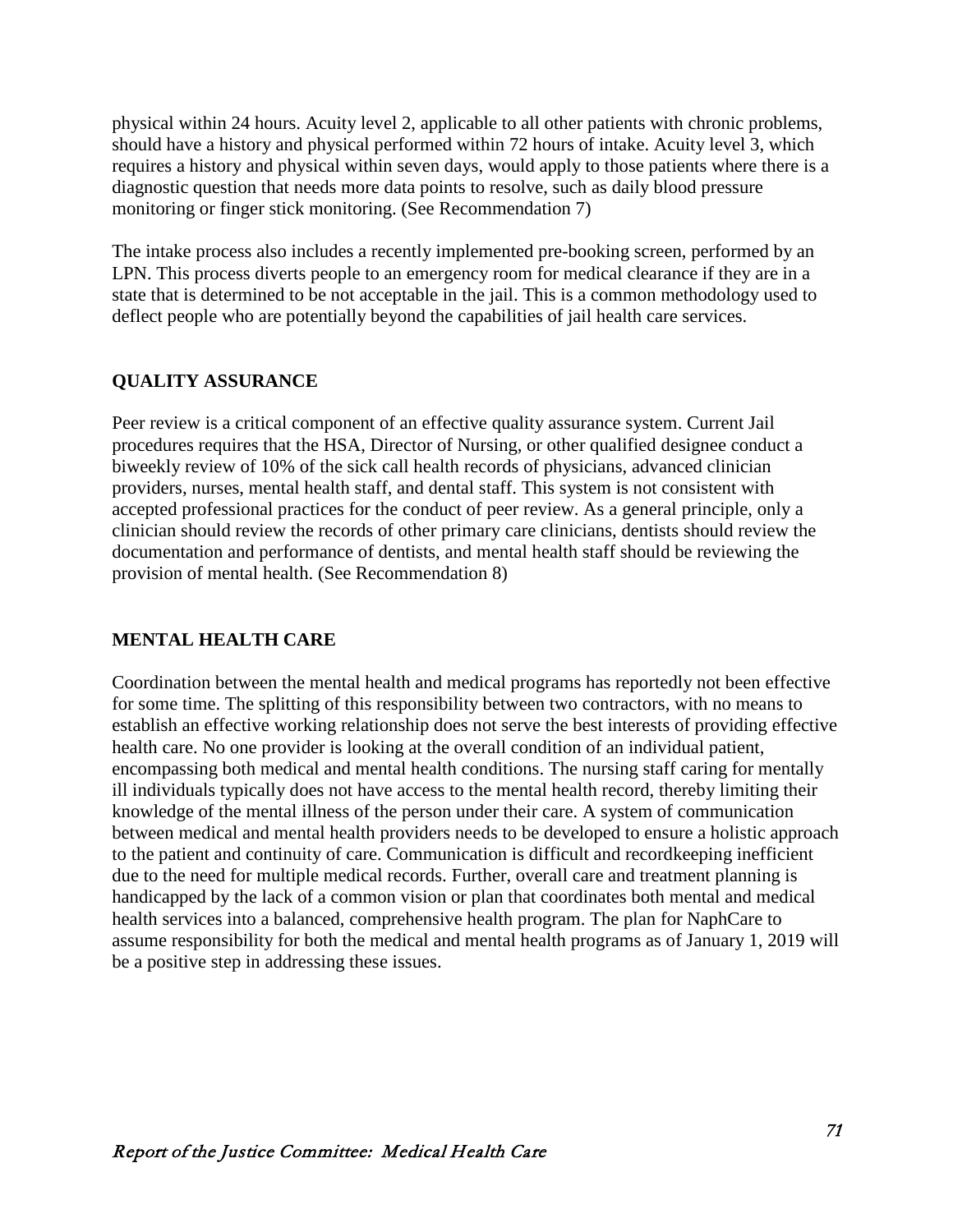#### **RECOMMENDATIONS**

- **1. Add 1.5 LPN FTEs to comply with new NCCHC sick call standards for the timely review of sick call requests.**
- **2. Plans for expansion or replacement of the current jail facility should include a professionally equipped examination room in each of the housing units as well as in the clinic area.**
- **3. Create a process for triage review of sick call cases on second shift to enable identification and treatment of emergent cases.**
- **4. Establish criteria for referrals to counseling for inmates who refuse their medication.**
- **5. Assess current LPN job responsibilities for compliance with the Ohio Nurse Practice Act.**
- **6. Add 4.2 RN FTEs to current intake staffing to manage health care screening dispositions currently conducted by paramedics.**
- **7. Establish criteria for the urgency of the history and physical based on the data collected during intake.**
- **8. Utilize peer evaluators to provide quality assurance reviews, consistent with each profession.**
- **9. The Jail and its contracted provider for medical/mental health services should provide orientation for all their employees, to include jail facility orientation. This orientation would be a coordinated effort to train employees.**
- **10. It is recommended that an annual institutional review of the use, secure tracking, documentation and distribution of controlled medications should occur within the correctional facility.**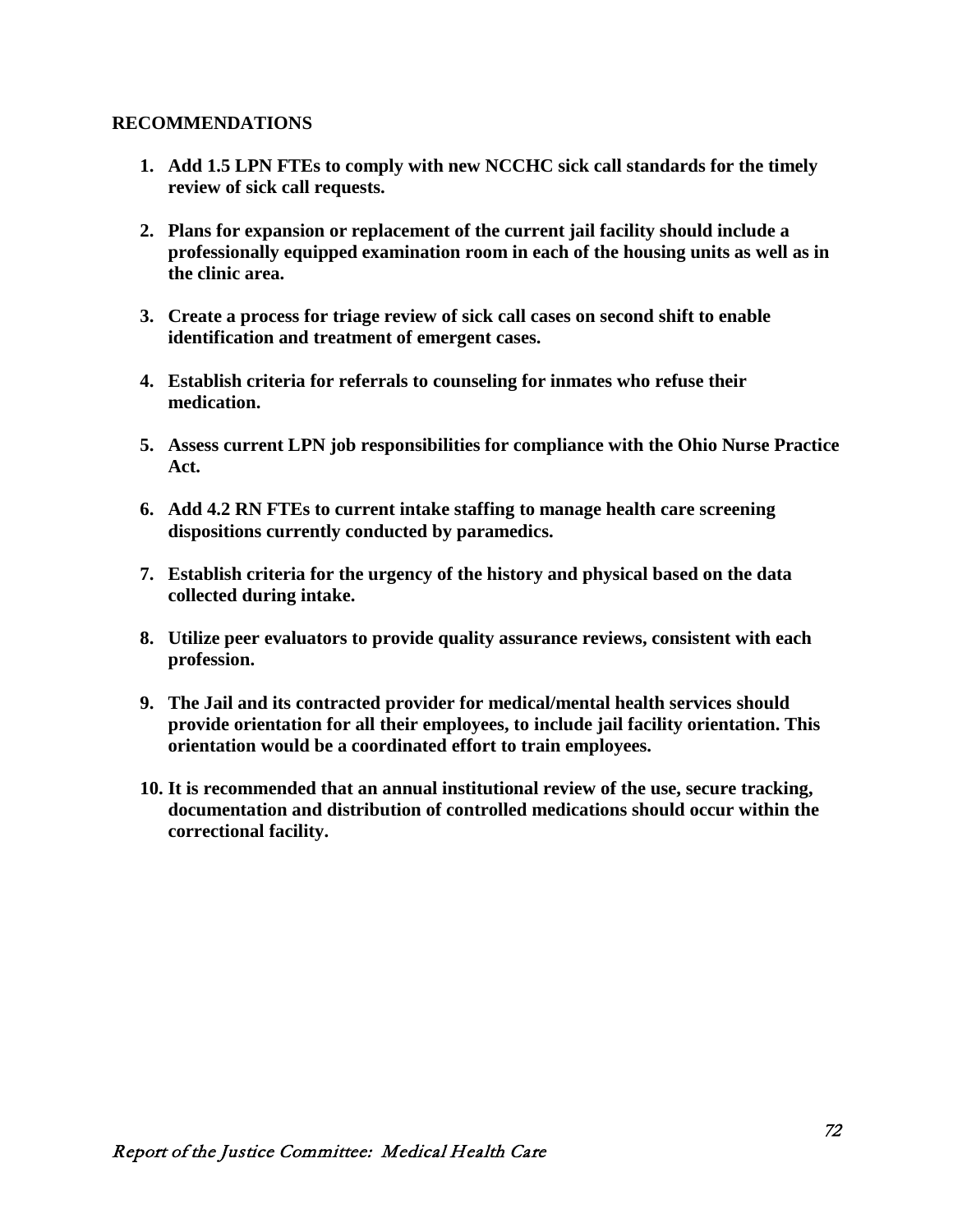# **10. Mental Health Care**

**SCOPE OF INQUIRY:** Are the inmates in the Montgomery County Jail receiving the mental health, addiction and health services needed and in a timely manner? Handling persons with mental illness and addiction issues has become a distinct point of attention in the Jail. Due to lack of adequate or effective treatment for mental illness and addiction, events even including completed suicides have occurred. One of the most critical and important issues in the jail is the number of completed suicides in the past few years. The policies and procedures are to help employees deal with persons who are mentally ill and pose a risk of harm to themselves or others. This report is divided into three main areas: facility, continuity of care, and mental health and addiction treatment.

It should be noted that this review took place prior to the new contract with the Jail's healthcare provider, Naphcare, on January 1, 2019. Under the new contract Naphcare replaces Samaritan Behavioral Health (SBH) for provision of mental health care. With these changes, and the addition of new staff, the Jail is in a position to make changes according to the recommendations in this report, as well ensure a better integration of medical and mental health care services.

#### **FACILITY DESIGN**

The facility is poorly designed with no space for mental health services or consultation. Mental health staff members are crowded into one office space. Psychiatric consultation and mental health evaluations are generally performed cell front, leading to a lack of confidentiality and impediments to full engagement with the individual participating in the consultation. There are no camera systems to allow for monitoring of individuals housed in suicide watch cells, segregation, or on single cell tiers. In addition, the cells in segregation have bars, which is a significant safety risk due to the increased risk of self-injury for individuals housed in segregation.

There are four cells in the intake and booking area designated for individuals requiring suicide precautions, two for males and two for females. The area where these cells are located is busy, stimulating, and without privacy. Individuals garbed in suicide safety smocks are in full view of other individuals.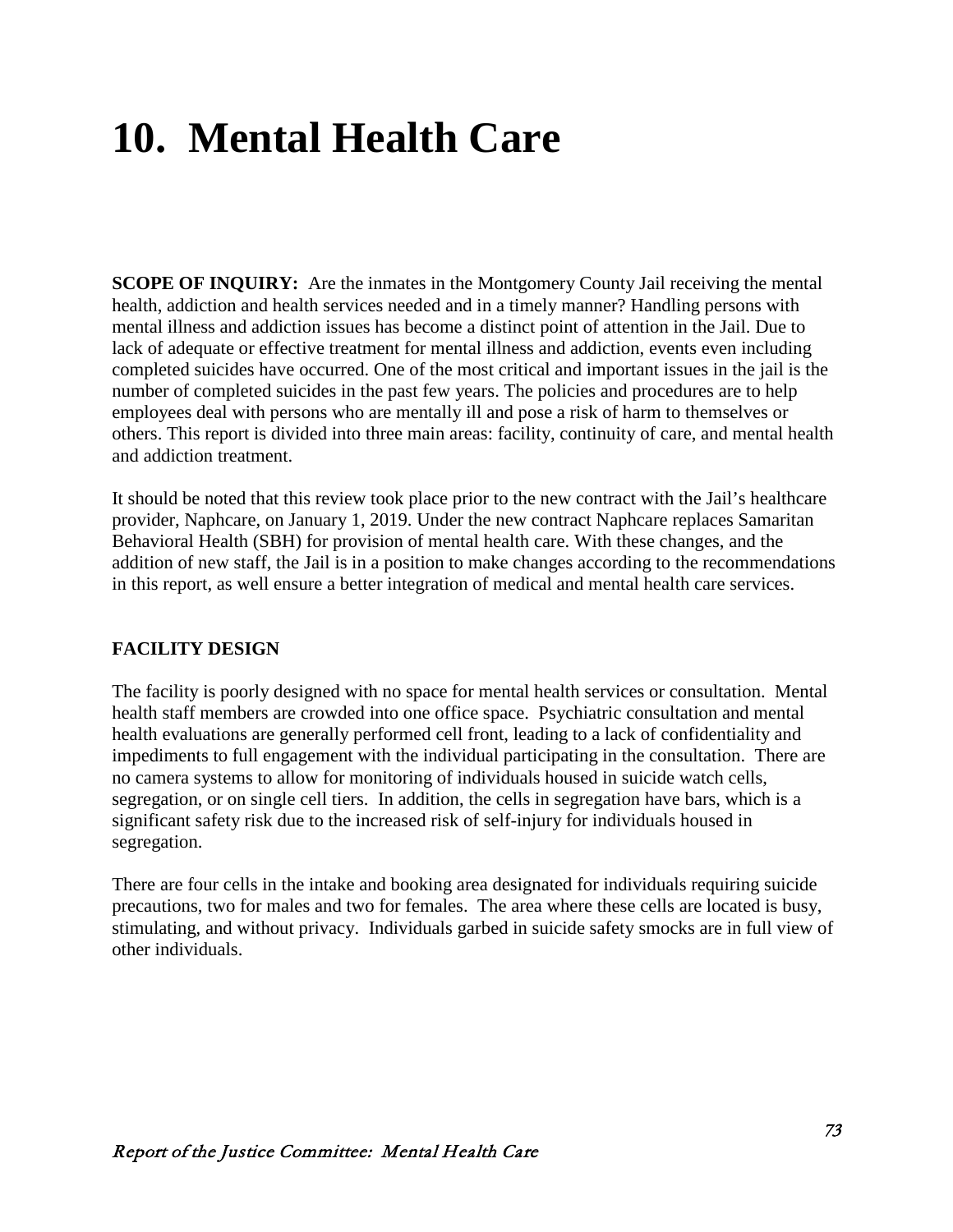#### **CONTINUITY OF CARE**

#### **1. Systems Issues**

Reportedly there are 11 different courts referring individuals to the Montgomery County Jail. Many of the court systems are not aware of what services the jail system can or cannot provide to individuals. Apparently, the courts can be demanding and make requests that are either impossible to fulfill or are a significant resource drain.

The system external to the jail tends to overuse the jail system in lieu of accessing community resources. For example, on the first day of the visit, there were 173 individuals in the facility due to probation violations. An intermediate step that could be utilized prior to admission to the jail, such as a day reporting center, could reduce this number, thus reducing overcrowding at the facility. In another example reported, the courts have sent individuals to the jail facility in order to access substance detoxification. This is a service that can and should be accessed in the community.

In an effort to address the inappropriate referrals and communication with the court systems and to improve inter-facility communication between corrections, mental health providers, and medical providers, the facility hired a treatment coordinator. The current individual in this position is well versed in the available community resources and an excellent source of information to the jail system providers.

#### **2. Intake/Screening**

Observations of the intake/screening of individuals entering the facility revealed that individuals were queried multiple times regarding suicidal ideation or mental health histories. Unfortunately, these queries were not performed privately, reducing the likelihood that individuals queried were forthcoming or honest regarding their ideations. When individuals reported a history of mental health treatment in the community, intake staff members were noted to request medical records or call the dispensing pharmacy to obtain information regarding prescribed medications so that a gap in medication administration could be avoided.

The facility admits and processes a large volume of individuals who are engaging in substance use. Currently, toxicology screens are only performed on individuals who report substance use in the previous five days or for women who report possible pregnancy. This allows for individuals to slip through the cracks and avoid identification of substance use disorders.

Interviews with facility medical, mental health, and correctional staff revealed marked communication issues between the entities, with a lack of collaboration and integration. There were monthly mental health team meetings including members from SBH, NaphCare, and corrections, where "high risk" individuals were reviewed, these meetings were of limited utility given the overall issues between the agencies and the lack of services. While some of the communication issues were the result of "turf" battles between NaphCare and SBH, other issues were related to the charting/documentation programs. For example, corrections staff utilize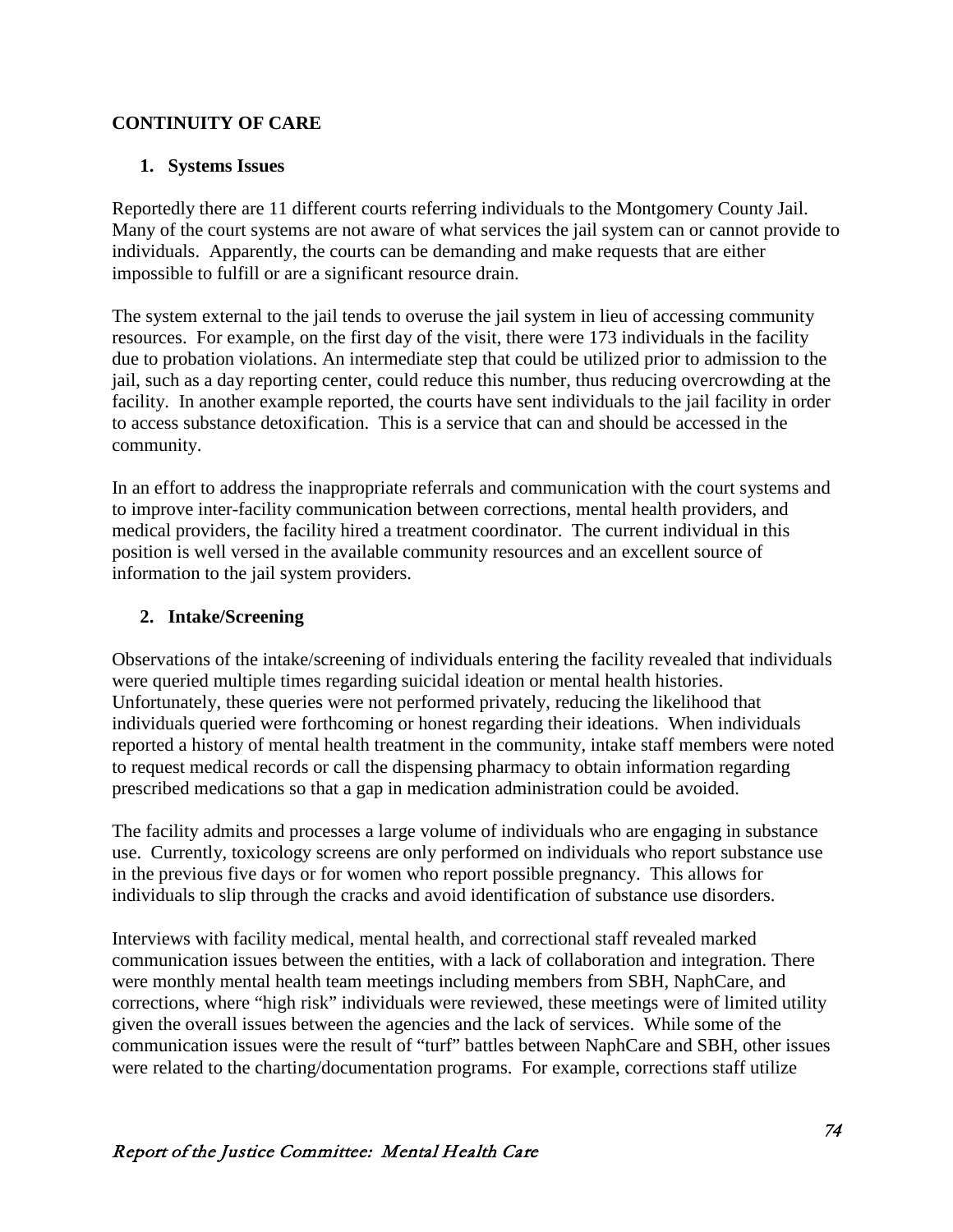Tiburon and NaphCare staff utilize an electronic medical records program, TechCare. SBH staff members enter information into both records. Much of the information regarding suicidal behavior and suicide watch status is documented in Tiburon, a program that NaphCare reportedly has limited ability to access.

Furthermore, the lack of integration between medical and mental health staff reportedly resulted in issues with access to care. For example, there was an individual who was assessed by SBH mental health staff as reporting auditory hallucinations. There was no follow-up recommended and this individual was not referred to psychiatry.

There have been increased episodes of violence. Given the lack of psychiatric clinical resources and the perceived need to reduce the use of regularly prescribed medications, there is cause for concern that the facility was relying on or overusing crisis psychiatric medications and/or physical restraints.

For the year 2017, data revealed a total of 247 incidents of inmate/inmate assault with the first eight months of 2018 showing a lower incidence at 78. It was not clear if mental health issues were contributing to these incidents of assault, as the data were not reported in a manner to determine this. What was interesting, and perhaps predictive of the issues was the use of the restraint chair. For the year 2017, the restraint chair was utilized 77 times, for an average of 6.4 times per month. For the first eight months of 2018, the restraint chair was utilized 57 times, for an average of 7.1 times per month (cf. Justice Committee report on Use of Force.) In addition, in just the month of August 2018, four individuals received emergency/crisis psychotropic medication via an intramuscular injection. These data are concerning. Improvements in psychiatric care and the mental health system could reduce the reliance on these restrictive and inappropriate methods of dealing with mental health crises.

#### **3. Staff Recruitment**

Both SBH and NaphCare had vacancies in mental health staff positions. Both entities reported difficulties in staff recruitment due to safety concerns and the reluctance of potential employees to work in a correctional environment. These are issues that are common to correctional health care providers.

#### **4. Quality Assurance**

The facility has limited quality assurance measurements performed, and those that are, are limited to the requirements of their National Commission on Correctional Health Care (NCCHC) accreditation. In June 2017, the facility was found not in compliance with requirements for suicide prevention, intoxication and withdrawal, storage of controlled medications, and care for segregated inmates. Reportedly, these deficiencies were addressed, although facility staff members were not able to access information regarding the resolution.

Per the documentation provided, NaphCare did perform one follow-up quality assurance study regarding suicide prevention. Staff interviews indicated that NaphCare has performed quality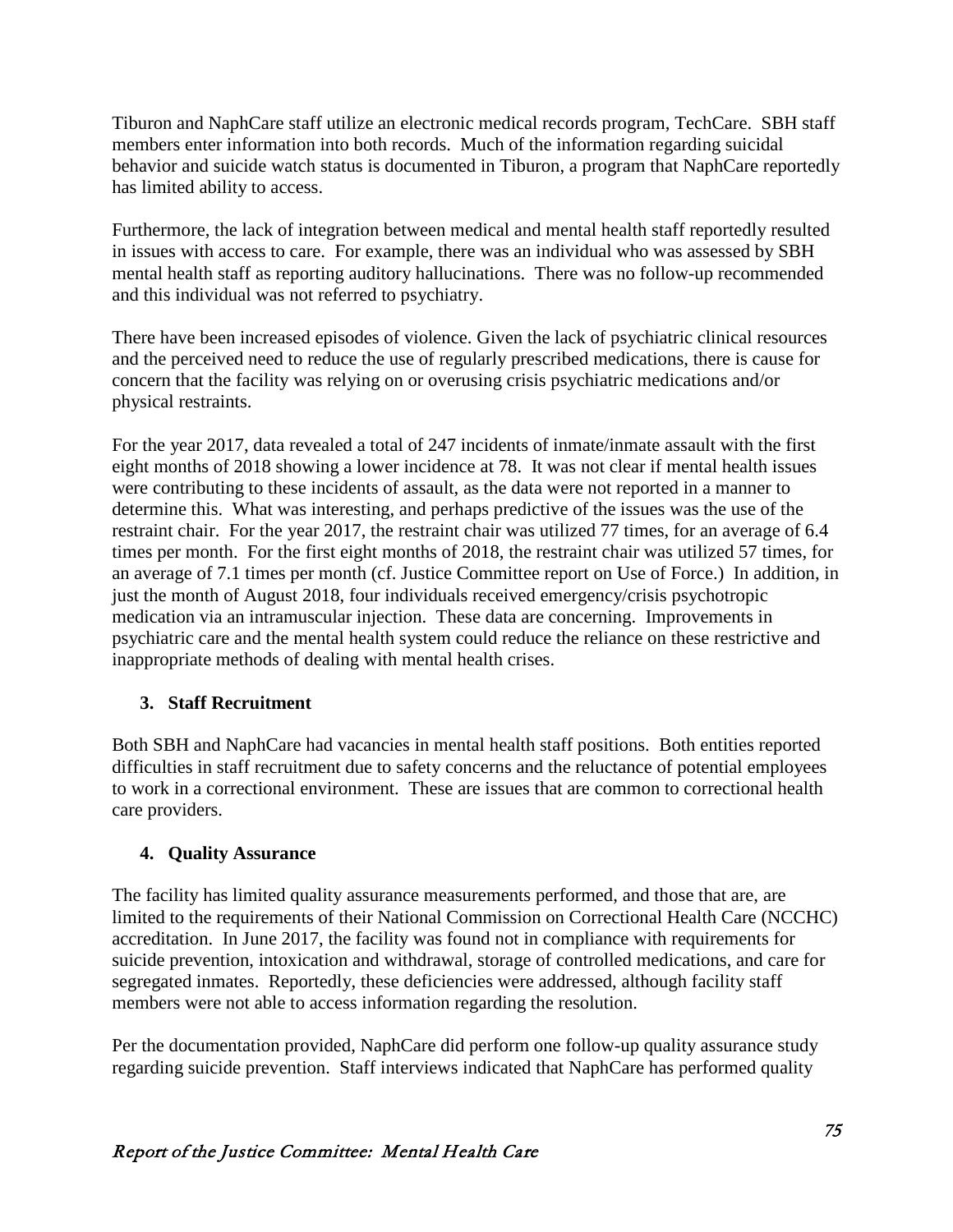assurance monitoring regarding SBH documentation that is entered into the NaphCare electronic medical record since October 2017. Per SBH staff, they were not informed of the results of these quality assurance audits, making them useless for performance improvement. Reportedly, SBH performs peer review of mental health documentation, but results of these audits were not provided

## **MENTAL HEALTH/SUBSTANCE USE TREATMENT**

There are limited options for individuals requiring acute psychiatric treatment. Individuals with acute psychiatric needs are inappropriate for the jail facility and require resources such as psychiatric treatment and mental health services that are not available at the jail facility.

The Jail can refer such individuals to an inpatient psychiatric hospital in Cincinnati. However, there is a long wait for admission, as there are limited beds and the facility serves a total of 11 counties. At the time of the visit, there were 82 individuals from the Montgomery County Jail who were receiving inpatient services. Another issue is ongoing psychiatric and mental health care once the hospitalized individuals are stabilized and returned to the jail facility.

#### **5. Mental Health Services**

There were no mental health services occurring at the facility beyond crisis assessment. Conversations with SBH providers indicated that per their contractual agreement, they were only to provide "crisis" services and response inclusive of assessing individuals for the need for suicide precautions and for the need for emergent psychiatric hospitalization (e.g. "pink slip"). Although the SBH staff members performed the required mental health evaluations of identified individuals within 14 days of admission and every 90 days thereafter, these evaluations were scant, devoid of detail, did not consistently include a review of symptoms. None of the examples reviewed included diagnoses and overall, the evaluations were not clinically useful.

It was concerning that the SBH staff indicated they were not aware of the NCCHC requirements for a full mental health assessment for individuals requiring mental health services within 14 days after identification. SBH staff leadership was concerned that if a full evaluation was performed, and treatment needs were identified, this would trigger the need for treatment that was not currently available.

There were currently no daily mental health rounds performed in administrative segregation. Interviews with individuals housed in administrative segregation indicated they had not seen a mental health provider on their unit in over a week. Discussions with correctional staff indicated that SBH staff members were seen on the administrative segregation unit two to three times per week, but that they did not regularly sign the visitor's log. Interviews with SBH staff indicated that administrative segregation rounds were scheduled and occurred weekly, with the interactions occurring at the cell front.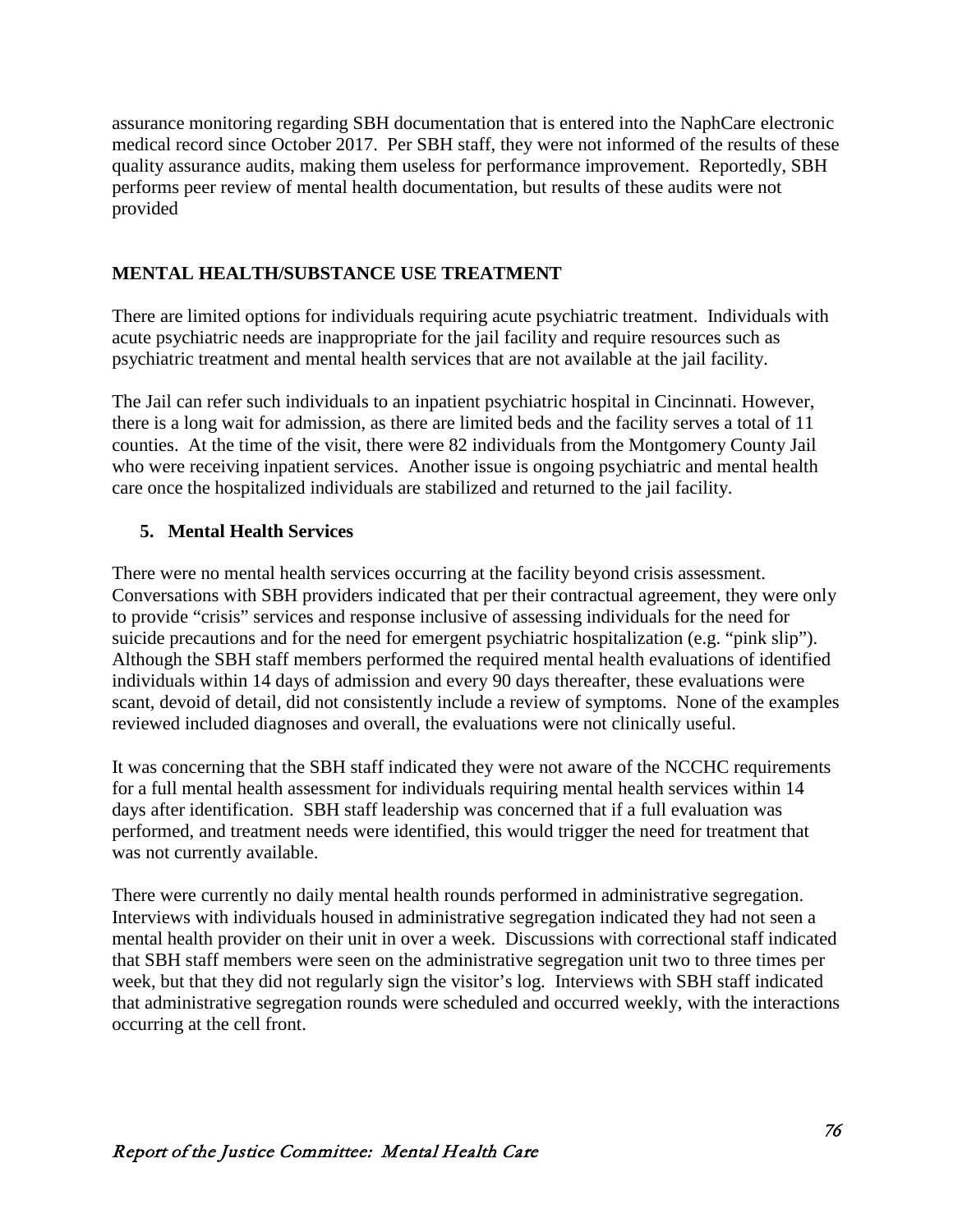SBH staff members were responsible for responding to "kites" or requests for mental health intervention from individuals. There was a list of "kites" pending response, with some waiting over seven days. Even so, as no ongoing mental health services were available, the response would not generate ongoing treatment or follow-up.

## **6. Psychiatric Services**

Psychiatric services are provided via NaphCare. There is currently one psychiatrist, providing nine hours of clinical services per week. These services occur on the weekends. A psychiatric nurse practitioner provides 40 hours of clinical services per week.

Staff interviews revealed a lack of coordination between psychiatry services and mental health services provided by SBH. The assessment evaluations performed by SBH staff were brief, devoid of detail, did not include diagnostic information, and were reportedly useless to the psychiatric providers.

Given the paucity of psychiatry clinical resources, the psychiatrist reported relying on very brief evaluations, less than ten minutes, performed cell front. It was estimated that during a nine-hour scheduled clinic, the psychiatrist saw approximately 35 individuals. As such, these psychiatric clinics were triage based. Medical records reviewed and the interviews performed revealed that medication initiation and dosage adjustments often occur in the absence of clinical evaluation of an individual. This was justified as "because if we don't, we can't keep up."

There was concern that budgetary issues, specifically the clinician's perceived need to reduce costs of psychotropic medications, were negatively influencing prescribing practices and impeding care. Clinicians reported that with reductions in the use of regularly prescribed medication there have been increased episodes of violence. Given the lack of psychiatric clinical resources, and the perceived need to reduce the use of regularly prescribed medications, there is cause for concern that the facility was relying on or overusing crisis psychiatric medications and/or physical restraints.

NaphCare staff members are responsible for determining the need for suicide precautions and for the discontinuation of suicide watch. It was documented that individuals requiring suicide precautions were in need of "stabilization," but there was no mental health treatment provided other than medication. Following the discontinuation of suicide watch, there was no mechanism for follow-up care or ongoing mental health services. In fact, three separate staff interviews discussed concerns that the lack of post-suicide watch follow-up may have contributed to a recent death via suicide.

Per the facility staff, there were a total of four completed suicides between August 2017 and August 2018. Data provided by the facility via the Significant Injury Summary Report for January through May 2018 indicated there had been two completed suicides, one incident of a suicide attempt, and 150 suicide gestures. This is likely an under reporting of the suicide attempts in the facility. Conversations with facility staff indicated that they classify a suicide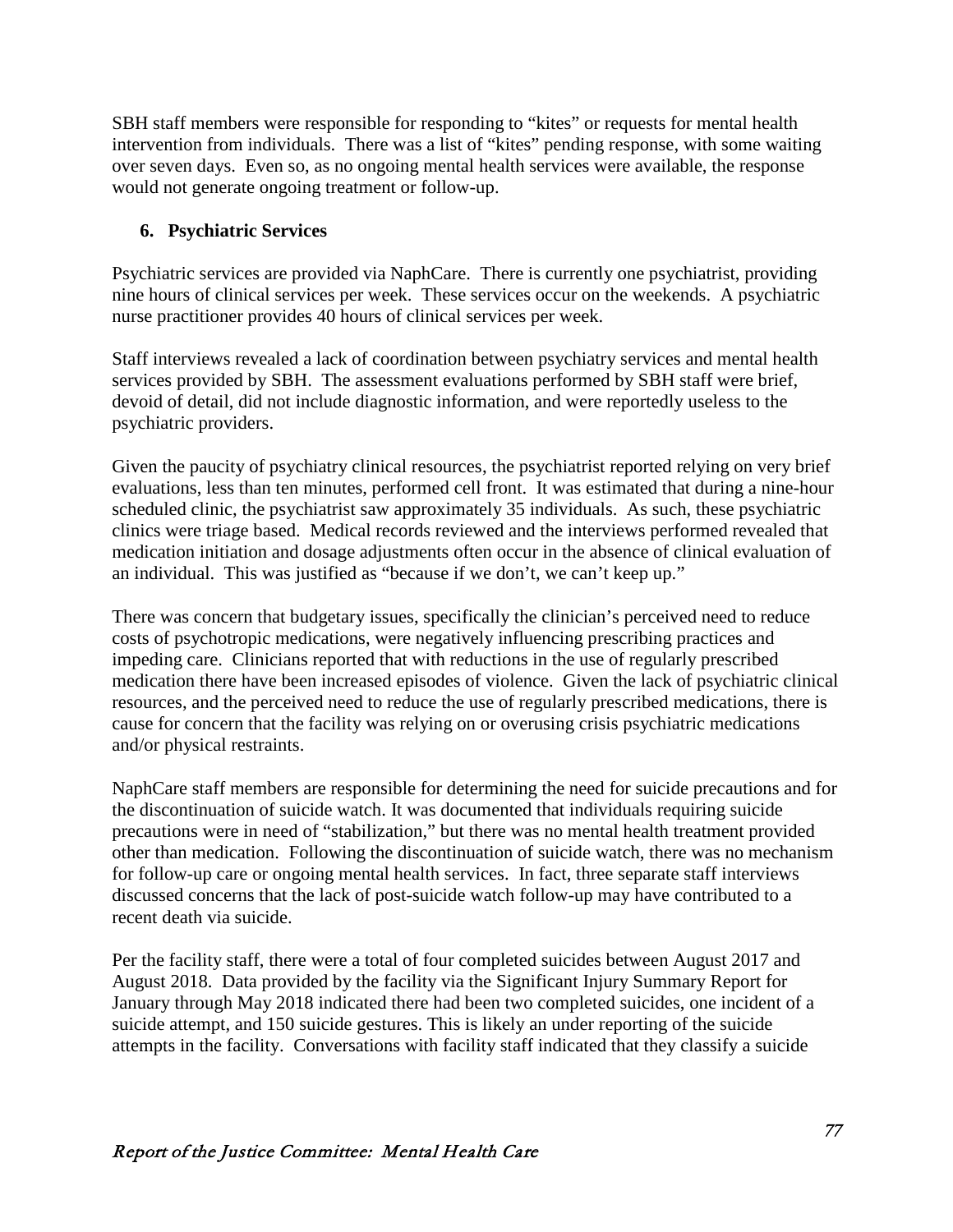attempt as occurring when an individual requires "medical treatment." Suicide gestures are classified as when an individual makes a "statement" regarding suicidal ideations.

The National Commission on Correctional Health Care survey in June 2017 indicated that the facility was not in compliance with their requirements for the Suicide Prevention Program. Further quality assurance documents provided for review indicated that issues remain. For example, per the quality assurance monitoring performed for the month of May 2018, the facility noted an overall compliance of 71%. The results revealed two areas with compliance levels less than 90%, specifically that all inmates on suicide watch have a completed risk assessment form resulted at 22%, and that a mental health evaluation is completed by a trained mental health professional resulted at 45%. There was no documentation of corrective action performed as a result of this quality assurance study, although the study recommended corrective action stating, "Health Services Administrator and Assistant Health Services Administrator to meet with SBH supervisor to discuss training of SBH mental health staff and correct procedure for filling out forms." There was no documentation provided indicating that this occurred.

Overall, the data reviewed indicated significant issues with regard to suicide prevention and highlighted the need for corrective action regarding the suicide prevention program at this facility.

In response to this deficiency the Sheriff's Office commissioned a report by Lindsay M. Hayes of the National Center on Institutions and Alternatives on suicide prevention practices. This report was issued on December 28, 2018. The summary of its recommendations is attached as an appendix to this report, and the implementations of these recommendations should be monitored.

#### **7. Substance Abuse Treatment Services**

The facility has a medical detoxification program, with anywhere from 35 to 75 individuals receiving detoxification services at a given time. The facility engaged the services of two peer support staff (one male, one female). These staff members made positive strides with regard to promoting participation in substance abuse treatment. There were limited Narcotics Anonymous (NA) and Alcoholics Anonymous (AA) groups operating in the facility along with other recovery groups provided via faith-based organizations, as well as one anger management/conflict resolution group. Given the volume of individuals requiring detoxification services, there was a need for expansion with regard to the availability of substance abuse treatment opportunities in order to expose individuals to 12-step models and engage them in treatment.

The facility has secured a contract for samples of Vivitrol medication for use by opioid addicted offenders. If an inmate is interested, NaphCare provides programming to educate them on medical assisted treatment. NaphCare will also provide the first Vivitrol injection prior to release.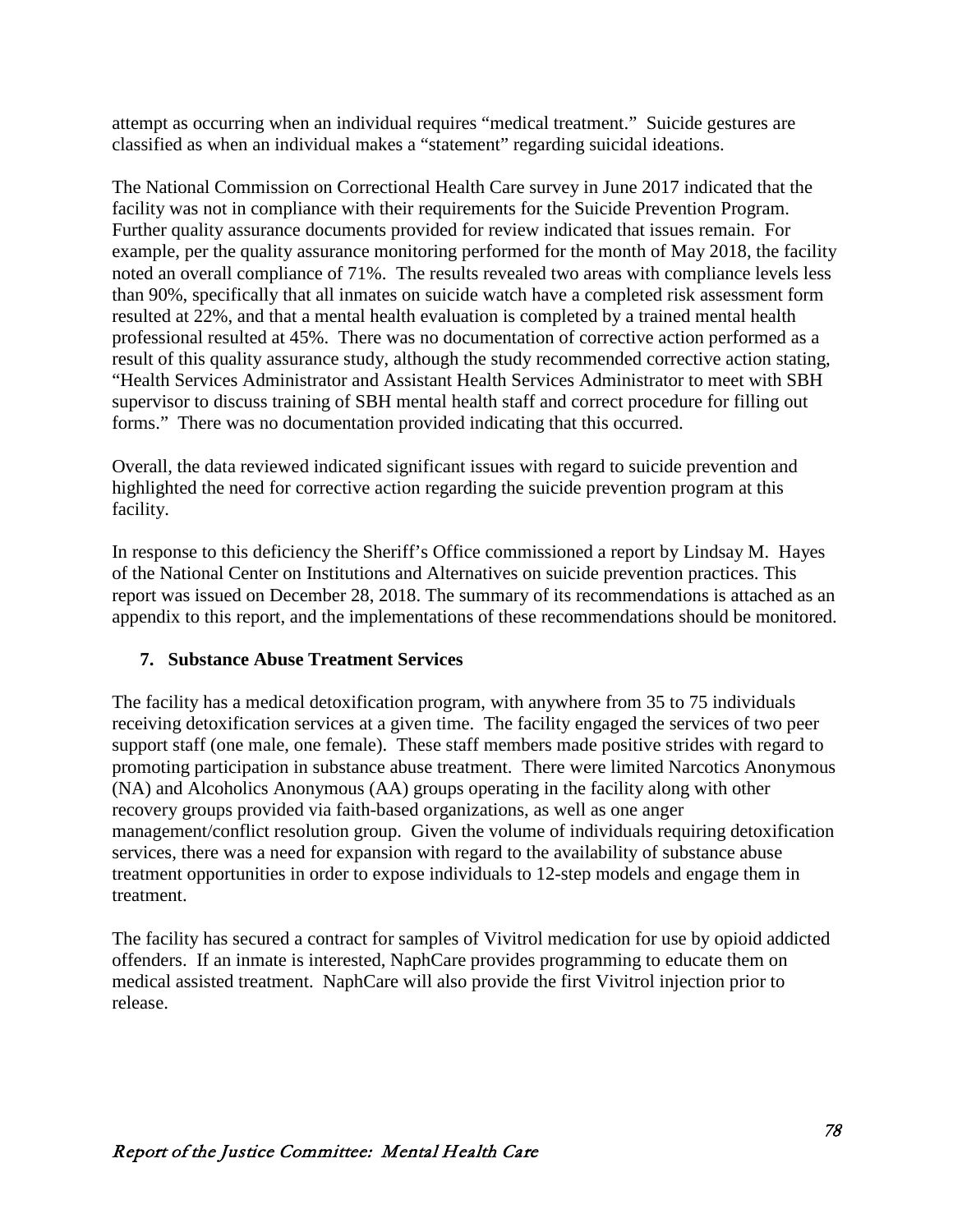#### **8. Discharge Planning**

The facility recognized the need for discharge planning, and made some attempts to provide assistance to individuals pending discharge, but given the sheer volume of approximately 2500 individuals leaving the facility in a given month, their efforts were nominal. Under a grant from the Bureau of Justice which expired in September 2018, discharge planning was provided in collaboration with SBH and Wright State University to obtain information from and provide resources to individuals with short facility stays. At the time of this review, discharge planning was provided both via Samaritan Behavioral Health and NaphCare, each with two discharge planners. Taken together, the facility performed discharge plans for approximately 300 individuals, indicating that approximately 2200 individuals do not receive any community referrals for resources.

The amended contract with NaphCare effective January 1, 2019 includes three discharge planners to handle the volume of individuals leaving the Jail.

#### **9. Medication Administration**

Reportedly, there are significant issues with medication diversion in the facility. Currently, the nurses rely on individuals to identify themselves and show their armband prior to medication administration. The armband did not have a photograph of the individual or a bar code to correspond to the medication administration record, allowing for error. In addition, there were reportedly no regular mouth checks performed other than for those individuals receiving medications via a detoxification protocol.

#### **RECOMMENDATIONS**

**The following recommendations are listed in the order of importance as viewed by the Committee. First on the list is the facility and our recommendation to enhance the ability to offer effective and efficient mental health and substance abuse services. The second recommendation is identified as Continuity of Care, with a special emphasis on suicide prevention in the jail facility. These recommendations are suggested to enhance compliance with accreditation standards and oversight of services offered to inmates. The third recommendation is treatment of mental health and substance abuse issues. This is imperative in offering programming and services relating to ongoing continuity of care. Also, the risk of suicides in the jail and the completed suicides by recent history make this on of the most serious issues.**

# **FACILITY**

**1. The facility should consider renovations to their current physical plant to decrease the reliance on barred cells. Instead, the facility should offer Plans for expansion or replacement of the jail facility should include a confined crisis stabilization/acute psychiatric care unit. This unit would include a full capacity triage, appropriate**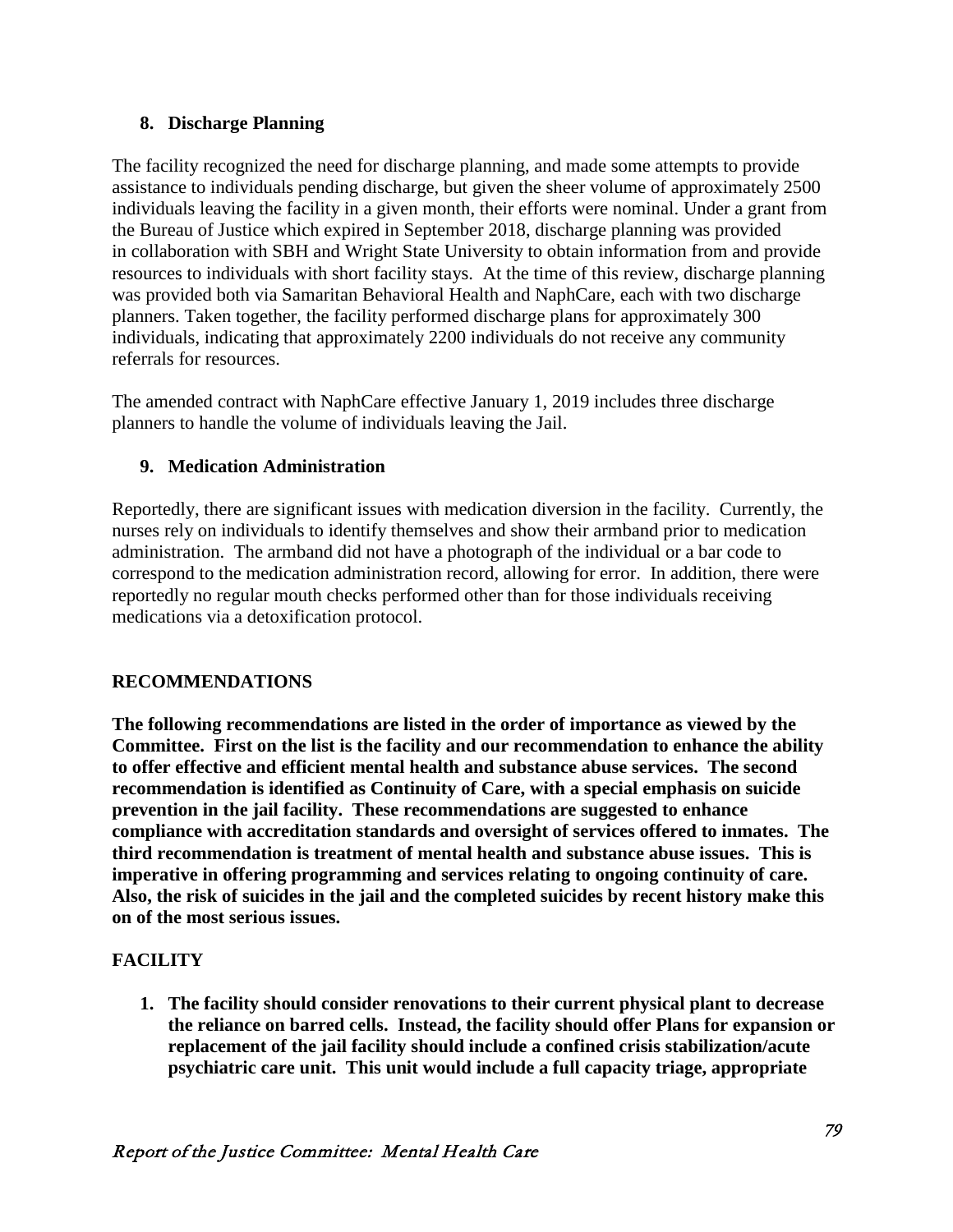**screening for mental health issues beyond self-reporting and per National Commission on Correctional Health Care (NCCHC) standards. The design should include stays of 1 to 5 days for medical detoxification of illicit drugs, as well as stabilization of those suffering acute psychiatric episodes. The area may be dedicated inside the current facility or in a separate facility, reporting that those in active detox still total, on balance more than 50 inmates on any given day and that the administration of psychotropic medications, due to increased funding from the Stepping Up initiative has doubled in the last year. A facility such as this would, space permitting, also enable local competency restoration for defendants who currently wait in the jail for a bed in a state hospital from 2 to 5 weeks. Finally, this facility would provide a healthful solution to the suicide issues in the jail.** 

- **2. Designated space for intake, screening, mental health services and psychiatric services is necessary. This space should be private, allowing for confidentiality.**
- **3. The use of monitored camera systems and adequate staffing are recommended for continued surveillance.**

#### **CONTINUITY OF CARE**

- **1. There is a need for a comprehensive quality assurance program inclusive of regular and corrective actions. The quality assurance would encompass requirements for NCCHC auditing and reviews of medical and mental health services to ensure the provision of appropriate services.**
- **2. Ensure that all medical and mental health providers have access to the same documentation systems. As of 1/1/19 all of the providers of care will be sharing the same system. Further, improved record keeping and sharing of the same, enable the implementation of improved discharge planning for immediate assimilation with treatment providers and physicians, medication administration, housing assistance, education and vocational training.**
- **3. In order to improve recruitment of quality mental health staff, the facility could consider engaging local educational institutions by offering clinical rotations for medical interns/residents, and social work/counseling students. This, along with the development of a mental health treatment environment, could help to dispel negative community perceptions and improve the recruitment of staff.**
- **4. Staffing issues have been identified by the consultants and are crucial to mental wellness addiction issues and primary medical issues in the jail. While crisis stabilization adequately staffed might solve some of these issues, ongoing medical issues as well as detection of decompensation or mental health medication and monitoring of any developing suicidal ideations, require an enhanced clinical staff. Telemedicine provides a useful, more affordable means to enhance physician**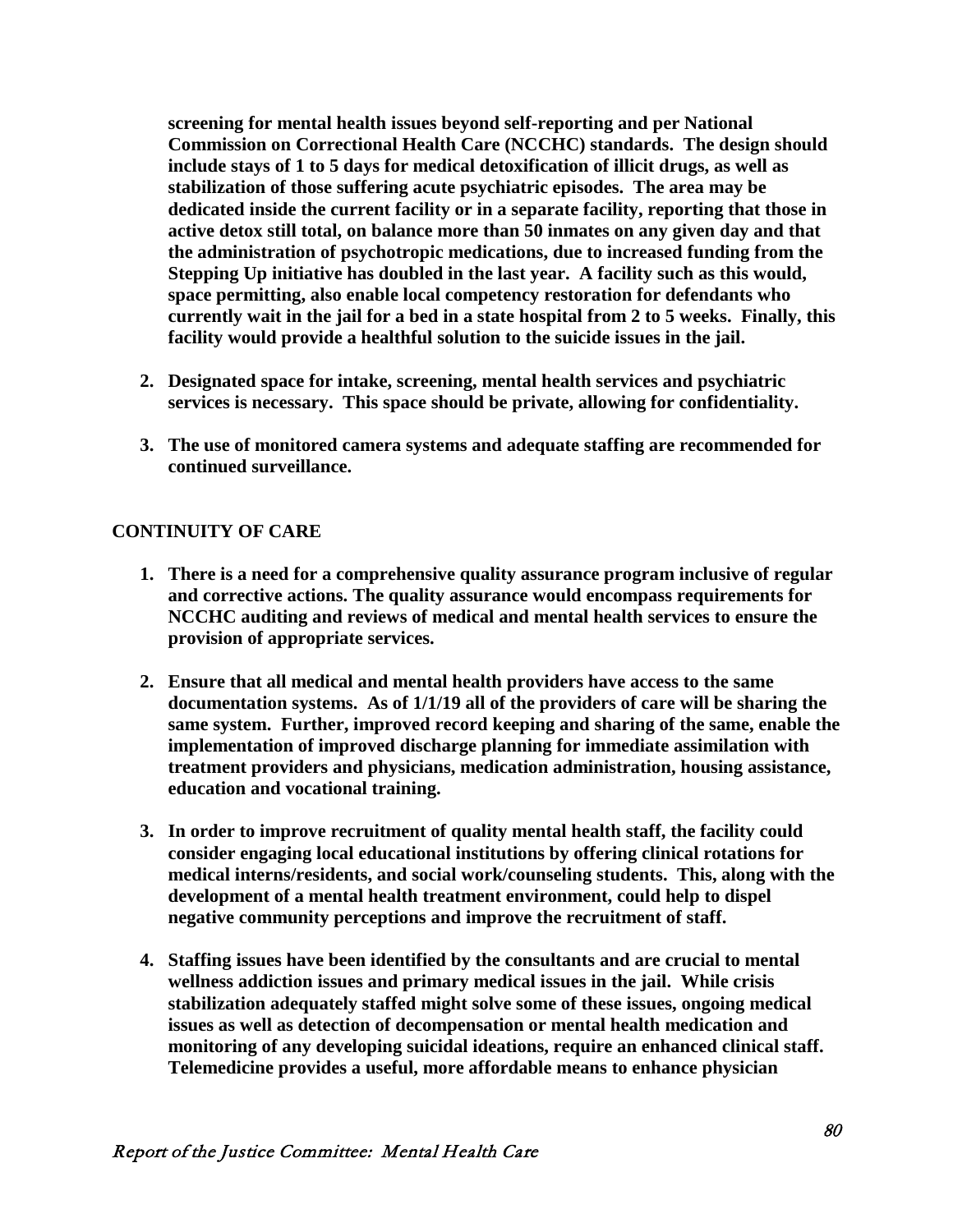**staffing. Further, attention should be given to the consultant's criticism that staffing is comprised of the "lowest acceptable level of professional credentialing for the specific job duties required, particularly regarding assessments".** 

- **5. Provide education to the 11 referring courts regarding psychiatric and mental health services available at the Montgomery County Jail. Continue the fulltime position of treatment coordinator in the jail. Encourage more transparency regarding mental health or substance abuse beds available in the community.**
- **6. For individuals returning to the Montgomery County Jail from inpatient psychiatric treatment, there is a need for ongoing mental health treatment. Given the volume of individuals requiring inpatient treatment, the facility should consider establishing a mental health unit, a program that could address the overall fragmented care within the facility with counselors to offer individual and group counseling for follow-up.**

#### **TREATMENT OF MENTAL HEALTH AND SUBSTANCE ABUSE DISORDERS**

- **1. The facility needs to provide intake, assessment, suicide evaluation, response to requests for services, mental health follow-up, monitoring of individuals in segregation or single cell tiers, and ongoing mental health care. The staff hired at the jail need to liaison with the medical and correctional staff to provide timely and integrated services.**
- **2. The facility should consider a program where the individuals are provided an armband with their photograph and a corresponding bar code that can be scanned in order to confirm their medication prescriptions. In addition, in an effort to further prevent the diversion of medication and to ensure adherence to regimens, mouth checks must be performed for all medication administration events.**
- **3. The facility should consider toxicology screening on all facility admissions. The cost is influential in that decision but could improve quality of care and getting inmates the treatment that they need timelier. This could decrease the number of preventable medical emergencies.**
- **4. The facility has limited psychiatric resources. In order to increase the availability of mental health providers, they could consider the use of telemedicine. It also offers a useful, more affordable means to enhance the physician staffing.**
- **5. The Montgomery County Jail could consider a contract with an inpatient psychiatric facility for acute treatment needs and stabilization.**
- **6. The Jail should significantly increase discharge planning to accommodate more inmates in need of mental health and other re-entry services after release.**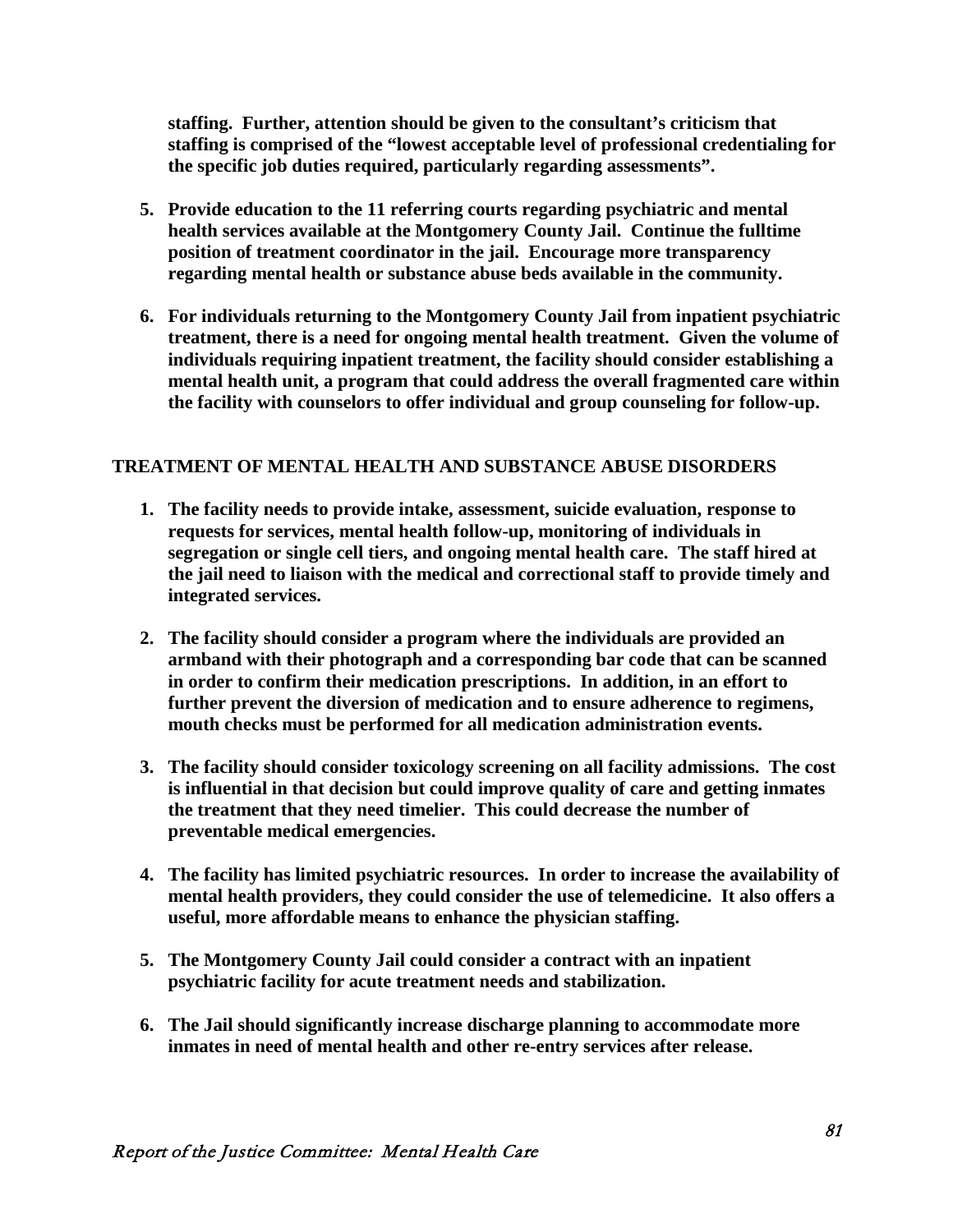#### **CONSULTANT NOTE ON REVIEW PROCESS**

This review of jail mental health service was based on interviews with facility correctional, medical, and mental health care staff, including the facility treatment coordinator, Health Services Administrator, facility psychiatrist, Samaritan Behavioral Health staff, discharge planning staff, intake/assessment staff, and peer support staff. Observations of the intake process and psychiatry rounds were also performed. In addition, individual inmates were observed and interviewed. Staff members interviewed were welcoming and appeared candid regarding the limitations and issues associated with the provision of mental health services in the current system.

Documents requested, received, and reviewed include the following:

- 1. The facility census and average length of stay.
- 2. The names of individuals requiring suicide watch status for the two weeks prior to the visit.
- 3. The names of individuals administered emergency psychotropic medications in the 30 days prior to the visit.
- 4. Intake screening and intake assessments for a sample of five individuals.
- 5. Mental health evaluations for a sample of five individuals.
- 6. Data regarding the quantity of mental health screening, mental health evaluation, and psychiatric evaluations for the month 7.27.18 through 8.27.18.
- 7. Supervision schedules for unlicensed mental health staff.
- 8. National Commission on Correctional Health Care Accreditation Report of the Health Care Services at Montgomery County Jail dated June 30, 2017.
- 9. NaphCare Suicide Watch Prevention Quality Improvement Study dated May 2018.
- 10. Samaritan Behavioral Health and NaphCare list of curriculum of mental health staff training and attendance logs.
- 11. Interdisciplinary Mental Health meeting minutes dated July 5, 2018 and August 1, 2018.
- 12. Jail Commander daily report for 8.21.18.
- 13. Significant Incident Summary Reports for 2017 and for 1.1.18 through 5.23.18.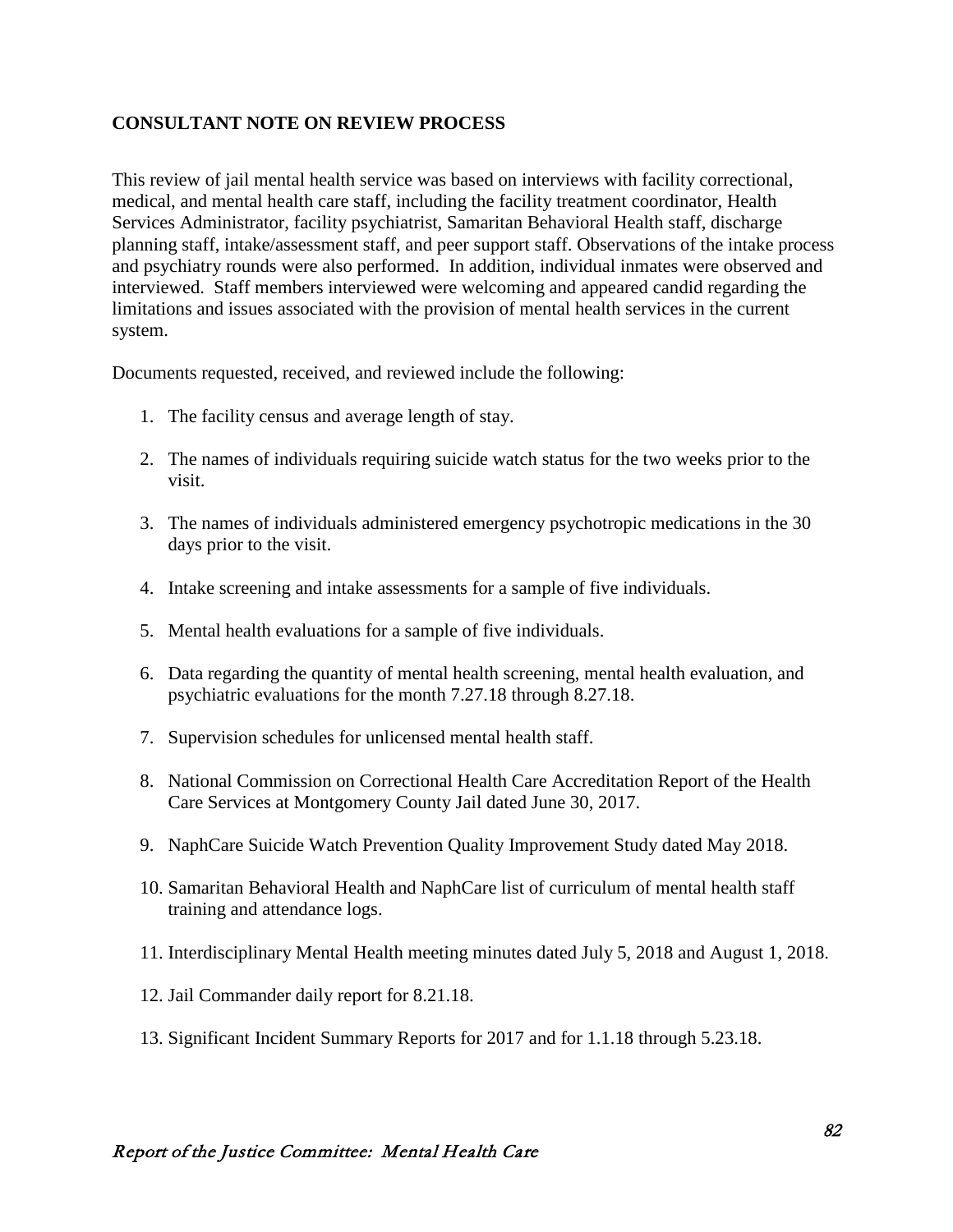- 14. Psychiatric and mental health staffing plan entitled Jail Based Behavioral Health Services Inventory.
- 15. Written description of psychiatric and mental health services available in the Montgomery County Jail entitled Jail Operations Study-Mental Health.
- 16. Policy and Procedure entitled "Suicide Prevention" effective 10.22.12.
- 17. NaphCare Health Care Policy and Procedure entitled "Intoxication, Withdrawal, and Detoxification" effective 9.19.14. This included information and protocols regarding treatment with Buprenorphine and Vivitrol.

During the visit, the facility census was 843 individuals. The Montgomery County Jail is a busy, crowded inner city jail facility. The average length of stay in the facility in 2017 was 19.59 days for individuals charged with a felony and 6.14 days for individuals charged with a misdemeanor. The facility performs a large number of intake assessments. For example, the total number of intake screenings performed from 7.27.18 through 8.27.18 was 1904. There were 402 mental health evaluations and 37 psychiatric evaluations performed during this same period of time.

At the time of the visit, medical services inclusive of psychiatry (e.g. psychiatrist and psychiatric nurse practitioner) were contracted through NaphCare. In addition, NaphCare employed one discharge planning staff. NaphCare had an open position for a mental health treatment provider. Samaritan Behavioral Health (SBH) was contracted to provide "crisis" mental health services, consisting of screening individuals and providing crisis response. SBH staff determined if individuals required enhanced levels of supervision (e.g. suicide watch status) or if individuals could be downgraded from suicide watch status, but this did not include follow-up.

Under a new contract, since January 1, 2019 NaphCare has assumed responsibility for all mental health services in the Jail.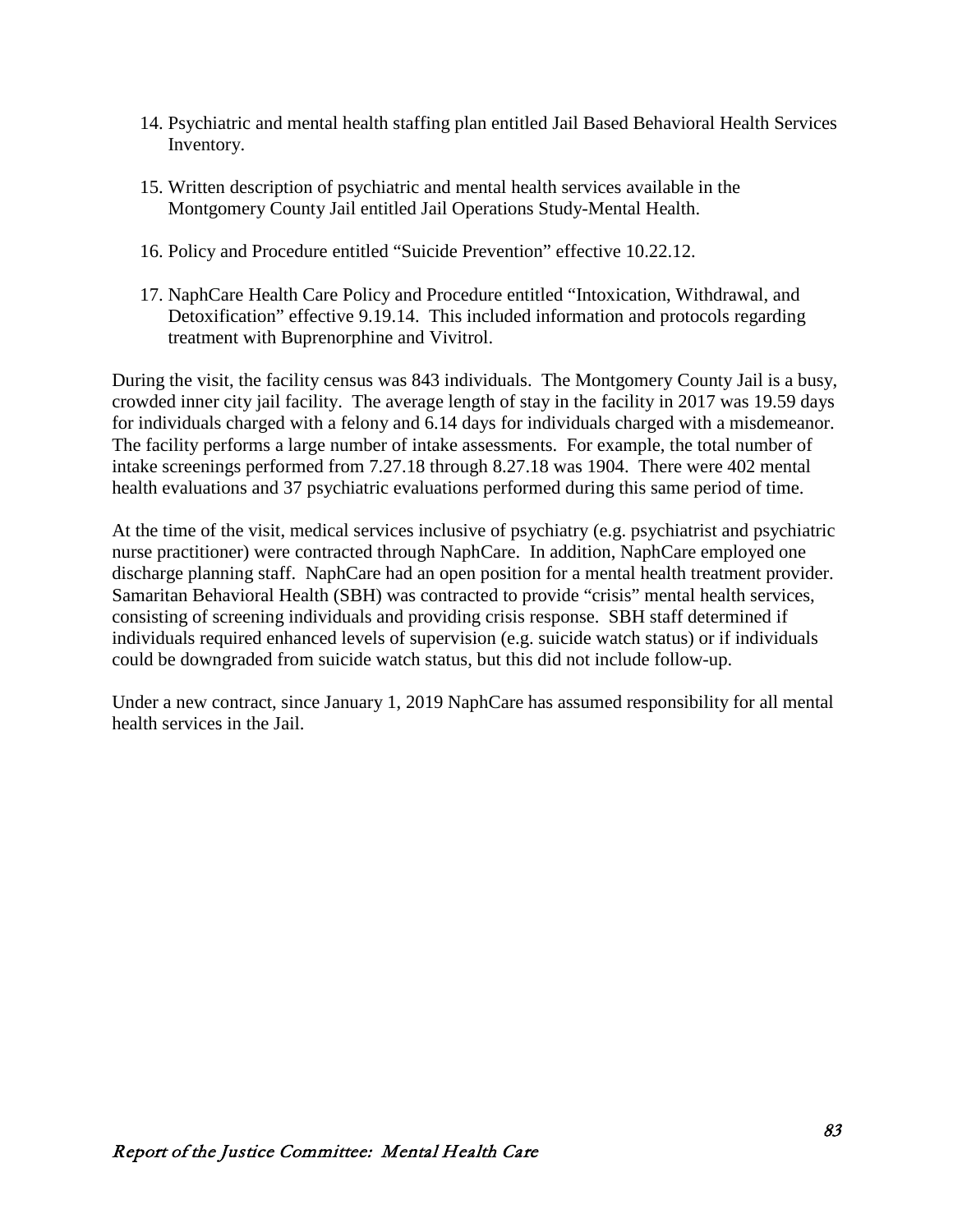# **11. Inmate Programming**

**SCOPE OF INQUIRY:** Are inmates afforded access to effective education and programs that afford them the opportunity to improve their abilities and skills necessary to change their behavior and become successful upon release?

Comprehensive and effective programming in a jail not only benefits individual inmates but can benefit the entire criminal justice system and the community by assisting inmates in their effort to be successful upon release.

#### **NATIONAL STANDARDS BEST PRACTICES**

The American Correctional Association (ACA) has detailed standards regarding inmate programming in jails. A highlight of key ACA inmate program standards includes:

4-ALDF-5A-01: Inmate programs and services are available and include, but are not limited to, social services, religious services, recreation, and leisure time activities.

4-ALDF-5A-02: The plan for inmate programs and services provides for identification and use of available community resources.

4-ALDF-5A-03: Staff are available to counsel inmates on request; provision is made for counseling and crisis intervention.

4-ALDF- 5A-04: Inmates with drug and alcohol addiction problems are provided with substance abuse programs including monitoring and drug testing.

4-ALDF-5A-05: There is a treatment philosophy within the context of the total correctional system as well as goals and measurable objectives. These documents are reviewed at least annually and updated as needed.

4-ALDF-5A-06: There is an appropriate range of primary treatment services for alcohol and other substance abuse inmates that include, at minimum, the following:

- Inmate diagnosis
- Identified problem area
- Individual treatment objectives
- Treatment goals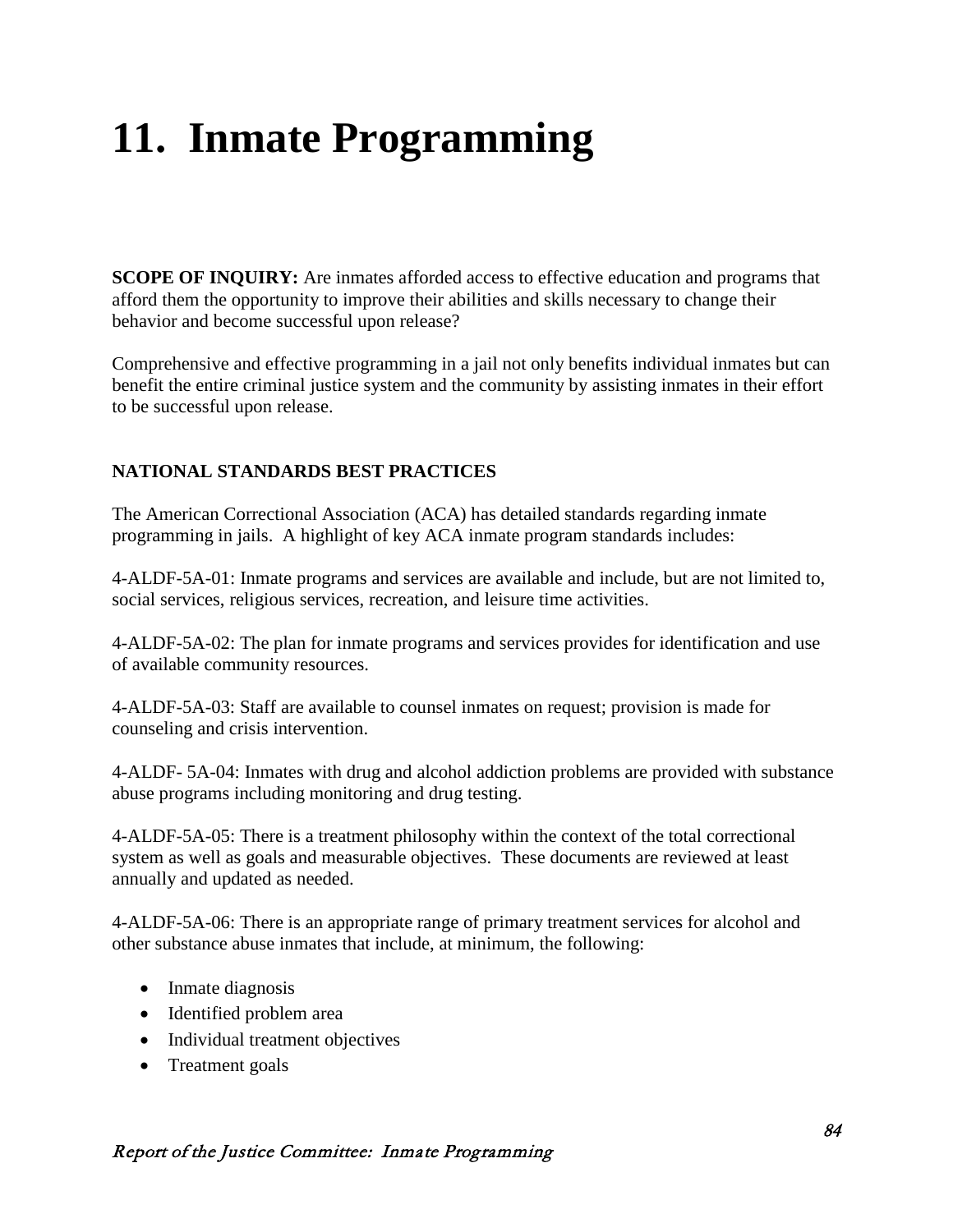- Counseling needs
- Drug education plan
- Relapse prevention and management
- Culturally sensitive treatment objectives, as appropriate
- The provision of self-help groups as an adjunct to treatment
- Prerelease and transitional services
- Coordination efforts with community supervision and treatment staff during the prerelease phase to ensure a continuum of supervision and treatment.

4-ALDF-5A-09: Inmates have access to educational programs and, when available to vocational counseling and vocational training. Educational and vocational programs address the needs of the inmate population.

4-ALDF-5B-01: Sufficient space is provided for inmate visiting.

In addition to these standards ACA also identifies expected practices for access to mail, telephone, recreation, library services, religious services and a commissary/canteen.

We note the 2016 American Correctional Association Audit found the facility non-compliant in the following program related standards:

4-ALDF-2A-64: Jail did not provide an hour of exercise per day outside of cells for special management inmates. At that time the jail had only one recreation officer and were exploring adding an additional recreation officer. The additional recreation officer has since been hired.

4-ALDF-5C-01: Similarly, the jail did not provide one hour of exercise per day outside of cells for general population inmates. The facility has since hired an additional recreation officer to correct this issue.

The following standards were found non-applicable during the ACA audit:

4-ALDF-4C-37: The jail did not offer a chemical dependency treatment program.

04-ALDF-5A-07 and 08: The jail does not offer a therapeutic community or coordinated approach to deliver treatment programs.

# **MONTGOMERY COUNTY JAIL POLICY**

There are three jail policies that specifically address inmate access to programs and services:

- Inmate Programs (5.22.1): Addresses access to religious, educational, library and recreation.
- Visitation (5.27.1): Addresses access to visitation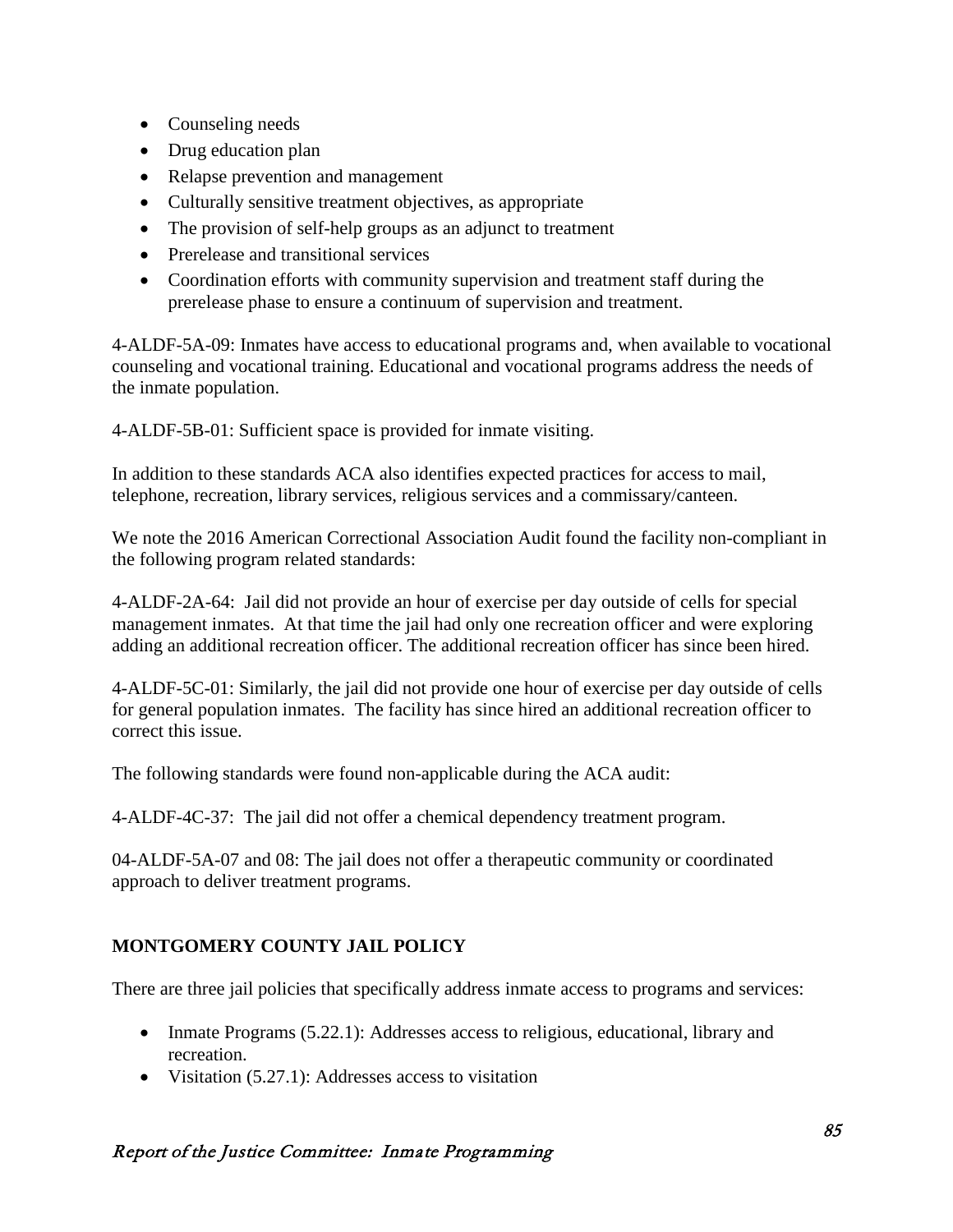• Telephone Use: Addresses access to use of telephones

Additionally, the Prisoner Counseling policy (6.8.1) provides general direction for inmates seeking medical, mental health or pastoral counseling.

# **FACILITY PRACTICES**

In the Montgomery County Jail, programs are coordinated by a Program Coordinator/Chaplain position. Our interview with the Program Coordinator/Chaplain found that the facility offers a significant number of programs provided by outside volunteers, the majority of which are spiritual based. The following is a list of programs provided:

- 12-step program for alcoholics: Provided separately for males and females.
- 12-step program for narcotics: Provided separately for males and females.
- Men's Issues: Men's issues from a biblical standpoint.
- Men's Reflections: Program for men to voice what they are facing.
- Spiritual Solutions: Provided separately for males and females substance recovery related program.
- Domestic Violence/Anger Management: provided for male inmates.
- Celebrate Recovery from the Inside: Provided separately for males and females. Merges 12 step program into 8 biblical-related steps.
- Job Readiness: Provided separately for males and females. Designed to prepare inmates for employment.
- Y.E.S. Program: Program for females with history in the sex industry provided by Oasis House.
- Circles of Recovery: Restorative justice program for females.
- Sacred Stories: For female inmates: Applies biblical teachings to practical life lessons.
- Hope 29:11: For female inmates. Biblical based program to address addictions.
- Women's Issues: Cognitive behavioral therapy for female inmates.
- Conflict Resolution: For female inmates.
- Yoga: Exercise class for female inmates.
- Abigail's Journey: Assists women and low-income families to reach independence through self-sufficiency.
- Montgomery County Ex-Offender Re-Entry: provides re-entry support to inmates.
- Alcohol and Other Drug Peer Support: Provides one-on-one sessions with inmates to discuss substance abuse issues, provides education regarding available community resources and assists in setting up referrals/services upon release.
- Vivitrol Availability: The facility has secured contract for samples of vivitrol medication for use by opioid addicted offenders. If an inmate is interested, NaphCare provides programming to educate them on medical assisted treatment and provides a formal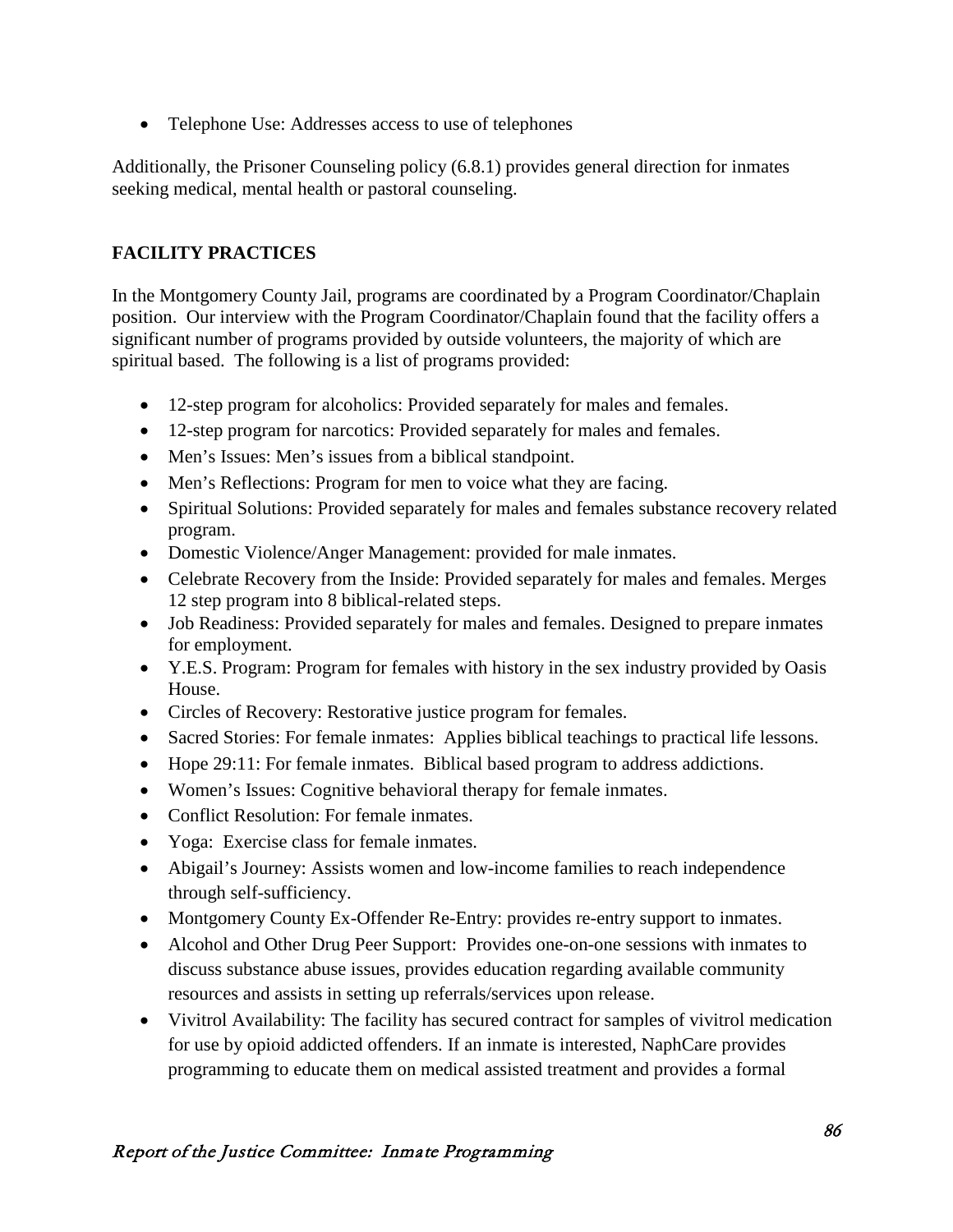medical assessment. NaphCare will also provide the first Vivitrol injection prior to release.

• A volunteer GED tutoring program is provided by the University of Dayton and offered from August through May of each year. The tutoring program provides GED instruction and testing and varies in number of participants from 3 to 20 inmates.

A daily schedule of program activities is provided by the Program Coordinator/Chaplain. Weekly program attendance statistics were also provided from November 2016 to June 2018. During that time weekly program attendance typically ranged between 200 and 400 inmates.

The facility has attempted to address substance reentry planning and case management through alternative funding sources. In 2018 Sheriff's Budget requested an Inmate Outreach Coordinator; however, this position was not funded by the County. The Sheriff's Office has since secured funding for this position from an alternate source, and is working on recruiting and filling the position. The position will develop and maintain links with community human services providers, and other agencies and organizations.

Two case manager positions are funded by an Alcohol, Drug Addiction and Mental Health Services (ADAMHS) contract with Samaritan Behavioral Healthcare. Two additional case managers were provided through a Bureau of Justice grant that expired in September 2018. Also, the jail is working with the Wright State School of Professional Psychology to develop a parenting class for offenders.

However, given limited funding levels, there are no full-time jail staff assigned to provide support to the programming needs of the inmates other than the Program Coordinator/Chaplain and two recreation officers. There is no funding for in-house substance abuse or other comprehensive educational programs.

Jails of this size typically have counseling staff responsible for assessing inmate needs and assisting them in conducting group and individual counseling as well as case management. By comparison, the Berks County Jail in Pennsylvania houses nearly 1,200 inmates and has 16 counselors on staff who are responsible for both conducting the initial risk/needs assessment as well as providing individual and group counseling. The Lucas County, Ohio jail has over 400 inmates and has 17 counselors dedicated to both initial classification and case planning for inmates. Without the funding for these staff, Montgomery County is unable to provide services such as conducting risk/needs assessments nor offer a significant amount of case management and treatment programming. Inmate risk/needs assessments such as the Level of Service Inventory-Revised (LSI-R) or the Ohio Risk Assessment System (ORAS) are beneficial in identifying offenders' risks of reoffending and pinpoint specific treatment needs that can reduce these risks.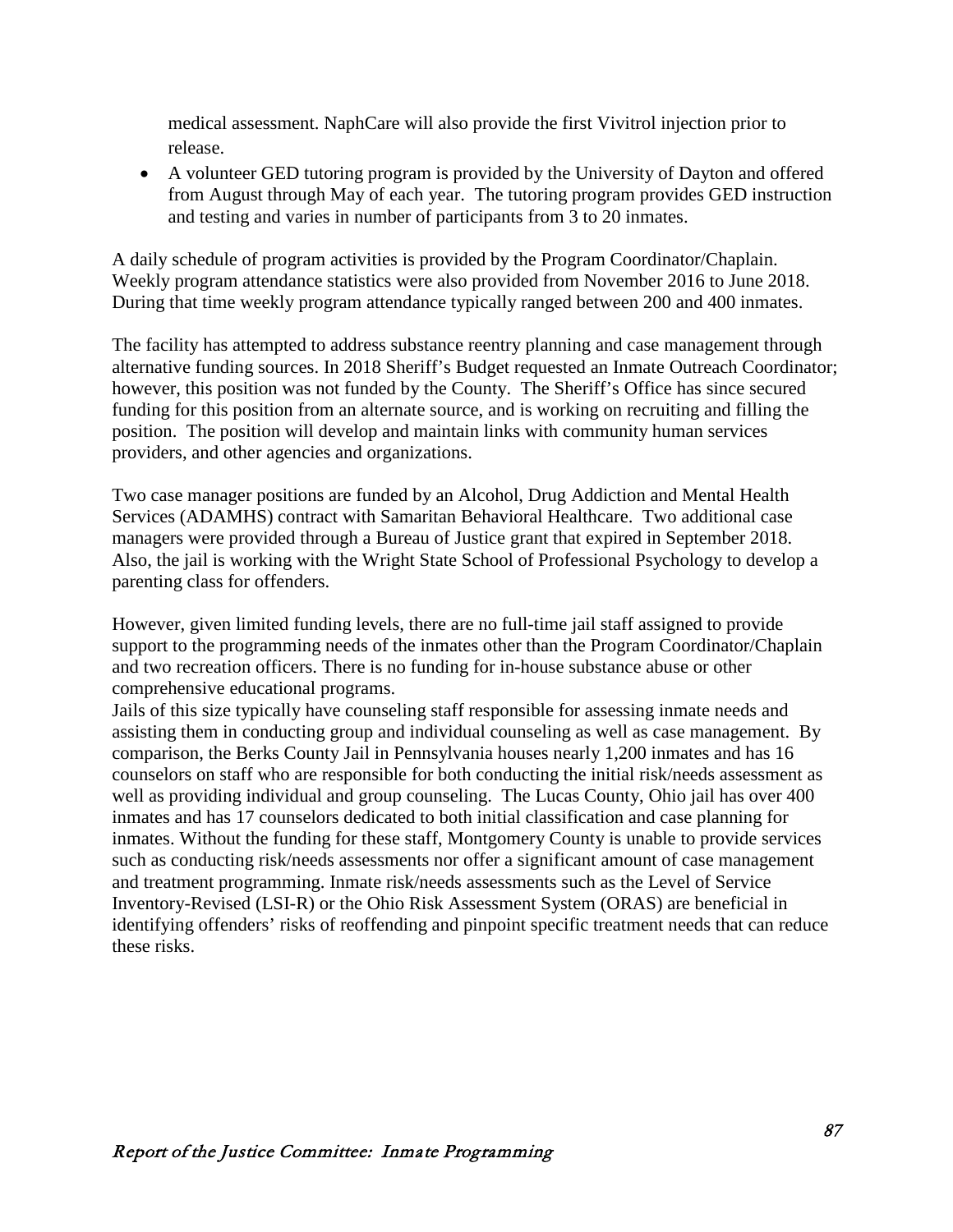#### **RECOMMENDATIONS**

- **1. The budgetary limitations of the jail have a direct impact on the number and scope of programs provided and the lack of program staff on board. Jails of this size typically have a contingent of counseling and program staff dedicated to coordinating and delivering effective programs to the inmate population.**
- **2. Jail staff should be commended for offsetting the lack of funded programs through the recruitment of a large number of volunteer-directed programs as well as the development of targeted programs supported through alternate funding sources.**
- **3. Funding should be provided to significantly increase counseling and program staff and to provide evidence-based programming for counseling and addiction recovery. Further partnering with outside community organizations for provision of services is also recommended. A screening process should be introduced for volunteers offering programs within the Jail.**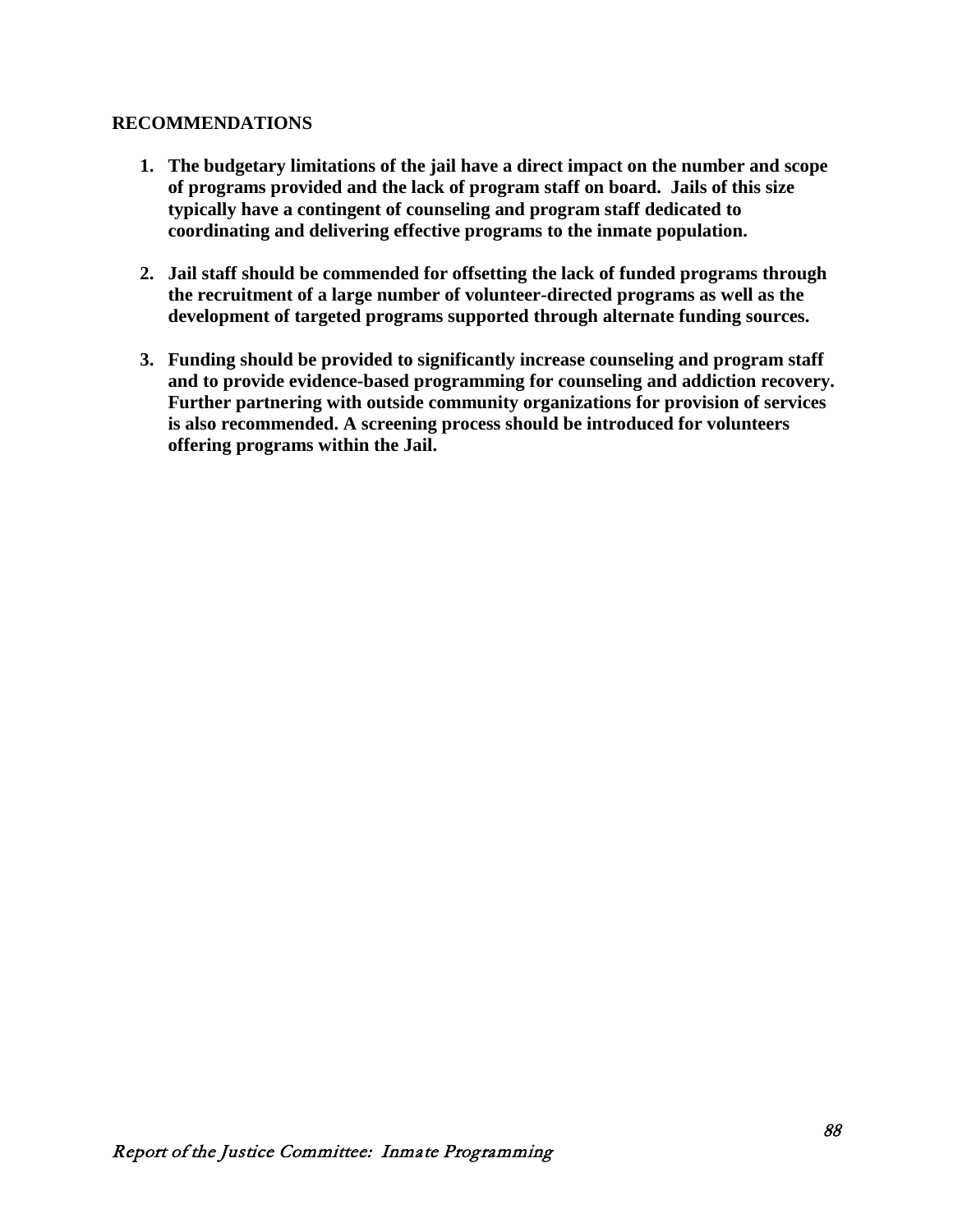# **12. Compliance**

**SCOPE OF INQUIRY:** Are there sufficient processes in place for inspections and audits, both internally by Sheriff's personnel and externally by state and national auditing entities, to ensure compliance with laws, policies, and local and national standards?

#### **OHIO DEPARTMENT OF REHABILITATION AND CORRECTIONS BUREAU OF ADULT DETENTION**

The Bureau of Adult Detention is responsible for auditing to ensure local jail compliance with Minimum Standards for Jails in Ohio. In accordance with ORC 5120.10 and OAC 5120:1-7-01, the Bureau is responsible for:

- [Creation of minimum standards for jails](http://codes.ohio.gov/oac/5120%3A1-8)
- Investigation and supervision of county and municipal jails and workhouses.
- Inspection of jails to ensure compliance with the "Minimum Standards for Jails in Ohio".
- Approval of plans for the renovation or new construction of jails, workhouses, and municipal lockups.
- Assistance with acquiring funds for the construction and renovation of county, multicounty/municipal jails or workhouses.

The Bureau conducts, at a minimum, an annual review of jail performance in Montgomery County with regard to compliance with the minimum standards referenced above. The most recent Bureau audit reviewed for this report was conducted in 2016. The audit focused on selected standards in the following areas: reception and release, classification, security, housing, sanitation, environmental conditions, communication, visitation, medical and mental healthcare services, food service, recreation and programming, inmate discipline, administrative segregation, grievance, staffing, and staff training. During that audit the census at the jail was 791 inmates. The audit indicated that the recommended housing capacity for the jail is 443 based upon total living space and requirements, thus indicating that the facility was severely overcrowded at that time.

The Jail was determined to be in compliance with the majority of the Ohio Minimum Standards. Issues identified as noncompliant mostly relate to overcrowding and insufficient living and recreation space. Additionally, noise levels exceeded recommended decibel levels and evening lighting levels did not meet standard requirements. The audit made clear that standards noted as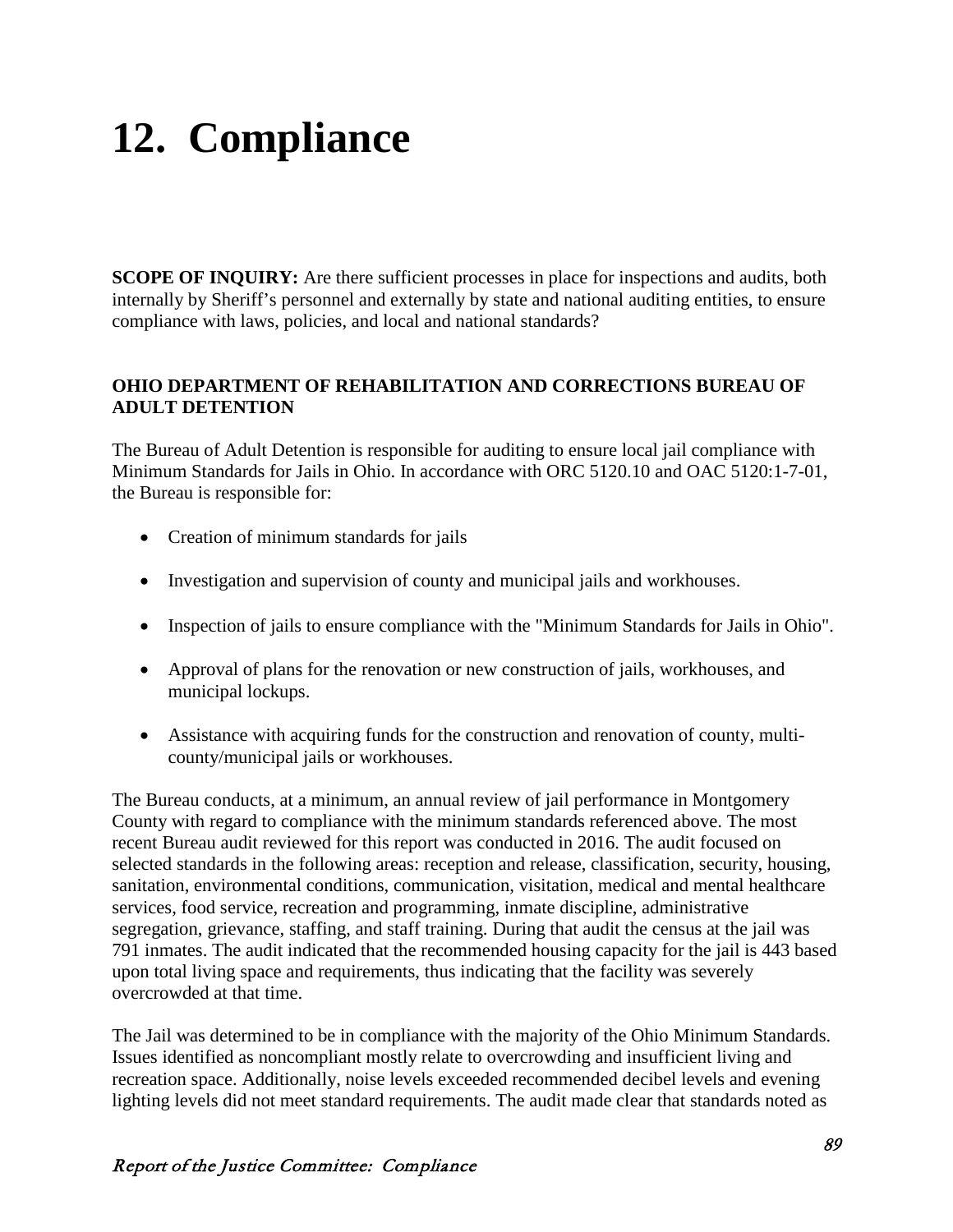Essential Standards were in total compliance. A total of eight important standards were found not in compliance. The audit suggested that a plan of action be developed to come into compliance with all standards.<sup>[6](#page-96-0)</sup>

## **GRAND JURY INSPECTIONS**

Ohio Revised Code (ORC) 2939.21 requires grand jurors to visit the County jail on a quarterly basis to examine its condition and inquire into the discipline and treatment of inmates, their habits, diet, and accommodations. They shall report on these matters to the Court of Common Pleas in writing. The Clerk of Court of Common Pleas shall then forward a copy of the report to the Ohio Department of Rehabilitation and Corrections.

Six of the most recent grand jury reports were reviewed to determine the opinion of the grand jurors as to the condition of the jail with regard to the above-mentioned issues. Participating grand jurors are asked to rate the following as either "good", "adequate" or "poor": inmate accommodations, inmate activities and treatment, inmate meals, condition of jail, general cleanliness, inmate discipline, and inmate grievance process. There is also a section on the form for comments or suggestions. The majority of the ratings reviewed fall into the category of either good or adequate. There are few poor ratings. The main concerns referred to the condition of the physical plant and maintenance. Plumbing issues, roof leaks, and airflow concerns were registered by a number of the jurors. Also, in a few instances concern was raised about the need for more mental health programming and services. The inspections do seem cursory and are conducted by citizens who generally have little knowledge of correctional operations. Nonetheless, it appears that the quarterly inspections are occurring as required according to the Revised Code.

## **COMMISSION ON ACCREDITATION FOR CORRECTIONS (CAC) OF THE AMERICAN CORRECTIONAL ASSOCIATION (ACA)**

Accreditation by the American Correctional Association is the gold standard when measuring correctional performance. The standards were first issued in 1974 and are revised and updated annually to ensure that the best possible practices are included. The standards require correctional organizations to meet performance-based objectives. This is done through the establishment of policies and procedures which guide practices consistent with the national standards. The determination of accreditation is an elaborate process that tests the professionalism and performance of correctional organizations. Facility staff must prove to the reviewers/auditors that the practices stated in policy are actually carried out by staff on a daily basis, and there are over 300 standards to meet in the process. The standards relevant to the Montgomery County jail are the Performance Based Standards for Adult Local Detention Facilities, Fourth Edition (4-ALDF), which were established in June 2004 and are updated annually.

<span id="page-96-0"></span> <sup>6</sup> Bureau of Adult Detention letter to Sheriff Phil Plummer, Subject: 2016 Annual Jail Inspection, Stephen Holland, State Jail Inspector.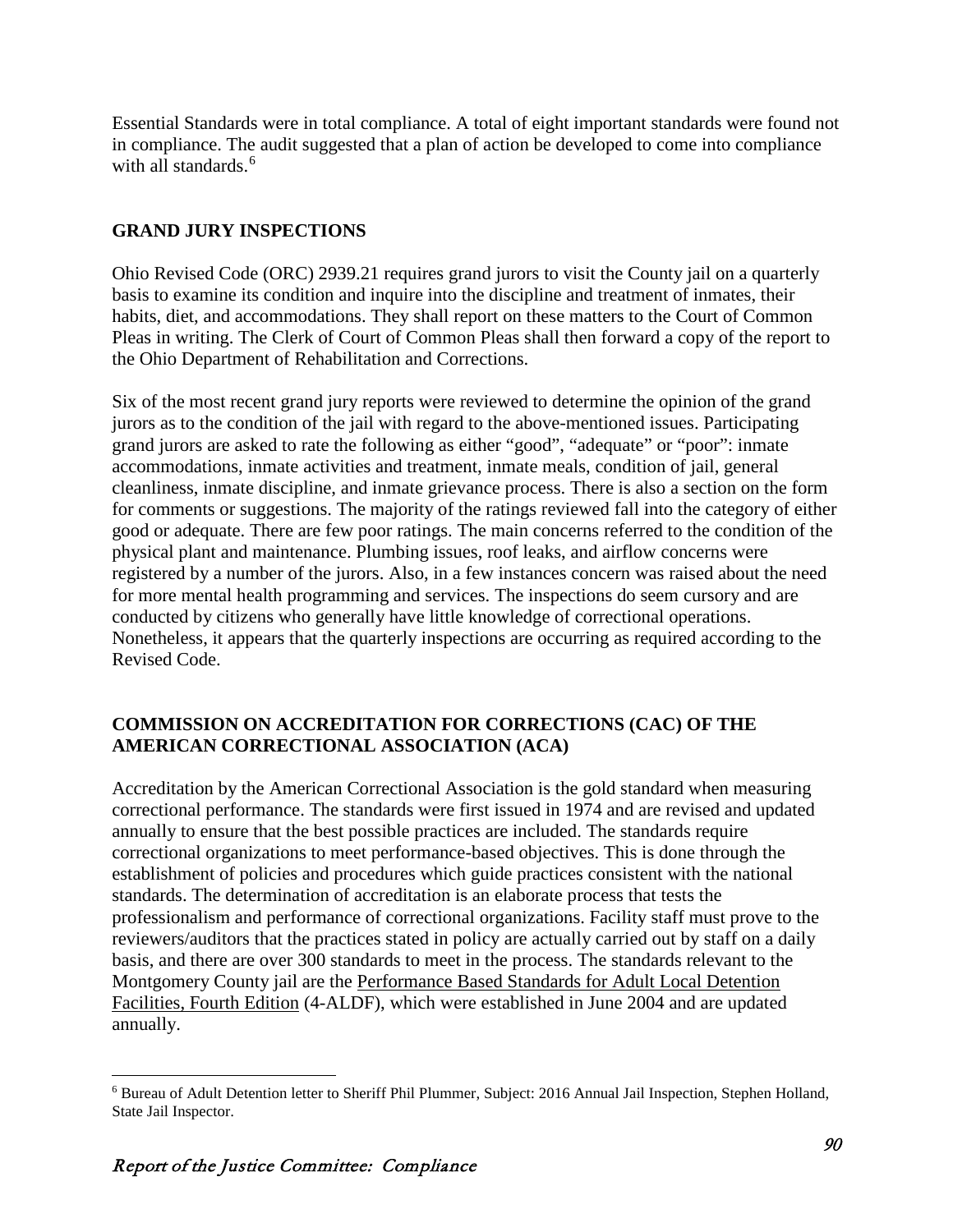The Montgomery County Jail is an accredited facility, meaning that it has passed all mandatory standards and at least 90% of the remaining non-mandatory standards. Accreditation award letters were reviewed for the 2013 accreditation and for 2017, the most recent. The Audit Report indicated that the facility complied with 59 mandatory standards and 275 non-mandatory standards. Thirteen standards were in noncompliance at the time of the audit. Accreditation was awarded because the facility met 95.4% of the non-mandatory standards.

Noncompliant standards mainly were due to overcrowding at the facility and the inability of the facility to meet space requirements for cell size and recreation areas. Certain standards related to the housing of juveniles were noncompliant as well. A standard related to daily recreation for inmates was also found in noncompliance. The facility's action plan was to hire an additional recreation officer to ensure that inmates received out-of-cell time consistent with the standards' requirements. Another standard found in noncompliance was a requirement to provide an orientation program for new health care staff. An action plan was developed to address the deficiencies in all noncompliant standards other than those related to overcrowding and physical plant deficiencies.

The audit did reveal some concerns registered by staff members regarding use-of-force cases that are now in litigation, the condition of the physical plant (plumbing leaks, mold, air flow) and staffing deficiencies resulting in inadequate staff supervision of inmates. Inmates registered complaints about the physical plant conditions, availability of recreation, adequacy of the law library, and medical care. These concerns were noted, but didn't affect the accreditation. Overall the audit was successful and the facility was awarded accreditation in March of 2017.

## **NATIONAL COMMISSION ON CORRECTIONAL HEALTH CARE ACCREDITATION (NCCHC)**

The National Commission on Correctional Health Care is a nationally recognized agency that grew out of a program begun at the American Medical Association in the 1970s. NCCHC developed standards for providing healthcare in correctional institutions. These are recognized as the premier standards guiding healthcare provision in corrections. In 2017 NCCHC conducted an audit of healthcare at the Montgomery County Jail under its 2014 Standards for Health Services in Jails. On June 30, 2017 accreditation was awarded with verification of corrective action on certain standards. Formal accreditation was granted on December 19, 2017 once all conditions were met. Healthcare is currently provided at the jail by a private company, Naphcare.

#### **PRISON RAPE ELIMINATION ACT (PREA) AUDIT**

The Federal Bureau of Justice Assistance (BJA) administers the Prison Rape Elimination Act program, which is designed to improve safety of inmates and detainees in jails and prisons across the United States. BJA and other interested parties developed national standards designed to reduce inmate sexual victimization. A facility must comply with 38 standards in order to successfully pass the audit. The standards cover reporting and responding to incidents of sexual misconduct, investigating the misconduct, having in place a system for disciplining staff and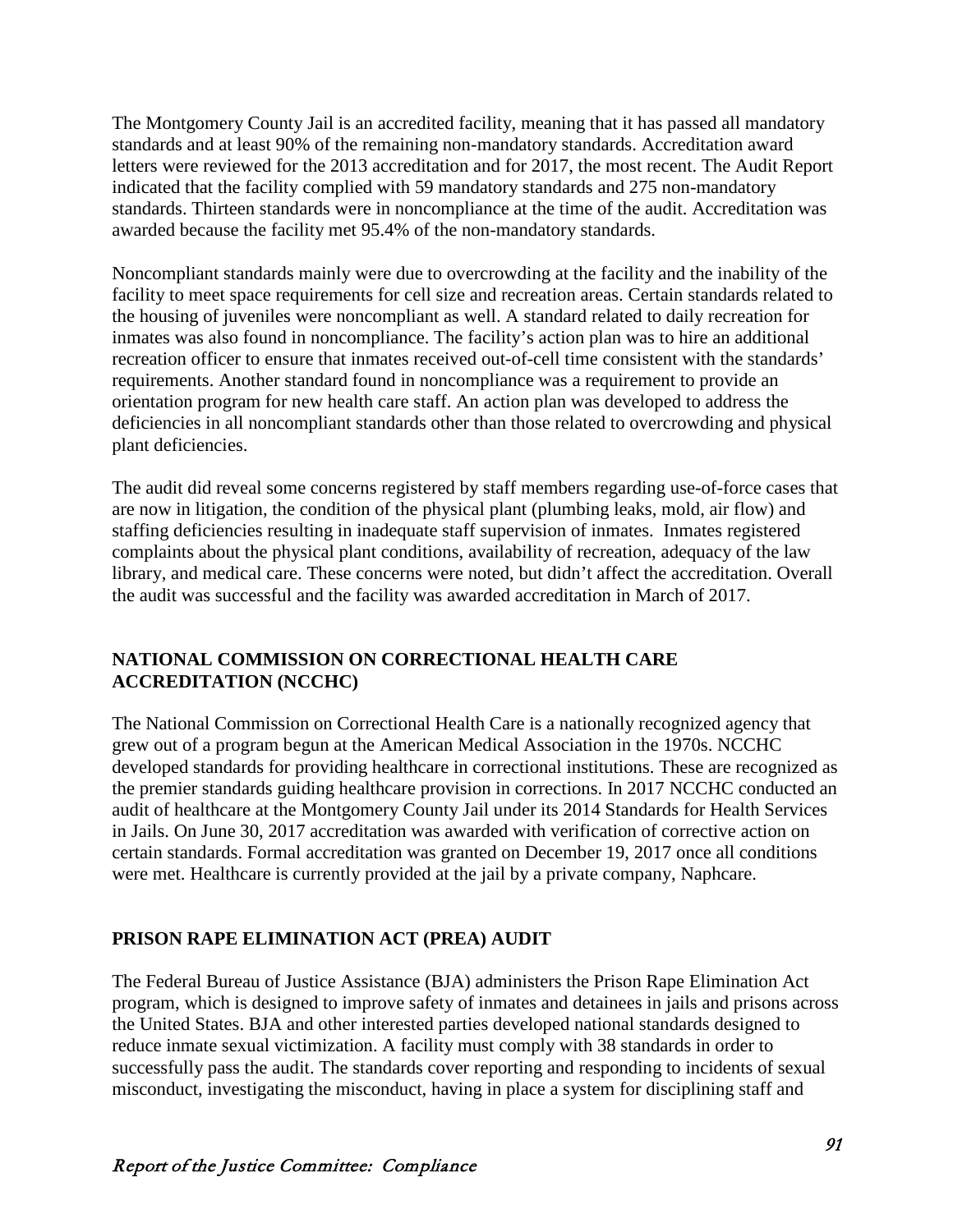inmates involved in misconduct, providing medical and mental health care to victims, and collecting and examining data related to PREA violations.

The Montgomery County Jail was audited pursuant to the PREA standards in November 2014 and was found to be in compliance with all relevant standards.

## **INTERNAL INSPECTIONS AND AUDITS**

According to standard 4-ALDF 2A-12, supervisory staff are required to conduct a daily patrol of all areas occupied by inmates. Additionally, unoccupied areas are to be inspected at least weekly. The standard also requires that patrols and inspections be documented. According to standard 4- ALDF 2A-13 revised in 2007, written policy, procedure and practice require that the chief security officer or designee conduct at least weekly inspections of all security devices, noting the items needing repair or maintenance. Inspections are reported in writing to the warden/superintendent and/or chief security officer. 4-ALDF-2A-06 calls for the facility administrator and designated staff to visit the facility's living and activity areas at least weekly to encourage informal contact with staff and inmates and to informally observe living and working conditions.

Montgomery County addresses these standard requirements in Jail Manual policy JM 3.9.1 Subject: Searches and Inspections, a policy effective November 13, 2017 issued by Sheriff Phil Plummer.

Section I.1 and 2 call for facility administration visits by the Jail Administrator or Assistant Jail Administrator and the Housing Sergeant to the living and common areas of the jail at least weekly "to encourage informal contact with staff and prisoners and to informally observe living and working conditions". The Major and captains of the Montgomery County Jail stated that the weekly facility walk-throughs do take place, and it was noted that one captain in particular conducts even more frequent visits within the institution. This was corroborated by correctional officers on post. These walk-throughs are not documented as they are considered informal. But captains indicated that they report any observations that need follow-up action.

Section H.1 of the policy mandates that sergeants conduct a daily walk through and "complete a Daily Inspection Sheet for each floor or housing unit documenting any concerns or problems and the corrective actions taken". Three inspection sheets produced during the month of May, 2018 provided evidence for the daily walks. The Daily Inspection Sheet provides a space for comments for each area of the institution and also notes the time the sergeant entered the unit, the time he/she departed, and further notations of any actions taken. The reports suggest that the main focus of the inspection is to note maintenance issues that need to be corrected. There are no notations in the three reports reviewed of inmate security issues.

Section H.3 mandates the completion of a Weekly Inspection Sheet for each floor or housing unit, documenting any security issues, cleanliness issues, and maintenance issues, and relays the information to the pertinent departments. Four Weekly Inspection Reports were reviewed that cover the month of August, 2018. The reports, in an electronic format, call for the reporting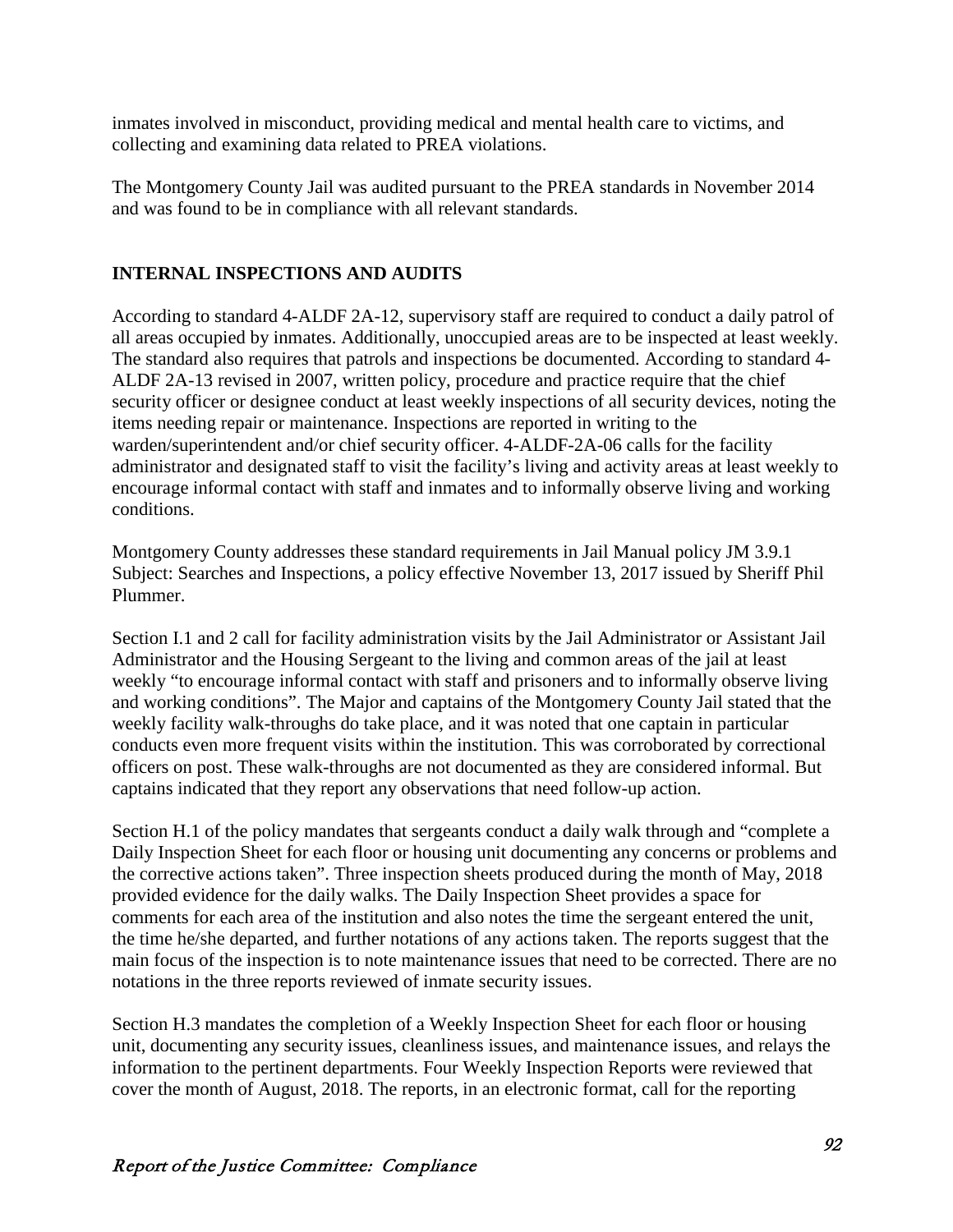sergeant to note the condition of each housing unit, identifying security, cleanliness and maintenance issues. The reporter is required to note the condition of the area in a number of categories as either "acceptable", "excellent", "not applicable", or "requiring maintenance". Similar to the daily inspection process, the main focus of the reports is to identify maintenance problems that exist in the aging physical plant. There were few notations regarding security issues that may exist.

#### **SUMMARY AND RECOMMENDTIONS**

**The policies and procedures drafted by the Sheriff and his staff are consistent with and compliant with national standards, and have received accreditation by two respectable national accrediting agencies. Furthermore, the facility is inspected at least annually by the Bureau of Adult Detention of the Ohio Department of Rehabilitation and Corrections. Recent audits are favorable and suggest compliance with standards and best practice in corrections. The PREA audit also suggests that proper systems are in place to prevent and investigate sexual misconduct in the jail.**

**The audits also point out a number of areas where corrective action should be taken to ensure ongoing compliance with standards and best practices. These issues noted above will require ongoing attention.**

**The sergeant's daily and weekly inspections comply with the policy and standards; however, it would be useful to use these tools to also identify security issues that need attention and action. The reports reviewed here seem to lack that focus**

- **1. Areas identified in the ACA audit report that require corrective action should be further addressed. In particular, inmates should be provided with recreation on an ongoing basis. At a minimum, inmates in segregation should receive one hour outof-cell recreation daily.**
- **2. Consideration should be given to documenting the Jail walk-throughs by administrators. These walk-throughs can provide useful information for the Jail Administrator and the Sheriff indicating facility conditions, staff issues and the mood of inmates and the overall climate of the facility.**
- **3. It appears from examining the daily and weekly sergeant's reports that the main focus is currently on maintenance and cleanliness issues. It is suggested that an increased focus on security issues be considered. Ensuring that the sergeants are examining security devices, perimeter security, security equipment, fire safety and inmate issues would contribute to the overall security of the facility.**
- **4. The deficient areas related to juvenile offenders should be addressed. The facility is not equipped to provide direct supervision for youthful offenders, nor does it have in place specialized housing, programs, services, or a specialized classification program for youthful offenders. Because the facility is overcrowded and available**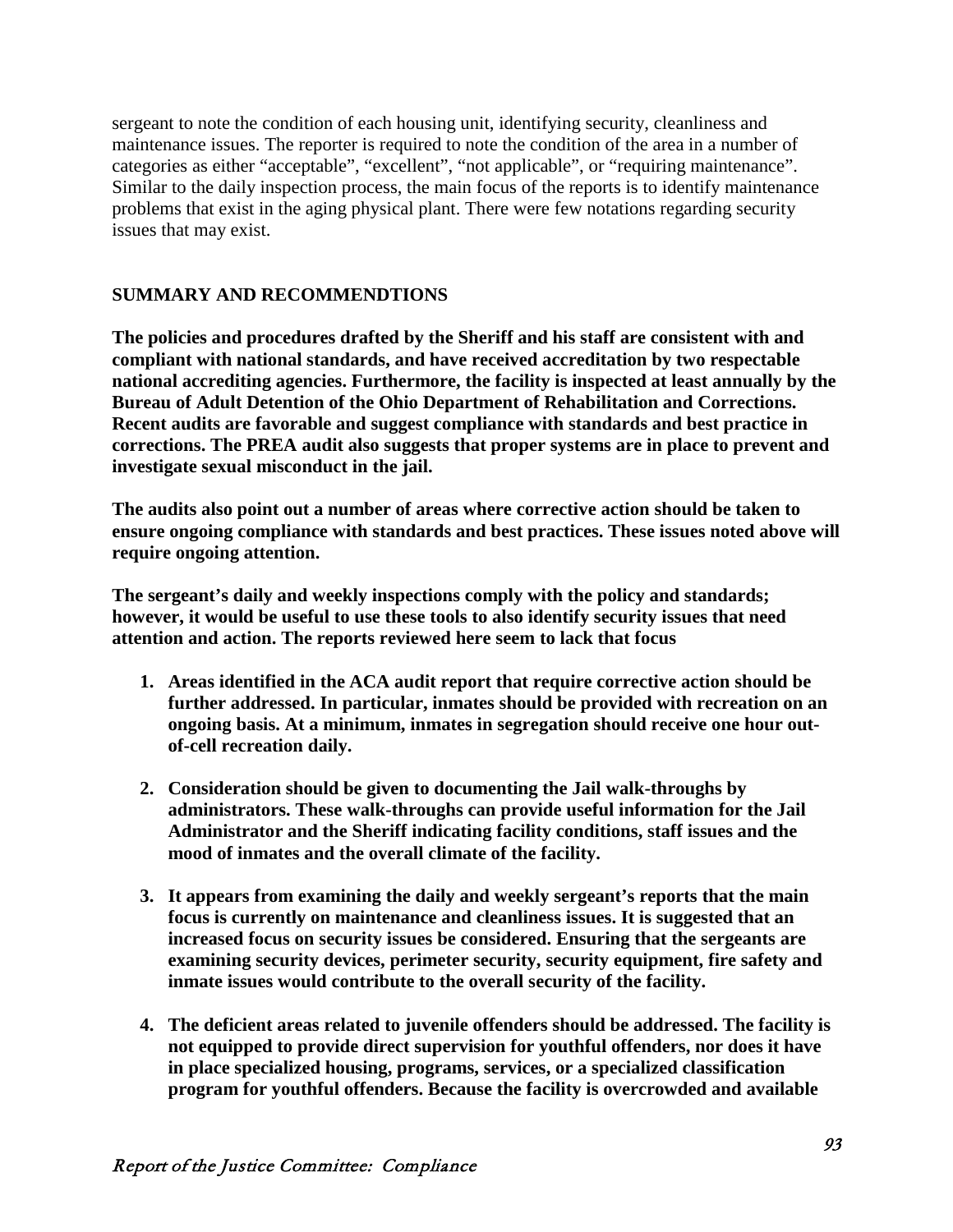**physical space is needed for adults, it is recommended that the County make alternative arrangements for housing youthful offenders in an ACA compliant housing unit at an alternative location.**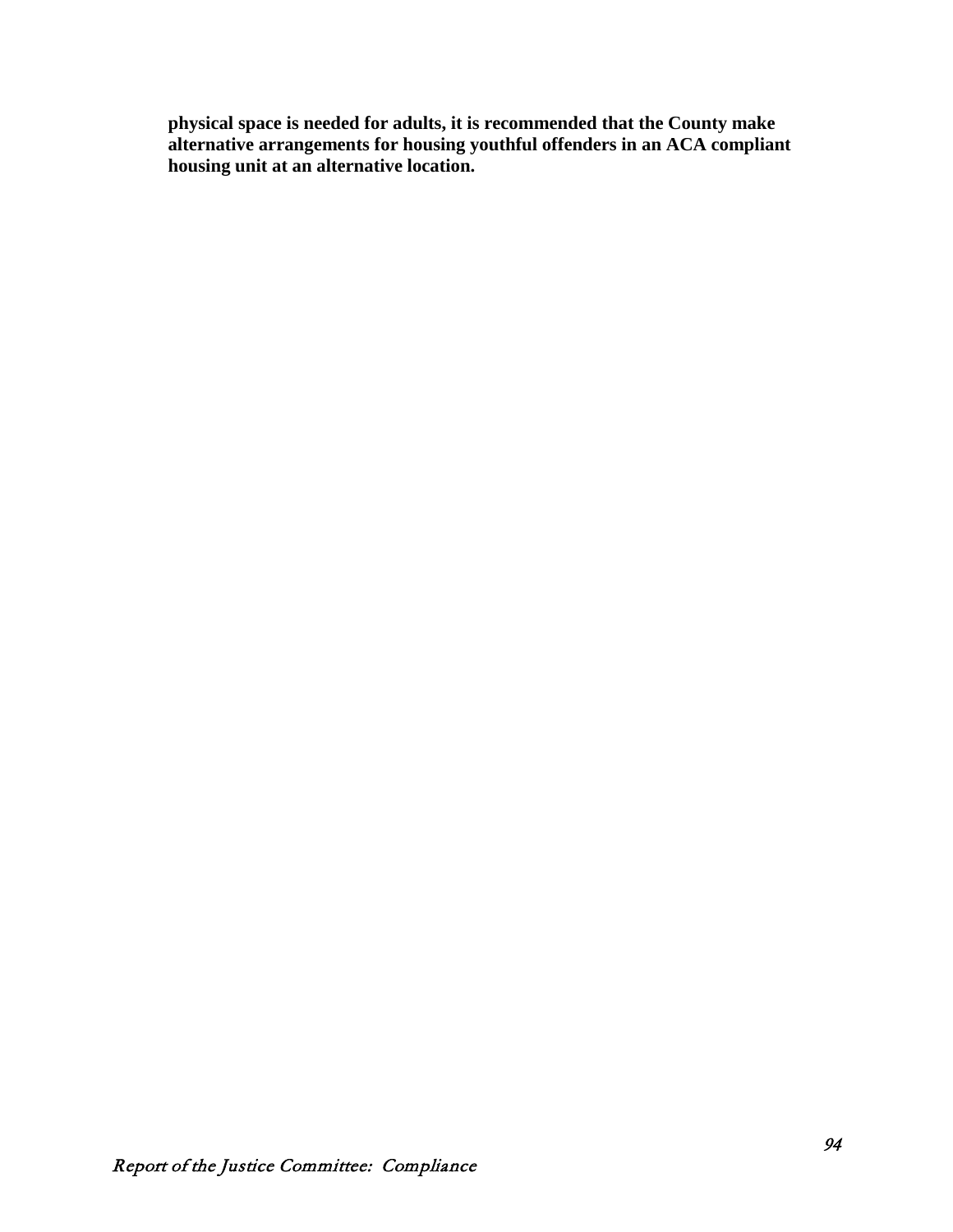# **13. Compilation of All Recommendations**

# **JAIL FACILITY**

The current facility has the following serious issues:

*Inadequate capacity.* The State of Ohio has determined that the current facility has a housing capacity of 444 beds, roughly half the average daily population managed at the facility. The current level of crowding makes monitoring inmates and the delivery of services extremely difficult.

*Poor design*. The design of the linear units makes effective inmate supervision impossible. The pod units have a decent design, but the level of crowding there likewise makes supervision difficult. There is no ability to maintain adequate sight and sound separation for juveniles housed at the facility.

*Inefficient Operations.* The booking area is not sized or designed to facilitate the processing of the current volume of offenders entering the facility, and does not allow for appropriate management of offenders with special needs.

*Lack of Program Space.* Existing program space in the pod units has been converted to dormitory housing. There is virtually no other dedicated program space in the facility, and no space for private treatment of inmates. The medical unit lacks adequate examination rooms and no examination rooms are available on the housing units.

*Physical condition.* Facility building systems are deteriorating and will require increasing levels of funding to assure ongoing operation of the facility.

The Montgomery County Jail facility does not provide a minimally adequate environment for staff or inmates. Renovation or remodeling to address the many problems with the facility is neither practical nor cost-effective. The County should commence planning for the ultimate replacement of this building with a modern correctional facility that can house offenders in a humane manner, provide needed program services, and afford staff and inmates a safe environment.

In the meantime, to improve environmental conditions in the current facility, it is recommended that adequate maintenance and janitorial staff be added to the Jail staff, including a full-time plumber, a 24-hour maintenance crew, and additional janitorial staff to supplement inmate workers.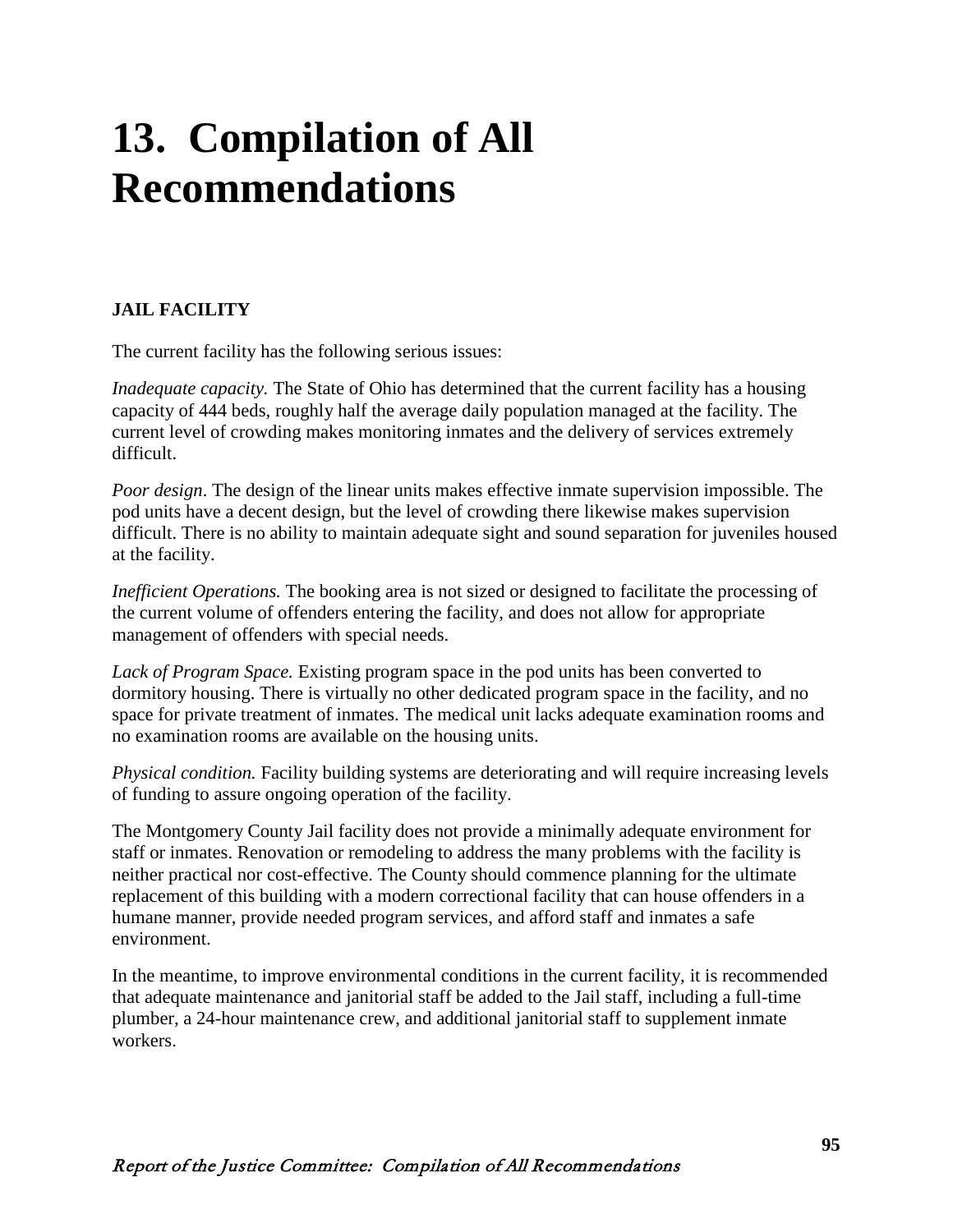#### **JAIL OPERATIONS AND STAFFING**

As noted in the Staffing report, we recommend the creation of essential intermediate levels of supervision within the Jail. This would include:

- 1. reestablishing the lieutenant rank to act as shift commanders overseeing correctional operations of their assigned shift. Two lieutenant posts should be created, one to serve as the Second Watch Commander (Day Watch), and the second as the Third Watch Commander (Evening Watch). This will add a level of command to take control of and manage the two most active operating watches and oversee the sergeants functioning as the floor supervisors.
- 2. staffing sergeant positions according to the relief factor requirements, to ensure that two sergeants are available on each shift, one to manage Booking and the other to manage Housing Operations;
- 3. establishing a civilian corrections supervisor rank, which would report to a sergeant. This civilian position would also provide career and promotional opportunities within the corrections officer ranks that may help retain civilian corrections staff and improve employee morale.

As noted in the Staffing section of this report, there are staffing shortfalls impacting the efficiency of operations and the adequate supervision of the inmate population.

- 4. It is recommended that a position of dedicated Receiving Officer be reestablished and staffed on a regular basis, to ensure that search and processing of inmates is carried out efficiently and consistent with good security practices. Staffing this post also takes the pressure off booking and first floor staff from having to multitask, and reduces the risk of a security breach in the booking area and holding cells.
- 5. It is recommended that a position of dedicated Classification Officer be established. Because of the volume of intakes occurring throughout the day, the presence of a dedicated Classification Officer reduces risk of disruption and violence in the institution. This position should be filled on each of the three watches and not routinely combined with other booking or jail duties.
- 6. It is recommended that staffing be increased in the Linear Units to ensure that two officers per floor are available during peak activity periods to supervise those units.
- 7. It is furthermore recommended that staffing be increased in the Pod Units so that during peak activity there is an officer available as a Rover between Pods A and B, and another between Pods C and D.
- 8. The workload in the Security Control requires adequate staffing on both second and third watches. It is recommended that the Security Control post be staffed with two officers on second and third watches.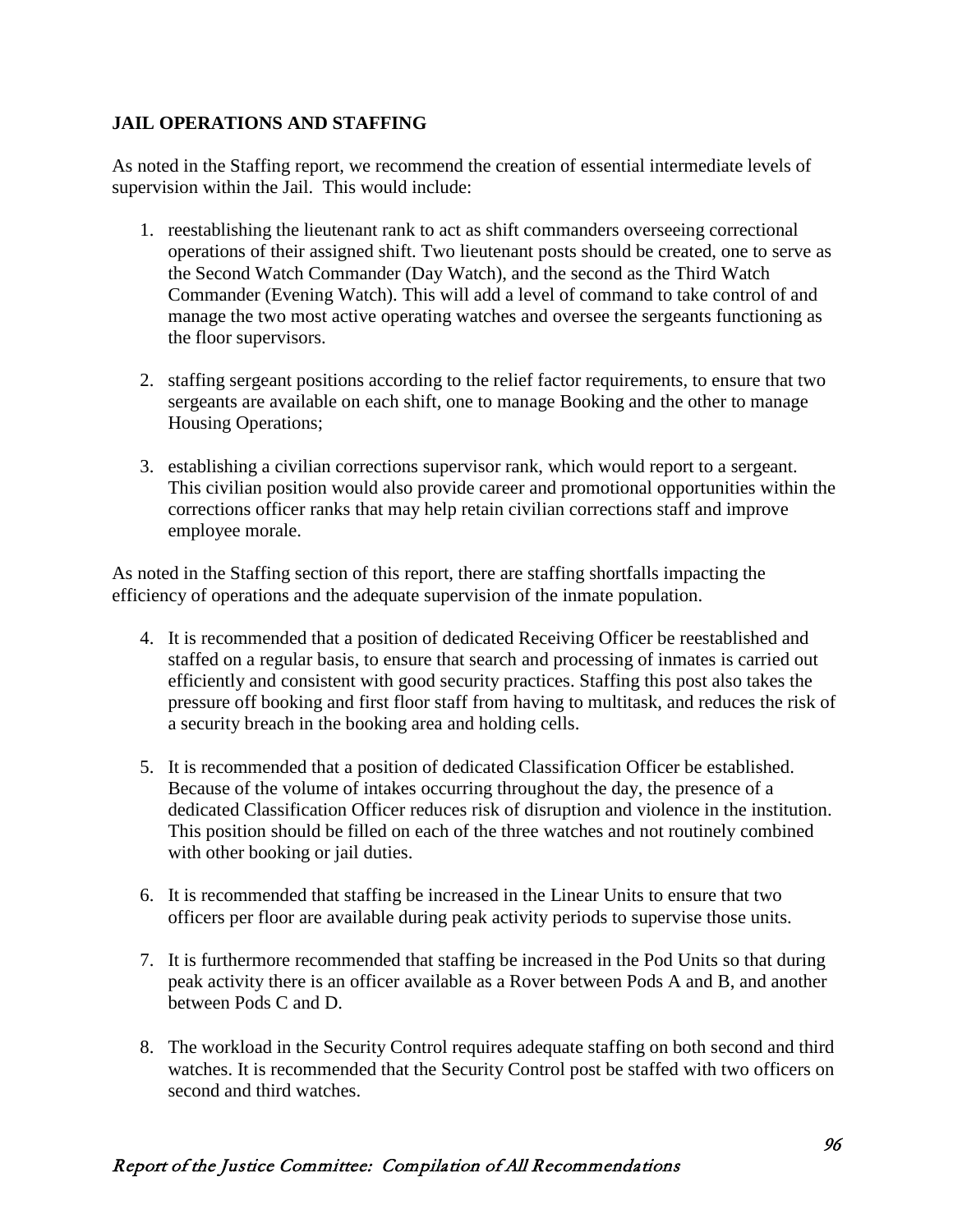- 9. The ground floor is a critical area of the institution as it provides an avenue for contraband flow and a potential escape route if not properly supervised. The Ground Floor post has been unoccupied for some time and presents a security risk. It is recommended that the Ground Floor post be staffed on a regular basis on all three watches. It can be combined with laundry supervision when that post is staffed.
- 10. It is recommended that a post be created on the active second and third watches to oversee the medical clinic area as well as the medical cells. This will add security and safety for the medical staff and patients in this area. Similarly, a medical escort post should be added on third watch to address the escort issue noted above. This escort post will also allow more efficiency in inmates being evaluated and treated by medical and mental health staff.
- 11. Staffing according to the established relief factor would ensure that critical posts are staffed at all times. The immediate first step is to hire sufficient staff to bring staffing to the authorized level. Additionally, the posts listed on the three watches, which constitute the Security Staffing Plan, need to be staffed on an ongoing basis. In order to accomplish this, the additional positions need to be funded and operational strength raised to 151 positions, consisting of 137 correction officers, 11 sergeants (exclusive of the Transportation and Courts sergeants), two captains and one major. This is the operational strength needed to adequately staff the three watches as they are designed.
- 12. Staffing the Jail at the level recommended will also curtail the excessive user of overtime. Additionally, consideration should be given to meeting with collective bargaining agents to develop a fair system of overtime distribution when forced overtime is required. This would include having senior officers participate in working forced overtime shifts, as well as the less senior employees
- 13. To address the issue of employee turnover, steps should be taken to improve employee job satisfaction and morale. We recommend conducting an exit interview for all correction officers who resign, to identify those factors that lead to employee turnover.
- 14. Addressing staffing, forced overtime, and workload issues described above are likely to have a positive impact. The creation of a civilian corrections supervisory rank, also mentioned above, could provide incentive and promotional opportunity for correction officers. Additionally, training and good supervisory practices can also assist. Consideration should be given to establishing a working group of management and labor to address these issues and identify steps that can be taken to improve retention and attract more candidates for correction officer positions.
- 15. We recommend that the Sheriff's Office consider more focused recruitment efforts for corrections staff, including continued focus on minority recruitment.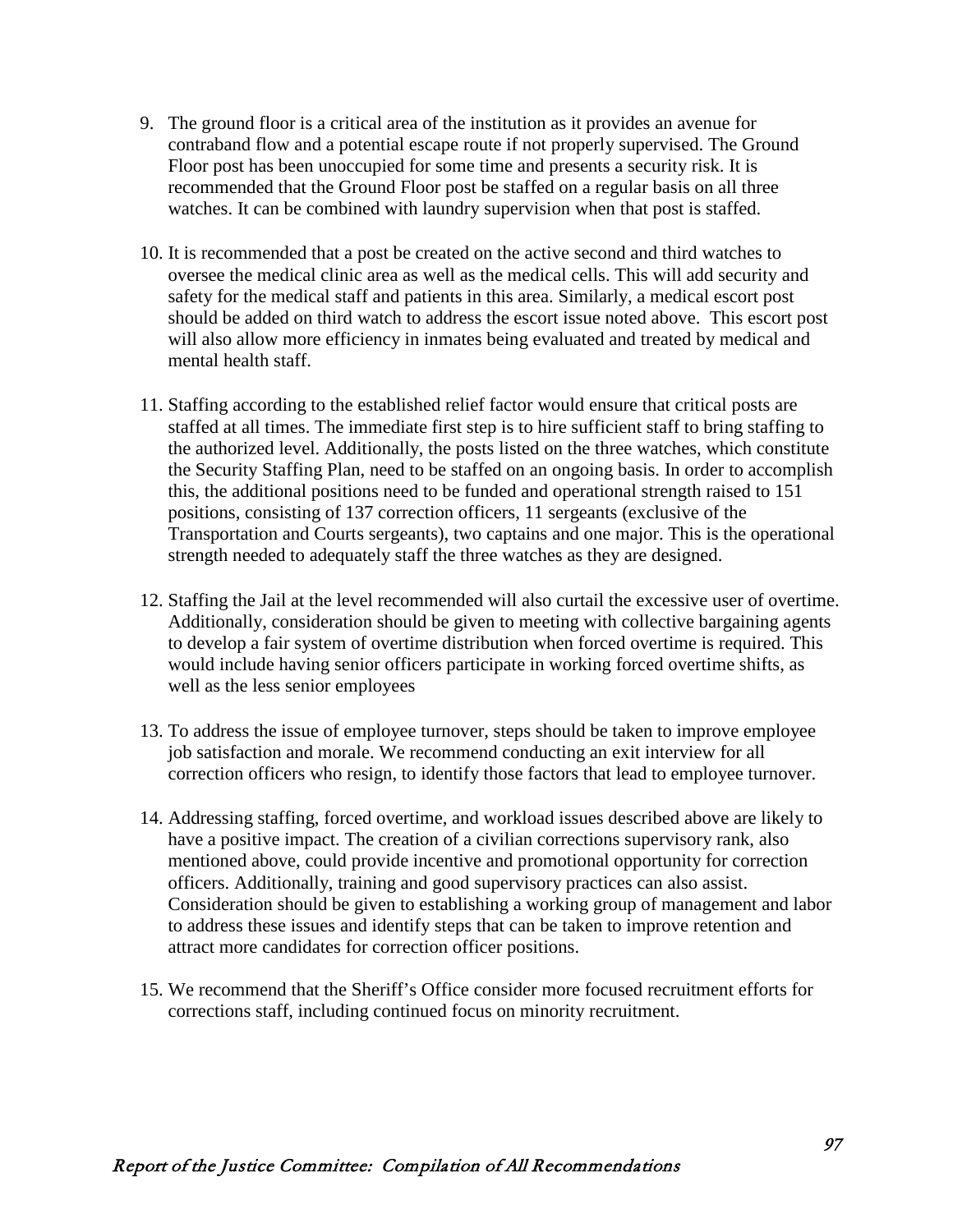- 16. Jail management should consider an ongoing review process of the indicators and data collected as a management tool to assess individual and facility performance. A formal review process and analysis can be useful in making improvements to overall operations.
- 17. It is further recommended that a post-incarceration survey and/or independent oversight/hearing board (ombudsman) be established to receive feedback from inmates incarcerated at the Jail to ensure adequate services are being provided or offered, treatment options are relevant for inmate needs, allegations of inhumane treatment or excessive force are thoroughly investigated, and risk management factors are identified that could be liabilities to the Jail and Montgomery County.

#### **STAFF TRAINING**

- 1. The Jail's training programs for all levels of staff appear consistent with national standards. The Field Training Officer training practices are thorough and complete. However, some form of enhanced incentive should be established for the important FTO positions.
- 2. Correctional staff should receive regular updated training on cultural competency, traumainformed policing, implicit bias, and interpersonal communication skills as part of the annual 40 hours of in-service training. (Additional training recommendations are included in the Use of Force report.)

#### **CLASSIFICATION**

- 1. The Classification Officer position should be staffed on each watch as a dedicated position focusing entirely on the classification of inmates. This will require proper staffing of booking and release responsibilities in order to free the Classification Officer from those duties. A supervisor should be designated as the Classification Supervisor to oversee the classification process, ensuring that all jail inmates reside in a safe environment without real or implied evidence of inappropriate segregation. The Classification Supervisor would be responsible for ongoing review of the classification system, which includes monitoring policy and procedure compliance, as well as an ongoing review of the objective point-based classification instrument. In light of the recent allegation of segregated housing for African-American females, the supervisor should also monitor that race or ethnicity are not factors in the classification process.
- 2. The supervisor and classification officers should conduct a periodic audit of the classification system. This will require data collection on classification outcomes and a review of the objective point-based instrument to determine if it is effective, valid and reliable. The number of overrides should also be tracked and evaluated as part of this process. Additionally, the audit should examine overall compliance with the policy/procedure regarding classification to ensure that initial classification and reclassification requirements are being complied with.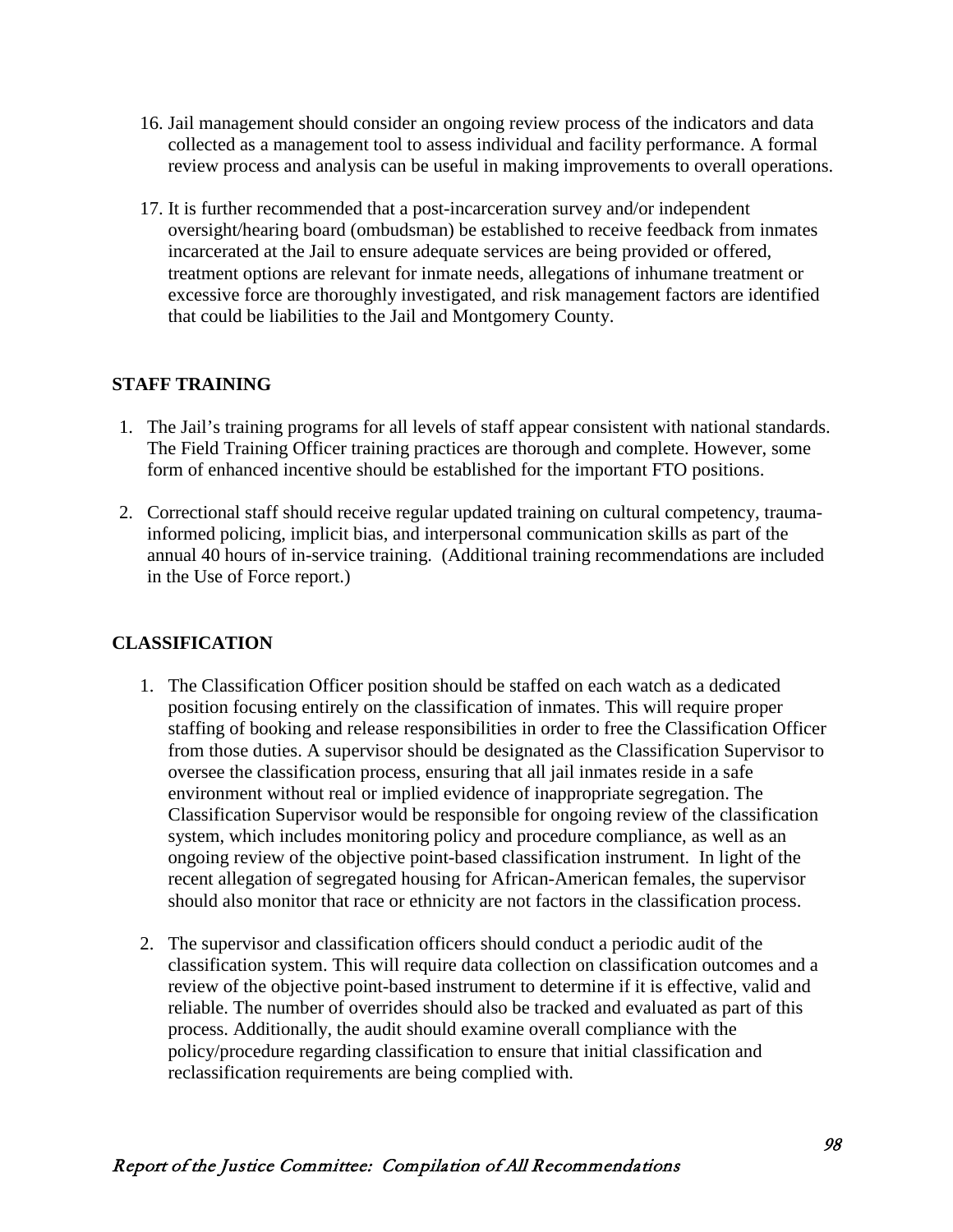- 3. We recommend that the Classification Officer conduct an in-person interview with each inmate as an additional factor to consider while making the classification decision. Interviews can be helpful in identifying risk factors that may affect the inmate's incarceration such as enemy issues, gang affiliations, and medical/mental health issues. The interview can also be useful in assessing programmatic needs and making referrals to treatment programs.
- 4. A staff member should be designated to conduct weekly reviews of inmates being held in Administrative Segregation to assess their ongoing need for segregated housing, and to ensure that they are receiving treatment and services as appropriate. Inmates maintained in segregated housing should also be classified on a periodic basis. A review process can also serve as a productive tool to set goals and provide incentives to inmates to improve their behavior leading to their transition to general population.

The Housing Plan discussed above is challenging and doesn't adequately provide for the proper housing of certain categories of inmates. The linear units are not designed for housing male inmates considered security risks, nor are there adequate accommodations for different categories of female inmates and juveniles in the facility. Specialized housing for mentally ill offenders is lacking, and the holding cells in the Booking Area have by default become housing for suicidal inmates and seriously mentally ill inmates. The Administrative Segregation cells have also become a last resort option for inmates with mental illness.

1. We recommend that planning for the renovation and/or replacement of the facility should take into account the need for housing options for the various categories of inmates, with special attention being given to close custody housing and housing of special populations.

# **USE OF FORCE**

**Use of Force Policy:** We recommend establishing a detailed jail specific policy which fully identifies specific requirements for the use of force in a correctional/jail setting be developed to replace Jail Manual Order # 3.5.1. This policy could serve as a single guide for correctional staff, detailing the appropriate use of force and related procedures. This policy should identify use of the Emergency Restraint Chair as a use of force and require that established criteria be met before placing an individual in the chair.

Topics that jail leadership should consider for inclusion in the policy include:

- 1. A statement at the beginning of a Use of Force Directive that sets forth general principles:
	- the force used shall always be the minimum amount necessary, and must be proportional to the resistance or threat encountered;
	- the agency has a zero-tolerance policy for excessive and unnecessary force;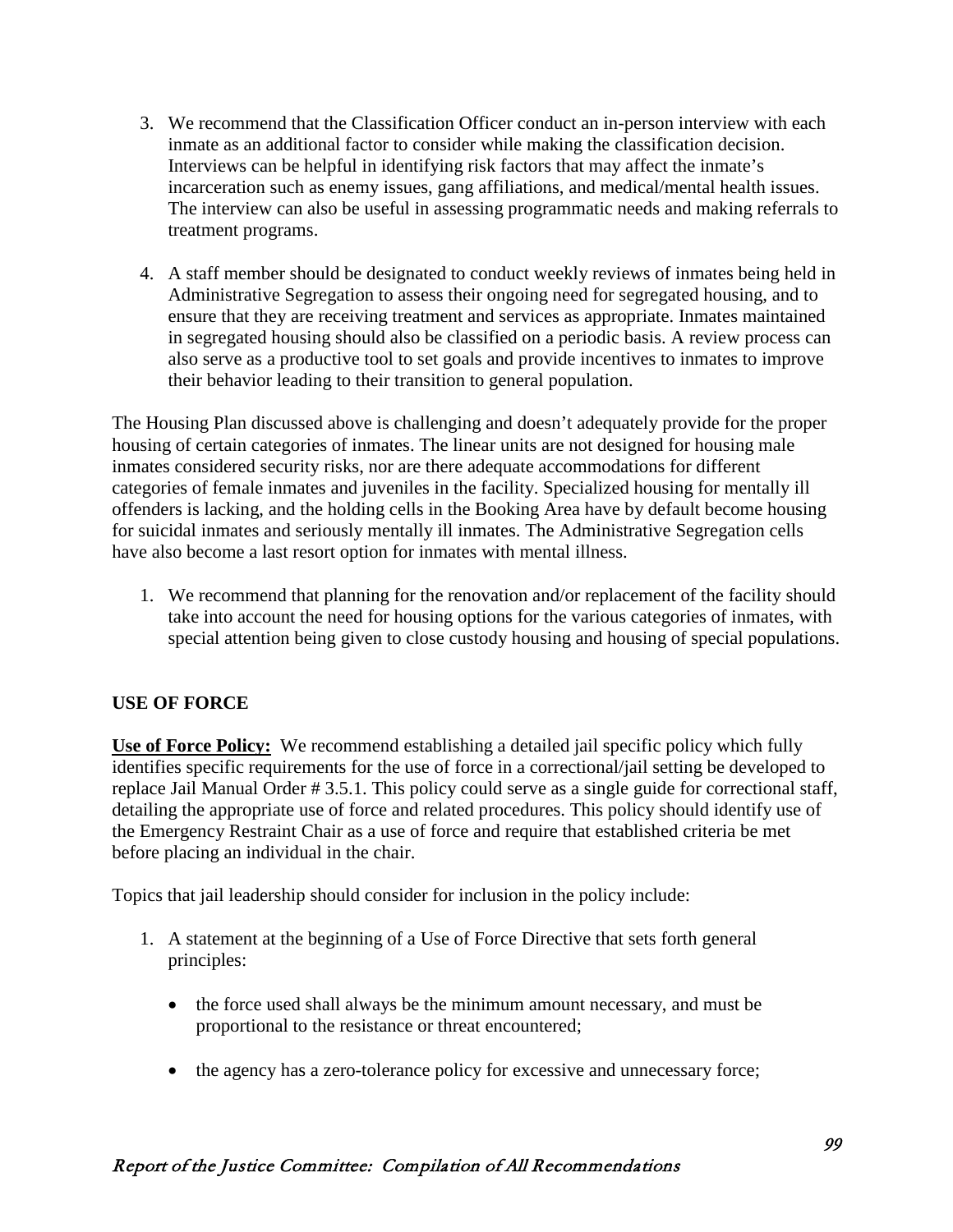- the best and safest way to manage potential use of force situations is to prevent or resolve them without the need for physical force, including the practice of deescalation methods and Interpersonal Communication (IPC) skills;
- force shall not be used as punishment or to intimidate or threaten a detainee.
- the use of excessive force is expressly prohibited and shall result in discipline of the involved staff.
- an explicit requirement that staff may use force only when reasonably necessary to:
	- o prevent physical harm to staff, visitors, detainees, or other persons, as a last resort and where there is no practical alternative available;
	- o prevent or stop the commission of crimes, including riot, assault, escape, or hostage taking;
	- o enforce facility rules, policies, regulations, and court orders where lesser means have proven ineffective and there is an immediate threat to the safety of persons or the security of the facility, or an immediate need for compliance, or prevent serious destruction of property.
- 2. An explicit prohibition on the following:
	- the use of force to punish, discipline, assault, or retaliate against a detainee;
	- the use of force in response to a detainee's verbal insults, threats, or swearing;
	- the use of force after control of a detainee has been established:
	- provoking detainees to commit an assault in order to justify use of force;
	- the use of unnecessarily painful escort or restraint techniques;
	- causing or facilitating detainee-on-detainee violence, or otherwise exposing detainees to an unreasonable risk of being assaulted by other detainees;
	- pressuring or coercing detainees, staff, or non-Department staff to not report use of force.
- 3. A discussion concerning using the minimum amount of force that appears reasonable, and escalating the force only if necessary, to stop or control the detainee. (This discussion can include the force continuum that the Sheriff's Office has adopted in its current policy.)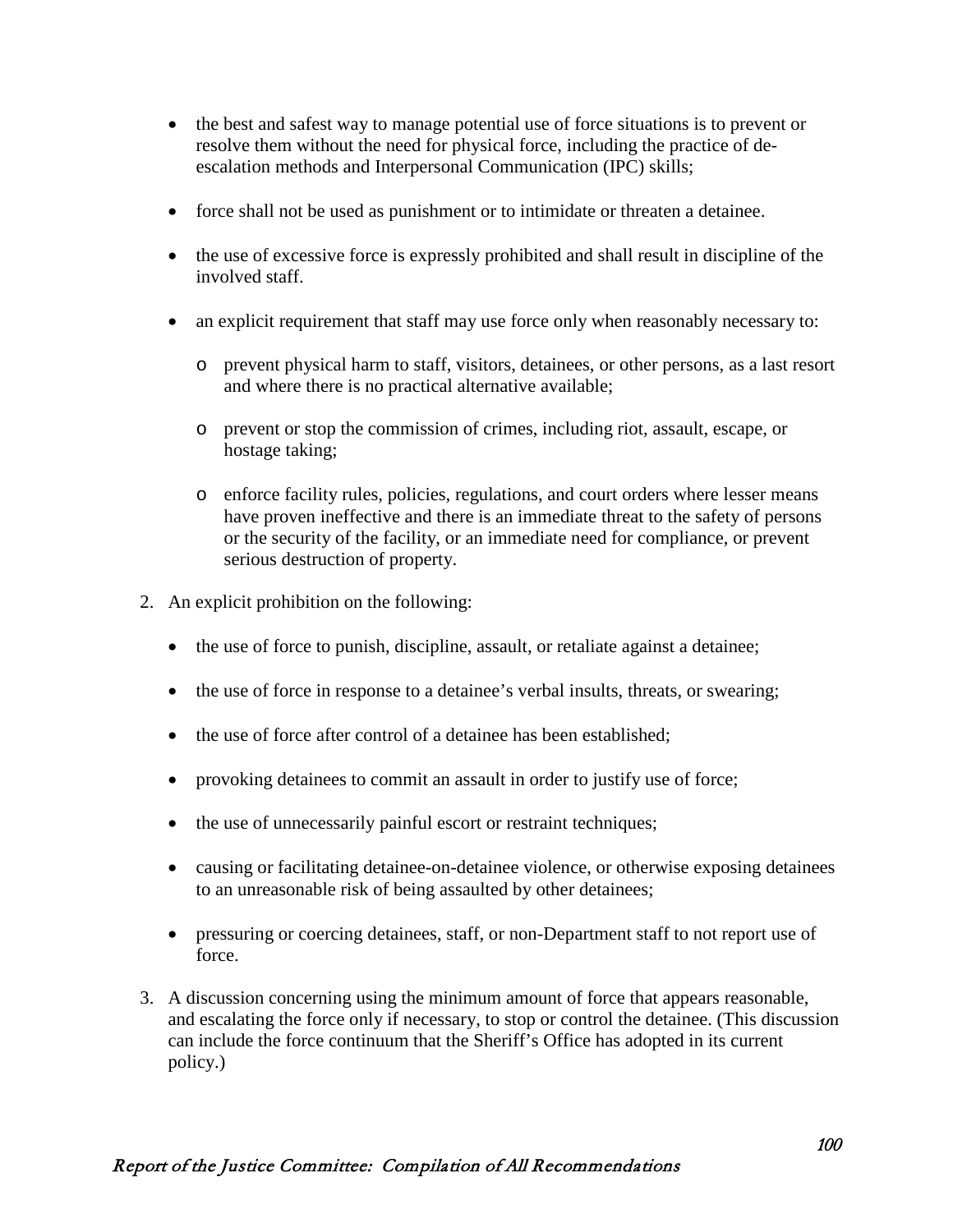- 4. The use of verbal techniques, de-escalation methods, and Interpersonal Communication skills (IPC) designed to diffuse the situation if time and circumstances permit. Use of force avoidance procedures should be outlined in policy.
- 5. A requirement to limit the use of force, if time permits, until a warning or command has been given and the detainee has had time to comply with it before applying force.
- 6. A requirement that medical attention be provided to staff and detainees injured during the use of force incident as soon as practical after an incident.
- 7. A requirement that no staff involved in a use of force incident participate in escorting the detainee away from the scene, including to the medical clinic or holding area except in extraordinary circumstances when there is no reasonable alternative.
- 8. Include provisions and procedures for planned use of force, such as cell extractions.
- 9. Include requirements and specific criteria for when less than lethal weapons such as oleo capsicum and the Taser may be used, and include that these weapons should only be used as a last resort after all options of lesser force have been considered and determined to be not practicable.
- 10. A policy that recommends limiting or avoiding the use of force on special needs population and juveniles, if feasible.
- 11. A requirement that correctional staff summons medical staff to examine detainees as soon as possible after a use of force incident.
- 12. A requirement that correctional staff document detainees' injuries or alleged injuries through photographs and/or video.

**Use of Force Procedures:** The Use of Force procedures that are outlined in the Sheriff's Office General Orders Manual and Jail Manual lack specificity for correctional staff and do not address several areas which have been identified as potential sources or allegations of inappropriate and/or excessive use of force. We recommend the Sheriff's Office employ the following procedures to provide additional safeguards against allegations of misconduct.

- 13. Provide clear guidance and training to all Jail supervisors on what is and is not considered a use of force incident.
- 14. Require all evidence from a use of force incident, including electronic and physical evidence, be preserved, secured, and maintained appropriately so it cannot be deleted, destroyed, or tampered with.
- 15. Create a cultural competency among all correctional staff that involves utilizing proven de-escalation methods and communication skills to limit or avoid the use of force.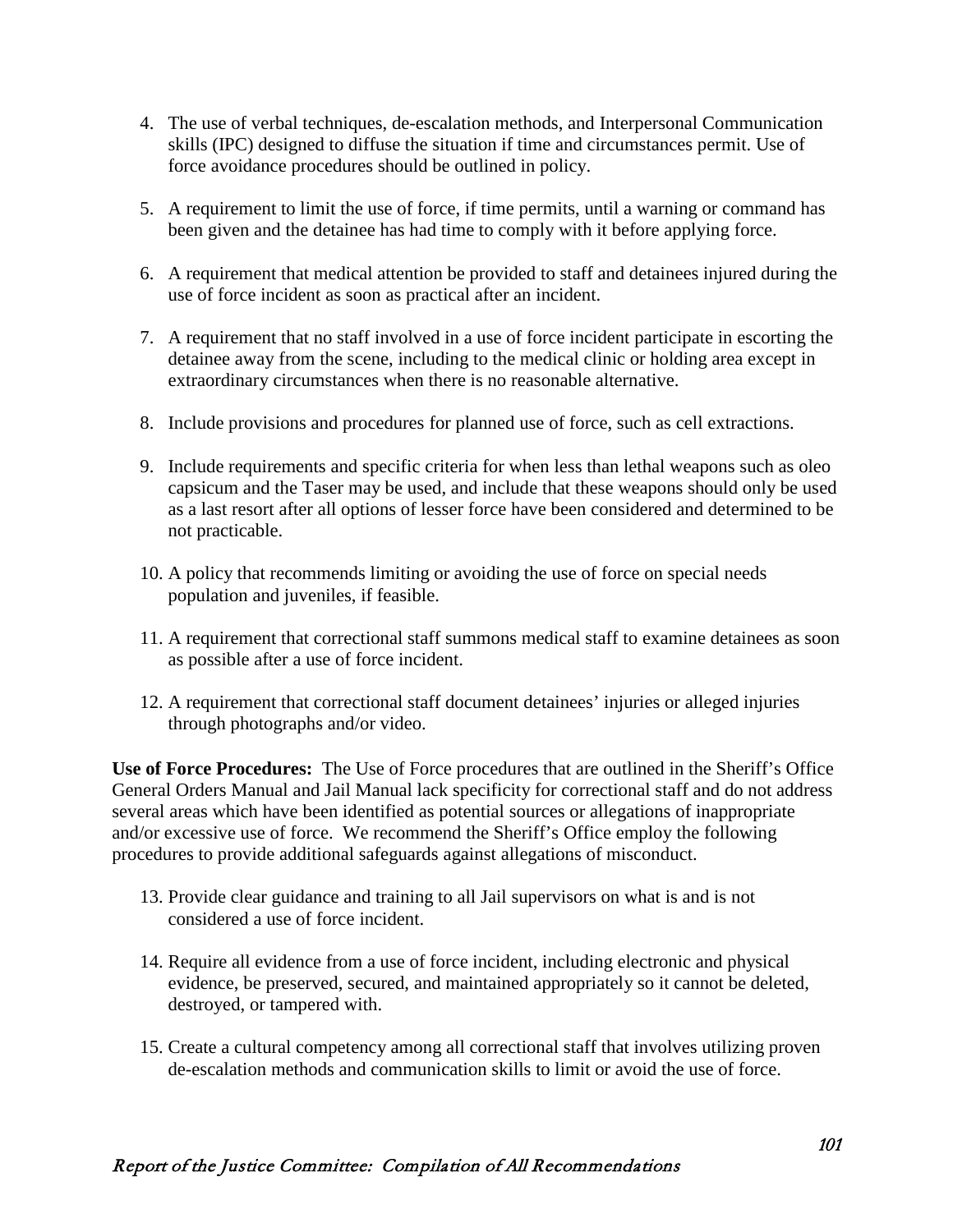- 16. Clearly communicate to all jail staff that inappropriate or excessive force incidents will not be tolerated and will be thoroughly investigated for any wrongdoing.
- 17. Protect any correctional officer, staff member, or inmate who reports or alleges inappropriate or excessive use of force by another correctional staff member.
- 18. Establish an Ombudsman process or civilian review panel that routinely reviews the Jail's use of force incidents, including all applicable reports, videos, photographs, and documentation, to build and maintain a degree of transparency and trust with the community.

**Use of Force Procedures Analysis:** Recent use of force incidents in the Jail suggest that current use of force procedures analysis may be inadequate or lacking. We recommended the Sheriff's Office adopt additional practices to ensure adequate use of force analysis, accountability of staff's reported force incidents, and transparency with use of force incidents. These recommendations include:

- 19. Establishing minimum monthly random supervisory review of Jail surveillance video cameras of common locations where use of force incidents occur and document the review;
- 20. Requiring mandatory review of all video footage involving use of force incidents by at least one supervisor and one command staff member and document the review;
- 21. Collecting data on the detainees involved in use of force incidents to determine whether substance abuse, mental health issues, special needs, or other similar extenuating circumstances were factors in the detainee's behavior;
- 22. Determining if services were identified that could benefit this detainee's behavior to prevent future force responses.

**Use of Force Training:** The Sheriff's Office provides correctional staff initial training, academy training, and in-service training on use of force procedures and policies. In addition to this training, we recommend the Jail also:

- 23. subscribe to and provide all correctional staff with monthly legal updates on search and seizure, arrest law bulletins, and/or use of force cases or incidents;
- 24. provide a minimum of four hours training on proper use of force techniques, Jail policy on force incidents, de-escalation methods, Interpersonal Communication skills, or similar training as part of correctional staff annual in-service training.

#### **The Emergency Restraint Chair:**

25. To comply with the spirit of the ACA standard and the Sheriff's Office Jail policy, placement in the restraint chair should explicitly be considered a use of force situation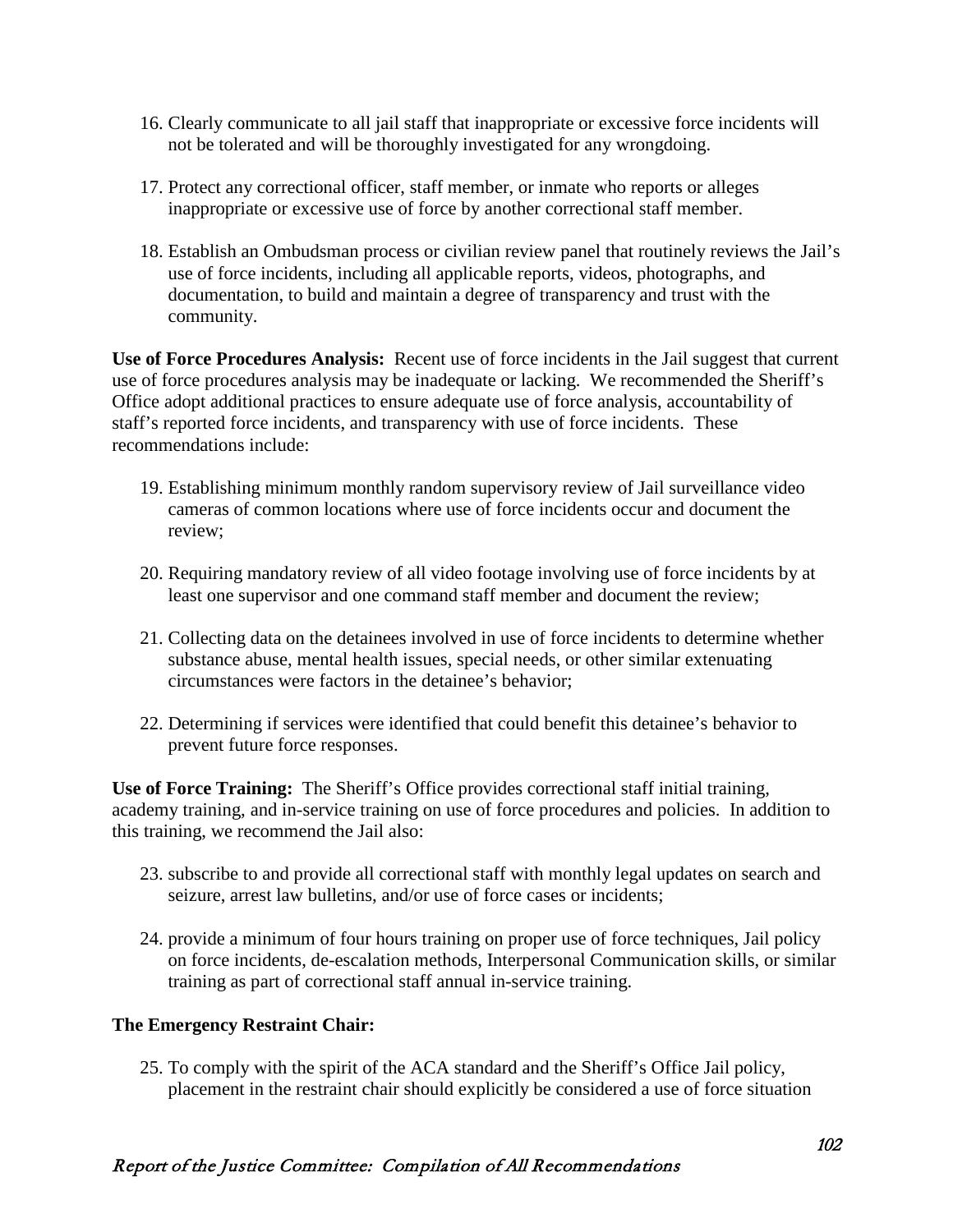and should only be applied in those cases where no other reasonable alternative is available, such as placement in a segregated cell or attempting to diffuse the situation through communication with the detainee by the supervisor or mental health clinician. The use of the device is a last resort after considering other options.

- 26. As noted in the Training Outline used for annual in-service training, serious medical conditions can occur during the restraint process. Precautions need to be taken to ensure that medical staff examine an individual and review medical records prior to placement, or shortly after placement when time does not otherwise permit, to determine whether the individual has any medical and/or mental health issues that could be further complicated by placement in the restraint chair.
- 27. Inmates should not be held in the chair for more than two hours, consistent with most correctional policies regarding the use of this device. In any situation when an individual is held in the chair beyond two hours, medical staff need to be involved and the individual's arms and legs must be exercised to ensure proper circulation.
- 28. The use of non-lethal weapons (e.g. Taser, pepper spray) on any detainee secured in a restraint chair should be explicitly prohibited.
- 29. Each case where the restraint chair is used to control a detainee should be examined to determine if proper procedures were followed and the criteria of dangerousness to self or others, or the destruction of property were met, and other techniques were proven to be ineffective to gain compliance. In order to achieve this, it is recommended that each case of restraint chair use be deemed a use of force, and use of force reporting procedures, including subsequent review by superiors, be conducted. Limiting the use of the chair to those cases where there are no other viable options to gain control will ensure compliance with ACA standards and reduce risk of liability.
- 30. An annual review of the Use of Force policy should be conducted, including the restraint chair policy, to ensure it complies with common correctional facility procedures and protocols.

#### **INMATE GRIEVANCES**

- 1. Establish an independent Grievance Coordinator for the facility who is responsible for monitoring the grievance process, ensuring legitimate access to complaint and grievance forms, and serving as the first level of formal grievance review for all health care and non-health care grievances. The Grievance Coordinator should independently investigate the grievance and issue the first level ruling.
- 2. While requirements that inmates attempt to informally resolve a grievance are appropriate, the facility should establish policy and practice that allows for complaints of employee misconduct, civil rights or racial grievances, grievances related to facility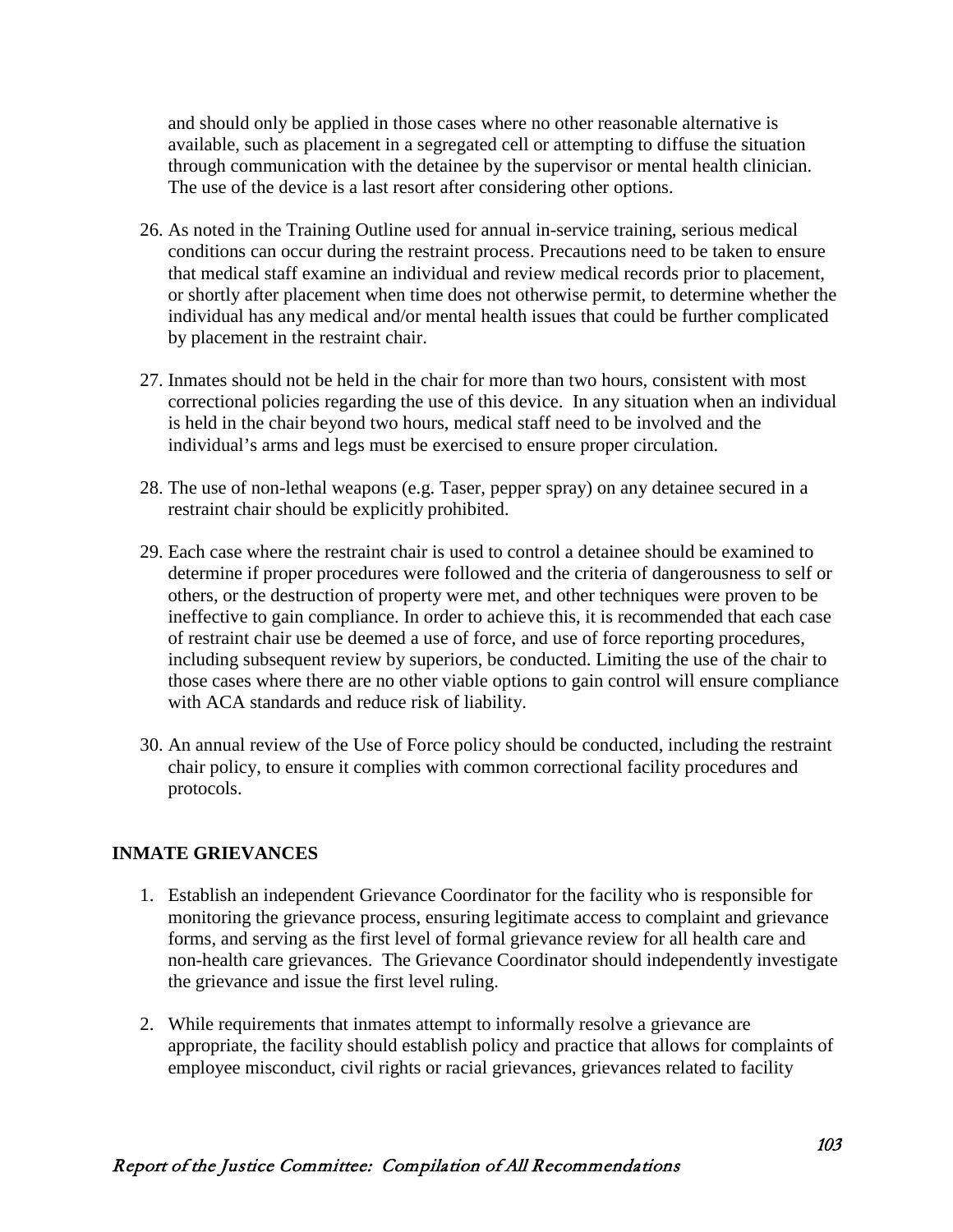operations, services and programs circumvent the normal process and be sent directly to the Grievance Coordinator without intervention by housing unit staff.

- 3. Employee Complaint Forms and grievance forms should be readily available and accessible to inmates in various Jail locations without the need to request these from the officer(s) or sergeant(s) supervising the housing units.
- 4. Establish grievance boxes in each housing unit where inmates can confidentially submit their completed grievance.
- 5. Establish a grievance log, maintained by the Grievance Coordinator, that ensures all paper grievances are documented in a standardized method and addressed in a timely manner.
- 6. Establish a practice for health care related grievances where the HCSA is not both the informal arbitrator of the concern and the first level of formal grievance review.
- 7. Ensure that policy identifies that any employee complaint regarding alleged staff misconduct is immediately reported to the Jail Administrator.
- 8. Change Jail policy to allow inmates a more reasonable time to file an appeal. Specifically, inmates should be provided at least five days after a grievance decision to consider and file a grievance appeal. We note that the actual grievance form (Prisoner Grievance Form, Form 0042) indicates an inmate can appeal within five days (excluding weekends and holidays) but is contrary to current Jail practices.
- 9. Revise Jail policy to reflect that the Grievance Line actually serves as another option for informally addressing an inmate concern. Establish a practice where the Grievance Line is tested by the Grievance Coordinator on a weekly basis to ensure functionality.
- 10. Make employee complaint forms and grievance forms available to inmates in both English and Spanish.
- 11. Train staff annually on appropriate inmate grievance procedures.
- 12. Educate/inform inmates on the grievance procedures and employee complaint process during Jail orientation and/or in the Jail handbook.
- 13. Differentiate between the Employee Complaint Form, Non-Health Care Grievance Form, and Health Care Grievance Form.
- 14. Consider revising grievance forms to solicit more specific information from an inmate on their grievance.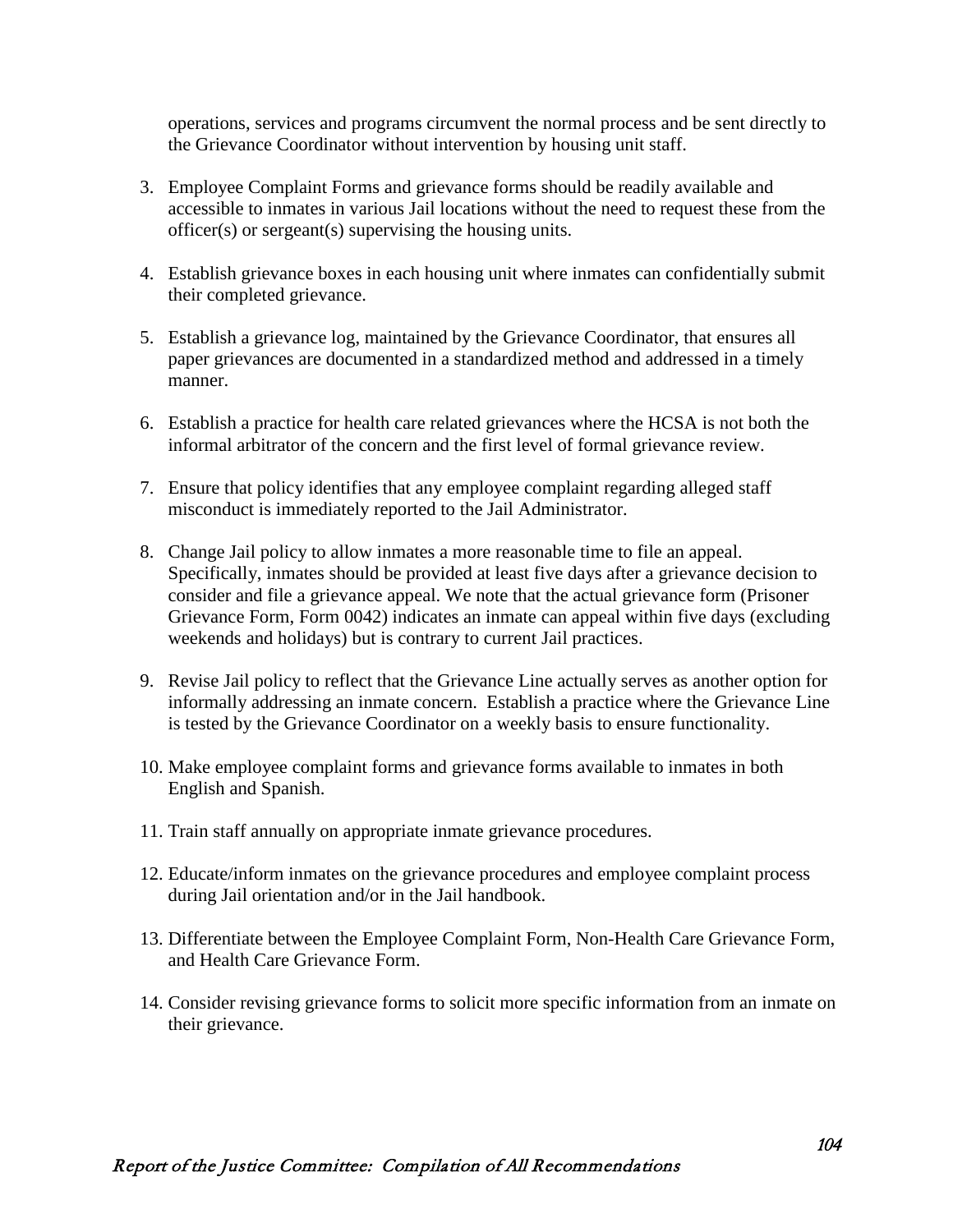#### **MEDICAL HEALTH**

- 1. Add 1.5 LPN FTEs to comply with new NCCHC sick call standards for the timely review of sick call requests.
- 2. Plans for expansion or replacement of the current jail facility should include a professionally equipped examination room in each of the housing units as well as in the clinic area.
- 3. Create a process for triage review of sick call cases on second shift to enable identification and treatment of emergent cases.
- 4. Establish criteria for referrals to counseling for inmates who refuse their medication.
- 5. Assess current LPN job responsibilities for compliance with the Ohio Nurse Practice Act.
- 6. Add 4.2 RN FTEs to current intake staffing to manage health care screening dispositions currently conducted by paramedics.
- 7. Establish criteria for the urgency of the history and physical based on the data collected during intake.
- 8. Utilize peer evaluators to provide quality assurance reviews, consistent with each profession.
- 9. The Jail and its contracted provider for medical/mental health services should provide orientation for all their employees, to include jail facility orientation. This orientation would be a coordinated effort to train employees.
- 10. It is recommended that an annual institutional review of the use, secure tracking, documentation and distribution of controlled medications should occur within the correctional facility.

## **MENTAL HEALTH**

The following recommendations are listed in the order of importance as viewed by the Committee. First on the list is the facility and our recommendation to enhance the ability to offer effective and efficient mental health and substance abuse services. The second recommendation is identified as Continuity of Care, with a special emphasis on suicide prevention in the jail facility. These recommendations are suggested to enhance compliance with accreditation standards and oversight of services offered to inmates. The third recommendation is treatment of mental health and substance abuse issues. This is imperative in offering programming and services relating to ongoing continuity of care. Also, the risk of suicides in the jail and the completed suicides by recent history make this on of the most serious issues.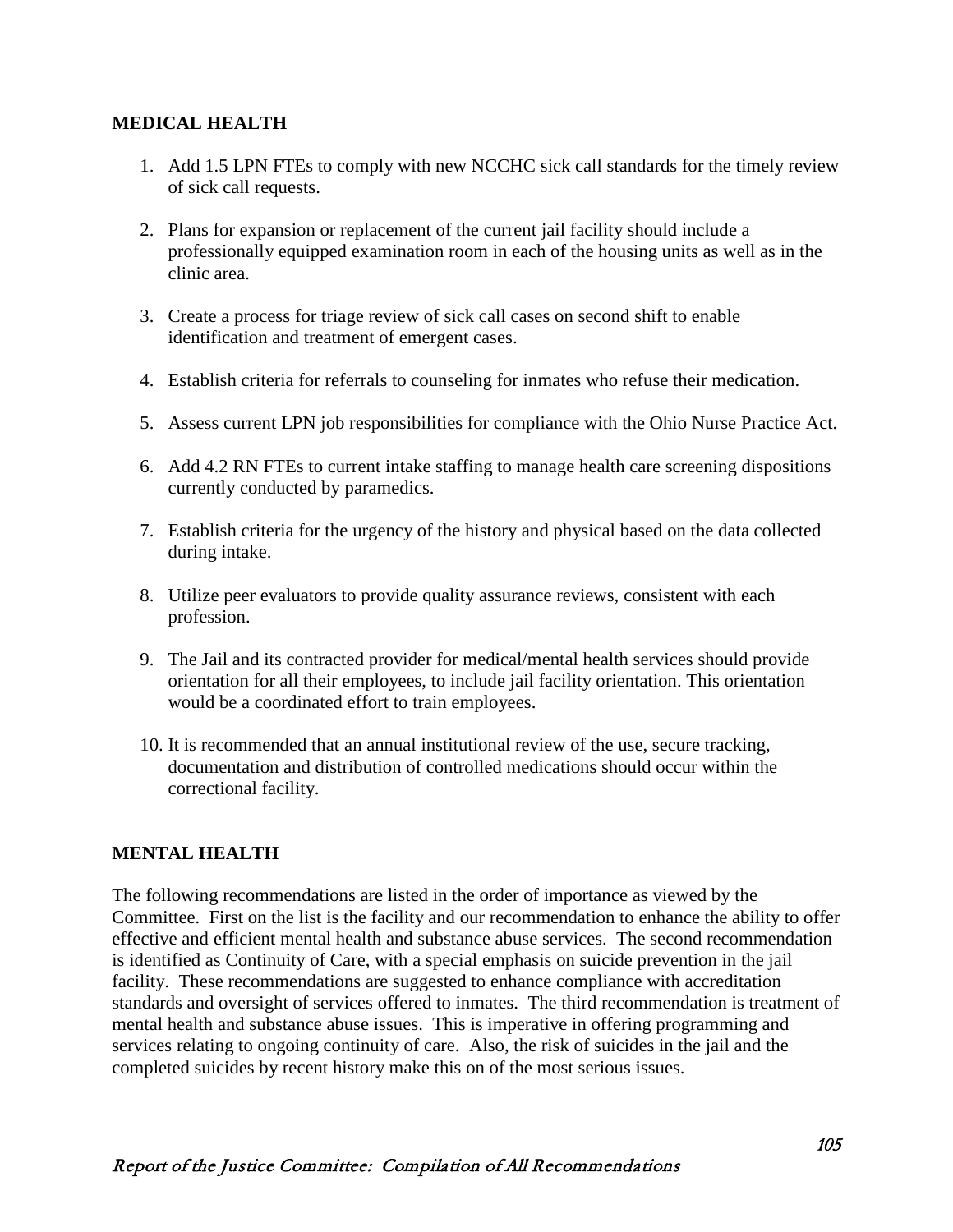### **Facility**

- 1. Plans for expansion or replacement of the jail facility should include a confined crisis stabilization/acute psychiatric care unit. This unit would include a full capacity triage, appropriate screening for mental health issues beyond self-reporting and per National Commission on Correctional Health Care (NCCHC) standards. The design should include stays of 1 to 5 days for medical detoxification of illicit drugs, as well as stabilization of those suffering acute psychiatric episodes. The area may be dedicated inside the current facility or in a separate facility, reporting that those in active detox still total, on balance more than 50 inmates on any given day and that the administration of psychotropic medications, due to increased funding from the Stepping Up initiative has doubled in the last year. A facility such as this would, space permitting, also enable local competency restoration for defendants who currently wait in the jail for a bed in a state hospital from 2 to 5 weeks. Finally, this facility would provide a healthful solution to the suicide issues in the jail.
- 2. Designated space for intake, screening, mental health services and psychiatric services is necessary. This space should be private, allowing for confidentiality.
- 3. The use of monitored camera systems and adequate staffing are recommended for continued surveillance.

#### **Continuity of Care**

- 4. There is a need for a comprehensive quality assurance program inclusive of regular and corrective actions. The quality assurance would encompass requirements for NCCHC auditing and reviews of medical and mental health services to ensure the provision of appropriate services.
- 5. Ensure that all medical and mental health providers have access to the same documentation systems. As of 1/1/19 all of the providers of care will be sharing the same system. Further, improved record keeping and sharing of the same, enable the implementation of improved discharge planning for immediate assimilation with treatment providers and physicians, medication administration, housing assistance, education and vocational training.
- 6. In order to improve recruitment of quality mental health staff, the facility could consider engaging local educational institutions by offering clinical rotations for medical interns/residents, and social work/counseling students. This, along with the development of a mental health treatment environment, could help to dispel negative community perceptions and improve the recruitment of staff.
- 7. Staffing issues have been identified by the consultants and are crucial to mental wellness addiction issues and primary medical issues in the jail. While crisis stabilization adequately staffed might solve some of these issues, ongoing medical issues as well as detection of decompensation or mental health medication and monitoring of any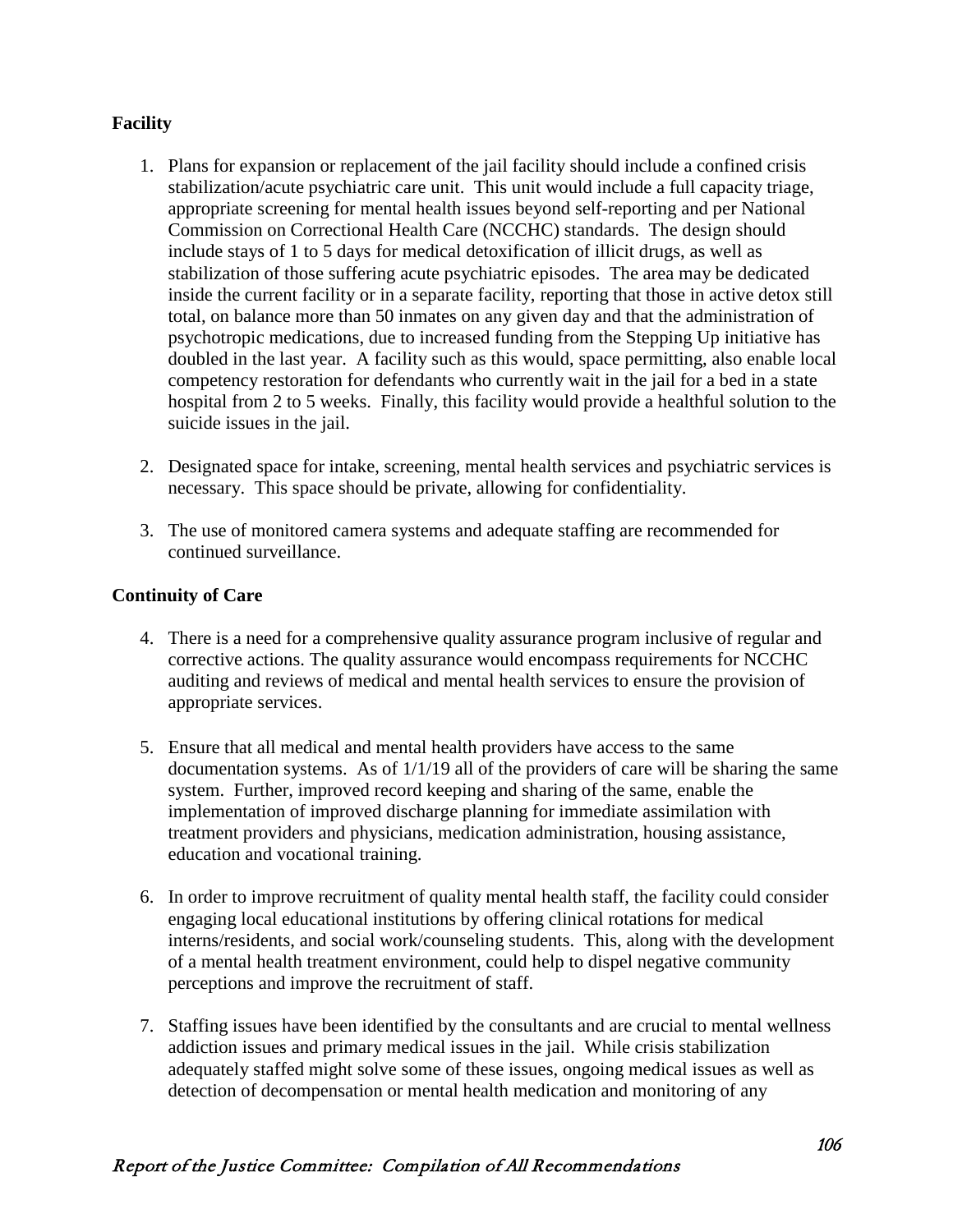developing suicidal ideations, require an enhanced clinical staff. Telemedicine provides a useful, more affordable means to enhance physician staffing. Further, attention should be given to the consultant's criticism that staffing is comprised of the "lowest acceptable level of professional credentialing for the specific job duties required, particularly regarding assessments".

- 8. Provide education to the 11 referring courts regarding psychiatric and mental health services available at the Montgomery County Jail. Continue the fulltime position of treatment coordinator in the jail. Encourage more transparency regarding mental health or substance abuse beds available in the community.
- 9. For individuals returning to the Montgomery County Jail from inpatient psychiatric treatment, there is a need for ongoing mental health treatment. Given the volume of individuals requiring inpatient treatment, the facility should consider establishing a mental health unit, a program that could address the overall fragmented care within the facility with counselors to offer individual and group counseling for follow-up.

#### **Treatment of Mental Health and Substance Abuse Disorders**

- 10. The facility needs to provide intake, assessment, suicide evaluation, response to requests for services, mental health follow-up, monitoring of individuals in segregation or single cell tiers, and ongoing mental health care. The staff hired at the jail need to liaison with the medical and correctional staff to provide timely and integrated services.
- 11. The facility should consider a program where the individuals are provided an armband with their photograph and a corresponding bar code that can be scanned in order to confirm their medication prescriptions. In addition, in an effort to further prevent the diversion of medication and to ensure adherence to regimens, mouth checks must be performed for all medication administration events.
- 12. The facility should consider toxicology screening on all facility admissions. The cost is influential in that decision but could improve quality of care and getting inmates the treatment that they need more timely. This could decrease the number of preventable medical emergencies.
- 13. The facility has limited psychiatric resources. In order to increase the availability of mental health providers, they could consider the use of telemedicine. It also offers a useful, more affordable means to enhance the physician staffing.
- 14. The Montgomery County Jail could consider a contract with an inpatient psychiatric facility for acute treatment needs and stabilization.
- 15. The Jail should significantly increase discharge planning to accommodate more inmates in need of mental health and other re-entry services after release.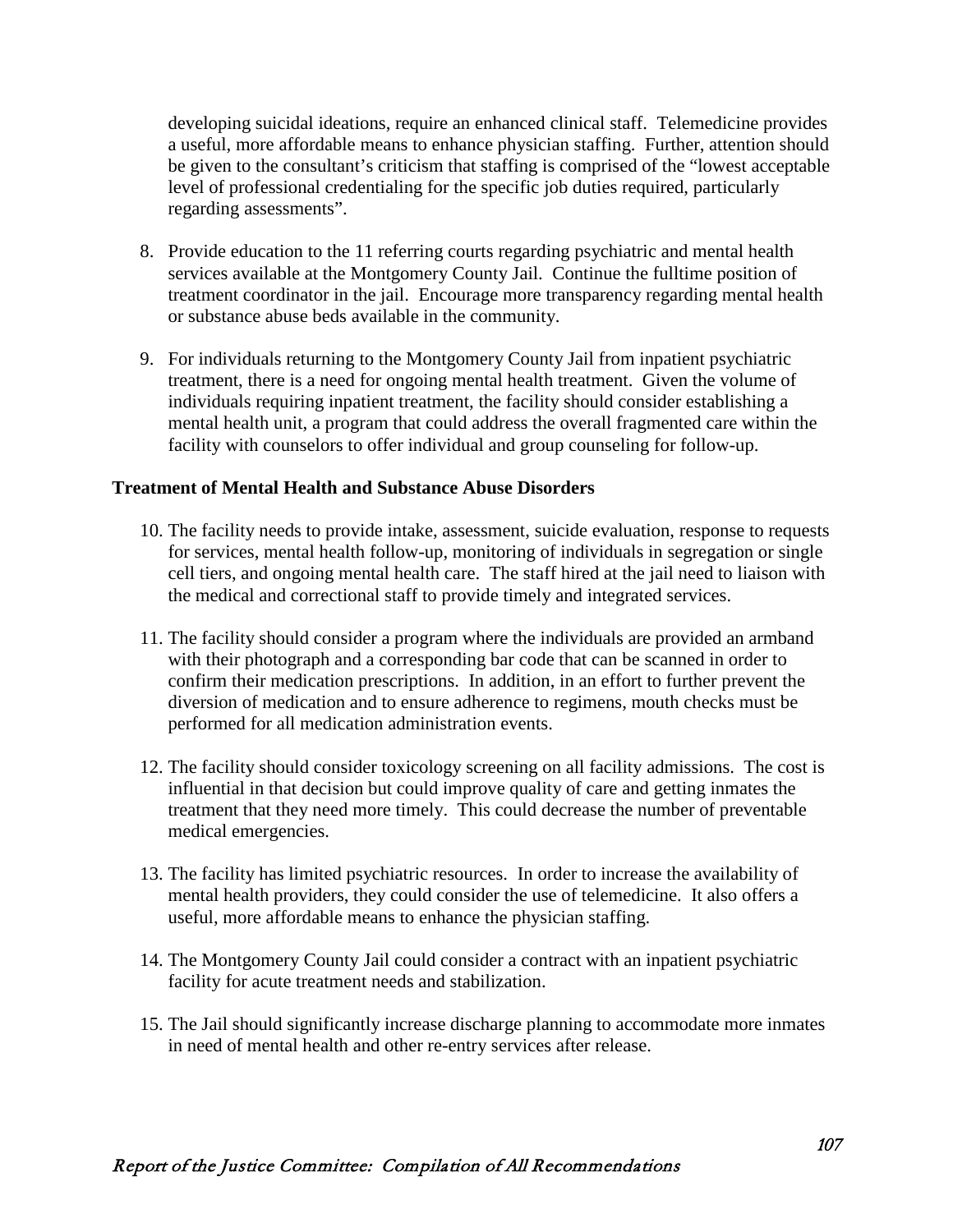#### **INMATE PROGRAMS**

- 1. The budgetary limitations of the jail have a direct impact on the number and scope of programs provided and the lack of program staff on board. Jails of this size typically have a contingent of counseling and program staff dedicated to coordinating and delivering effective programs to the inmate population.
- 2. Jail staff should be commended for offsetting the lack of funded programs through the recruitment of a large number of volunteer-directed programs as well as the development of targeted programs supported through alternate funding sources.
- 3. Funding should be provided to significantly increase counseling and program staff and to provide evidence-based programming for counseling and addiction recovery. Further partnering with outside community organizations for provision of services is also recommended. A screening process should be introduced for volunteers offering programs within the Jail.

# **COMPLIANCE**

- 1. Areas identified in the ACA audit report that require corrective action should be further addressed. In particular, inmates should be provided with recreation on an ongoing basis. At a minimum, inmates in segregation should receive one hour out-of-cell recreation daily.
- 2. Consideration should be given to documenting the Jail walk-throughs by administrators. These walk-throughs can provide useful information for the Jail Administrator and the Sheriff indicating facility conditions, staff issues and the mood of inmates and the overall climate of the facility.
- 3. It appears from examining the daily and weekly sergeant's reports that the main focus is currently on maintenance and cleanliness issues. It is suggested that an increased focus on security issues be considered. Ensuring that the sergeants are examining security devices, perimeter security, security equipment, fire safety and inmate issues would contribute to the overall security of the facility.
- 4. The deficient areas related to juvenile offenders should be addressed. The facility is not equipped to provide direct supervision for youthful offenders, nor does it have in place specialized housing, programs, services, or a specialized classification program for youthful offenders. Because the facility is overcrowded and available physical space is needed for adults, it is recommended that the County make alternative arrangements for housing youthful offenders in an ACA compliant housing unit at an alternative location.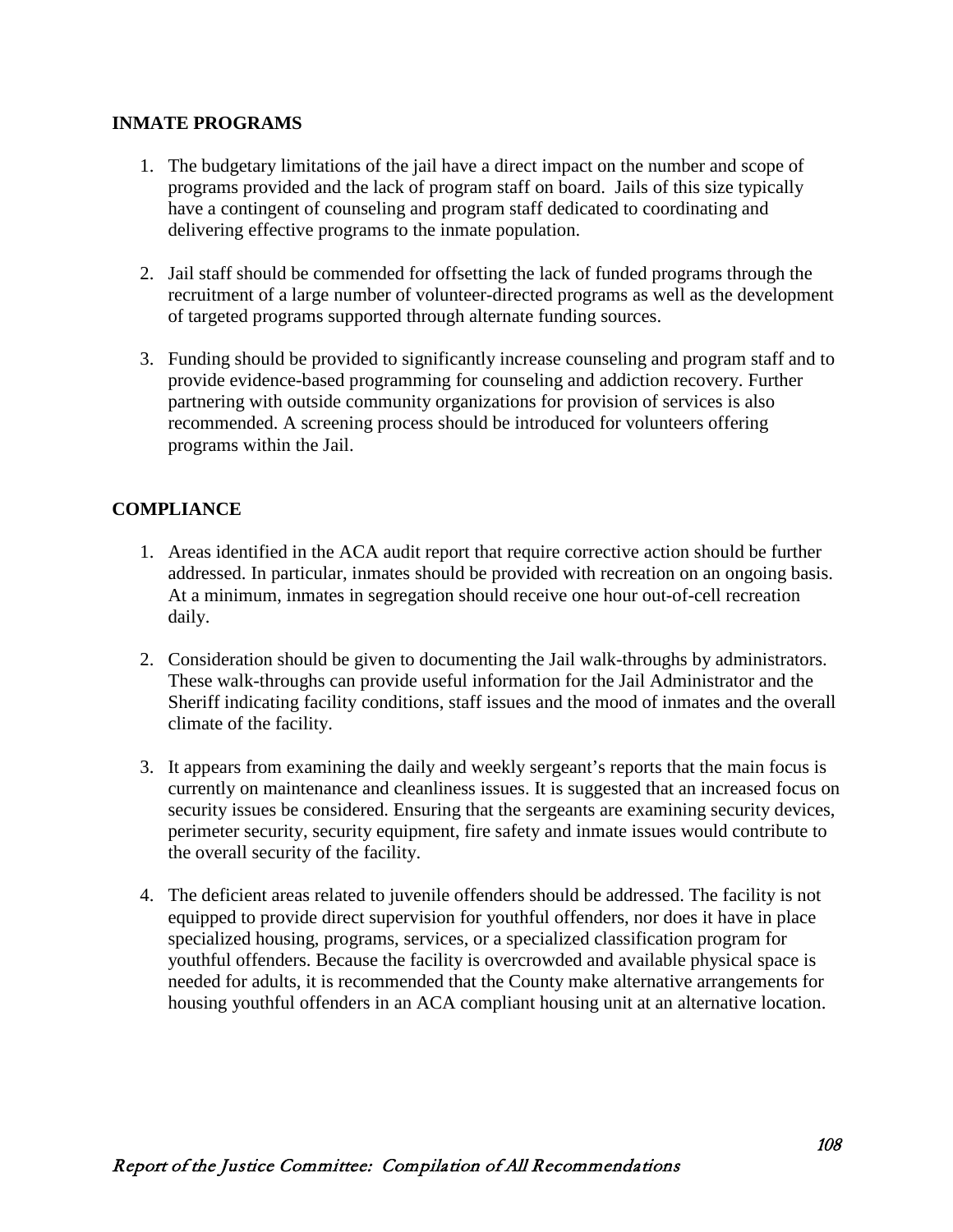# **14. Glossary**

**ACA** American Correctional Association, an independent accrediting organization that focuses on best practices and policies for correctional facilities.

**Acuity** The level of medical attention necessary for disease management. An acuitybased staffing system regulates the number of nurses on a shift according to the patients' needs, not according to raw patient numbers.

**Administrative Segregation** Inmates are placed in solitary confinement, or Administrative Segregation, for violent or disruptive behavior. Administrative Segregation typically involves single-cell confinement for 23 hours daily. Inmates are allowed one hour out of the cell for exercise and showers.

**ALDF** Adult Local Detention Facilities, a term used by the State of Ohio to define correctional facilities which house adults.

**Competency Restoration** The process used when an individual charged with a crime is found by a court to be incompetent to stand trial, typically due to an active mental illness or intellectual disability. A criminal defendant must be restored to competency before the legal process can continue. To be considered restored and competent to stand trial, a defendant must be able to consult with his or her defense lawyer and have a rational and factual understanding of the legal proceedings.

**Culturally Sensitive Treatment** Culturally sensitive treatment emphasizes the [understanding](https://www.psychologytoday.com/us/basics/empathy) of a person's background, ethnicity, and [belief](https://www.psychologytoday.com/us/basics/spirituality) system, to accommodate and respect differences in opinions, values, and attitudes of various cultures and different types of people. Cultural sensitivity also allows a person to gain and maintain cultural competence, which is the ability to first recognize and understand one's own culture and how it influences one's relationship with a client, then understand and respond to the culture that is different from one's own. The need for this understanding may be based on characteristics such as age, beliefs, ethnicity, race, [gender,](https://www.psychologytoday.com/us/basics/gender) religion, [sexual orientation,](https://www.psychologytoday.com/us/basics/homosexuality) or socioeconomic status.

**Day Reporting Center** A place where select offenders report while under probation or parole supervision and can receive an array of services. Day/Evening Reporting Centers may include educational services, vocational training, treatment, and other service deliveries.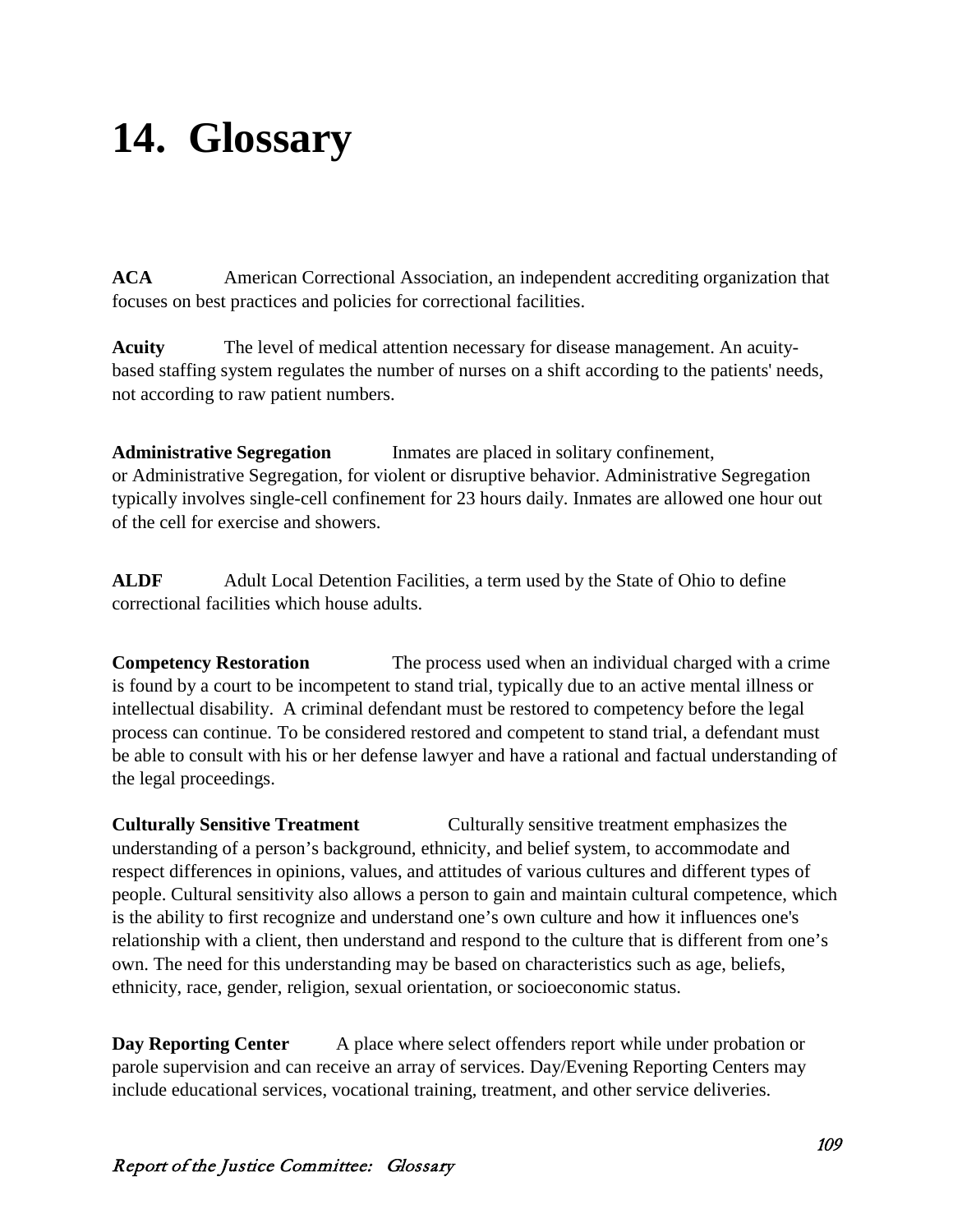**Double-Celling, Triple-Celling** The practice of confining two or three inmates in a single jail or prison cell.

**FTE, Full-Time Equivalent** The ratio of the total number of paid hours during a period (part time, full time, contracted) to the number of working hours in that period. The ratio units are FTE units or equivalent employees working full-time. In other words, one FTE is equivalent to one employee working full-time. For example, if you have three employees and they work 50 hours, 40 hours, and 10 hours per week - totaling 100 hours. Assuming a full-time employee works 40 hours per week, your full-time equivalent calculation is 100 hours divided by 40 hours, or 2.5 FTE.

**FTO, Field Training Officer** An experienced or senior member of an organization such as a correctional facility who is responsible for the training and evaluation of a junior or probationary level member.

**HCSA, HSA** The Health Care Services Administrator, or Health Services administrator, directs the operation of the health care system within an organization, such as a correctional facility, including planning, coordinating, and supervising the functions of the health care facility and its staff. In the Montgomery County Jail this is a Registered Nurse (R.N.) responsible for the administrative support of jail health care functions.

**Housing Sergeant** The sergeant responsible for supervision of a specific housing area each shift and for maintaining the security of the facility as well as custody of the inmate population.

**Implicit Bias Training** Implicit or ([unconscious\) biases](https://en.wikipedia.org/wiki/Implicit_stereotype) are learned stereotypes, both favorable and unfavorable, that are automatic, unintentional, deeply engrained, universal, and able to influence behavior. These biases are activated involuntarily and without an individual's awareness or intentional control, and are not accessible through introspection. Implicit bias training is designed to expose people to their unconscious biases, provide tools to adjust automatic patterns of thinking, and ultimately eliminate discriminatory behaviors.

**Inmate Sexual Victimization** Any act or behavior perpetrated on an incarcerated person which is sexually abusive, including being pressured or forced to engage in unwanted sexual acts by another inmate or staff member.

**Intake Screenings/Intake Assessments** An intake screening takes place at the time of receiving/booking when a new inmate is brought to the jail. The screening is undertaken by medical personnel, to gather information to address the inmate's immediate needs, and to determine whether the individual needs assessment. The purpose of assessment is to gather the detailed information needed for a treatment plan that meets the individual needs of the inmate. Essentially, screening is a process for evaluating the possible presence of a particular problem. Assessment is a process for defining the nature of that problem, determining a diagnosis, and developing specific treatment recommendations for addressing the problem or diagnosis.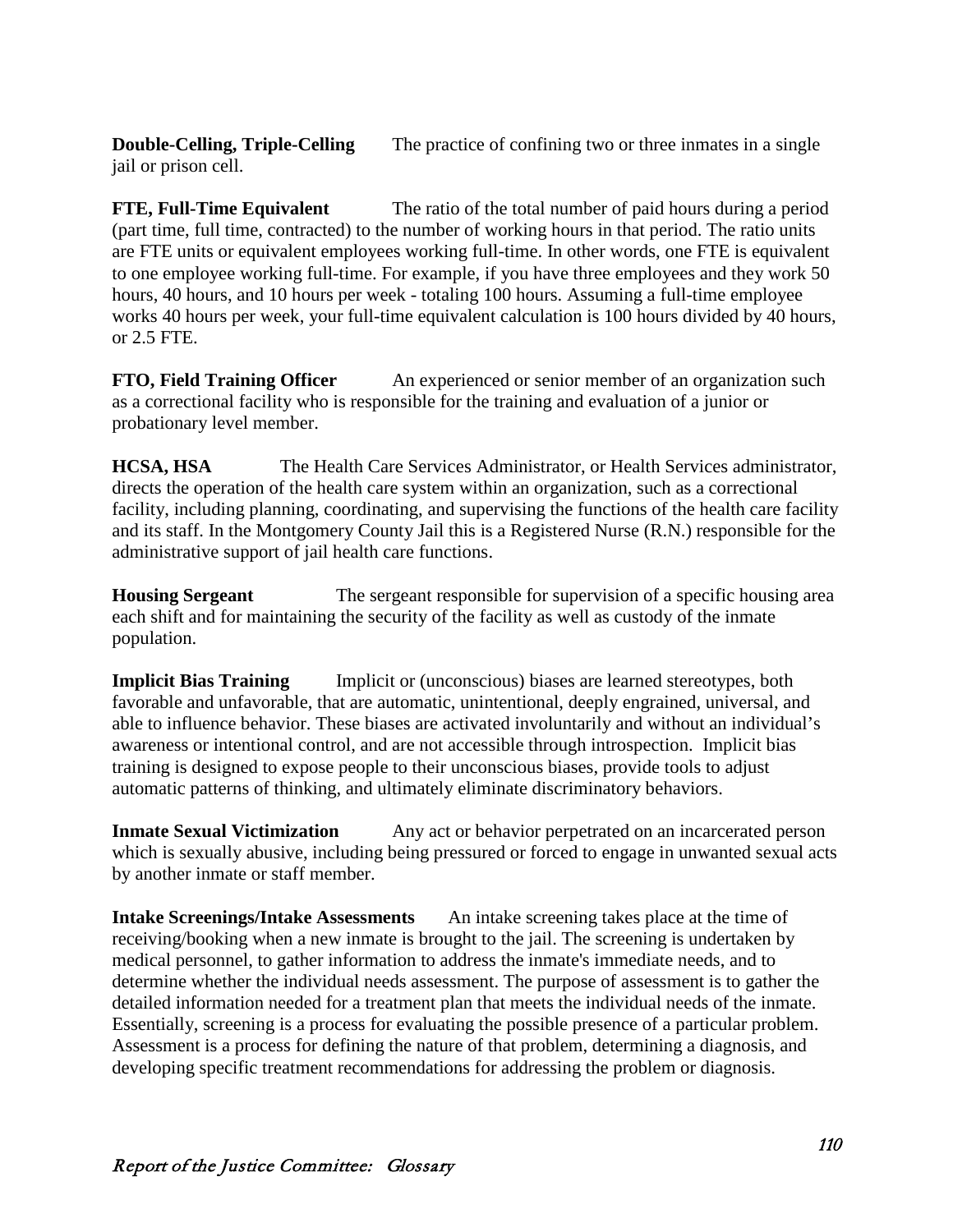# **IPC** Interpersonal communication

**ISU** The Inspectional Services Unit of the Sheriff's Office is responsible for investigating all use-of-force incidents in the jail to determine the appropriateness of the use of force and whether any employee violated departmental directive or policy.

**Jail Administrator** The Jail Administrator is the top administrator of the jail, responsible for all jail operations, supervising all personnel, ensuring public safety and the wellbeing of the inmates. He reports to the Sheriff and is directly responsible for the effective operation of the jail.

**Jail Body Scanner** The full-body scanner allows a non-intrusive scan to see if there is something in or on a person that a pat-down might miss, such as a firearm or cell phone, a needle in a pocket, or a small baggie of drugs inside a body cavity. The scanner can detect metal, plastic, organic and inorganic objects, whether hidden externally or internally. The scanning process takes about 10 seconds. During that period, an x-ray image is generated that shows the entire body and all contraband that may be hidden.

**Kite** In jails and prisons, a kite can refer to notes written by inmates to other inmates, or notes written to jail personnel to register a complaint. Most commonly it refers to any written request from an inmate, to file a complaint or to request medical or other services.

**Linear Cells/Linear Unit** Jail cells with a linear construction, with multipleoccupancy cells and dormitories aligned along corridors. They are designed to operate with a minimum of staff, using closed-circuit television and/or audio surveillance to augment staff supervision and control of the inmates. The design provides little contact between inmates and staff. Supervision is affected by intermittent staff patrols of the jail corridors and technology.

**NaphCare** Established in 1989 in Birmingham, AL, NaphCare is an organization that partners with correctional institutions nation-wide to provide a comprehensive array of health care services.

**National Commission on Correctional Health Care (NCCHC**) The mission of the National Commission on Correctional Health Care is to improve the quality of health care in jails, prisons, and juvenile confinement facilities. NCCHC establishes standards for health services in correctional facilities, operates a voluntary accreditation program for institutions that meet those standards, produces and disseminates resource publications, conducts educational conferences, and offers a certification program for correctional health professionals.

| <b>Non-Adherence</b> | Non-compliance with medical advice or treatment. |
|----------------------|--------------------------------------------------|
|----------------------|--------------------------------------------------|

**Noncompliant Standards** Established or recognized standards with which an institution is not in compliance.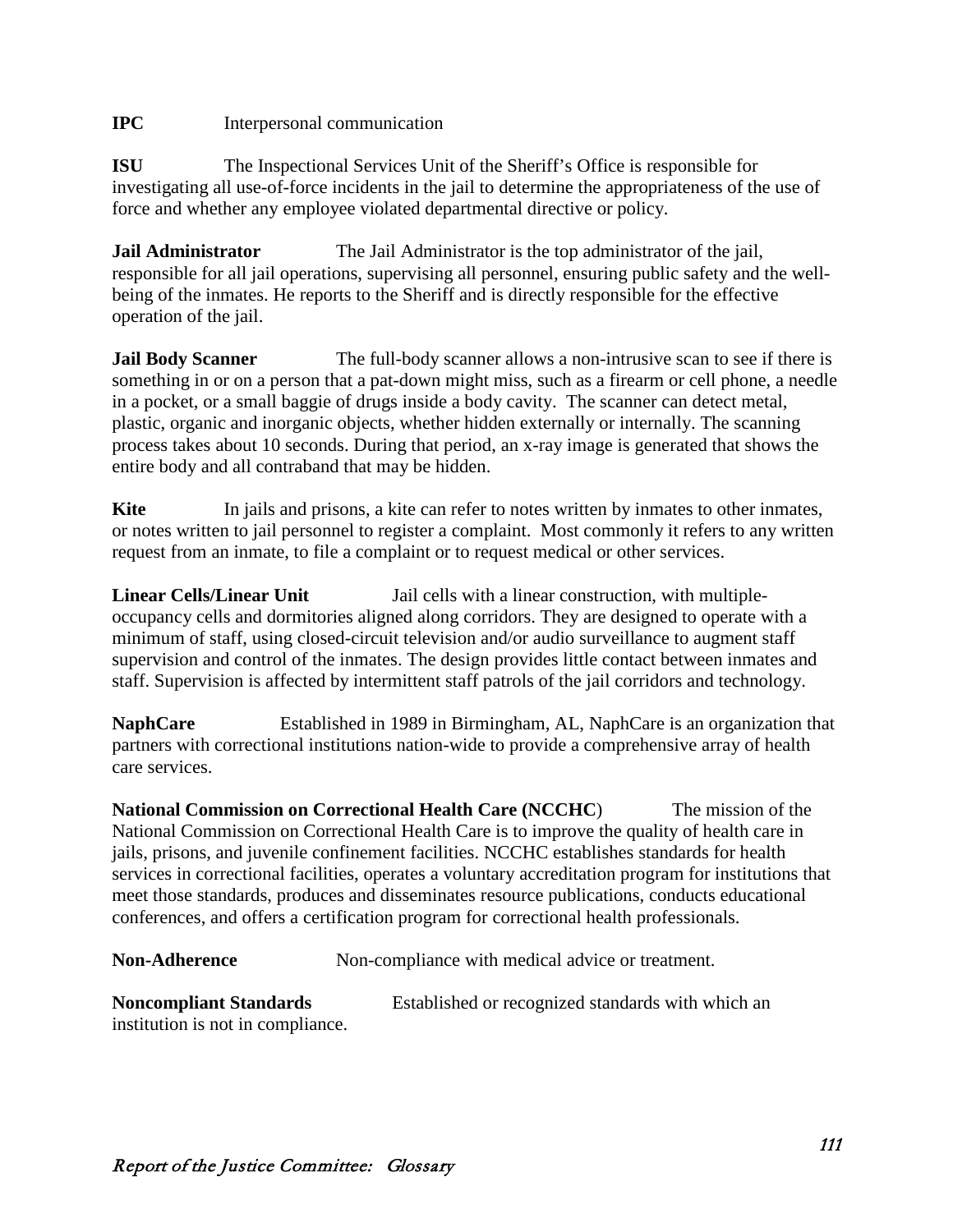**Nurse Practitioner (NP)** A registered nurse who is qualified through advanced training to assume some of the patient care duties and responsibilities previously provided by a physician.

**OC** Oleo Capsicum (pepper spray)

**ODRC** Ohio Department of Rehabilitation and Corrections, which oversees all correctional facilities and jail operations within the State of Ohio.

**OMSFSJ** Ohio Minimum Standards for Full Service Jails, established by the State of Ohio for minimum standards required by the Ohio Administrative Code for full-service correctional facilities.

**Ohio State Nurse Practice Act** This defines and regulates the scope of nursing practice in Ohio, and enforces rules for technicians, community health workers, and advanced nurse practitioners.

**PREA** – **Prison Rape Elimination Act** Federal legislation established to provide protections for inmates from being sexually victimized while incarcerated.

**Pre-Release Transitional Services** Transitional services begin prior to release, to assist inmates with arrangements for a smooth transition back into the community by addressing matters such as housing, clothing, transportation, medical and mental health treatment, identification and after care programs.

**Psychotropic Medications** Any drug capable of affecting the mind, emotions, and behavior.

**Registered Nurse (RN)** A nurse who holds a nursing diploma or Associate Degree in Nursing, has passed the national exam administered by the National Council of State Boards of Nursing (NCSBN), and has met all the other licensing requirements mandated by their state's board of nursing.

**Sick Call** An inmates' opportunity to make a daily request for health care service.

**Stepping Up Initiative** A national initiative to reduce the number of people with mental illnesses in jails, engaging sheriffs, jail administrators, judges, community corrections professionals, treatment providers, people with mental illnesses and their families, mental health and substance use program directors, and other stakeholders.

**Suicide Attempt** A person tries to commit suicide but survives.

**Suicide Gestures** An apparent attempt to cause self-injury without lethal consequences and generally without actual intent to commit suicide. A suicide gesture serves to attract attention to the person's disturbed emotional state, attract attention, gain sympathy, or achieve some goal other than self-destruction.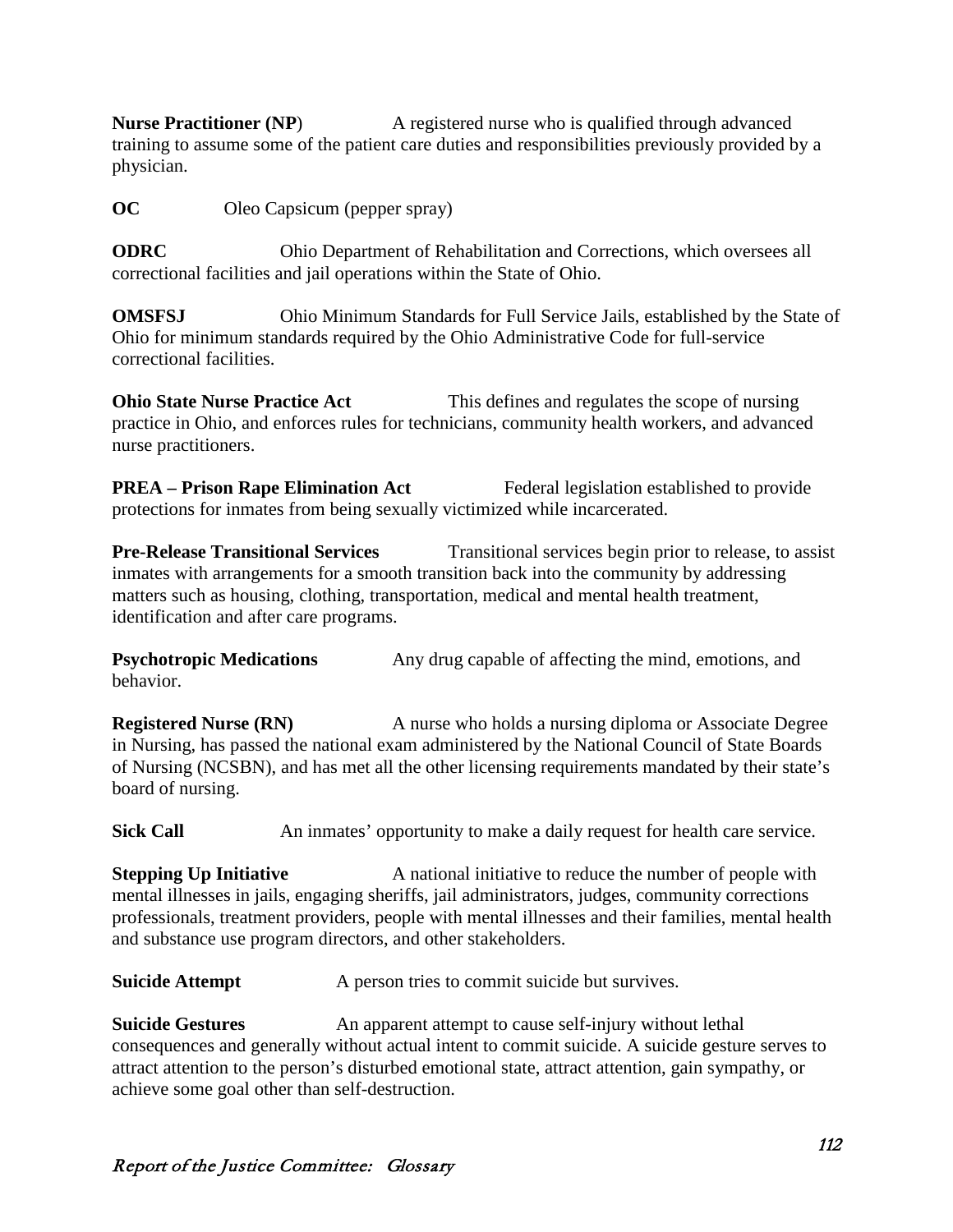**Suicide Watch** An intensive monitoring process used to ensure that a person cannot attempt [suicide.](https://en.wikipedia.org/wiki/Suicide) Institutionalized persons are placed on suicide watch when they exhibit warning signs that they may be at risk of committing bodily harm or fatal self-injury.

**TASER** A brand of [conducted electrical weapon](https://en.wikipedia.org/wiki/Electroshock_weapon) which fires two small barbed darts intended to puncture the skin and remain attached to the target. The darts are connected to the main unit by thin insulated copper wire and deliver [electric current](https://en.wikipedia.org/wiki/Electric_current) to disrupt voluntary control of muscles, causing temporary paralysis. The TASER is a less-lethal force option used by police to subdue fleeing, belligerent, or potentially dangerous people.

**Telemedicine** Technologies and services to provide patient care through secure video visits online.

**Trauma-Informed Policing** A mindfulness approach which explicitly acknowledges the role trauma plays in the lives of others, enhancing police officers' understanding of trauma and its effects.

**Vivitrol** A non-addictive, once-monthly treatment to prevent relapse in opioid dependent patients by blocking opioid receptors in the brain.

**Wireless Duress** A wireless panic alarm, sometimes referred to as a panic alarm or wireless panic button, used to protect employees and staff from assault or other hazards.